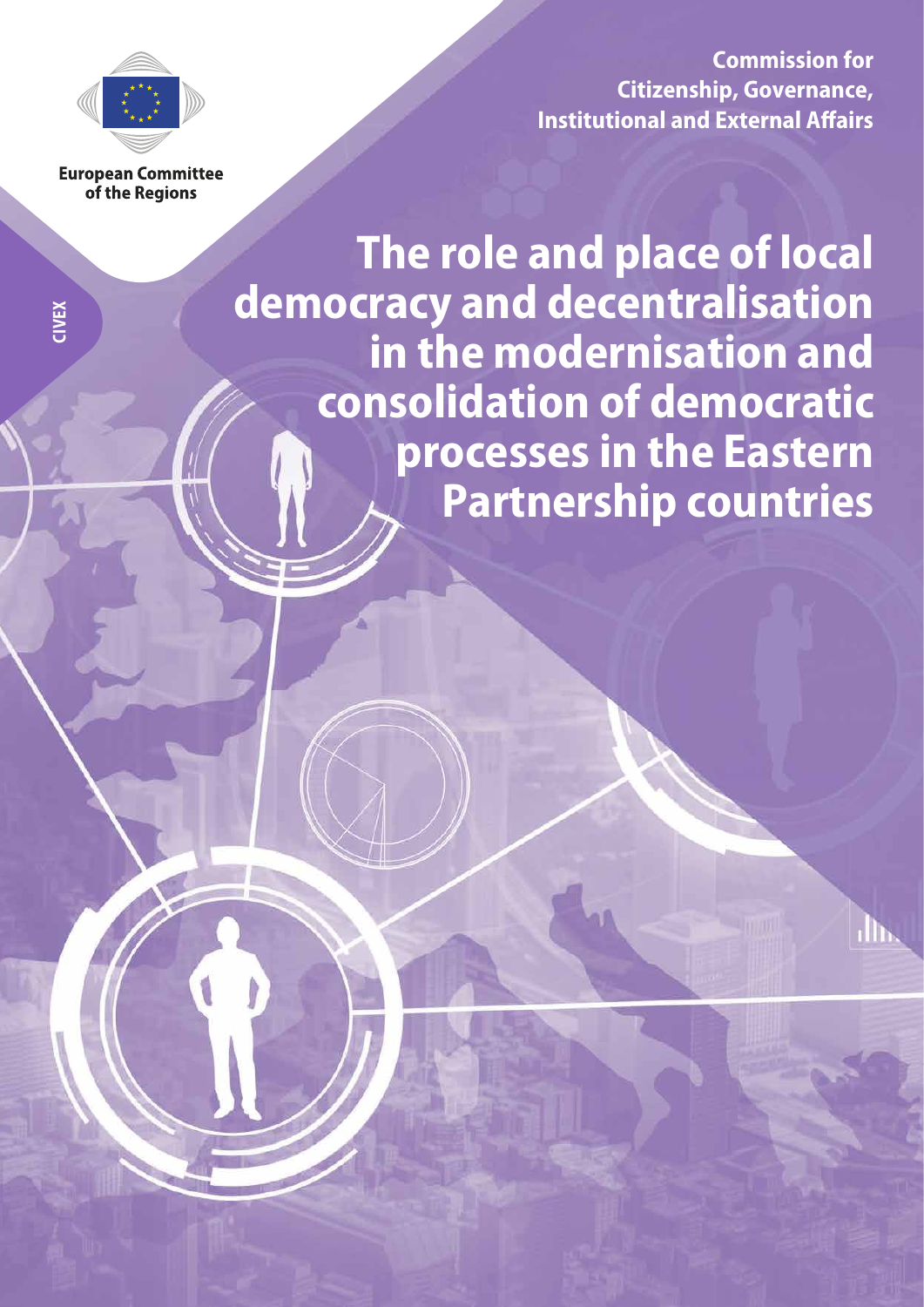© European Union, 2022 Partial reproduction is permitted, provided that the source is explicitly mentioned.

More information on the European Union and the Committee of the Regions is available online at http://www.europa.eu and http://www.cor.europa.eu respectively.

QG-07-22-422-EN-N; ISBN: 978-92-895-1234-3; doi: 10.2863/637587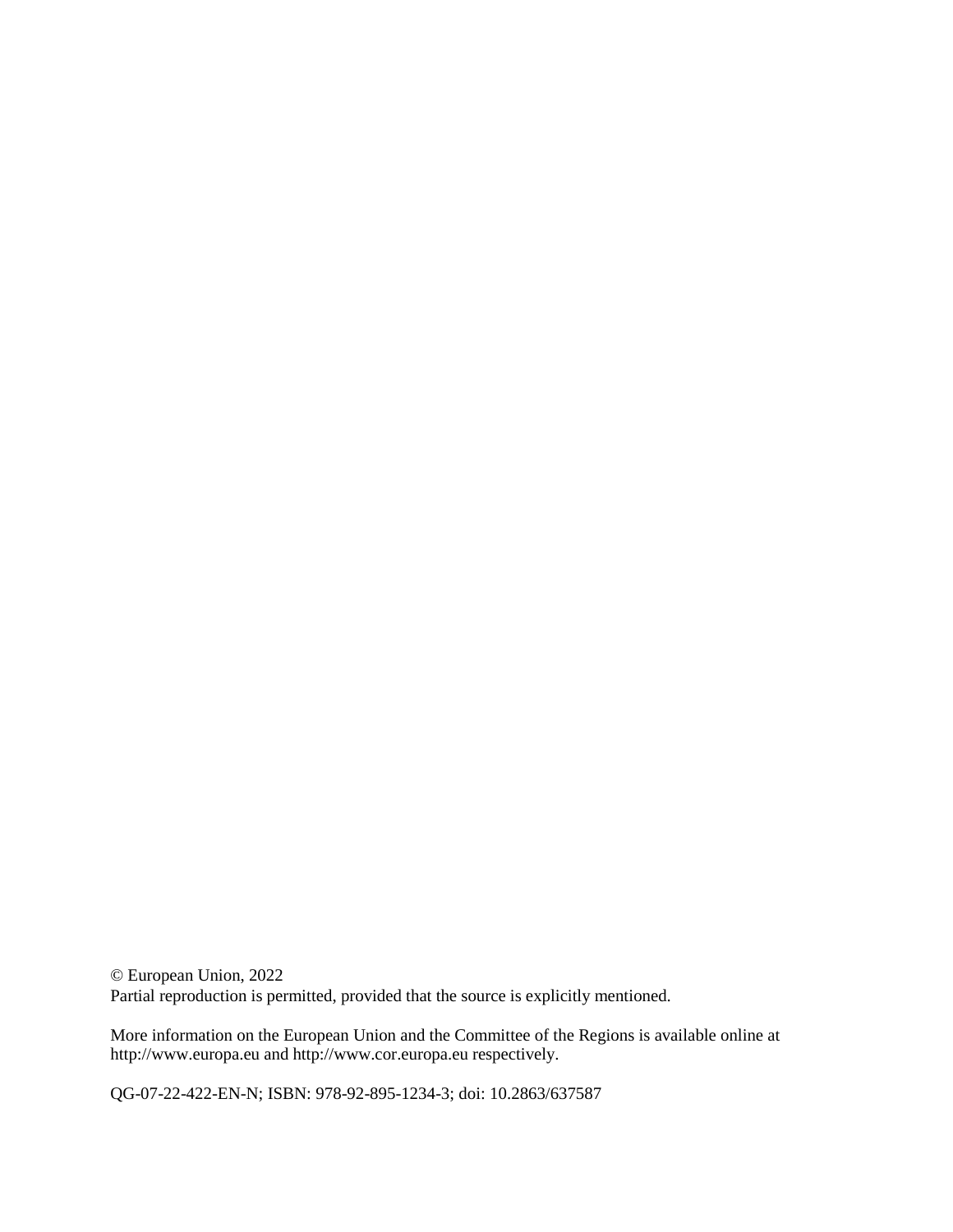**This report was written by Sergio Vasarri and Paulina Salek-Lipcean (A.R.S. Progetti S.P.A.)**

> **It does not represent the official views of the European Committee of the Regions.**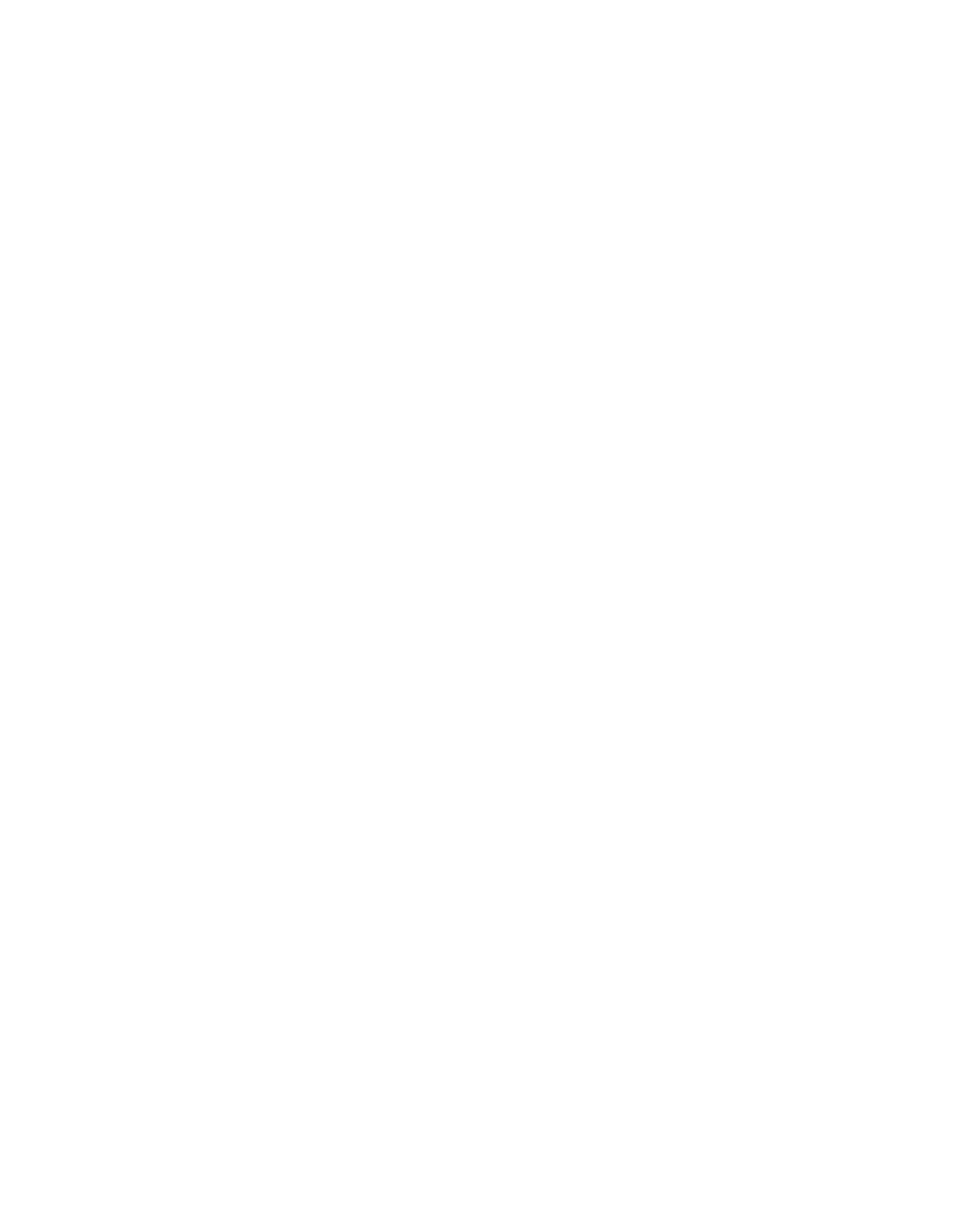# **Contents**

| 1. State of play: level of local self-governance and decentralization in six |  |
|------------------------------------------------------------------------------|--|
| 2. Reform support through international development and development          |  |
| 3. State of play: overall level of democaratization in EaP countries  53     |  |
|                                                                              |  |
|                                                                              |  |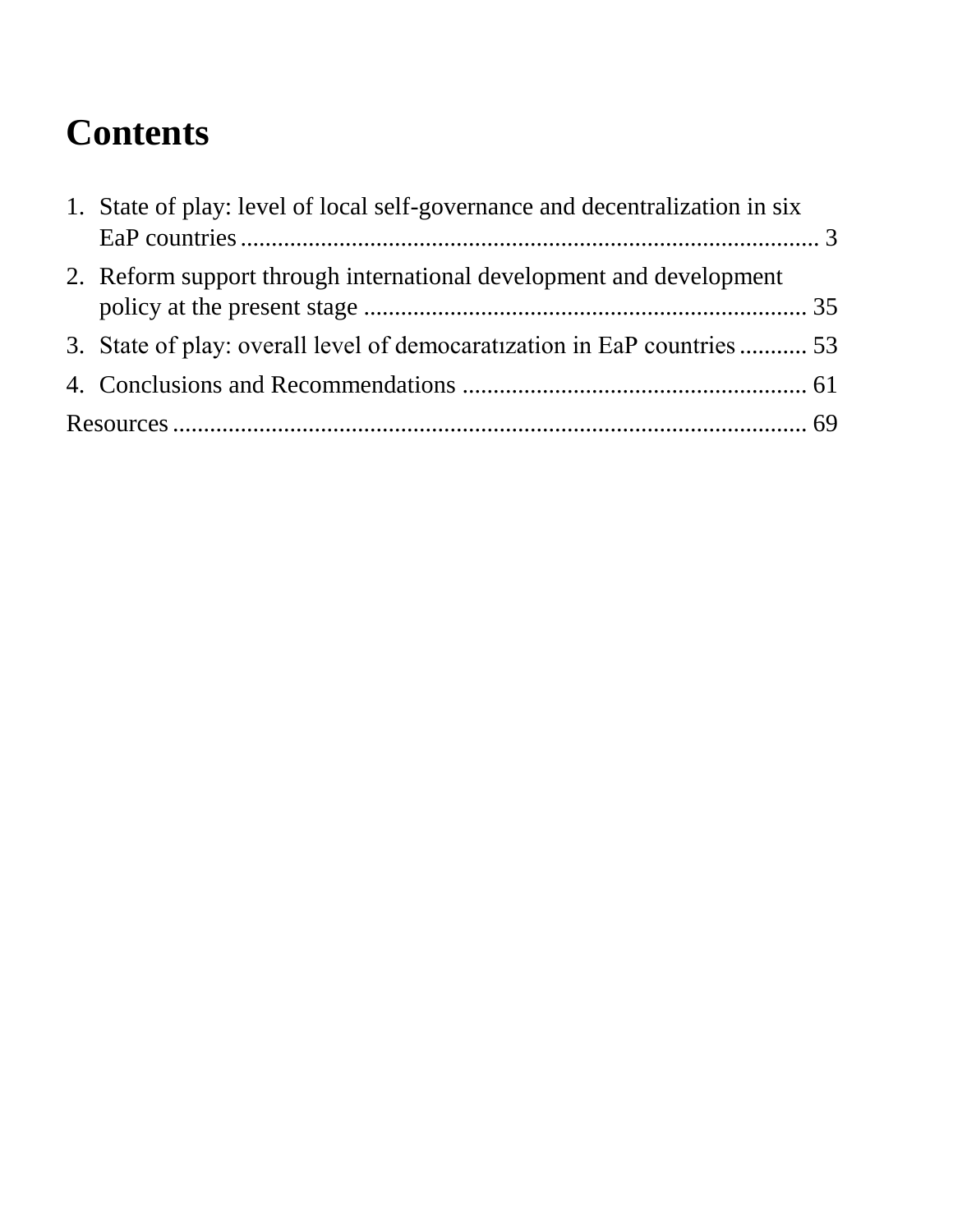## **List of Abbreviations**

ABD- Area-Based Development

ADA- Austrian Development Agency

BMZ- German Federal Ministry for Economic Cooperation and Development

CAA- Communities Association of Armenia

CALM- [Congress of Local Authorities from Moldova](https://lobbyfacts.eu/representative/974d180942bb45028f898beef5957b51/congress-of-local-authorities-from-moldova)

CECC- [Central Election Commission of Belarus](https://en.wikipedia.org/wiki/Central_Election_Commission_of_Belarus)

CELoG- Civic Engagement in Local Governance

CoE- Committee of Regions

COMMA- ComManaging Municipality in Belarus

CORLEAP- Conference of Regional and Local Authorities for the Eastern Partnership

CSOs- Civil Society Organizations

DEZA- Swiss Agency for Development and Cooperation

EaP- Eastern Partnership

EU- European Union

GIZ German Agency for International Cooperation

IBRD- [International Bank for Reconstruction and Development](https://www.worldbank.org/en/who-we-are/ibrd)

MRDI- Ministry of Regional Development and Infrastructure of Georgia

NALAG- The National Association of Local Authorities of Georgia

SDC- Swiss Development Cooperation

TARA- Territorial and Administrative Reform in Armenia

UNDP- United Nations Development Program

USAID- US Agency for International Development

UNFPA- United Nations Population Fund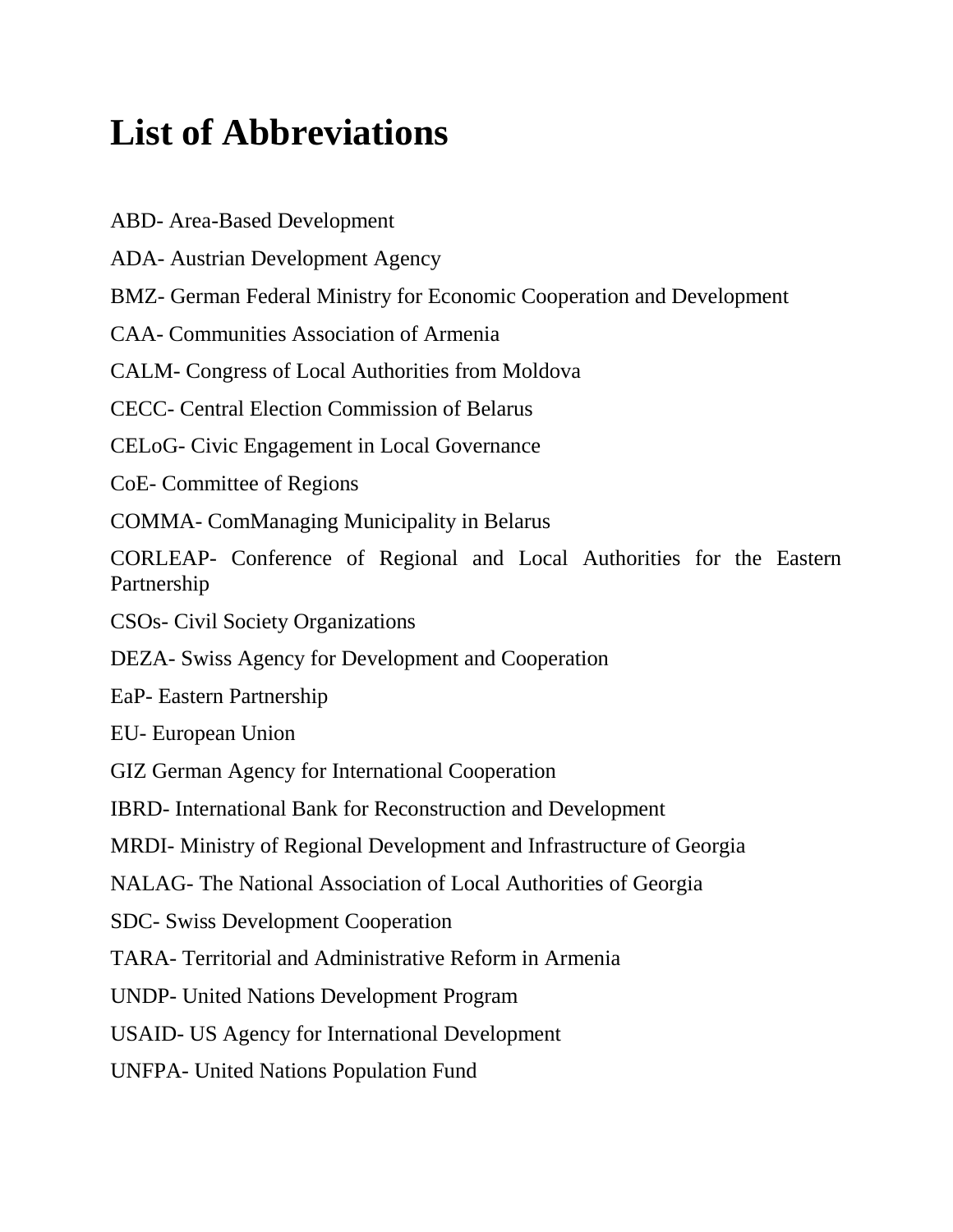## **Summary**

The objective of the study is to provide background information, as well as basic facts and figures, to support the CORLEAP co-chair rapporteur's work on the report "The role and place of local democracy and decentralisation in the modernisation and consolidation of democratic processes in the Eastern Partnership countries". Consistently, the research done provides an overview of the state of local democracy and local self-governance with a focus on decentralization, modernization and consolidation of democratic processes in six Eastern Partnership (EaP) countries: Armenia, Azerbaijan, Belarus, Georgia, Republic of Moldova and Ukraine.

The methodological approach combines quantitative and qualitative elements, focusing on a particularly accurate selection of data sources, on a relevant data collection activity - covering a wide range of sources for the last 2-3 years - and subsequent data analysis. In this perspective, comparable data with consolidated historical data series have been preferred, where available. EU and CoE official documents and EaP Member States' national legislation/governmental programmes have been considered as main sources, but also relevant reports and data indicators from other sources have been explored and considered.

Those data are presented in tables with short descriptions, contributing to analysis and proposals regarding the macro-areas of interest:

1) State of play of the level of local self-governance and decentralisation reform process – from the governance, administrative and fiscal perspective in the six EaP countries. In particular, looking at the level of implementation of the EU Charter of local self-government and how the principles fostered by the Charter are reflected in EaP countries' constitutions, laws and by-laws.

2) The investigation of concrete experiences and specific projects on decentralization reforms paths supported by international programmes but also by the EaP countries' own governments.

3) State of play of the overall level of democratisation in EaP countries, providing factual statistical information on the level of democratisation, referring to internationally accepted comparable indicators.

The last section of the study provides brief conclusions and recommendations to support CORLEAP's work on this area of action.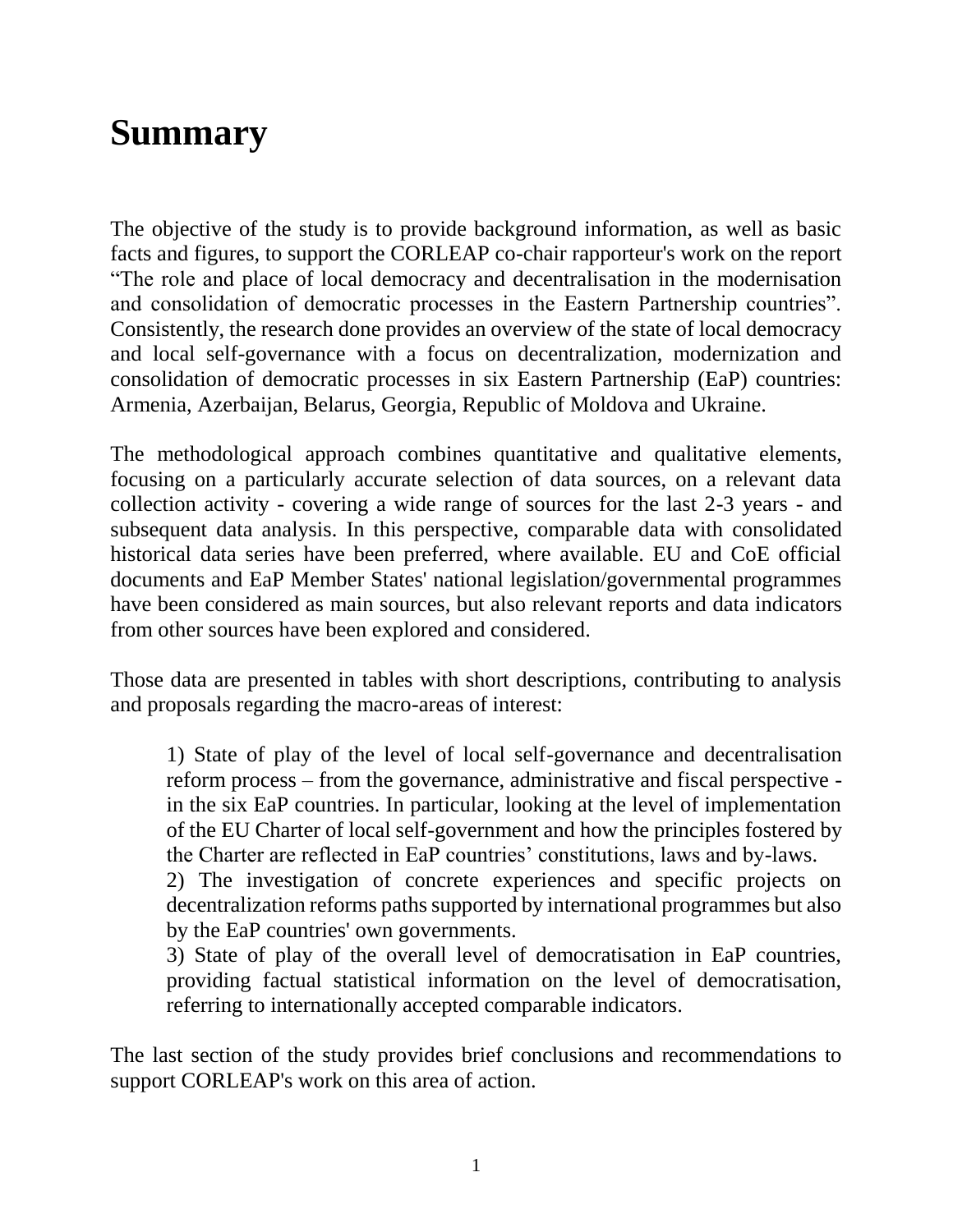<span id="page-7-0"></span>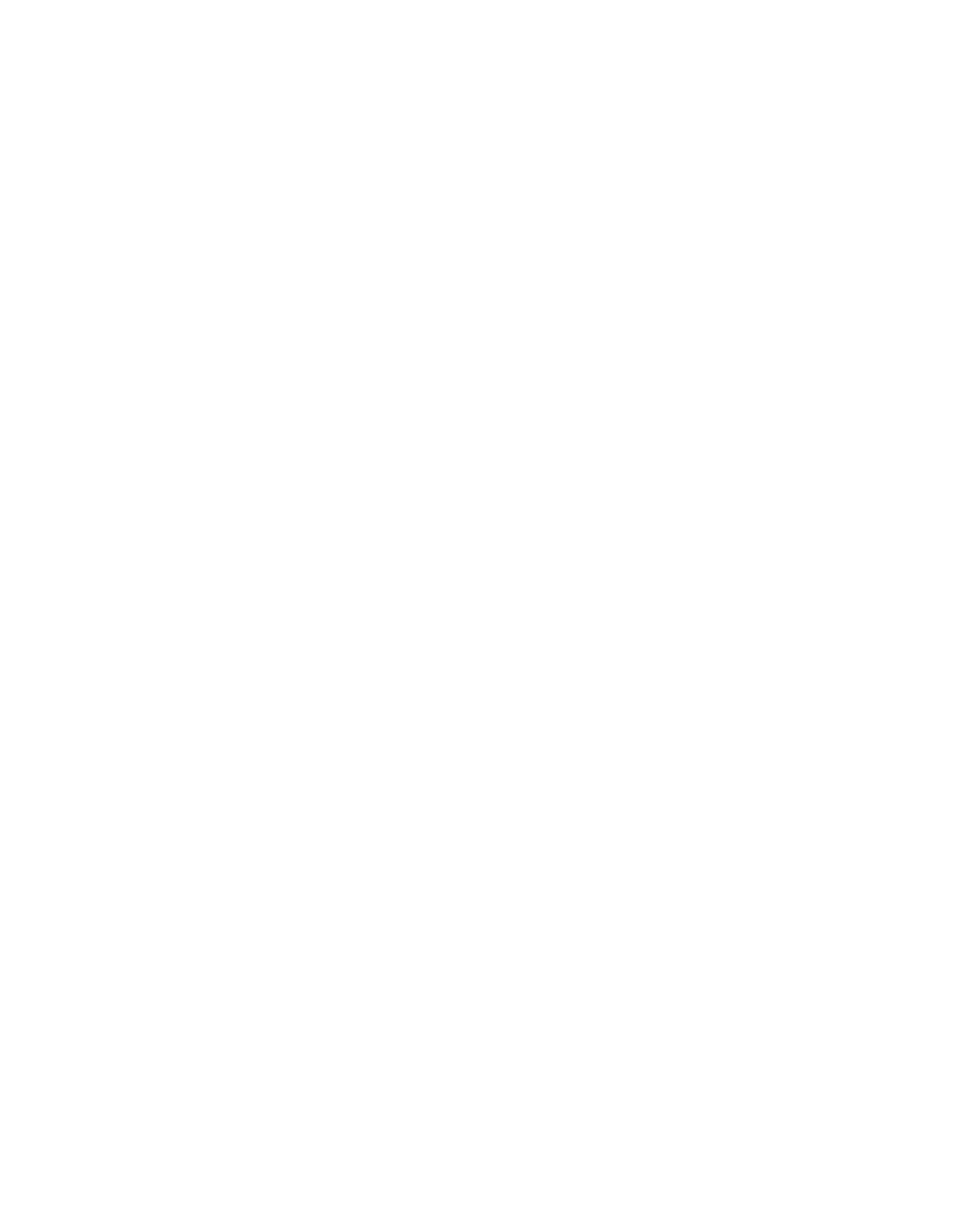## **1. State of play: level of local self-governance and decentralization in six EaP countries**

### **1.1. Local Democracy and local autonomy as a pan-European value based on the European Charter of Local Self-Government**

1.1.1.Reflection of local democracy and local autonomy based on the Charter in national constitutions and organic laws in EaP countries.

There is a general compliance – except from Belarus, which has not ratified the Charter of Local Self-Government - of national legislations with Article 2 of the Charter. However, some differences between the countries covered by the study are noteworthy: in Armenia, Georgia, Moldova and Ukraine, the principle of local selfgovernment is recognised in the Constitution as well as in ordinary legislation. In Azerbaijan, while the principle of local self-government is recognised in the Constitution, the administrative and governance at local level is still highly centralised.

| rmenia،    | Armenia's legislation complies with Article 2 of the Charter.<br>The principle of local self-government is recognised in both the<br>Constitution (art.179§1) <sup>1</sup> and Law no. HO-337 "On Local Self-<br>government" $(\text{art.3})^2$ , which define local self-government as the |
|------------|---------------------------------------------------------------------------------------------------------------------------------------------------------------------------------------------------------------------------------------------------------------------------------------------|
|            | guaranteed right and capacity of local bodies to decide and manage                                                                                                                                                                                                                          |
|            | - under their responsibility and within the scope prescribed by laws                                                                                                                                                                                                                        |
|            | - local public affairs and finances in the interests of residents.                                                                                                                                                                                                                          |
|            |                                                                                                                                                                                                                                                                                             |
| Azerbaijan | Azerbaijan's legislation is not in line with Article 2 of the Charter.                                                                                                                                                                                                                      |
|            |                                                                                                                                                                                                                                                                                             |

<sup>&</sup>lt;sup>1</sup> Constitution of the Republic of Armenia, 1995 <https://www.president.am/en/constitution-2015/>.

<sup>2</sup> *Law № HO-337 of the Republic of Armenia 'On Local Self-Government'*, 2002

<sup>&</sup>lt;https://www.arlis.am/documentview.aspx?docID=73271>.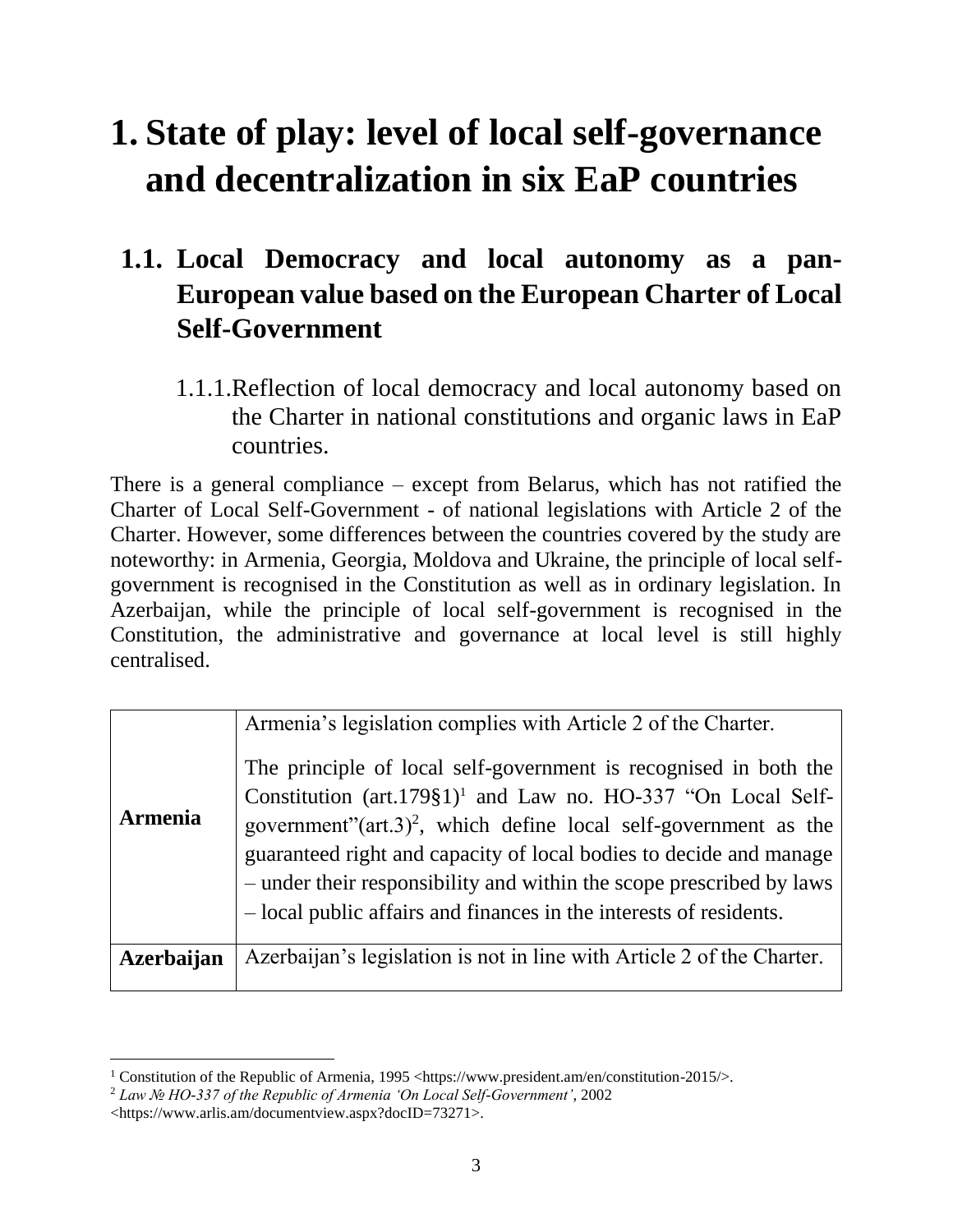|                | While the principle of local self-government is recognised in the                                                                                                                                                                                                                                                                                                                                                                                                                                                                                                                                                                               |
|----------------|-------------------------------------------------------------------------------------------------------------------------------------------------------------------------------------------------------------------------------------------------------------------------------------------------------------------------------------------------------------------------------------------------------------------------------------------------------------------------------------------------------------------------------------------------------------------------------------------------------------------------------------------------|
|                | Constitution (Section IV, Chapter IX) <sup>3</sup> , the entire system remains                                                                                                                                                                                                                                                                                                                                                                                                                                                                                                                                                                  |
|                | highly centralised. Local authorities are not granted the autonomy to                                                                                                                                                                                                                                                                                                                                                                                                                                                                                                                                                                           |
|                | regulate and manage local public affairs, they are not included in the                                                                                                                                                                                                                                                                                                                                                                                                                                                                                                                                                                          |
|                | state structure (except for the Nakhichevan Autonomous Republic)                                                                                                                                                                                                                                                                                                                                                                                                                                                                                                                                                                                |
|                | nor make part of public administration; instead, administrative                                                                                                                                                                                                                                                                                                                                                                                                                                                                                                                                                                                 |
|                | districts are territorial branches of the central administration and do                                                                                                                                                                                                                                                                                                                                                                                                                                                                                                                                                                         |
|                | not dispose of any significant power. The concept of interest of the                                                                                                                                                                                                                                                                                                                                                                                                                                                                                                                                                                            |
|                | local population is also not defined.                                                                                                                                                                                                                                                                                                                                                                                                                                                                                                                                                                                                           |
|                | Belarus has not ratified the Charter of Local Self-Government.                                                                                                                                                                                                                                                                                                                                                                                                                                                                                                                                                                                  |
|                | The legal status of local and regional authorities and self-<br>government are laid down in the Constitution of the Republic of<br>Belarus <sup>4</sup> and Law no. 108-3 "On Local Government and Self-<br>government" <sup>5</sup> .                                                                                                                                                                                                                                                                                                                                                                                                          |
| <b>Belarus</b> | The principle of self-governance is functionally in line with Article<br>2 of the Charter and is defined as "a form of organisation and activity<br>of the population living on the territory for the pursuit of interests<br>and the interests of citizens in a way that takes into account the<br>developmental characteristics of administrative and territorial<br>units" <sup>6</sup> . Nevertheless, the structure is highly centralised and<br>controlled by the President <sup>7</sup> , thus local authorities are not<br>autonomous in regulating and managing local affairs despite the<br>powers they are granted by Law no. 108-3. |
| Georgia        | Georgia's legislation complies with Article 2 of the Charter.                                                                                                                                                                                                                                                                                                                                                                                                                                                                                                                                                                                   |

<sup>&</sup>lt;sup>3</sup> Constitution of the Republic of Azerbaijan, 1995

<sup>&</sup>lt;https://www.stat.gov.az/menu/3/Legislation/constitution\_en.pdf>.

<sup>4</sup> Constitution of the Republic of Belarus, 1994 <https://president.gov.by/ru/gosudarstvo/constitution>.

<sup>5</sup> *Law № 108-З of the Republic of Belarus 'On Local Government and Self-Government'*, 2010 <https://kodeksyby.com/zakon\_rb\_o\_mestnom\_upravlenii\_i\_samoupravlenii\_v\_respublike\_belarus.htm>.

<sup>6</sup> 'Barometer of Local Institutional Reforms in Europe. Belarus.' <https://barometre-reformes.eu/en/belarus/belarusstructures/>.

<sup>7</sup> See, inter alia, art. 119 of the Constitution of Belarus.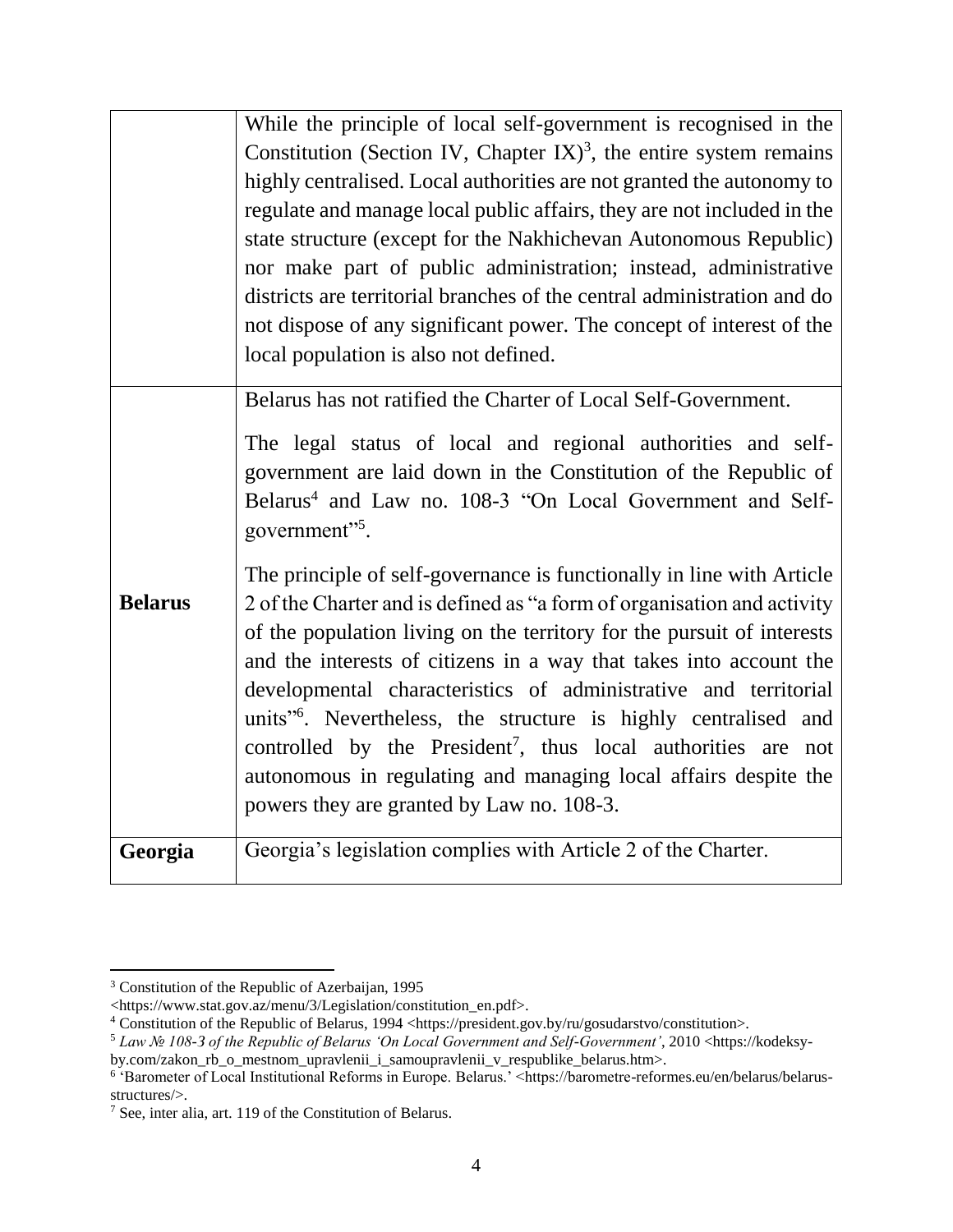|                | The principle of local self-government is recognised both in the                                                                                                                                                                                                                                                                                                                                                                                                                                                                                                                                                                                                                                                                                                                                                                                                                        |
|----------------|-----------------------------------------------------------------------------------------------------------------------------------------------------------------------------------------------------------------------------------------------------------------------------------------------------------------------------------------------------------------------------------------------------------------------------------------------------------------------------------------------------------------------------------------------------------------------------------------------------------------------------------------------------------------------------------------------------------------------------------------------------------------------------------------------------------------------------------------------------------------------------------------|
|                | Constitution of Georgia (i.e. art.7§4) <sup>8</sup> and in ordinary legislation                                                                                                                                                                                                                                                                                                                                                                                                                                                                                                                                                                                                                                                                                                                                                                                                         |
|                | such as the Code of Local Self-Government (art.2) <sup>9</sup> . According to                                                                                                                                                                                                                                                                                                                                                                                                                                                                                                                                                                                                                                                                                                                                                                                                           |
|                | these provisions, the citizens of Georgia are granted the right to                                                                                                                                                                                                                                                                                                                                                                                                                                                                                                                                                                                                                                                                                                                                                                                                                      |
|                | regulate and manage local affairs autonomously under the                                                                                                                                                                                                                                                                                                                                                                                                                                                                                                                                                                                                                                                                                                                                                                                                                                |
|                | legislation of Georgia, and in line with the principle of subsidiarity.                                                                                                                                                                                                                                                                                                                                                                                                                                                                                                                                                                                                                                                                                                                                                                                                                 |
|                | Furthermore, the State is required to ensure financial resources to                                                                                                                                                                                                                                                                                                                                                                                                                                                                                                                                                                                                                                                                                                                                                                                                                     |
|                | local self-governing entities according to their powers determined                                                                                                                                                                                                                                                                                                                                                                                                                                                                                                                                                                                                                                                                                                                                                                                                                      |
|                | by the organic law.                                                                                                                                                                                                                                                                                                                                                                                                                                                                                                                                                                                                                                                                                                                                                                                                                                                                     |
|                |                                                                                                                                                                                                                                                                                                                                                                                                                                                                                                                                                                                                                                                                                                                                                                                                                                                                                         |
|                | Moldova's legislation complies with Article 2 of the Charter.                                                                                                                                                                                                                                                                                                                                                                                                                                                                                                                                                                                                                                                                                                                                                                                                                           |
| <b>Moldova</b> | The principle of local self-government is explicitly recognised and<br>established in the Constitution (i.e. Article 109.1 <sup>10</sup> ) and ordinary<br>legislation such as Law no.436 "On Local Public Administration"<br>(artt.3§1 & $7$ ) <sup>11</sup> . The basic principles of local public administration<br>provided by these acts include the constitutionally guaranteed right<br>to local autonomy in organizing and managing local affairs,<br>decentralization of the public services and consultation of the local<br>population on matters of their interest. These principles have been<br>also endorsed by several Constitutional Court rulings including<br>rulings No. $71/1999^{12}$ and No. $14/2004^{13}$ reaffirming the autonomy<br>of local authorities to manage local public affairs under their<br>responsibility and in favour of the local population. |
| <b>Ukraine</b> | Ukraine's legislation complies with Article 2 of the Charter.                                                                                                                                                                                                                                                                                                                                                                                                                                                                                                                                                                                                                                                                                                                                                                                                                           |
|                |                                                                                                                                                                                                                                                                                                                                                                                                                                                                                                                                                                                                                                                                                                                                                                                                                                                                                         |

<sup>8</sup> Constitution of the Republic of Georgia, 1995 <https://matsne.gov.ge/en/document/view/30346?publication=36>.

<sup>9</sup> *Organic Law № 1958-II s of the Republic of Georgia on 'Local Self-Government Code'*, 2014

<sup>&</sup>lt;https://matsne.gov.ge/ka/document/view/2244429?publication=61>.

<sup>10</sup> Constitution of the Republic of Moldova, 1994

<sup>&</sup>lt;https://www.legis.md/cautare/getResults?doc\_id=128016&lang=ro#>.

<sup>11</sup> *Law № 436 of the Republic of Moldova 'On Local Public Administration'*, 2006

<sup>&</sup>lt;https://www.legis.md/cautare/getResults?doc\_id=130401&lang=ro#>.

<sup>12</sup> *Ruling № 71/1999 of the Constitutional Court of the Republic of Moldova*, 1999

<sup>&</sup>lt;https://www.constcourt.md/ccdocview.php?tip=hotariri&docid=257&l=ro>.

<sup>13</sup> *Ruling № 14/2004 of the Constitutional Court of the Republic of Moldova*, 2004

<sup>&</sup>lt;https://www.constcourt.md/ccdocview.php?tip=hotariri&docid=141&l=ro>.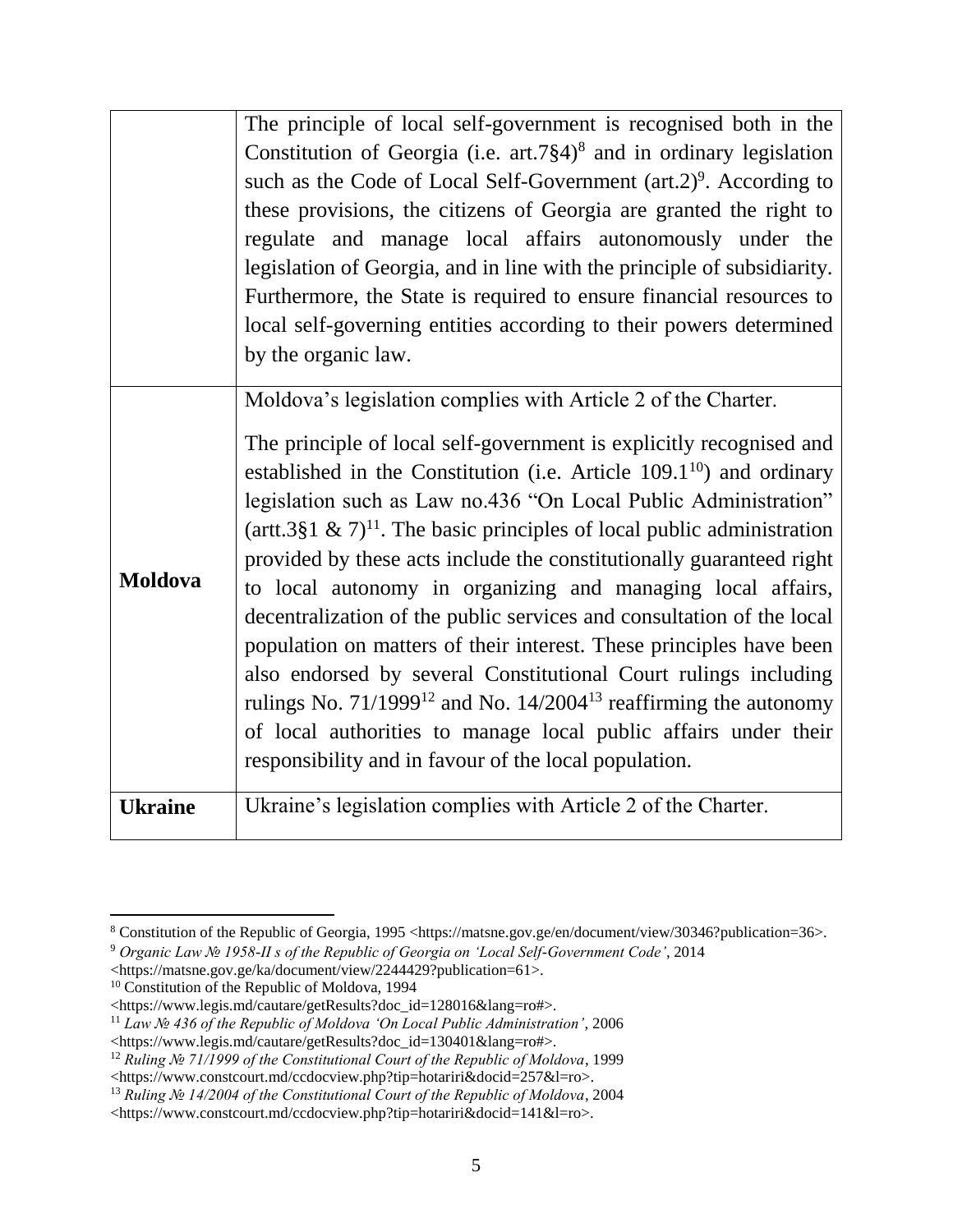The principle of local self-government is set out in the Constitution (Title XI, artt.7,  $92\frac{8}{15}$ )<sup>14</sup> as well as in ordinary legislation such as Law no. 1275-VI "On Associations of Local Self-government"  $(\text{art.2§1})^{15}$ . Accordingly, the autonomy of local bodies to determine and manage local public affairs under their responsibility and in the interest of the local population is recognised and guaranteed by law. Furthermore, the Constitution outlines the principles of organisation, powers and responsibilities of local bodies (Title XI).

#### 1.1.2. CoE Congress of Local and Regional Authorities' latest recommendations (particularly Articles 4 and 5 of the recommendations).

The CoE Congress of Local and Regional Authorities' latest recommendations reflect the picture that was outlined by the research findings for Q1.

Trying to summarize the salient elements of the recommendations, there is undoubtedly the request to overcome an alternation of efforts towards greater administrative decentralization and moments of pause in this process. What emerges mainly from the recommendations is in fact a situation, from both the regulatory and the implementation perspective, of administrative decentralization and consequent fiscal rebalancing, which struggles to complete its process and achieve its objectives.

Also in this case there are differences between the six countries: between those which seem to want to continue with the implementation of the regulatory framework (Georgia) or in any case to resume a path that has suffered a slowdown (Armenia, Moldova, Ukraine), and those which have yet to define the objectives and take clear decisions towards a new governance structure (Azerbaijan).

 $\overline{a}$ <sup>14</sup> Constitution of Ukraine, 1996 <https://zakon.rada.gov.ua/laws/show/254%D0%BA/96-%D0%B2%D1%80#Text>.

<sup>15</sup> *Law № 1275-VI of Ukraine 'On Associations of Local Self-Government'*, 2009 <https://zakon.rada.gov.ua/laws/main/1275-17#top>.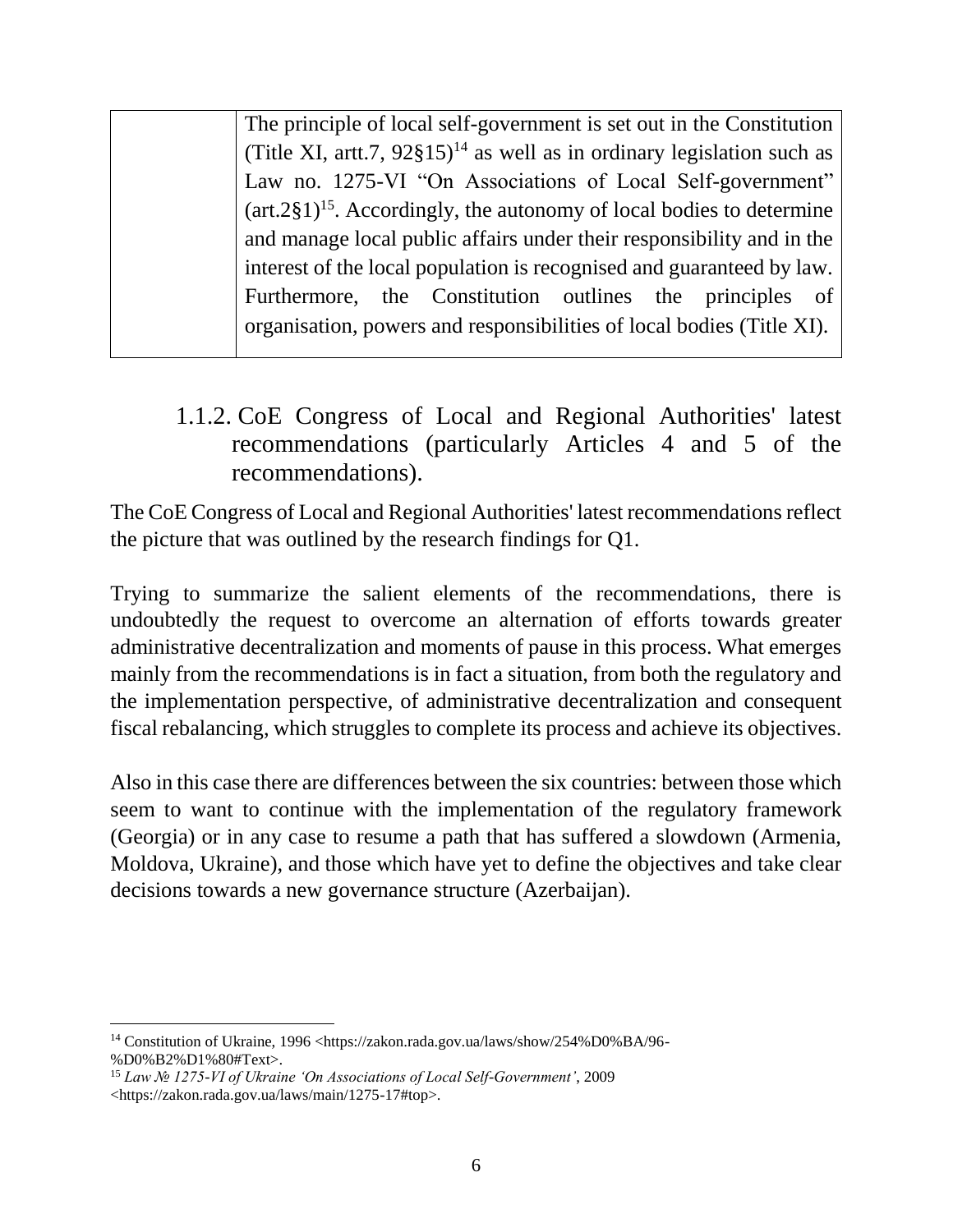| <b>Armenia</b>    | Date of the monitoring visit: from 12 to 15 May 2019; Report                                                                                |  |  |  |  |
|-------------------|---------------------------------------------------------------------------------------------------------------------------------------------|--|--|--|--|
|                   | adopted on: 15 June 2021                                                                                                                    |  |  |  |  |
|                   |                                                                                                                                             |  |  |  |  |
|                   | The main recommendations included: increasing the share of                                                                                  |  |  |  |  |
|                   | public affairs managed by local authorities to guarantee the right<br>of local authorities to be consulted on matters that concern them     |  |  |  |  |
|                   | directly; revising and clarifying "own" competencies of                                                                                     |  |  |  |  |
|                   | municipalities and limiting the state supervision of their tasks to                                                                         |  |  |  |  |
|                   | the control of legality; ensuring that local authorities have access                                                                        |  |  |  |  |
|                   | to adequate financial resources of their own; making sure that in                                                                           |  |  |  |  |
|                   | practice the financial equalisation system compensates the                                                                                  |  |  |  |  |
|                   | regional discrepancies and different financial capacities of the                                                                            |  |  |  |  |
|                   | municipalities as well as reviewing the calculation methods of                                                                              |  |  |  |  |
|                   | central grants to adjust them to the real costs of the fulfilment of                                                                        |  |  |  |  |
|                   | mandatory tasks and functions taking into account the legitimate                                                                            |  |  |  |  |
|                   | differences in the various municipalities $16$ .                                                                                            |  |  |  |  |
| <b>Azerbaijan</b> | Date of the monitoring visit: from 23 to 25 February 2021, Report                                                                           |  |  |  |  |
|                   | adopted on: 17 June 2021                                                                                                                    |  |  |  |  |
|                   | The main recommendations included: unambiguously recognising                                                                                |  |  |  |  |
|                   | municipalities as state institutions exercising public power as part                                                                        |  |  |  |  |
|                   | of the overall public administration; amending the Law on the                                                                               |  |  |  |  |
|                   | Status of Municipalities and the other laws transferring tasks and                                                                          |  |  |  |  |
|                   | functions to municipalities to ensure that the powers and duties                                                                            |  |  |  |  |
|                   | entrusted to municipalities are full and exclusive; adopting a law                                                                          |  |  |  |  |
|                   | on the status of the capital city and establish a unified and                                                                               |  |  |  |  |
|                   | democratically elected municipal government in Baku; creating a                                                                             |  |  |  |  |
|                   | legislative framework for consultation of municipalities and their<br>associations in the process of drafting legislation relevant to them; |  |  |  |  |
|                   | completing the process of repealing from legislation the obligation                                                                         |  |  |  |  |
|                   | for municipalities to report to parliament on their activities and                                                                          |  |  |  |  |
|                   | adopt a law regulating reporting by municipalities in line with                                                                             |  |  |  |  |
|                   | Recommendation CM/Rec(2019); reducing financial dependence                                                                                  |  |  |  |  |
|                   | of municipalities from the state by increasing and making                                                                                   |  |  |  |  |
|                   | sustainable their own revenues; specifying the dismissal                                                                                    |  |  |  |  |
|                   | procedure of the chair of the municipalities; ratifying the                                                                                 |  |  |  |  |
|                   | Additional Protocol to the European Charter of Local Self-                                                                                  |  |  |  |  |

<sup>&</sup>lt;sup>16</sup> Recommendation 456(2021), The Congress of Local and Regional Authorities, Council of Europe, Monitoring of the Application of the European Charter of Local Self-Government in Armenia, 12 February 2020

<sup>&</sup>lt;https://rm.coe.int/CoERMPublicCommonSearchServices/DisplayDCTMContent?documentId=0900001680a288a5 >.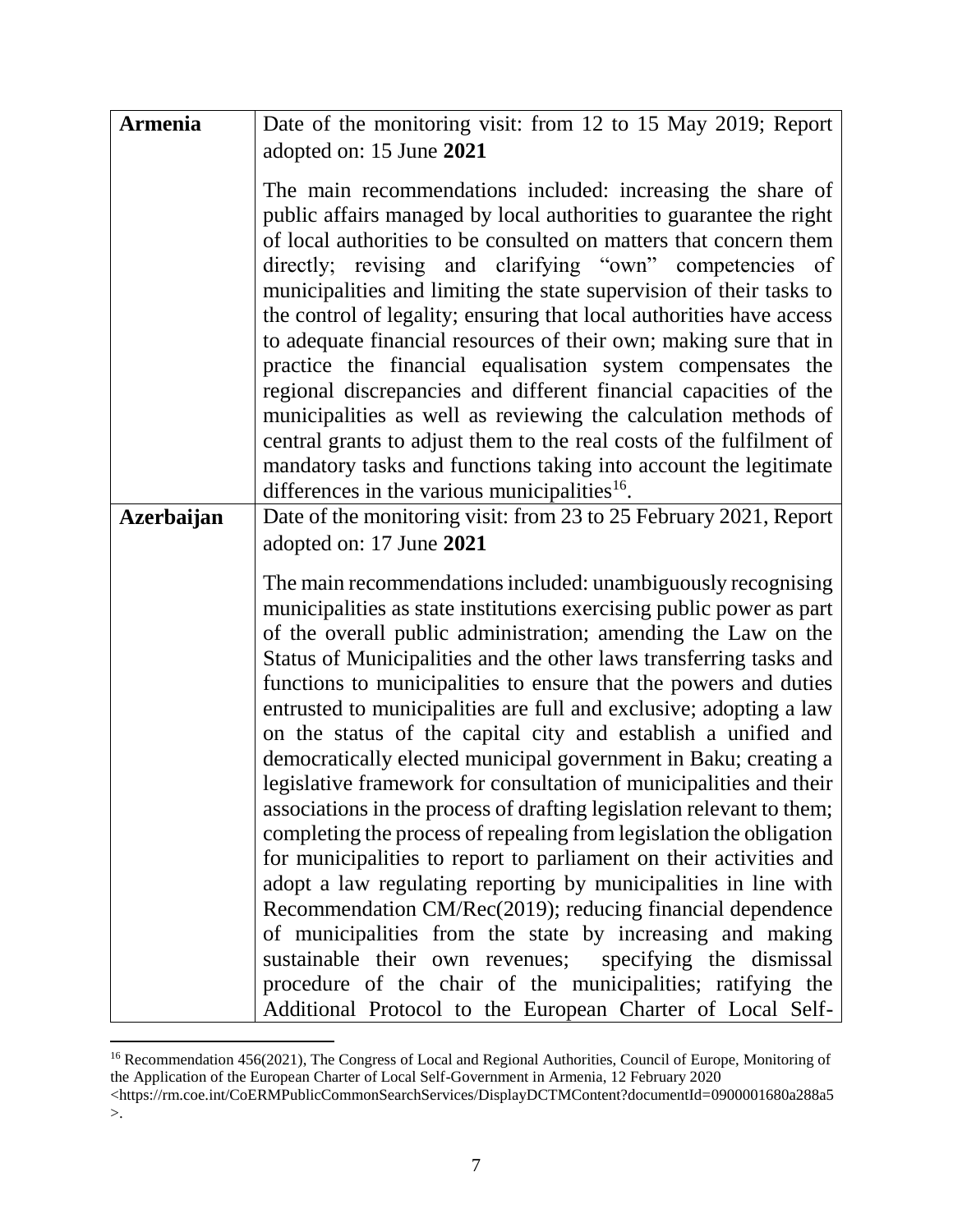|                | Government on the right to participate in the affairs of a local                                                                                                                                                                                                                                                                                                                                                                                                                                                                                                                                                                                                                                                                                                                                                                                                                                                                                                                                                                                                                                                                                                                                                                                                                                                           |
|----------------|----------------------------------------------------------------------------------------------------------------------------------------------------------------------------------------------------------------------------------------------------------------------------------------------------------------------------------------------------------------------------------------------------------------------------------------------------------------------------------------------------------------------------------------------------------------------------------------------------------------------------------------------------------------------------------------------------------------------------------------------------------------------------------------------------------------------------------------------------------------------------------------------------------------------------------------------------------------------------------------------------------------------------------------------------------------------------------------------------------------------------------------------------------------------------------------------------------------------------------------------------------------------------------------------------------------------------|
|                | authority (CETS No. 207) to increase citizens' participation <sup>17</sup> .                                                                                                                                                                                                                                                                                                                                                                                                                                                                                                                                                                                                                                                                                                                                                                                                                                                                                                                                                                                                                                                                                                                                                                                                                                               |
| <b>Belarus</b> | <b>NOT PART OF THE CHARTER</b>                                                                                                                                                                                                                                                                                                                                                                                                                                                                                                                                                                                                                                                                                                                                                                                                                                                                                                                                                                                                                                                                                                                                                                                                                                                                                             |
| Georgia        | Visit April 2018, report adopted in November 2018                                                                                                                                                                                                                                                                                                                                                                                                                                                                                                                                                                                                                                                                                                                                                                                                                                                                                                                                                                                                                                                                                                                                                                                                                                                                          |
|                | The main recommendations included: accelerating the alignment<br>of the legal framework, notably sectoral legislation, and policies<br>with decentralisation objectives to ensure that powers given to<br>local authorities are full and exclusive; revising the formula of<br>calculation of equalisation transfers, in particular the distribution<br>criteria, and increase the equalisation fund to smooth out regional<br>and inter-municipal disparities; increasing the<br>direct<br>accountability of the Tbilisi executive to the Tbilisi municipal<br>council; making the local administration more flexible and<br>adjustable to local circumstances; enhancing the financial<br>capacity of local governments, including the capacity to generate<br>their own resources through all available means; further<br>elaborating the legal framework in order to facilitate and promote<br>inter-municipal co-operation; ensuring balanced and sustainable<br>socio-economic regional development; ratifying provisions of the<br>Charter which are <i>de facto</i> applied in Georgia; signing and<br>ratifying the Additional Protocol to the European Charter of<br>Local Self-Government on the right to participate in the affairs of<br>a local authority (CETS No. 207) as soon as possible <sup>18</sup> . |
| Moldova        | Date of the monitoring visit: from 12 to 15 June 2018, Report<br>adopted on: 4 April 2019.                                                                                                                                                                                                                                                                                                                                                                                                                                                                                                                                                                                                                                                                                                                                                                                                                                                                                                                                                                                                                                                                                                                                                                                                                                 |
|                | The main recommendations included: getting back on the path to<br>decentralisation through appropriate and full implementation the<br>National Strategy of Decentralisation (2012) and of all previous<br>Congress recommendations considering only a moderate progress<br>in this direction; allocating sufficient financial resources to local<br>authorities; increase fiscal capacity of local authorities; revising                                                                                                                                                                                                                                                                                                                                                                                                                                                                                                                                                                                                                                                                                                                                                                                                                                                                                                   |

<sup>&</sup>lt;sup>17</sup> Recommendation 461(2021), The Congress of Local and Regional Authorities, Council of Europe, Monitoring of the Application of the European Charter of Local Self-Government in Azerbaijan, 17 June 2021

 $\frac{1}{10}$  <https://rm.coe.int/recommendation-461-2021-monitoring-of-the-application-of-the-european-/1680a2e3b9>.

<sup>18</sup> Recommendation 426 (2018), The Congress of Local and Regional Authorities, Council of Europe, *Local and Regional Democracy in Georgia*, 7 November 2018

<sup>&</sup>lt;https://search.coe.int/congress/Pages/result\_details.aspx?ObjectId=09000016808eda18#\_ftn1>.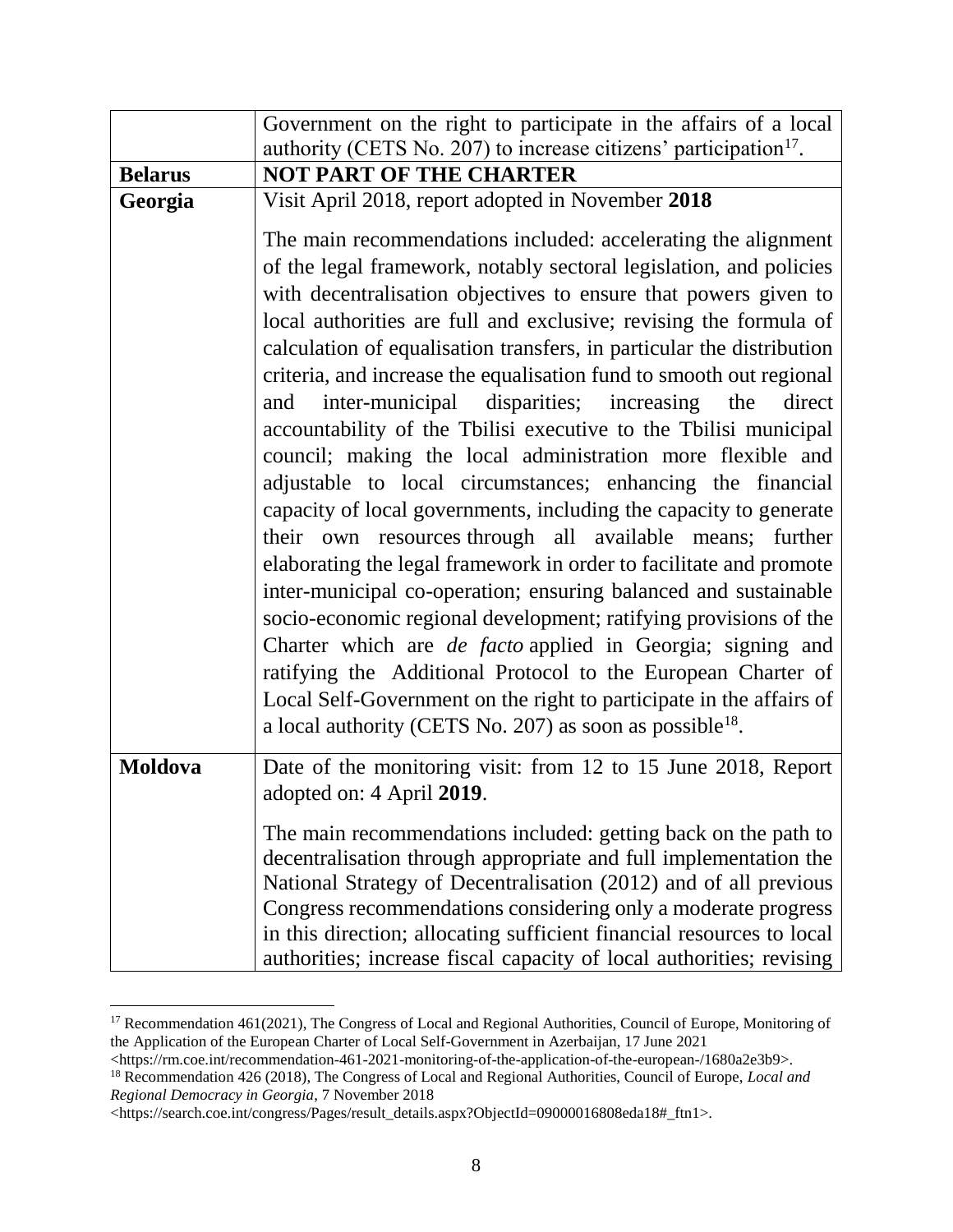<sup>19</sup> Recommendation 436 (2019), The Congress of Local and Regional Authorities, Council of Europe, *Local and Regional Democracy in the Republic of Moldova*, 4 April 2019

<sup>&</sup>lt;https://search.coe.int/congress/Pages/result\_details.aspx?ObjectId=090000168093d89d>.

<sup>20</sup> Recommendation 348 (2013), The Congress of Local and Regional Authorities, Council of Europe, *Local and Regional Democracy in Ukraine*, 31 October 2013

<sup>&</sup>lt;https://search.coe.int/congress/Pages/result\_details.aspx?ObjectId=090000168071aa8a>. New report was to be debated for adoption at the Congress Session in March 2022.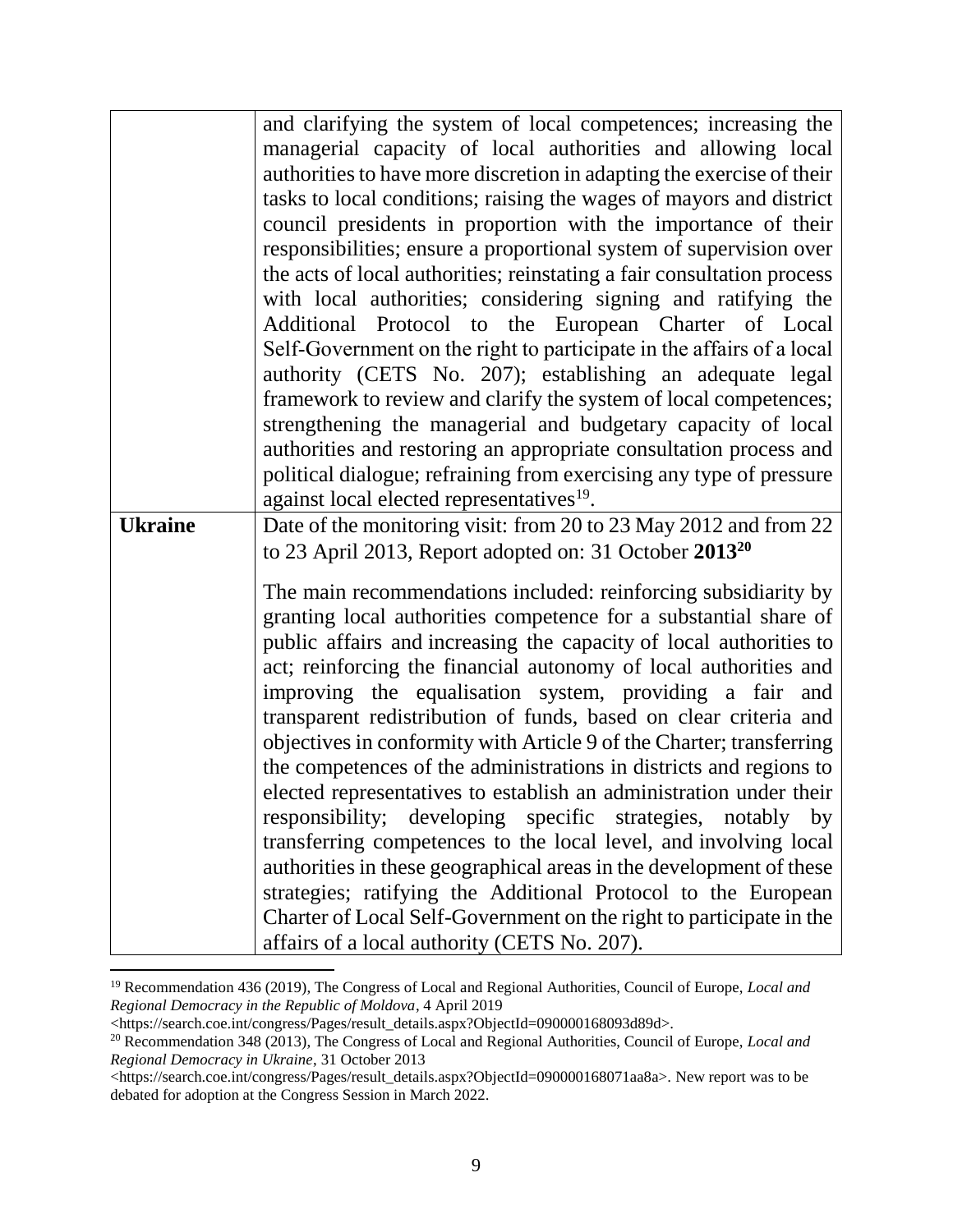1.1.3.Dialogue and consultations between central and local governments in EaP countries – how extensively are these reflected in the constitution, in laws, in by-laws, and in informal and formal practices? Are dialogues and consultations between central and local governments represented at government sessions, in parliament, with national ministries, etc.?

As far as dialogues and consultations between central and local governments are concerned, the situation of the six EaP countries is much differentiated, in a range that goes from satisfactory methods of regular consultation between the levels of government, to conditions that are still too unsatisfactory.

In Ukraine and in Georgia, the principles governing the interactions between local self-government associations with the central government are outlined in both the Constitution and in laws, but are also made effective by the practices and consultation procedures of local authorities, which take place regularly - also in the form of preliminary opinions - both on matters of their interest and on specific relevant issues (in Ukraine, for example, about amendments to the Constitution concerning decentralization or about budget consultations).

In Azerbaijan, a network of informal consultations is quite well developed and serves as the main channel to raise awareness of local affairs among regional and central authorities. Clearly, in order to take a step forward, these practices need to be formalised.

In Armenia and in Moldova, despite a favourable constitutional and legislative framework, dialogues and consultations between central and local governments still seem to be not sufficiently institutionalized and too tied to the will of the central government. This obviously constitutes a hindrance to an effective transition towards a more decentralized system and to greater involvement of the local level.

|                | Currently, there is no formalized exclusive mechanism of              |  |  |  |  |
|----------------|-----------------------------------------------------------------------|--|--|--|--|
| <b>Armenia</b> | consultation and dialogue between central authorities and local self- |  |  |  |  |
|                | governance in matters which concern them directly. Local              |  |  |  |  |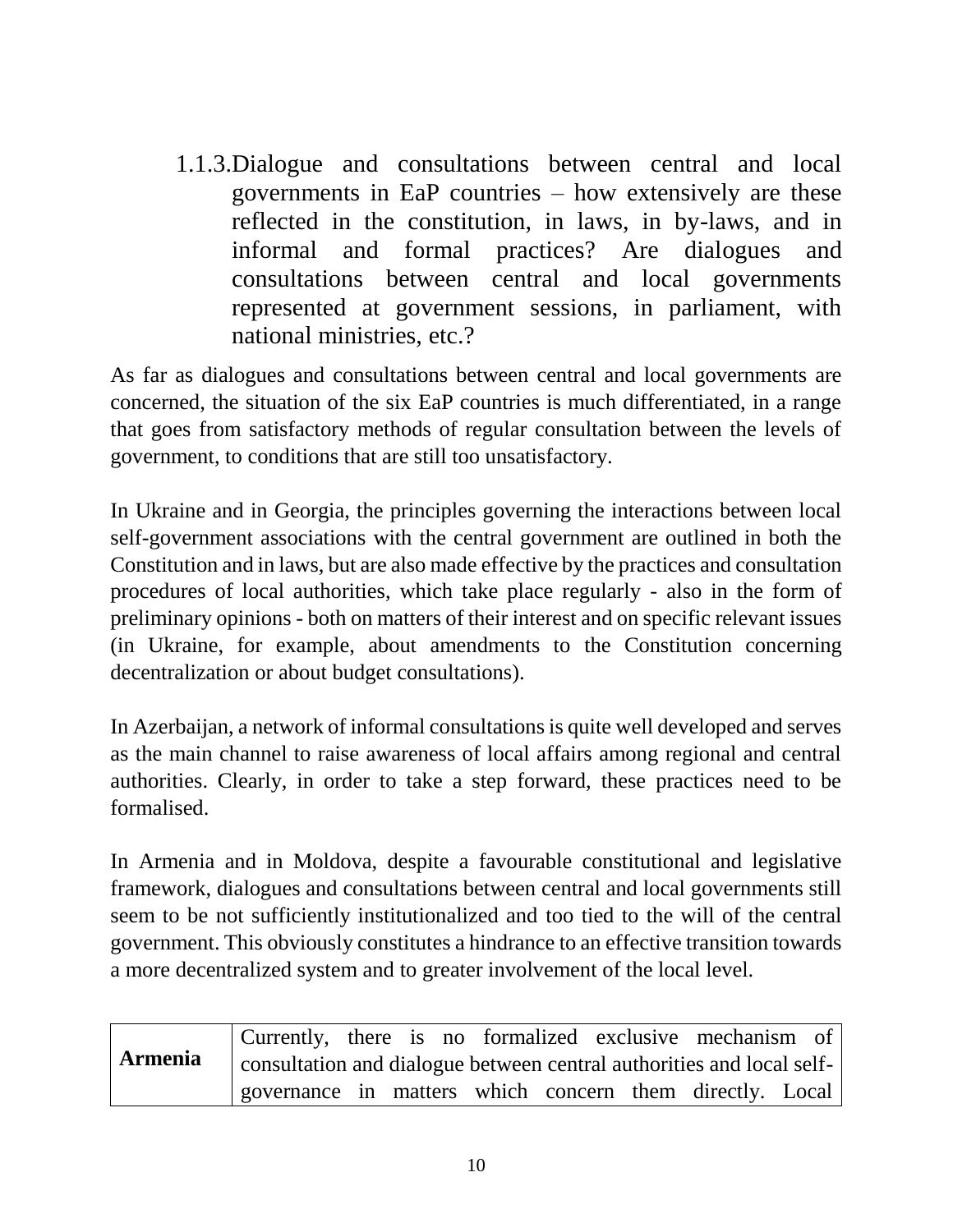|                   | authorities and their associations are consulted on legislative                                                                            |
|-------------------|--------------------------------------------------------------------------------------------------------------------------------------------|
|                   | proposals and can submit their drafts as well as can make use of                                                                           |
|                   | several channels to signal their needs to the central government, but                                                                      |
|                   | in this process, they are treated as any other public association in the                                                                   |
|                   | country. The constitutional provisions oblige the government to hear                                                                       |
|                   | the opinion of the affected communities (art. 190) in case of the                                                                          |
|                   | envisaged amalgamation process, and this right is further guaranteed                                                                       |
|                   | by an amended Law no. HO-307-N on Local Referendum <sup>21</sup> , yet it                                                                  |
|                   | maintains an advisory character and "does not provide necessary                                                                            |
|                   | guarantees for its legal implementation in the law enforcement                                                                             |
|                   | practice" <sup>22</sup> . All in all, currently the involvement of the local                                                               |
|                   | authorities in the consultation mechanism depends on the                                                                                   |
|                   | government's will, even though a debate on setting the mechanisms                                                                          |
|                   | of consultation is ongoing <sup>23</sup> .                                                                                                 |
|                   | Legislation of Azerbaijan does not provide an institutionalised                                                                            |
|                   | framework for conditions and procedures of consultations and                                                                               |
|                   | dialogue between different tiers of public administration with an                                                                          |
|                   | exception of financial issues which directly affect municipalities                                                                         |
|                   | (e.g. subsidies and subventions to be included in the draft budget).                                                                       |
|                   | Nevertheless, municipalities and their associations are frequently                                                                         |
| <b>Azerbaijan</b> | consulted and are allowed to submit legislative proposals in matters                                                                       |
|                   | of their direct interests. Furthermore, a network of informal                                                                              |
|                   | consultations is quite well developed and serves as the main channel                                                                       |
|                   | to raise awareness of local matters among regional and central                                                                             |
|                   | authorities. These practices, however, are not formalised nor are<br>"perceived as an important element for the functioning of local self- |
|                   | government" <sup>24</sup> .                                                                                                                |
|                   |                                                                                                                                            |
| <b>Belarus</b>    | <b>NOT PART OF THE CHARTER</b>                                                                                                             |

<sup>21</sup> *Law № HO-307-N of the Republic of Armenia 'On Making Additions and Amendments to the Law on Local Referendum'*, 2020 <https://www.arlis.am/DocumentView.aspx?DocID=137889>.

<sup>&</sup>lt;sup>22</sup> *LOCAL SELF-GOVERNMENT IN ARMENIA*, ed. by Vahram Shahbazyan (Yerevan: Communities Finance Officers Association, 2019), BOOK 12.

<sup>&</sup>lt;sup>23</sup> The Congress of Local and Regional Authorities, Council of Europe, "Monitoring of the Application of the European Charter of Local Self-Government in Armenia", Report CPL(2021)40-02, part 4.3.6.

<sup>&</sup>lt;sup>24</sup> The Congress of Local and Regional Authorities, Council of Europe, "Monitoring of the Application of the European Charter of Local Self-Government in Azerbaijan", Report CG(2021)40-21, paragraph 135.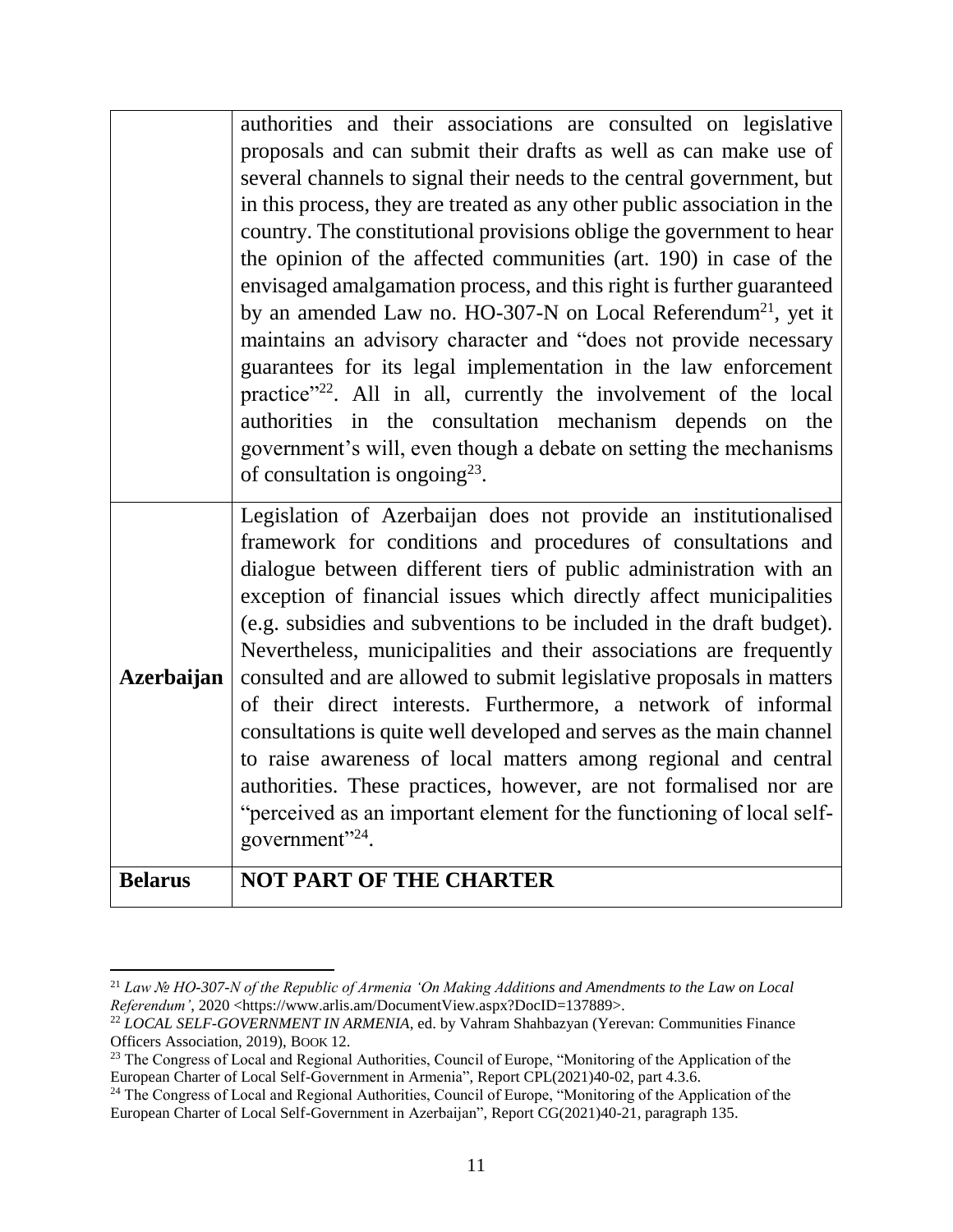|                | The principles guiding the consultation process are outlined in both                                                                     |
|----------------|------------------------------------------------------------------------------------------------------------------------------------------|
|                | the Constitution (Article 76, paragraph 4) and the Code of Local self-                                                                   |
|                | government (art. 4.6, 7.3). Accordingly, state authorities are required                                                                  |
|                | to consult with local self-government in matters of their direct                                                                         |
|                | interests, e.g. preliminary consultations with legal entities that                                                                       |
|                | comprise more than half of the country's municipalities must be held                                                                     |
|                | before making decisions on issues relating to the powers of a                                                                            |
| Georgia        | municipality (art. 7§3 of the Code). Furthermore, all draft laws                                                                         |
|                | relating to local self-government are submitted to NALAG (the                                                                            |
|                | association uniting all local self-governing bodies) for comments                                                                        |
|                | which must be subsequently attached to legislative proposals                                                                             |
|                | submitted for parliamentary discussion. Both the Constitution and                                                                        |
|                | the Code of Local self-government contain also provisions obliging                                                                       |
|                | the central government to consult local authorities before deciding                                                                      |
|                | on territorial reforms, including change of boundaries (see art.74§2)                                                                    |
|                | of the Code).                                                                                                                            |
|                | According to the Moldovan legislation, central authorities are                                                                           |
|                | obliged to consult local authorities and their associations on matters                                                                   |
|                | which directly affect them (see, <i>inter alia</i> , Article 3§g of Law no.                                                              |
|                | 435 on Administrative Decentralisation <sup>25</sup> and Article 6§5 of Law                                                              |
|                | No. 436 on Local Public Administration). Nevertheless, in practice,                                                                      |
|                | the mechanisms of consultations and dialogue between different                                                                           |
|                | levels of public administration are not sufficiently institutionalized.                                                                  |
| <b>Moldova</b> | More specifically, local entities are not regularly consulted on                                                                         |
|                | important issues which directly affect them and do not regularly<br>participate in legislative and decision-making processes. Moreover,  |
|                |                                                                                                                                          |
|                |                                                                                                                                          |
|                | despite a formal right, the main self-governance association, the                                                                        |
|                | Congress of Local Authorities from Moldova (CALM), is                                                                                    |
|                | systematically excluded from governmental talks and negotiations in                                                                      |
|                | the field of local reforms. In other words, "the extent and                                                                              |
|                | effectiveness of this consultation depend on many variables, such as<br>the political orientation of the ruling government, the personal |

<sup>25</sup> *Law № 435 of the Republic of Moldova 'On Administrative Decentralisation'*, 2006 <https://www.legis.md/cautare/getResults?doc\_id=125085&lang=ro>.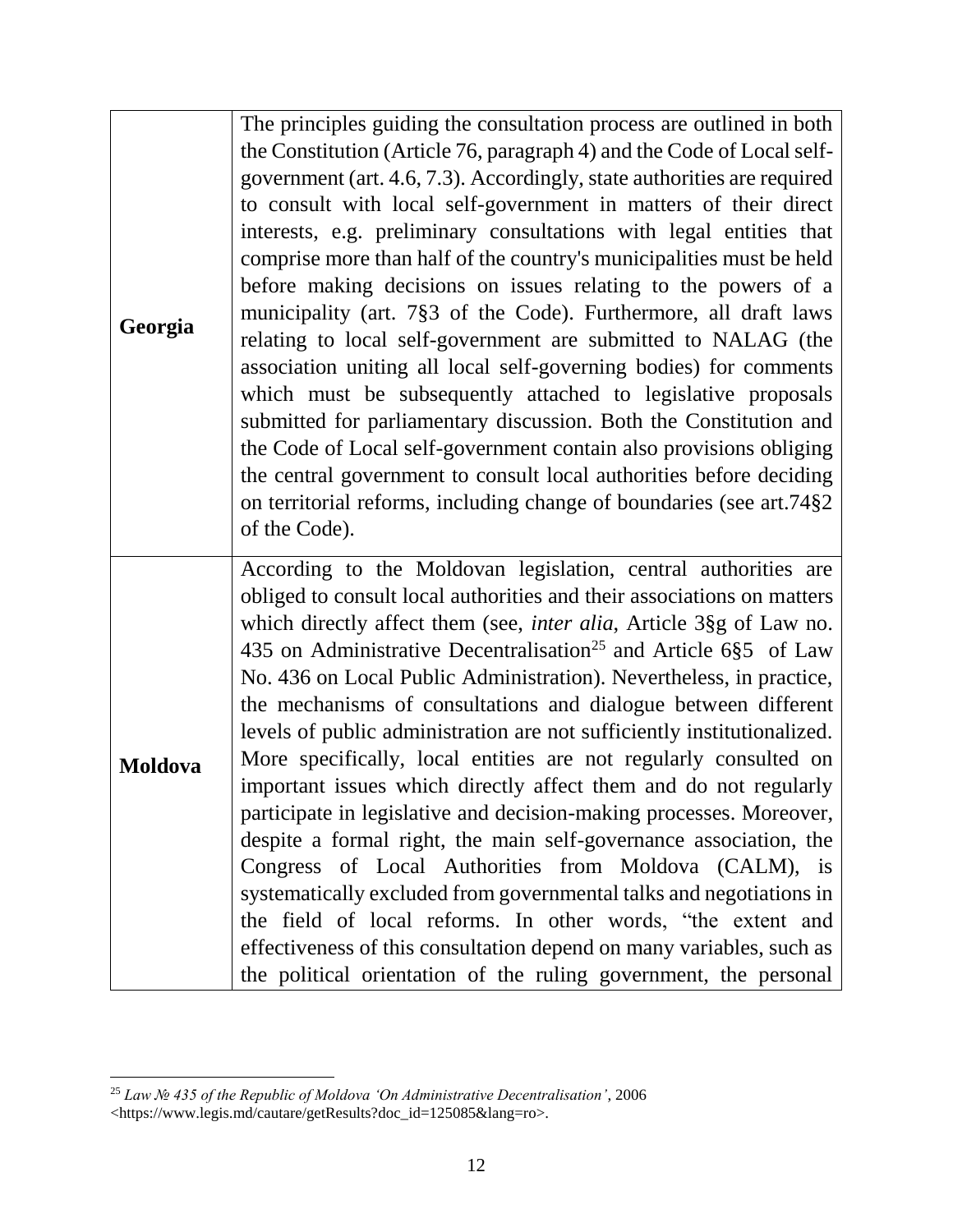|                | affinities between local and central rulers, or the will of certain                                                                                                                                                                                                                                                                                                                                                                                                                                                                                                                                                                                                                                                                                                                                                                                                                                                                                    |
|----------------|--------------------------------------------------------------------------------------------------------------------------------------------------------------------------------------------------------------------------------------------------------------------------------------------------------------------------------------------------------------------------------------------------------------------------------------------------------------------------------------------------------------------------------------------------------------------------------------------------------------------------------------------------------------------------------------------------------------------------------------------------------------------------------------------------------------------------------------------------------------------------------------------------------------------------------------------------------|
|                | politicians" <sup>26</sup> .                                                                                                                                                                                                                                                                                                                                                                                                                                                                                                                                                                                                                                                                                                                                                                                                                                                                                                                           |
| <b>Ukraine</b> | The principles governing the interactions between local self-<br>government associations with the central government are outlined in<br>Law No. 1275-VI "On Associations of Local Self-Government"<br>(Section IV: Article 17§2a and 2b). In practice, the mechanisms of<br>consultations and dialogue between different tiers of public<br>administration seem to work quite effectively <sup>27</sup> . In particular, the<br>representatives of local self-governance associations are admitted to<br>parliamentary meetings and to government meetings on an advisory<br>basis to discuss matters which affect them directly, including, <i>inter</i><br><i>alia</i> , discussion of amendments to the Constitution of Ukraine<br>concerning decentralization. They are also involved in drafting<br>legislation relevant to their interests, once a year they participate in<br>budget consultations with the Ministry of Finance <sup>28</sup> . |

<sup>&</sup>lt;sup>26</sup> The Congress of Local and Regional Authorities, Council of Europe, "Local and Regional Democracy in the Republic of Moldova", Report CG36(2019), paragraph 63.

<sup>&</sup>lt;sup>27</sup> The Congress of Local and Regional Authorities, Council of Europe, "Local and Regional Democracy in Ukraine", Report CG(25)8, paragraph 98.

<sup>28</sup> Ihor Hirchak, 'Decentralisation and Local Public Administration Reform in Ukraine. STATUS REPORT.', *NALAS & PLATFORMA, in Coorporation with AUC*, 2021 <https://platforma-dev.eu/wp-content/uploads/2021/10/Status-Report-Decentralisation-and-Local-Public-Administration-Reform-in-Ukraine.pdf>.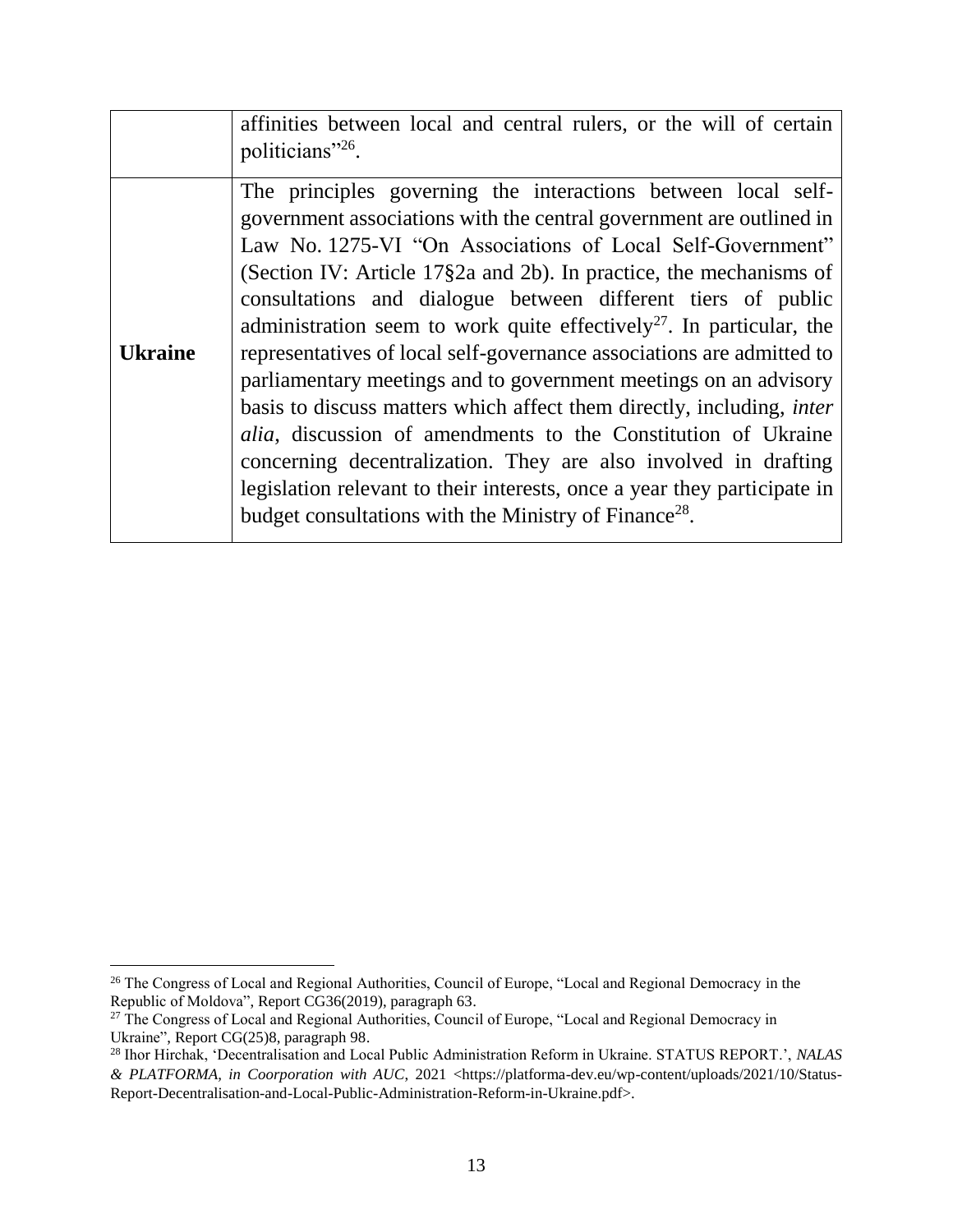### **1.2. Decentralisation and local government reforms in EaP countries**

1.2.1 Key priorities in decentralisation reform by EaP countries

Regarding the dynamics of decentralization in the six EaP countries, it is interesting to note that in some cases there are well-focused objectives and a coherent and almost constant process of implementation, while in other cases there is no such continuity, or worse there is no real strategy.

In Georgia, the national Decentralisation Strategy 2020-2025 seems to consolidate the whole process, pursuing three strategic goals: increase local self-governments' role in managing a substantial share of public affairs; ensure adequate materials and financial resources for local self-governments; develop reliable, accountable, transparent and results-oriented local self-government.

Similarly, in Ukraine decentralisation has been among the top priorities for all governments since 2014, when a comprehensive strategy was launched with the Concept of Local Government Reform and Territorial Organization of Power in Ukraine. Currently, the second phase of the reform is being implemented with the following priorities: building a new territorial basis for the operation of public bodies; ensuring efficient local governance and creating an optimised system of territorial organisation of power on a new territorial basis; fiscal decentralisation; constitutional amendments to complete the process.

In Moldova, on the other hand, the decentralization reform is not following a clearly delineated path and has been heavily hindered by internal political instability. The core reform under the National Decentralisation Strategy 2012-2015 (extended until 2018) expired with little overall implementation, although objectives of administrative and fiscal decentralization are still some of the priorities included in the Government's Action Plan 2021-2023.

In Armenia, Azerbaijan and Belarus, no coherent or consolidated decentralisation reform is taking place. In Belarus, in 2020, the president suggested that the time has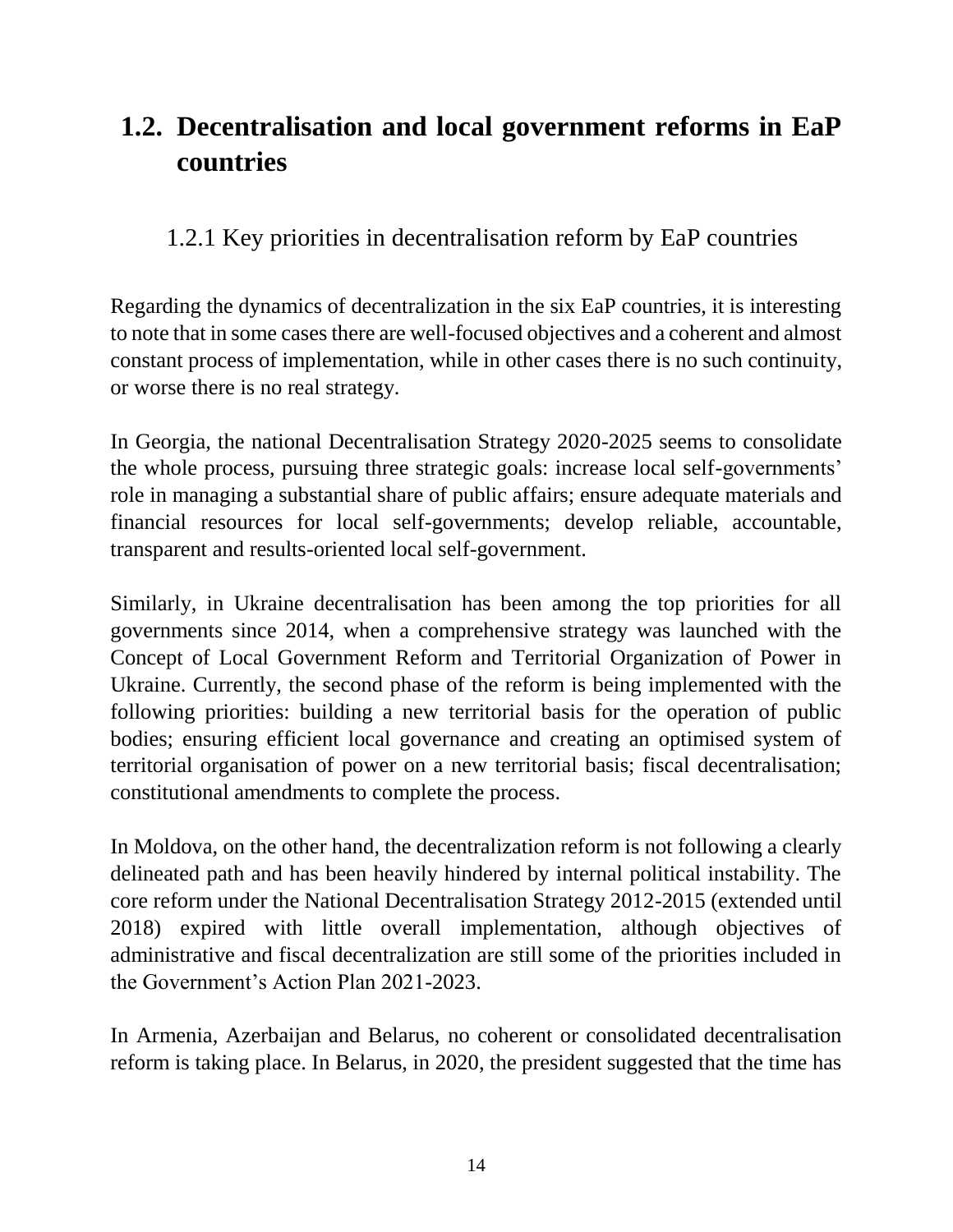come for decentralization of power, but yet again an opposite trend of even stronger centralization could be observed.

<sup>29</sup> Based on the *Concept № 44 of Community Enlargement and Formation of Inter-Community Associations*, 2011 <https://www.arlis.am/DocumentView.aspx?DocID=73958>.

<sup>&</sup>lt;sup>30</sup> Decision of the Government of the Republic of Armenia, *Public Administration Reform Strategy Package until 2030*, 2021 <https://www.e-draft.am/projects/3438/about>.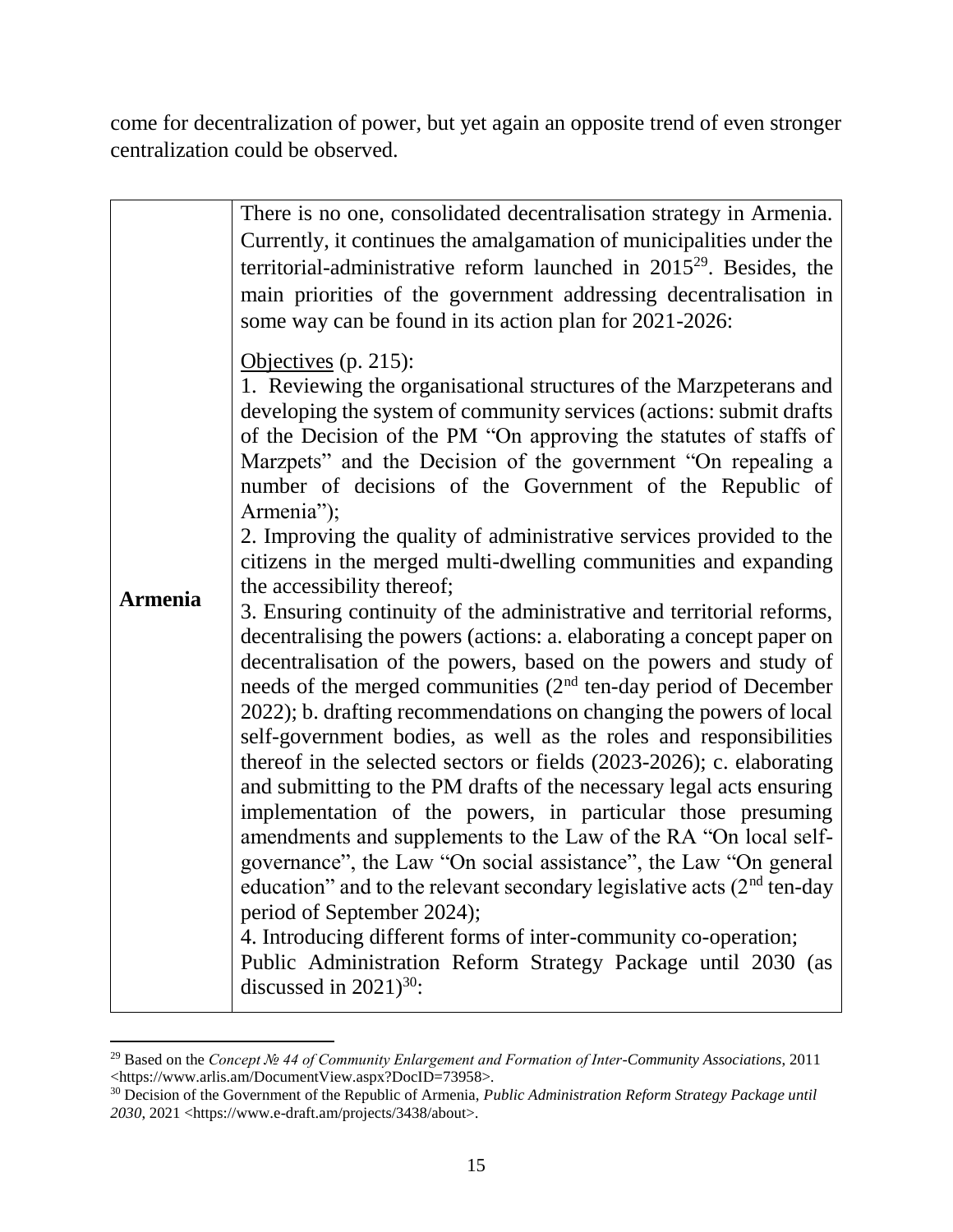|            | 1) The strategic goal is:                                                                                                                                                                                                                                                                                                                                                                                                                                                                                                                                                                                                                                                         |
|------------|-----------------------------------------------------------------------------------------------------------------------------------------------------------------------------------------------------------------------------------------------------------------------------------------------------------------------------------------------------------------------------------------------------------------------------------------------------------------------------------------------------------------------------------------------------------------------------------------------------------------------------------------------------------------------------------|
|            | Effective public administration that provides excellent services<br>through progressive democratic practices in favour of increasing<br>public welfare.                                                                                                                                                                                                                                                                                                                                                                                                                                                                                                                           |
|            | 2) The sub-goals of the strategy are:<br>Establishment of a realistic, productive, predictable reporting<br>system for strategic planning and policy implementation<br>Providing civic, accessible community services<br>$\bullet$<br>Establishment of public service, professional, with a sense of<br>public interest, with a decent salary, regardless of the change in<br>the balance of political forces<br>Establishment of effective state institutions on the principle of<br>"maximum value for money"<br>Establishment of a self-sufficient system for capacity building<br>necessary for the formation and maintenance of quality human<br>capital in the state system |
|            | Establishment of an innovative technology management system<br>Resource-efficient and sustainable public administration.                                                                                                                                                                                                                                                                                                                                                                                                                                                                                                                                                          |
| Azerbaijan | Currently, no coherent decentralisation reform is taking place.<br>"Political power in Azerbaijan is concentrated at the executive level,<br>with regional leaders appointed directly by the president. Municipal<br>authorities align themselves with local branches of<br>state<br>administration, which are extensions of the ruling party and its<br>structure. Azerbaijan has an unofficial system whereby an official or<br>oligarch whose business interests dominate the region unofficially<br>controls each region"31.                                                                                                                                                  |
|            | In 2020, a National Action Plan for 2020–22 on the Promotion of<br>Open Government was adopted with a component on ensuring<br>accountability, transparency and public participation in local self-<br>governance (Objective $7^{32}$ , but its implementation is currently<br>suspended.                                                                                                                                                                                                                                                                                                                                                                                         |

<sup>31</sup> Robert Denis, *Nations in Transit 2021. Azerbaijan.* (Freedom House, 2021)

<sup>&</sup>lt;https://freedomhouse.org/country/azerbaijan/nations-transit/2021>.

 $32$  see Part 7. Measures to ensure accountability, transparency and public participation in local self-governance of the National Action Plan for the Promotion of Open Government 2020-2022 as well as Open Government Partnership, *On the Development of the Draft of the New National Action Plan for Promotion of Open Government for the Years*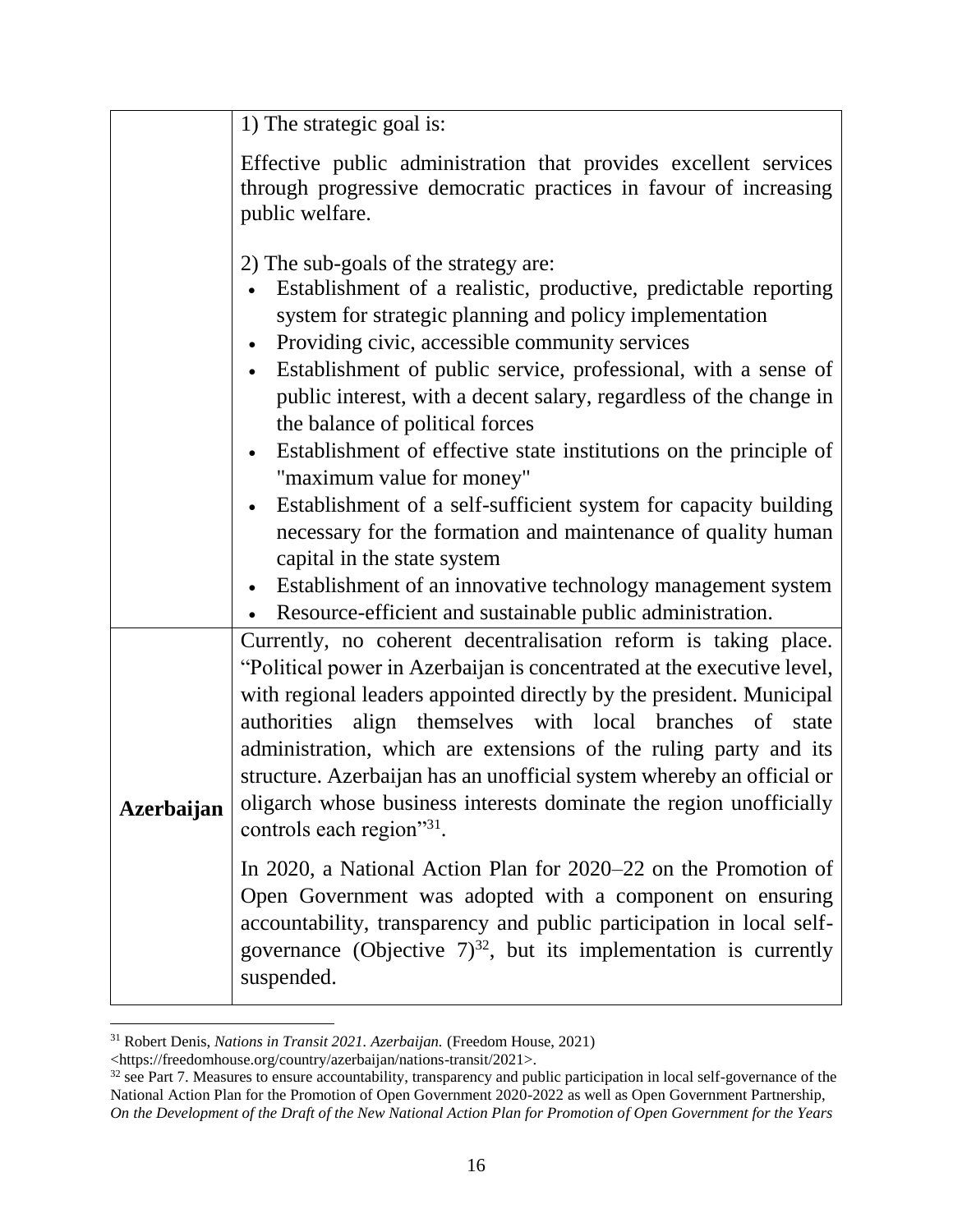| <b>Belarus</b> | There is no coherent decentralisation strategy. The Constitution of<br>the Republic of Belarus provides for two types of local government:<br>the local executive bodies appointed and accountable to the president<br>and the local self-government embodied by the Local Council of<br>Deputies, directly elected for four years. Both levels are<br>subordinated to the central authorities, "they have little say in<br>decision-making and are primarily tasked with implementing<br>instructions from above"33.                             |
|----------------|---------------------------------------------------------------------------------------------------------------------------------------------------------------------------------------------------------------------------------------------------------------------------------------------------------------------------------------------------------------------------------------------------------------------------------------------------------------------------------------------------------------------------------------------------|
|                | In 2017, a discussion on local government reform between the<br>President, the parliament and the National Academy of Science led<br>to a conclusion that no reform was needed, and that the priority<br>should be on "improving the current system" <sup>34</sup> . Although President<br>Lukashenko suggested a move towards greater autonomy of local<br>self-government bodies, no concrete steps followed and only minor<br>amendments were made to the Local Government Act leaving the<br>entire system highly centralised <sup>35</sup> . |
|                | In 2019, the head of the CEC suggested direct elections of local<br>executive committees and city mayors (currently appointed by the<br>president or elected by members of local councils, however, the idea<br>was not followed up by the central administration <sup>36</sup> .                                                                                                                                                                                                                                                                 |
|                | In 2020, the president suggested that the time had come for<br>decentralization of power, but yet again an opposite trend of even<br>stronger centralization could be observed <sup>37</sup> . Likewise, the most<br>recent constitutional reform has not strengthened the autonomy of                                                                                                                                                                                                                                                            |

*<sup>2020-2022</sup>*, 2020 <https://www.opengovpartnership.org/wp-content/uploads/2020/03/Azerbaijan\_Action-Plan\_2020- 2022\_Development.pdf>.

<sup>33</sup> Artyom Shraibman and Hanna Hubarava, *Nations in Transit 2021. Belarus.* (Freedom House, 2021) <https://freedomhouse.org/country/belarus/nations-transit/2021>.

<sup>34</sup> 'Роль Местных Советов Депутатов в Решении Проблем Людей Планируется Усилить - Мясникович (The Role of the Local Councils of Deputies in Solving Citizens' Porblems Is Planned to Be Strenghtned)', *Belta.By*, 18 April 2017 <http://web.archive.org/web/20201007122255/https://www.belta.by/politics/view/rol-mestnyh-sovetovdeputatov-v-reshenii-problem-ljudej-planiruetsja-usilit-mjasnikovich-228749-2017/>.

<sup>35</sup> 'Обзор Законодательства, Вступающего в Силу в Марте 2020 (Review of Legislation Effective as of March 2020)', *Economic Journal*, 3 March 2020 <https://neg.by/novosti/otkrytj/obzor-zakonodatelstva-vstupayuschego-vsilu-v-marte/>.

<sup>36</sup> 'Местное Самоуправление: На Пути к Совершенствованию (Local Self-Government: On the Way to Improvement)', *Belta.By*, 29 March 2019

<sup>&</sup>lt;https://web.archive.org/web/20200908134834/https://www.belta.by/roundtable/view/mestnoe-samoupravlenie-naputi-k-sovershenstvovaniju-1150/>.

<sup>&</sup>lt;sup>37</sup> Shraibman and Hubarava.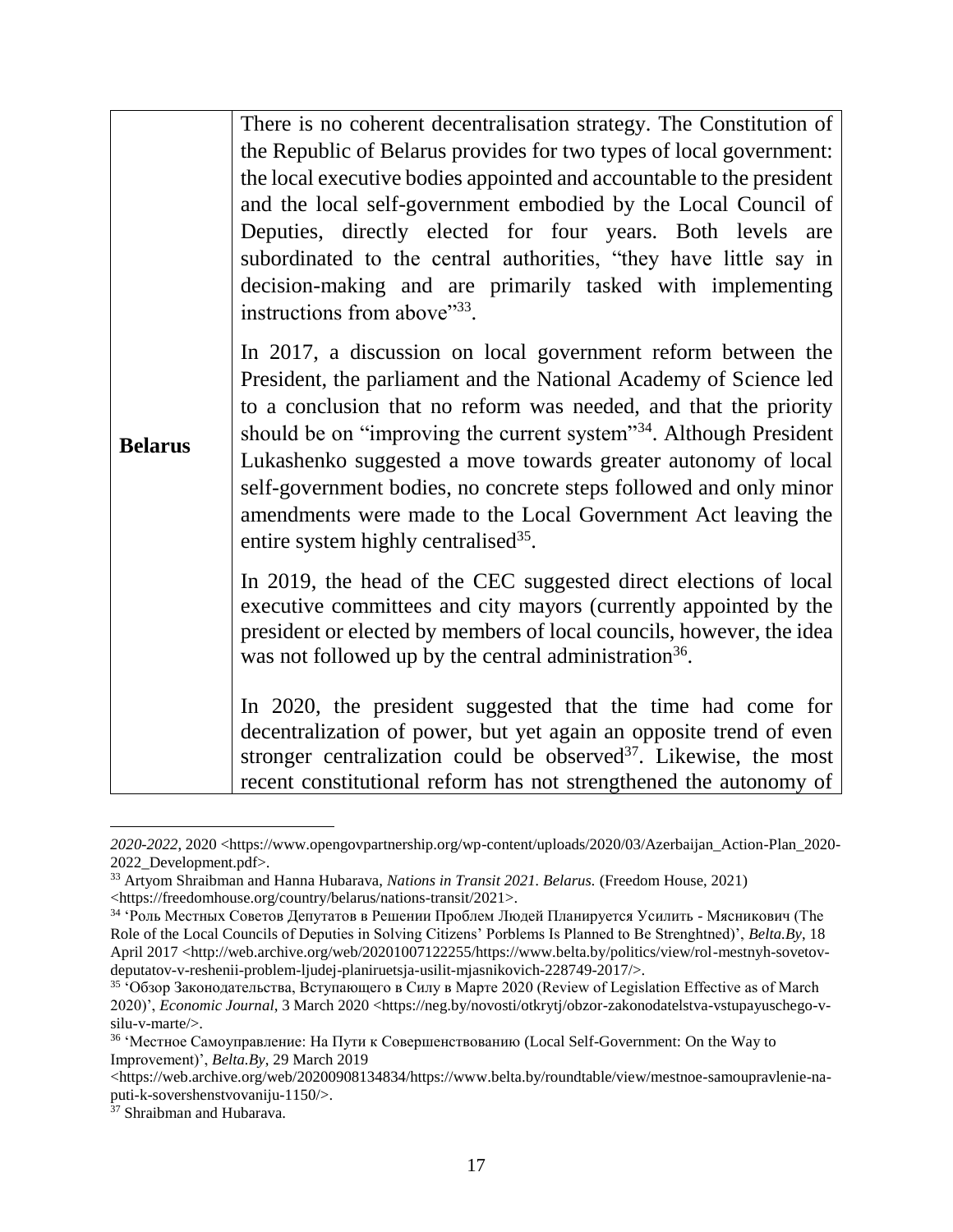|                | local self-governance and no follow-up was registered on the<br>publicly discuss decentralization; on the contrary, a few presidential<br>decrees adopted in the last months have reinforced the vertical<br>structure of power concentrated in the hands of the president <sup>38.</sup>                                                                                                                                                                                                       |
|----------------|-------------------------------------------------------------------------------------------------------------------------------------------------------------------------------------------------------------------------------------------------------------------------------------------------------------------------------------------------------------------------------------------------------------------------------------------------------------------------------------------------|
| Georgia        | The three strategic goals of the current Georgian Decentralisation<br>Strategy 2020-2025 (December 2019) <sup>39</sup> are:                                                                                                                                                                                                                                                                                                                                                                     |
|                | 1. Increase local self-governments' role in managing a substantial<br>share of public affairs (Objective 1.1 Ensure full implementation of<br>powers granted to local self-governments by the law; Objective 1.2<br>Increase competencies of local self-governments based on the<br>principle of subsidiarity);                                                                                                                                                                                 |
|                | 2. Ensure adequate materials and financial resources for local self-<br>governments (Objective 2.1: Support a consistent increase in local<br>government's revenues; Objective 2.2 Improve mechanisms for the<br>allocation of state resources);                                                                                                                                                                                                                                                |
|                | 3. Develop reliable, accountable, transparent and results-oriented<br>local self-government (Objective: 3.1 Introduce effective and<br>innovative management and quality service delivery systems at a<br>local level; Objective 3.2: Introduce high standards of transparency<br>and accountability; Objective 3.3: Facilitate effective participation<br>in decision making and implementation at a local level).                                                                             |
| <b>Moldova</b> | The decentralization reform in Moldova has not been following a<br>delineated path and has been heavily hindered by the political<br>instability of the country. The core reform under the National<br>Decentralisation Strategy 2012-2015 (extended until 2018) <sup>40</sup> expired<br>with little overall implementation. Since then, the issue was<br>addressed more or less directly by several governmental decisions<br>and strategies, including Public Administration Reform Strategy |

<sup>&</sup>lt;sup>38</sup> See, for instance, Указ Президента Республики Беларусь от 29 декабря 2020 года №503 (Decree of the President of the Republic of Belarus dd. 29 December 2020 No. 503) expanding the mandate of president-nominated regional inspectors.

<sup>&</sup>lt;sup>39</sup> Government of the Republic of Georgia, Decentralization Strategy 2020-2025 as well as Government of the Republic of Georgia, *Action Plan for Implementing Decentralization Strategy 2020-2021*, 2019 <https://mrdi.gov.ge/en/Self-governance>.

<sup>40</sup> *Law № 68 of the Republic of Moldova 'On the Approval of the National Decentralization Strategy and the Action Plan for the Implementation of the National Decentralization Strategy for the Years 2012–2018'*, 2012 <https://www.legis.md/cautare/getResults?doc\_id=94917&lang=ro>. (amended in 2016).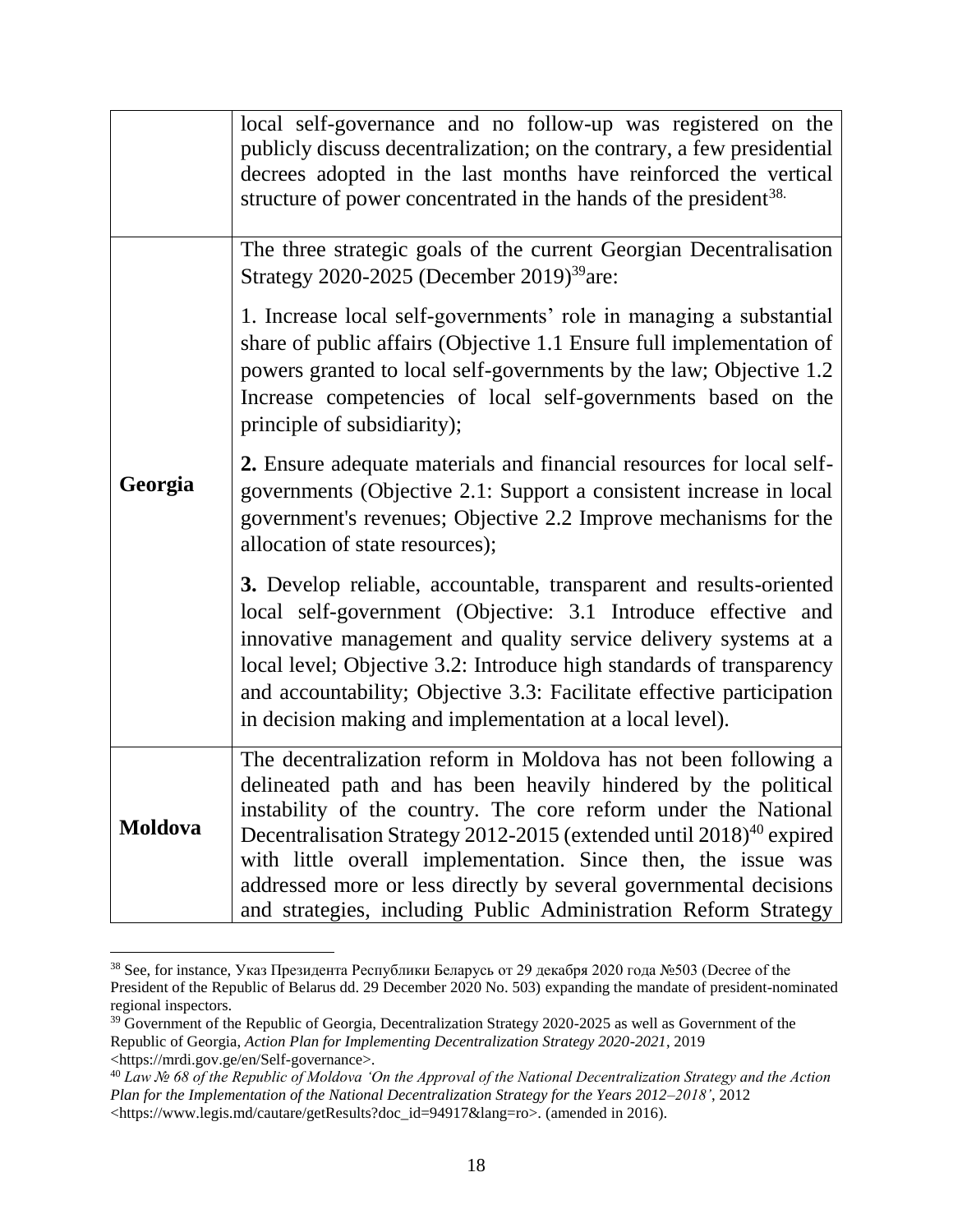| $2016 - 202041$ in synergy with National Strategy for Development<br>"Moldova 2030" <sup>42</sup> and the Government's Action Plan 2020-2023 <sup>43</sup> .                                                                                                                                                                                                                                                                                                                                                               |
|----------------------------------------------------------------------------------------------------------------------------------------------------------------------------------------------------------------------------------------------------------------------------------------------------------------------------------------------------------------------------------------------------------------------------------------------------------------------------------------------------------------------------|
| Currently, the main priorities are included in the Government's<br>2021-2023 (Chapter<br>Plan<br>Action<br>XVI.<br><b>PUBLIC</b><br>ADMINISTRATION AND LOCAL AUTONOMY) <sup>44</sup> :                                                                                                                                                                                                                                                                                                                                     |
| 16.1. Building a direct, systematic, institutionalized, effective and<br>real dialogue<br>between the Government and local public<br>administrations                                                                                                                                                                                                                                                                                                                                                                       |
| 16.3. Real and effective involvement of local public authorities in<br>the decision-making process (16.3.1. Creating the platform for<br>communication and consultation of public policies in the field of<br>local public administration through representative associations;<br>16.3.2. Mandatory consultation of the representatives of the local<br>public authorities in the decision-making process by the central<br>public administration, which concerns the competencies of the local<br>public administration). |
| 16.4. Increasing the financial independence of the first level public<br>administration                                                                                                                                                                                                                                                                                                                                                                                                                                    |
| 16.5. Implementing the e-government agenda at the local level                                                                                                                                                                                                                                                                                                                                                                                                                                                              |
| 16.6. Facilitating cooperation and twinning between local public<br>authorities of the Republic of Moldova and the member countries of<br>the European Union, to increase the capacity of local authorities and<br>direct financing of development projects                                                                                                                                                                                                                                                                |
| 16.7. International cooperation concerning local democracy.                                                                                                                                                                                                                                                                                                                                                                                                                                                                |

<sup>41</sup>Decision of the Government of the Republic of Moldova, *Public Administration Reform Strategy for the Years 2016-2020*, 2016

<sup>&</sup>lt;https://gov.md/sites/default/files/document/attachments/intr02\_85.pdf?fbclid=IwAR3NIIk6dlvouif6- I9SIDrpF2mERAmXPDcprKAeZ47Yf9Aq8ylQ2vRQkCA>.

<sup>42</sup> Government of Moldova, *Approval of the Draft Law on Strategy of National Development "Moldova 2030'*, 2020 <https://cancelaria.gov.md/sites/default/files/strategia\_nationale\_de\_dezvoltare\_moldova\_2030-t.pdf>.

<sup>43</sup> Decision of the Government of the Republic of Moldova, *The Government's Action Plan for 2020-2023*, 11 December 2019 <https://gov.md/sites/default/files/document/attachments/pag\_2020-2023.eng\_\_0.pdf>.

<sup>44</sup> Decision of the Government of the Republic of Moldova, *Approval of the Action Plan of the Government for 2021-2022*, 13 October 2021 <https://gov.md/sites/default/files/document/attachments/hg\_nr.235\_13.10.2021 engl.pdf>.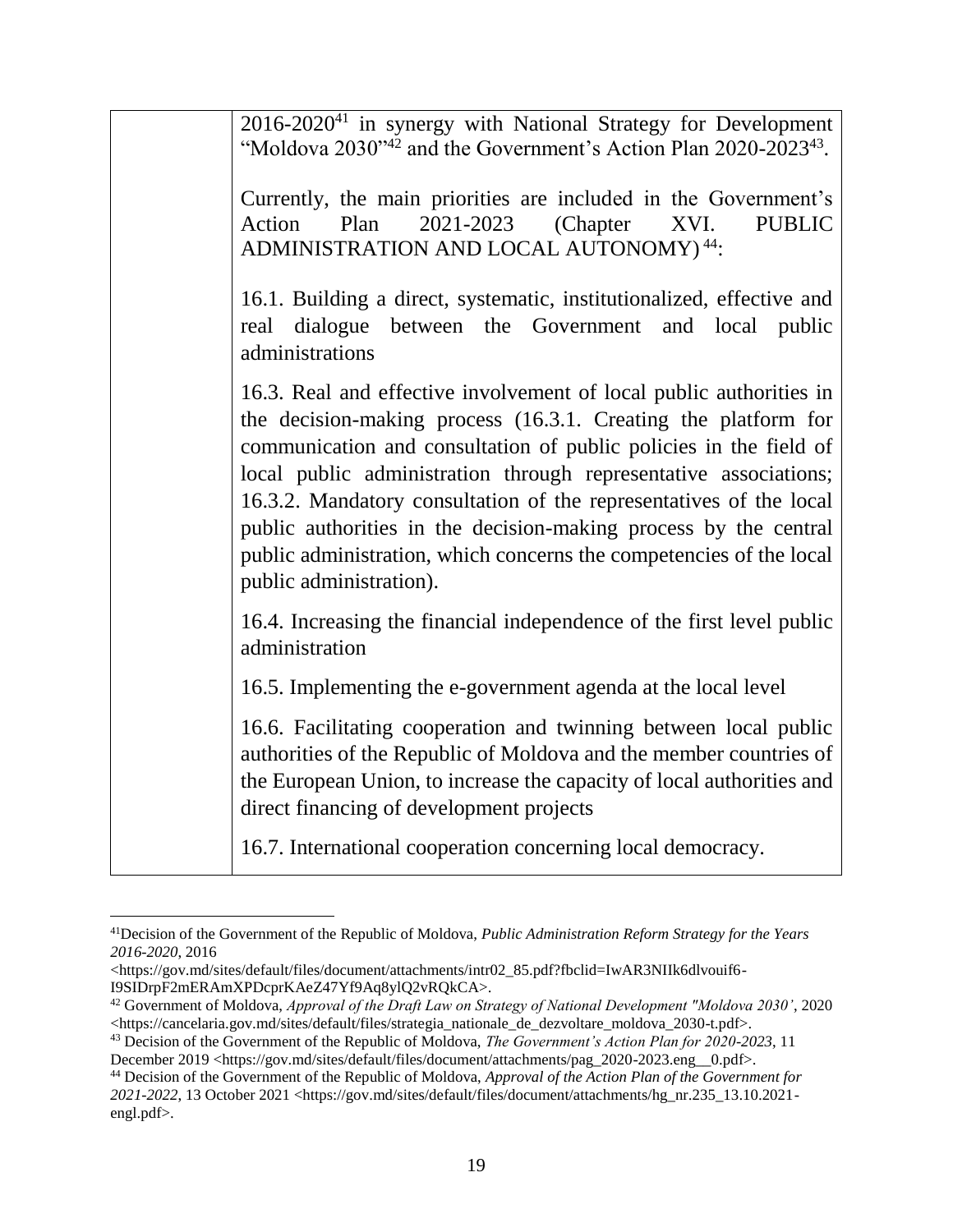|                | Decentralisation has been among the top priorities for all                                                                                                                                                                                                                                                                                   |
|----------------|----------------------------------------------------------------------------------------------------------------------------------------------------------------------------------------------------------------------------------------------------------------------------------------------------------------------------------------------|
|                | governments since 2014 when a comprehensive strategy was                                                                                                                                                                                                                                                                                     |
|                | launched with the Concept of Local Government Reform and                                                                                                                                                                                                                                                                                     |
|                | Territorial Organization of Power in Ukraine <sup>45</sup> . Currently, the second                                                                                                                                                                                                                                                           |
|                | phase of the reform is being implemented with the following                                                                                                                                                                                                                                                                                  |
| <b>Ukraine</b> | priorities:                                                                                                                                                                                                                                                                                                                                  |
|                | 1. Building a new territorial basis for the operation of public bodies;<br>2. Ensuring efficient local governance and creating an optimised<br>system of territorial organisation of power on a new territorial basis;<br>3. Fiscal decentralisation <sup>46</sup> ; 4. Constitutional amendments to<br>complete the process <sup>47</sup> . |

1.2.2. Decentralisation and/or local public administration reform strategies in EaP countries – list the legal acts under which these are implemented.

| <b>Armenia</b> | <b>Main laws:</b> Constitution of the RA (Chapter VII, artt. 104-110); Law<br>no. HO-337 "On Local Self-Government"; Law no. HO-18 "On<br>Administrative-Territorial Division of the RA <sup>148</sup> ; Law no. HO-202-<br>N "On Financial Equalization" <sup>49</sup> ; "Concept of Community<br>Enlargement and Formation of Inter-Community Associations"; |
|----------------|----------------------------------------------------------------------------------------------------------------------------------------------------------------------------------------------------------------------------------------------------------------------------------------------------------------------------------------------------------------|
|                | <b>Strategies:</b> Government's Five-year action plan <sup>50</sup> ; Public<br>Administration Reform Strategy Package until 2030; Council of<br>Europe Action Plan for Armenia 2019-2022 <sup>51</sup> .                                                                                                                                                      |

 $\overline{a}$ <sup>45</sup> *Concept № 333-2014-p of Reforming Local Self-Government and Territorial Organization of Power in Ukraine*, 2014 <https://zakon.rada.gov.ua/laws/show/333-2014-%D1%80?lang=en#Text>."

1995 <https://www.arlis.am/documentview.aspx?docid=59732>.

<https://www.arlis.am/DocumentView.aspx?docid=137365>.

<https://www.gov.am/files/docs/4740.pdf>.

<sup>46</sup> 'Decentralization in Ukraine. Overview.' <https://rdo.in.ua/en/direction/decentralization>.

<sup>47</sup> 'How to Complete Decentralisation in 2020: Plan A and Plan B' <https://decentralization.gov.ua/en/news/11798>. <sup>48</sup> *Law № HO-18 of the Republic of Armenia 'On Administrative-Territorial Division of the Republic of Armenia'*,

<sup>49</sup> *Law № HO-202-N of the Republic of Armenia 'On Financial Equalization'*, 2016; *Law № HO-269-N of the Republic of Armenia Amending Law 'On Financial Equalization'*, 2019

<sup>50</sup> Decision of the Government of the Republic of Armenia, *THE 2021-2026 ACTION PLAN OF THE GOVERNMENT OF THE REPUBLIC OF ARMENIA*, 18 November 2021

<sup>51</sup> Council of Europe, *Council of Europe Action Plan for Armenia 2019-2022*, 9 January 2019

<sup>&</sup>lt;https://search.coe.int/cm/pages/result\_details.aspx?objectid=090000168090762f#\_ftn40>.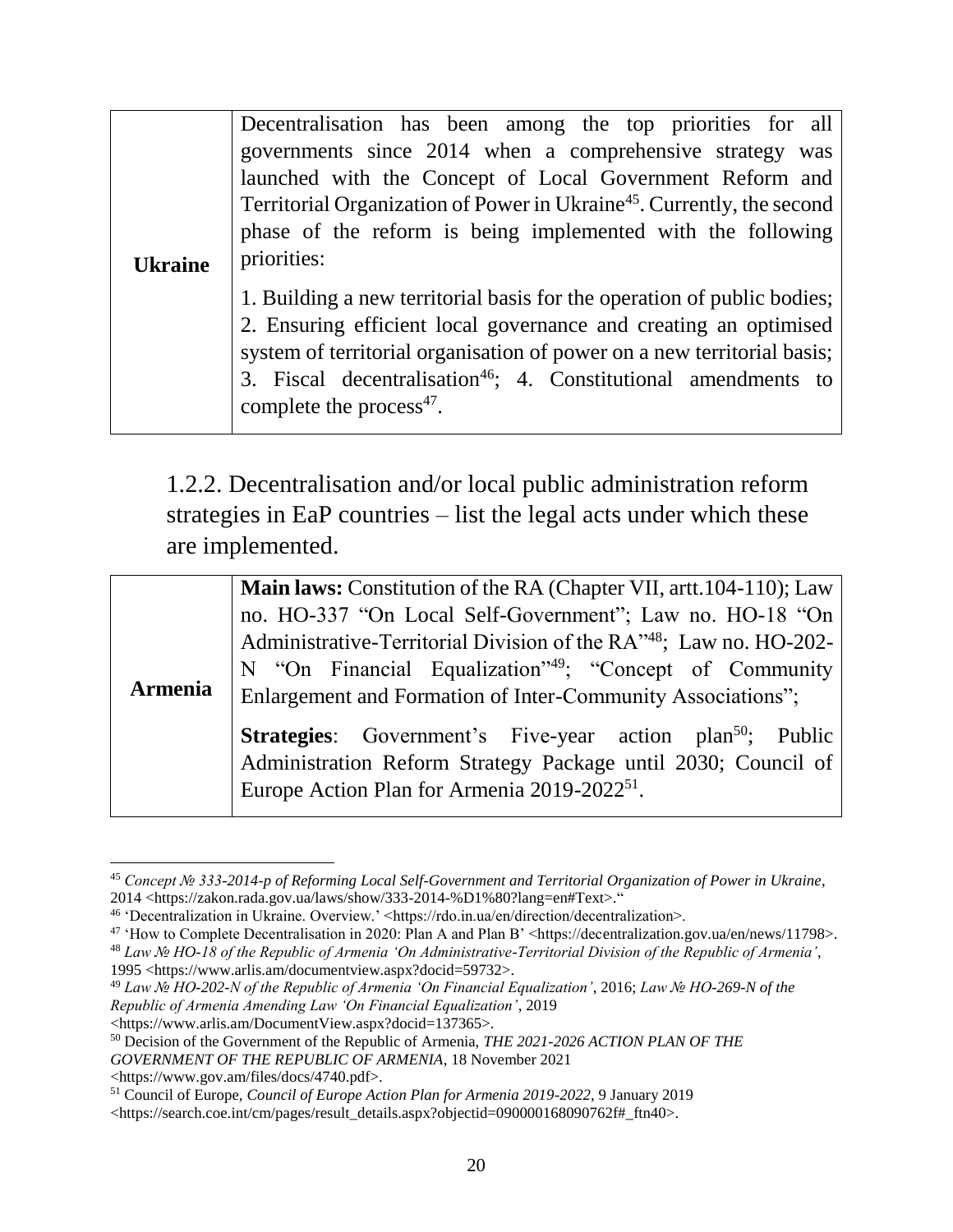| <b>Azerbaijan</b> | Main laws: Law no. 698-IQ "On the Status of Municipalities" <sup>52</sup> ;<br>Law no. 892-IQ "On Territorial Structure and Administrative<br>Division" <sup>53</sup> ; Constitution of the Republic of Azerbaijan (Article 124,                                                                                                                 |
|-------------------|--------------------------------------------------------------------------------------------------------------------------------------------------------------------------------------------------------------------------------------------------------------------------------------------------------------------------------------------------|
|                   | Article 142.II);<br><b>Strategies:</b> National Action Plan for 2020–22 on the Promotion of<br>Open Government <sup>54</sup> with a component on ensuring accountability,                                                                                                                                                                        |
|                   | transparency and public participation in local self-governance (point<br>7); CoE Action Plan for Azerbaijan $(2022-25)^{55}$ .                                                                                                                                                                                                                   |
| <b>Belarus</b>    | <b>Main laws:</b> Constitution of the Republic of Belarus (Section 5); Law<br>no. 108-3 "On Local Government and Self-government in the<br>Republic of Belarus"; Law no. 154-3 "On Administrative-territorial<br>order of Belarus" <sup>56</sup> ; Law no. 1547-XII "On the Status of Deputies of<br>the Local Deputies Council" <sup>57</sup> . |
| Georgia           | Main laws: Constitution of Georgia; Organic Law № 1958-II on<br>"Local Self-Government Code";                                                                                                                                                                                                                                                    |
|                   | <b>Strategies:</b> Decentralization strategy of 2020-2025 and Action Plan<br>2020-2025; Council of Europe Action Plan for Georgia 2020-2023 <sup>58</sup> .                                                                                                                                                                                      |
| <b>Moldova</b>    | <b>Main laws:</b> Constitution of the Republic of Moldova (chapter VIII);<br>Law no. 436 "On Local Public Administration"; Law no. 435 "On<br>Administrative Decentralisation", Law no. 764 "On Administrative-                                                                                                                                  |

 $\overline{a}$ <sup>52</sup> *Law № 698-IQ of the Republic of Azerbaijan 'On the Status of Municipalities'*, 1999 <https://eqanun.az/framework/4770>.

<sup>53</sup> *Law № 892-IQ of the Republic of Azerbaijan 'On Territorial Structure and Administrative Division'*, 2000 <https://e-qanun.az/framework/510>.

<sup>54</sup> Open Government Partnership, *National Action Plan for the Promotion of Open Government 2020-2022*, 2020 <https://www.opengovpartnership.org/documents/azerbaijan-action-plan-2020-2022/>.

<sup>55</sup> Council of Europe, *Council of Europe Action Plan for Azerbaijan 2022-2025*, 1 February 2022 <https://rm.coe.int/action-plan-azerbaijan-2022-2025-eng/1680a59aa3>.

<sup>56</sup> *Law № 154-З of the Republic of Belarus 'On Administrative-Territorial Organization of the Republic of Belarus'*, 1998 <https://kodeksy-by.com/zakon\_rb\_ob\_administrativno-territorialnom\_ustrojstve.htm>.

<sup>57</sup> *Law № 1547-XІІ of the Republic of Belarus 'On the Status of Deputies of the Local Deputies Council'*, 1992 <https://kodeksy-by.com/zakon\_rb\_o\_statuse\_deputata\_mestnogo\_soveta\_deputatov.htm>.

<sup>58</sup> Council of Europe, *Council of Europe Action Plan for Georgia 2020-2023*, 22 October 2019 <https://rm.coe.int/ap-georgia-2020-2023-en/168098f179>.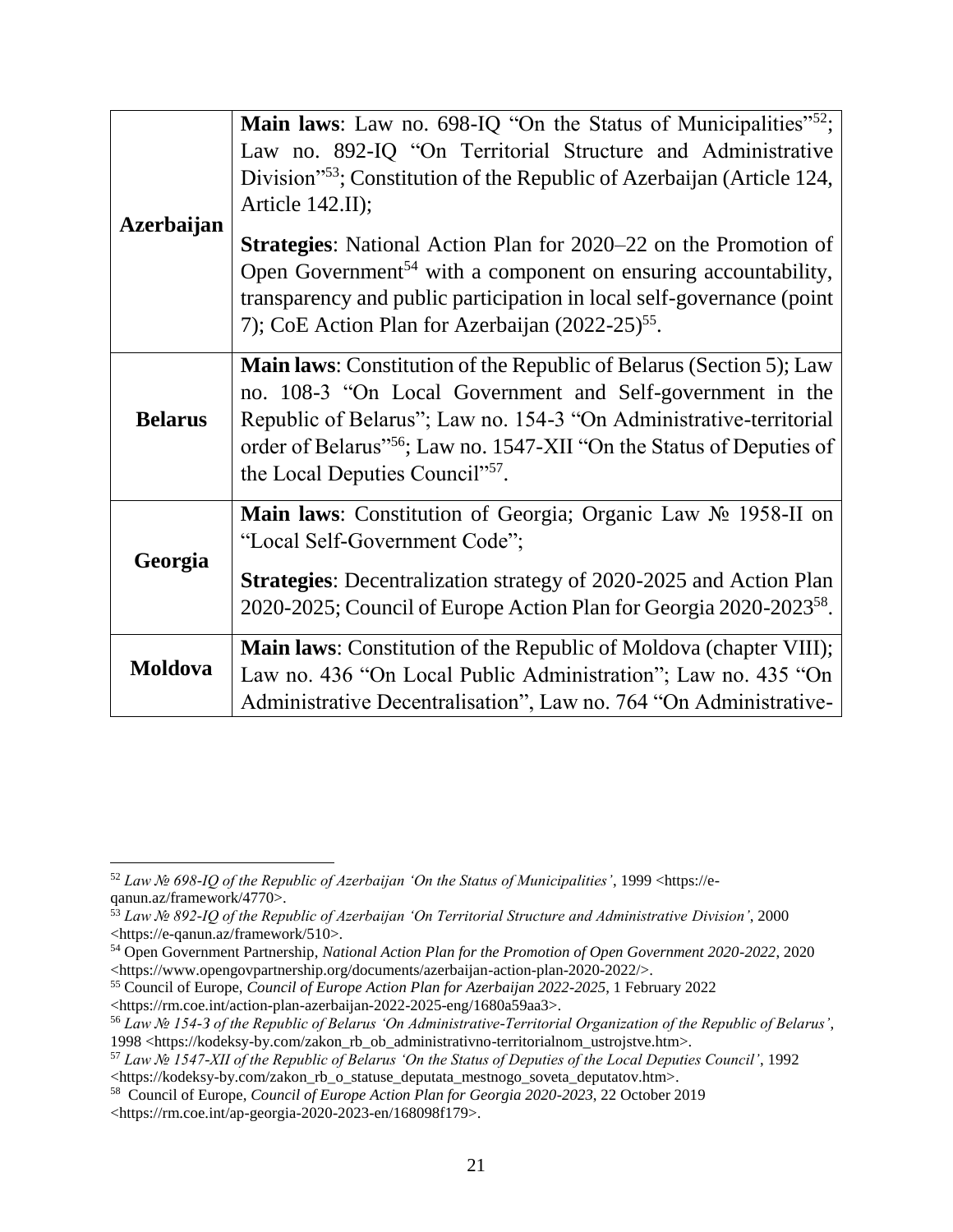|                | territorial Organisation of the Republic of Moldova" <sup>59</sup> ; Law no. 397                                                                                                                                                                                                                                                                                                                             |
|----------------|--------------------------------------------------------------------------------------------------------------------------------------------------------------------------------------------------------------------------------------------------------------------------------------------------------------------------------------------------------------------------------------------------------------|
|                | "On Local Public Finances" <sup>60</sup> ;                                                                                                                                                                                                                                                                                                                                                                   |
|                | <b>Strategies:</b> National Decentralisation Strategy 2012-2018;<br>Government's Action Plan 2021-2022; National Strategy for<br>Regional Development of the Republic of Moldova 2022 - 2028 <sup>61</sup> ;<br>Public Administration Reform Strategy 2016-2020; National<br>Strategy for Development "Moldova 2030"; Council of Europe<br>Action Plan for the Republic of Moldova 2021-2024 <sup>62</sup> . |
|                | Main laws: "Concept of Local Governance Reform and Territorial                                                                                                                                                                                                                                                                                                                                               |
|                | Organisation of Power in Ukraine" <sup>63</sup> ; Law no.1508-VII "On                                                                                                                                                                                                                                                                                                                                        |
|                | Cooperation of Territorial Communities" <sup>64</sup> ; Law no. 157-VIII "On                                                                                                                                                                                                                                                                                                                                 |
|                | Voluntary Association of Territorial Communities" <sup>65</sup> ; Law No. 562-                                                                                                                                                                                                                                                                                                                               |
|                | IX "On Amendments to Certain Laws of Ukraine on Defining Areas                                                                                                                                                                                                                                                                                                                                               |
| <b>Ukraine</b> | and Administrative Centres of Local Communities" <sup>66</sup> ; Law no. 156-                                                                                                                                                                                                                                                                                                                                |
|                | VIII "On the Principles of State Regional Policy" <sup>67</sup> ; Decision No. 77-                                                                                                                                                                                                                                                                                                                           |
|                | 2019-p of the Government on "Approval of the Action Plan for the                                                                                                                                                                                                                                                                                                                                             |
|                | Implementation of the New Stage of Reforming Local Self-<br>Government and Territorial Organization of Power in Ukraine for                                                                                                                                                                                                                                                                                  |
|                | $2019 - 2021$ <sup>68</sup> :                                                                                                                                                                                                                                                                                                                                                                                |
|                |                                                                                                                                                                                                                                                                                                                                                                                                              |

<sup>59</sup> *Law № 764 of the Republic of Moldova 'On Administrative-Territorial Organization of the Republic of Moldova'*, 2001 <https://www.legis.md/cautare/getResults?doc\_id=62949&lang=ro>.

<sup>60</sup> *Law № 397 of the Republic of Moldova 'On Local Public Finances'*, 2003

<sup>&</sup>lt;https://www.legis.md/cautare/getResults?doc\_id=16325&lang=ro>.

<sup>61</sup> Government of the Republic of Moldova, *Decision of the Government of the Republic of Moldova on Approval of the National Strategy of Regional Development 2022-2028*, 2022

<sup>&</sup>lt;https://gov.md/sites/default/files/document/attachments/subiect-03\_-

\_nu\_601\_midr\_2021.pdf?fbclid=IwAR0ZV\_r99uxHf1wLPo-2Saz5Av9j7nGCL437iM0Sd-8wcJGR-twqhgfG2\_w>. <sup>62</sup> Council of Europe, *Council of Europe Action Plan for Moldova 2021-2024*, 19 November 2020

<sup>&</sup>lt;https://rm.coe.int/prems-043221-eng-1501-action-plan-moldova-couv-texte-a4-bat-web/1680a22649>.

<sup>63</sup> *Concept № 333-2014-p of Reforming Local Self-Government and Territorial Organization of Power in Ukraine*.

<sup>64</sup> *Law № 1508-VII of Ukraine "On Cooperation of Territorial Communities'*, 2014

<sup>&</sup>lt;https://zakon.rada.gov.ua/laws/show/1508-18?lang=en#Text>.

<sup>65</sup> *Law № 157-VIII of Ukraine 'On Voluntary Association of Territorial Communities'*, 2020

<sup>&</sup>lt;https://zakon.rada.gov.ua/laws/show/157-19?lang=en#Text>.

<sup>66</sup> *Law № 562-IX of Ukraine 'On Amendments to Certain Laws of Ukraine on Defining Areas and Administrative Centres of Local Communities'*, 2020 <https://zakon.rada.gov.ua/laws/show/562-20#Text>.

<sup>67</sup> *Law № 156-VIII of Ukraine 'On the Principles of State Regional Policy'*, 2015

<sup>&</sup>lt;https://zakon.rada.gov.ua/laws/show/156-19#Text>.

<sup>68</sup> *Decision № 77-2019-р of the Government on Approval of the Action Plan for the Implementation of the New Stage of Reforming Local Self-Government and Territorial Organization of Power in Ukraine for 2019-2021*, 2021 <https://zakon.rada.gov.ua/laws/show/77-2019-%D1%80#Text>.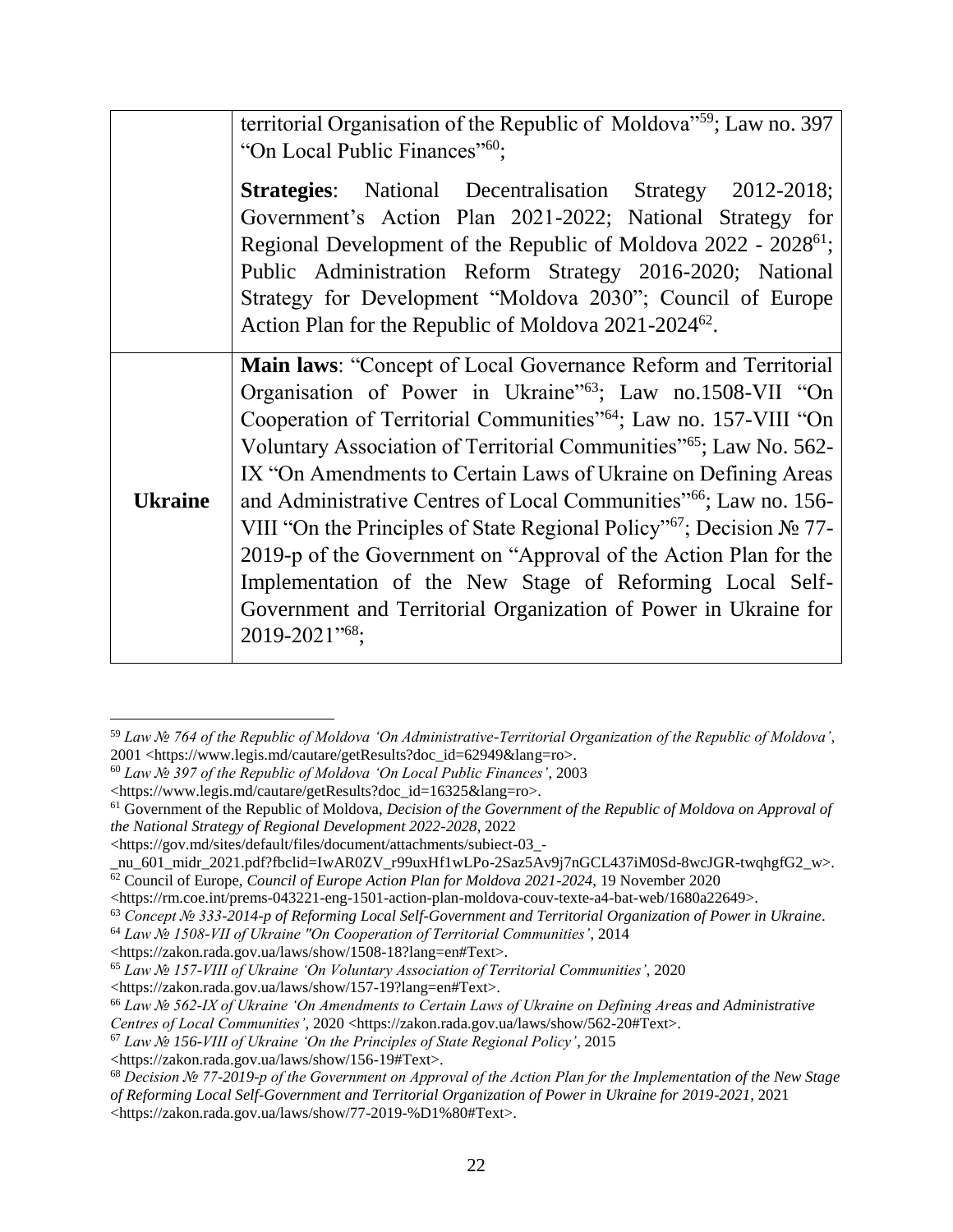**Strategies**: National Strategy for Regional Development for 2021-  $2027^{69}$ ; 2020 Sustainable Development strategy<sup>70</sup>; Council of Europe Action Plan for Ukraine 2018-2022<sup>71</sup>.

#### 1.2.3. What decentralisation reform dimensions were supported by international aid in EaP countries over the last 2-3 years?

As far as international aid devoted to the six EaP countries decentralisation reform dimensions in the recent years (2-3 years) is concerned, the sectors of intervention were many, in line with the international principles and standards that guide the public administration, local services and the growth of an aware and participatory civil society.

Regarding mainly Armenia, Georgia, Moldova and Ukraine, the support was in fact addressed to reform implementation towards efficiency, transparency and accountability of local administrative and governmental bodies, to modernisation and further digitalisation of public services delivery, in general enhancing the impartiality, transparency, accessibility and accountability of civil services. In this perspectives, international aid supported also the capacity building of the local public administration, service delivery and self-government improvement.

Furthermore, international support in the above-mentioned countries targeted citizens' engagement and involvement, citizens' mobilisation and the improvement of gender equality and inclusive participation of women in local decision-making.

 $\overline{a}$ <sup>69</sup> Government of Ukraine, *National Strategy for Regional Development for 2021-2027*, 2020 <https://zakon.rada.gov.ua/laws/show/695-2020-%D0%BF#Text>.

<sup>70</sup> Decision of the President of Ukraine, *2020 Sustainable Development Strategy*, 2015 <https://zakon.rada.gov.ua/laws/show/5/2015#n10>.

<sup>71</sup> Council of Europe, *Council of Europe Action Plan for Ukraine 2018-2022*, 21 February 2018

 $\lt$ https://rm.coe.int/council-of-europe-action-plan-for-ukraine-web/1680a0b0cc%20aine-2018-2021-couv-bat-a4web/1680794dc5>.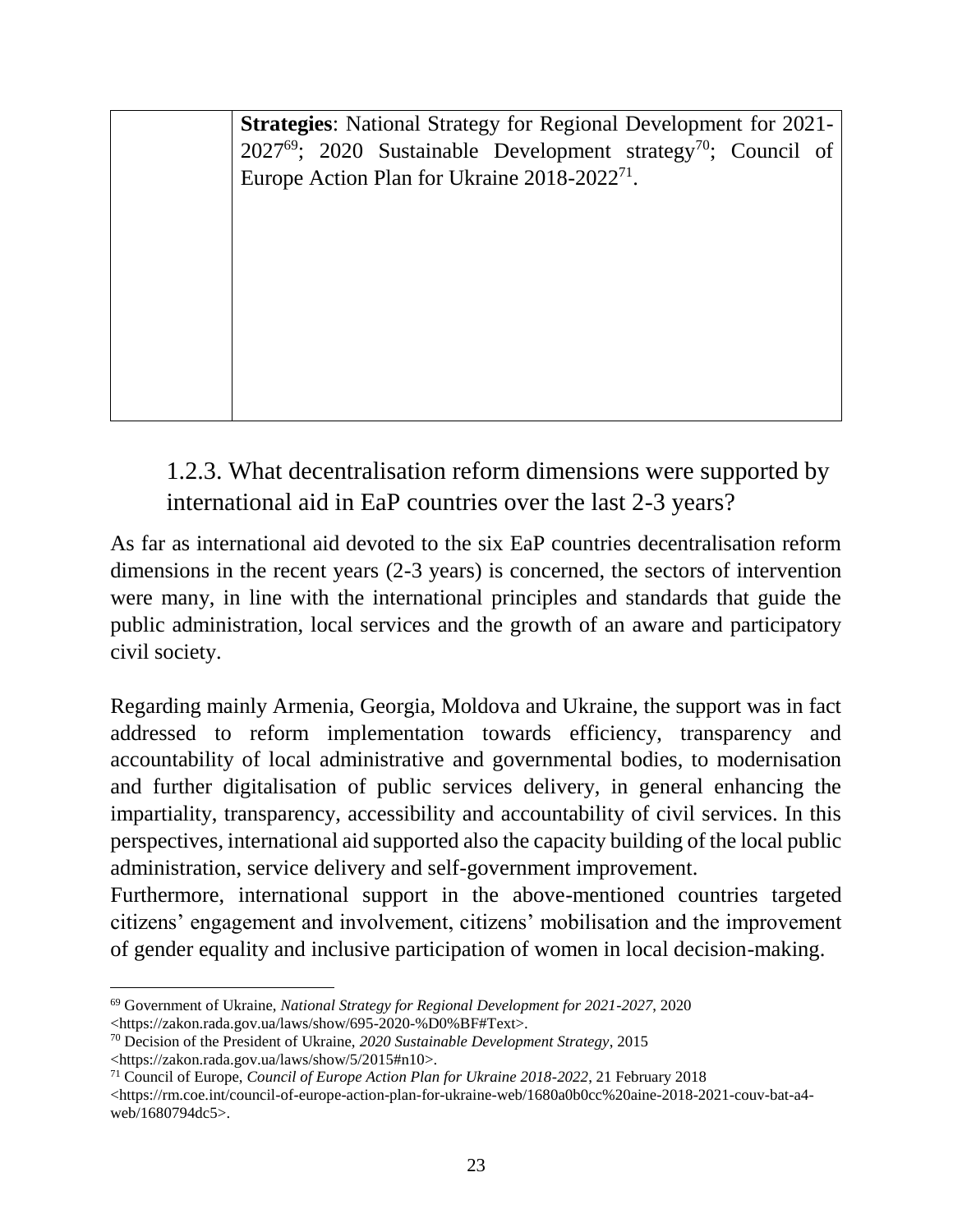In this general picture, however, it seems appropriate to highlight some specific interventions in the six countries, which are of particular interest:

- in Armenia, aid for self-reliance of local communities:
- in Georgia, aid for efficiently addressing rural-urban differences;
- in Moldova, aid for strengthening the accountability, transparency and integrity of public administration, including its professionalisation and depoliticization;
- in Ukraine aid for supporting fiscal decentralization by promoting the effective and efficient management of fiscal resources at local and regional government level as well as the mobilisation of local own-source revenue and external financing for investment. Moreover, aid for supporting the decentralisation process in Donetsk and Luhansk regions, an issue that is of particular importance in the tragic moment we are experiencing.

Data collected so far for Azerbaijan and Belarus, do not allow having a meaningful picture of this field of research. What emerges from a first analysis is that in Azerbaijan international donors have engaged in supporting the promotion of women participation in key governance and decision-making processes, through instruments such as commissions on gender equality, gender budgeting and gender statistics. In Belarus, small grants have been made available to municipalities for local projects. A continuation of research and data collection is still ongoing.

| Armenia    | International donors have supported the following main dimensions:<br>• local governance and democratic consolidation through<br>supporting the development of effective, transparent,<br>accountable and inclusive self-government bodies;<br>• capacity building of the local public administration in line<br>with the Principles of Public Administration;<br>• efficient service delivery to local communities;<br>• self-reliance of local communities, enhanced citizens'<br>mobilisation around key reforms, including the Territorial and<br>Administrative Reform (TARA) and inclusive participation of |
|------------|-------------------------------------------------------------------------------------------------------------------------------------------------------------------------------------------------------------------------------------------------------------------------------------------------------------------------------------------------------------------------------------------------------------------------------------------------------------------------------------------------------------------------------------------------------------------------------------------------------------------|
|            | women in local decision-making.                                                                                                                                                                                                                                                                                                                                                                                                                                                                                                                                                                                   |
| Azerbaijan | International donors have supported the following main dimensions:                                                                                                                                                                                                                                                                                                                                                                                                                                                                                                                                                |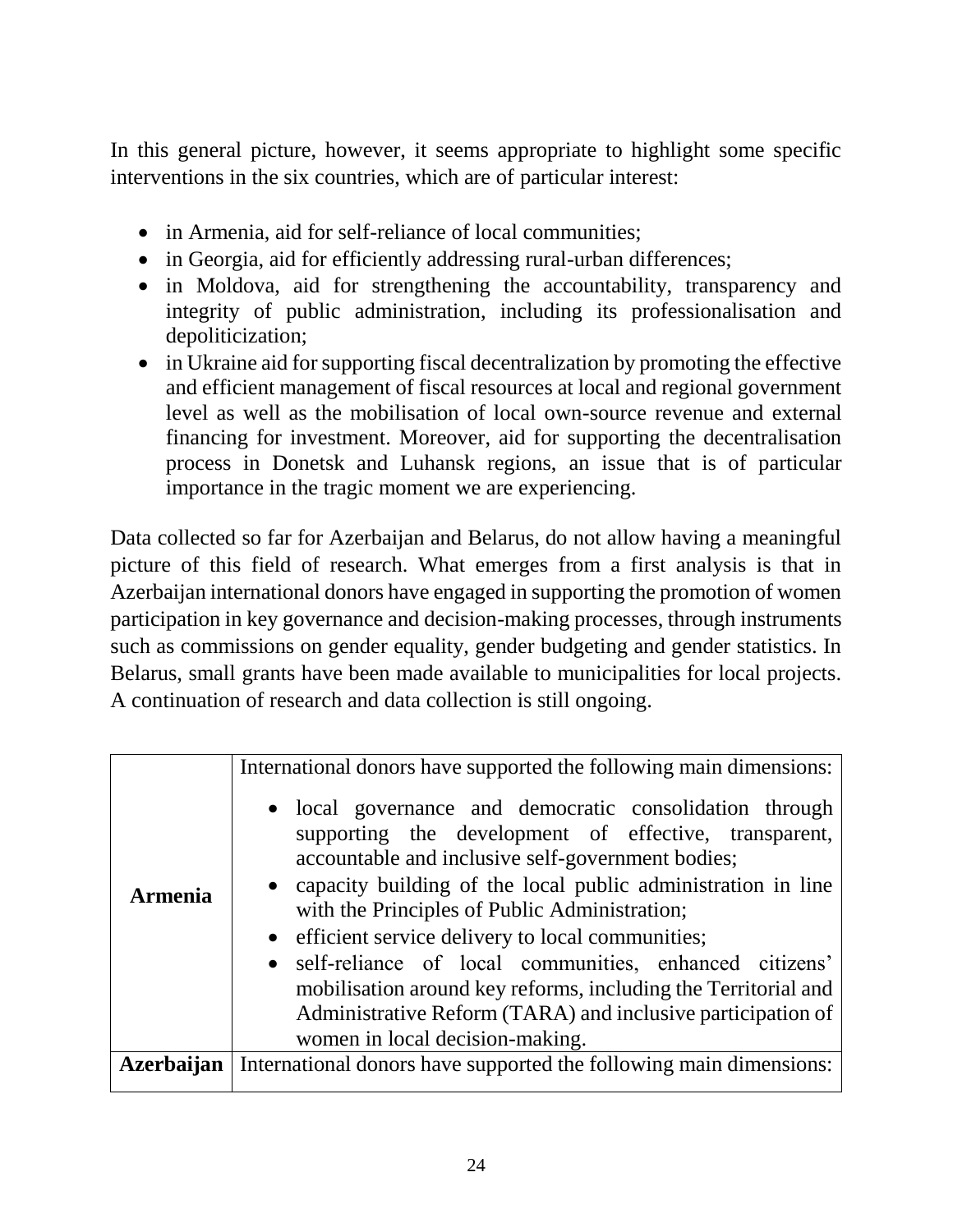|                | • facilitating and promoting women's participation in key<br>and decision-making processes through<br>governance<br>instruments such as commissions on gender equality, gender<br>budgeting and gender statistics.<br>Small grants to municipalities for local projects to enhance self-                                                                                                                                                                                                                                                                                                                                                                                                                                                                                                                                                                                                                                                                                                                                                                                                                                                                                                                                                                                                                |
|----------------|---------------------------------------------------------------------------------------------------------------------------------------------------------------------------------------------------------------------------------------------------------------------------------------------------------------------------------------------------------------------------------------------------------------------------------------------------------------------------------------------------------------------------------------------------------------------------------------------------------------------------------------------------------------------------------------------------------------------------------------------------------------------------------------------------------------------------------------------------------------------------------------------------------------------------------------------------------------------------------------------------------------------------------------------------------------------------------------------------------------------------------------------------------------------------------------------------------------------------------------------------------------------------------------------------------|
| <b>Belarus</b> | governance and management of public funds.                                                                                                                                                                                                                                                                                                                                                                                                                                                                                                                                                                                                                                                                                                                                                                                                                                                                                                                                                                                                                                                                                                                                                                                                                                                              |
| Georgia        | International donors have supported the following main dimensions:<br>• facilitating the implementation of public administration<br>reform (2016-2021) through the strengthening of policy<br>planning, human resources management, accountability and<br>service delivery at the central level;<br>supporting the implementation of integrated territorial<br>development measures by facilitating the implementation of<br>systemic reform of local and regional governance;<br>increasing citizens' engagement in decision-making and<br>$\bullet$<br>human rights protection at the local level; establishing<br>effective mechanisms of dialogue and cooperation between<br>citizens and self-government administrations, improving<br>gender equality and women's participation in local<br>governance;<br>strengthening the efficiency of local administrations by<br>$\bullet$<br>providing advice on aspects such as improved procedures,<br>efficiently addressing rural-urban differences, and others;<br>increasing the efficiency, transparency and accountability of<br>local administration through strengthening<br>municipal<br>governments' institutional and strategic capacity;<br>enhancing the impartiality, transparency, accessibility and<br>accountability of civil services. |
| <b>Moldova</b> | International donors have supported the following main dimensions:<br>administration<br>national<br>supporting<br>reform<br>through<br>modernisation and further digitalisation of public services<br>delivery as well as inclusive and evidence-based policy<br>development;<br>improving public finance management practices in local<br>governments and increasing locally-generated revenues;<br>strengthening the accountability, transparency and integrity of<br>public administration, including its professionalisation and<br>depoliticisation;                                                                                                                                                                                                                                                                                                                                                                                                                                                                                                                                                                                                                                                                                                                                               |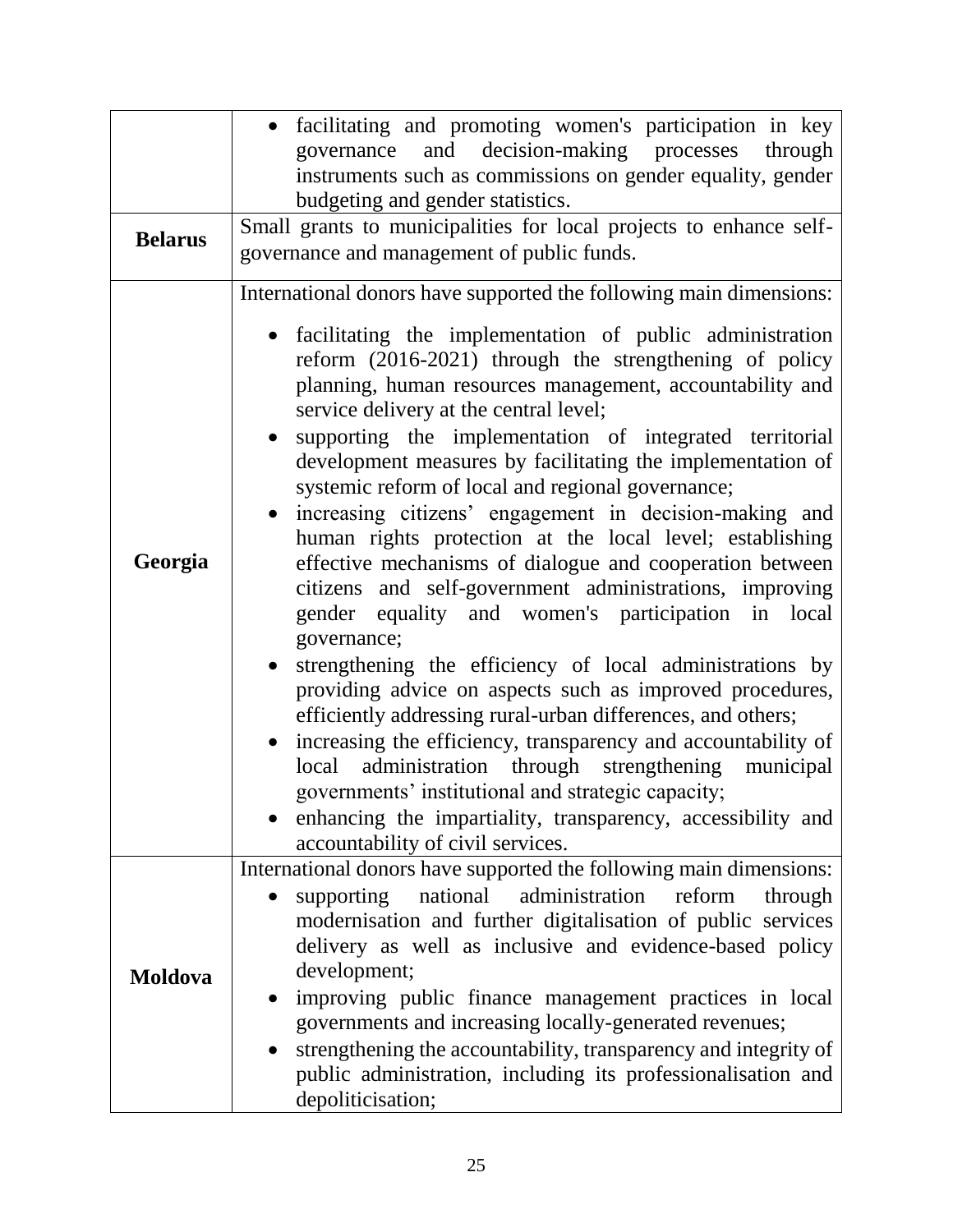|                | enhancing civic participation in decision-making, improving<br>accountability of local authorities towards<br>the<br>their<br>communities as well as strengthening the dialogue and<br>consultation mechanisms between civil society and local self-<br>governance;                                                                                                                                                                                                                                                                                                                                                                                                                                                                                                                                                                                                                                                                                                                                                                                                                                                                                                                                                                                                                                                                                                                                                                                                                                                                                                                                                                        |
|----------------|--------------------------------------------------------------------------------------------------------------------------------------------------------------------------------------------------------------------------------------------------------------------------------------------------------------------------------------------------------------------------------------------------------------------------------------------------------------------------------------------------------------------------------------------------------------------------------------------------------------------------------------------------------------------------------------------------------------------------------------------------------------------------------------------------------------------------------------------------------------------------------------------------------------------------------------------------------------------------------------------------------------------------------------------------------------------------------------------------------------------------------------------------------------------------------------------------------------------------------------------------------------------------------------------------------------------------------------------------------------------------------------------------------------------------------------------------------------------------------------------------------------------------------------------------------------------------------------------------------------------------------------------|
|                | improving the quality of and access to local public services,<br>particularly in rural areas.                                                                                                                                                                                                                                                                                                                                                                                                                                                                                                                                                                                                                                                                                                                                                                                                                                                                                                                                                                                                                                                                                                                                                                                                                                                                                                                                                                                                                                                                                                                                              |
|                | International donors have supported the following main dimensions:                                                                                                                                                                                                                                                                                                                                                                                                                                                                                                                                                                                                                                                                                                                                                                                                                                                                                                                                                                                                                                                                                                                                                                                                                                                                                                                                                                                                                                                                                                                                                                         |
| <b>Ukraine</b> | boosting the capacities of key actors at national, regional and<br>local levels to implement key aspects of decentralisation<br>reform through knowledge sharing and capacity building;<br>improving coordination among different levels of government<br>$\bullet$<br>by strengthening local ownership and providing a balance of<br>authority and responsibility between central and local self-<br>governments;<br>supporting fiscal decentralization by promoting the effective<br>and efficient management of fiscal resources at the local and<br>regional government level as well as the mobilisation of local<br>own-source revenue and external financing for investment;<br>supporting capacities of amalgamated communities to deliver<br>efficient, modernized, accessible and transparent public<br>services;<br>strengthening citizens' engagement and participation in<br>$\bullet$<br>decision-making by facilitating participatory and result-driven<br>dialogue between citizens and self-government institutions as<br>well as supporting the diffusion of information on the<br>decentralisation process and establishment of an effective,<br>transparent and participatory systems of education<br>management for democratic citizenship and human rights;<br>supporting the development of e-services and e-democracy<br>$\bullet$<br>both at the national and the communities' level;<br>supporting the alignment of local legislation with international<br>standards (e.g. the Council of Europe standards and good<br>practice);<br>supporting the decentralisation process in Donetsk and<br>Luhansk regions. |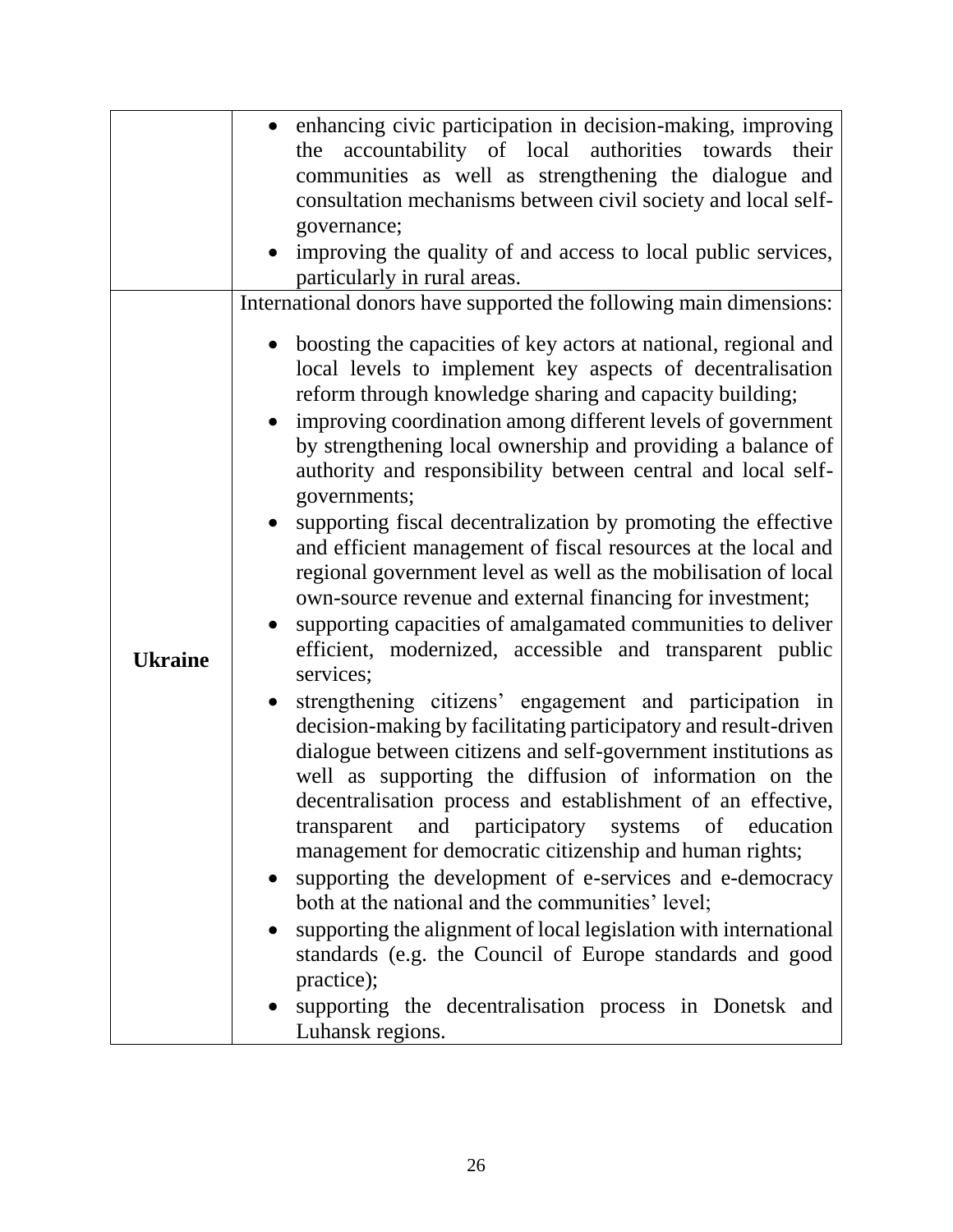#### **1.3. Fiscal decentralisation in EaP countries**

1.3.1. Key priorities in fiscal decentralisation reform (if any) by partner countries.

Regarding fiscal decentralisation reform, Ukraine and Georgia are making important progresses, while the other countries are still lagging behind. In Ukraine, fiscal decentralization reform was envisaged as part of the comprehensive decentralisation reform launched in 2014: since then, operational and fiscal transparency of local selfgoverning bodies, as well as civic participation, have been enhanced. In particular, the 2014 amendments to the Budget Code of Ukraine introduced new incentives for fiscal equalisation on local communities, which were granted the right to set local tax and fees rates. The 2020 amendments to the Budget Code further reinforced fiscal autonomy of local authorities and reduced the influence of power groups over local finances.

In Georgia, the "Decentralization Strategy 2020–2025", alongside an action plan for 2020–2021, envisaged the main priorities of the fiscal decentralization reform. Basically, the introduction of shared tax instead of fixed transfers of 19% of VAT to local budgets and the introduction of a new system for financial equalisation through an assigned share of the Personal Income Tax (PIT) for municipalities (by 2023).

In Moldova, despite the adoption of a favourable regulatory framework, fiscal decentralisation reform is not actively pursued by the government.

In Armenia, Azerbaijan and Belarus no fiscal – or at least not a coherent one – decentralisation reform is currently taking place.

| <b>Armenia</b> | Currently, there is no one coherent fiscal decentralisation reform.      |
|----------------|--------------------------------------------------------------------------|
|                | The legal framework governing fiscal decentralization is set out in      |
|                | the Constitution, adopted in 1995; the laws on Administrative and        |
|                | Territorial Division (1995); Local Self-Government (1996);               |
|                | Budgetary System (1997); Local Duties and Fees (1998); Financial         |
|                | Equalization (1998); and Local Self-Government (2002) <sup>72</sup> . In |

<sup>72</sup> Liana Aghabekyan, *Country Study for Preparing Local Finance Benchmarks: Armenia*, STRENGTHENING INSTITUTIONAL FRAMEWORKS FOR LOCAL GOVERNANCE (Council of Europe, 2017) <https://rm.coe.int/CoERMPublicCommonSearchServices/DisplayDCTMContent?documentId=0900001680687e90 >.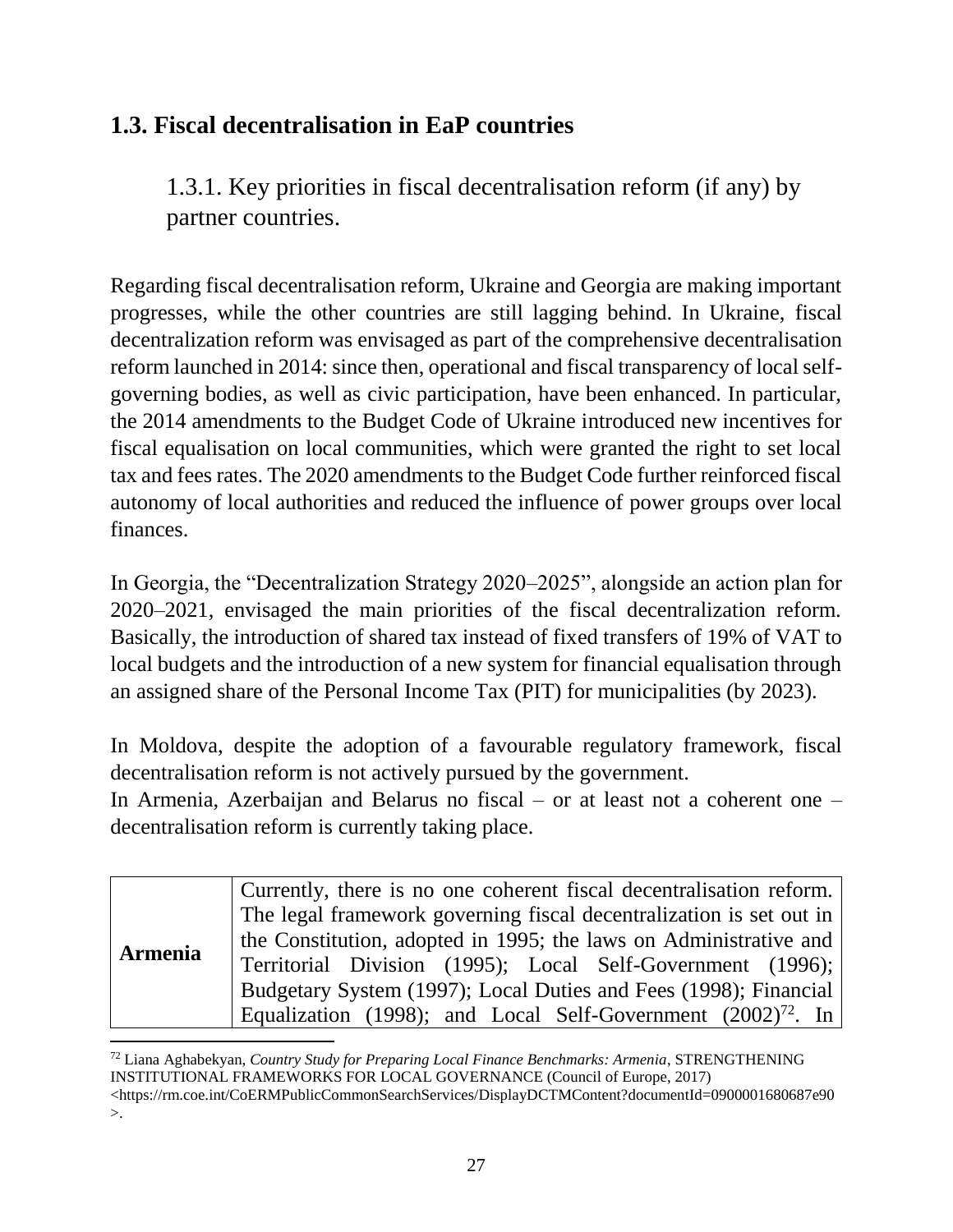|                   | particular, Law on State Budget approved annually establishes the                 |
|-------------------|-----------------------------------------------------------------------------------|
|                   | taxes and duties, the income, profit taxes and environmental                      |
|                   |                                                                                   |
|                   | payments <sup>73</sup> . Overall, local governments rely strongly on transfers    |
|                   | from the central government transfers. In 2019, the Law on Financial              |
|                   | Equalization was amended <sup>74</sup> to allow a more fair distribution of state |
|                   | funds among municipalities based on their budget capacity <sup>75</sup> .         |
| <b>Azerbaijan</b> | No fiscal decentralisation reform is currently carried out. Local                 |
|                   | budgets depend on subventions, subsidies and loans from the central               |
|                   | budget as regulated by Article 26 of the Law on the Budget System.                |
|                   | Moreover, "local and regional self-governing bodies, which do not                 |
|                   | pay their local revenues, must receive financial support from the                 |
|                   | central budget"76.                                                                |
|                   | No fiscal decentralisation reform is currently carried out. The                   |
|                   | principle of fiscal decentralisation has had "essentially a declarative           |
|                   | character" <sup>77</sup> : although having some degree of autonomy (e.g. in       |
| <b>Belarus</b>    | setting tax thresholds), local authorities are still heavily dependent            |
|                   | on centrally decided transfers from the state budget, which do not                |
|                   | necessarily take local specificities into account <sup>78</sup> .                 |
| Georgia           | Currently, the main priorities of the fiscal decentralization reform are          |
|                   | outlined in the "Decentralization Strategy 2020–25" alongside an                  |
|                   | action plan for 2020–2021. In particular, "Priority 2: Transfer more              |
|                   | financial resources to municipalities" includes a. introduction of                |
|                   |                                                                                   |
|                   | shared tax instead of fixed transfers $\rightarrow$ 19% of VAT to local budgets   |
|                   | (implemented since 2019) and the introduction of a new system for                 |
|                   | financial equalisation $\rightarrow$ assigned share of the Personal Income Tax    |
|                   | (PIT) for municipalities (by $2023$ ) <sup>79</sup> .                             |

<sup>73</sup> Anar Ibrahimov, *Fiscal Decentralisation Policies and Financial Autonomy of Local and Regional Authorities in the EaP Countries* (Council of Europe, 2020) <https://cor.europa.eu/en/our-

content/uploads/2021/10/Status-Report-Decentralisation-and-Local-Public-Administration-Reform-in-Georgia.pdf>.

work/Documents/CORLEAP/Political%20Reports/Fiscal%20Decentralisation%20Policies%20and%20Financial%20 Autonomy%20%20of%20Local%20and%20Regional%20Authorities%20in%20the%20EaP%20Countries%20(Anar %20Ibrahimov,%20Azerbaijan,%202021)/CORLEAP%20Report%20on%20Fiscal%20Decentralisation\_EN.pdf>.

<sup>74</sup> *Law № HO-202-N of the Republic of Armenia 'On Financial Equalization'*; *Law № HO-269-N of the Republic of Armenia Amending Law 'On Financial Equalization'*.

<sup>75</sup> *LOCAL SELF-GOVERNMENT IN ARMENIA*, ed. by Vahram Shahbazyan (Yerevan: Communities Finance Officers Association, 2020), BOOK 13.

<sup>76</sup> Ibrahimov.

<sup>77</sup> Yaraslau Kryvoi, *Nations in Transit 2016. Belarus.* (Freedom House, 2016)

<sup>&</sup>lt;https://freedomhouse.org/country/belarus/nations-transit/2016>.

<sup>78</sup> *Local Authorities: Stronger Representative Vertical and Heavier Economic Responsibility*, ed. by Dmitry Kukhlei (Vilnius: Lohvinaŭ Publishing House, 2017), BELARUSIAN YEARBOOK 2017, pp. 45–53

<sup>&</sup>lt;http://nmnby.eu/yearbook/get/yearbook2017en.pdf>.

<sup>79</sup> David Melua, *Decentralisation and Local Public Administration Reform in Georgia. STATUS REPORT.* (NALAS & PLATFORMA, in coorporation with NALAG, March 2021), pp. 12–13 <https://platforma-dev.eu/wp-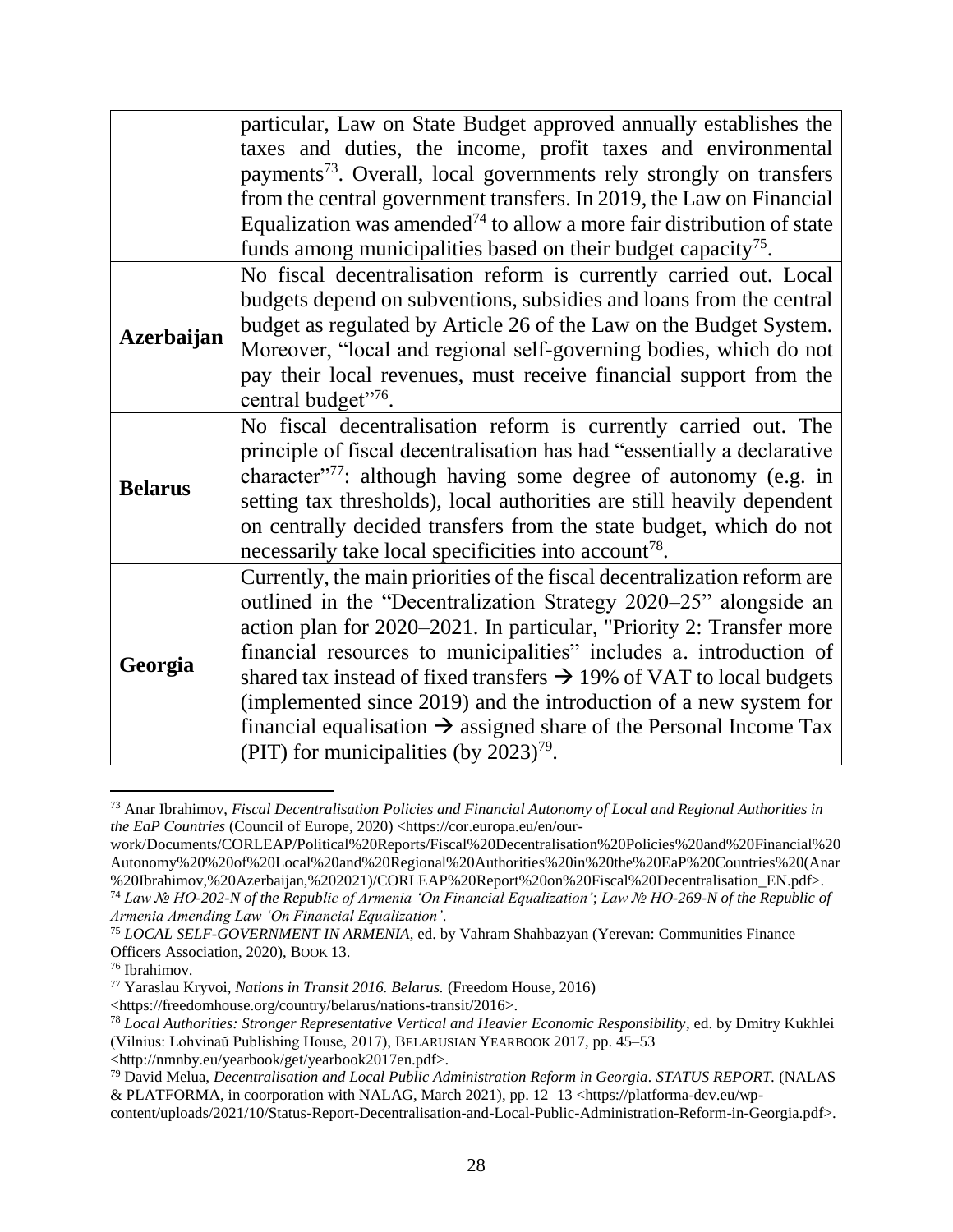|                | Currently, fiscal decentralisation reform is not actively pursued by                 |
|----------------|--------------------------------------------------------------------------------------|
| <b>Moldova</b> | the government. Law no. 397 on Local Public Finances enforced in                     |
|                | 2015 introduced a new formula for distributing funds from central to                 |
|                | local budgets, which reduced the control of central authorities over                 |
|                | the process <sup>80</sup> . However, the central government still decides on         |
|                | applied taxes, which undermines the autonomy of local self-                          |
|                | governance. Several legislative amendments enhanced the fiscal                       |
|                | decentralisation, including changing the destination of land use                     |
|                | (2016), transfer of the Road tax to local governments (2017), and                    |
|                | sharing the corporate income tax with local governments of the first                 |
|                | tier <sup>81</sup> . Finally, in 2020 the Ministry of Finance advanced a legislative |
|                | proposal to cap local taxes according to which the amount of local                   |
|                | taxes would be based on the amount of current revenues collected by                  |
|                | local authorities <sup>82</sup> .                                                    |
|                | Fiscal decentralization reform was envisaged as part of the                          |
|                | comprehensive decentralisation reform launched in<br>2014.                           |
| <b>Ukraine</b> | Accordingly, the 2014 amendments to the Budget Code of Ukraine                       |
|                | introduced new incentives for fiscal equalisation in local                           |
|                | communities which were granted the right to set local tax and fee                    |
|                | rates <sup>83</sup> . The 2020 amendments to the Budget Code further reinforced      |
|                | the fiscal autonomy of local authorities <sup>84</sup> and reduced the influence     |
|                | of power groups over local finances. Furthermore, a law regulating                   |
|                | the succession of property and financial obligations to newly formed                 |
|                | territorial units from their predecessors envisaged resources and                    |
|                | competencies to provide public service <sup>85</sup> . Overall, the operational      |

<sup>80</sup> 'Descentralizarea Administrației de Stat Trebuie Să Continue În R. Moldova (The Decentralization of State Administration Should Continue in the Republic of Moldova)', *Radio Chișinău*, 8 October 2015

<sup>&</sup>lt;https://radiochisinau.md/descentralizarea\_administratiei\_de\_stat\_trebuie\_sa\_continue\_in\_r\_moldova-27193>.

<sup>81</sup> Alexandru Osadci, *Decentralisation and Local Public Administration Reform in Moldova. STATUS REPORT.* (NALAS & PLATFORMA, in coorporation with CALM, March 2021), pp. 25–27 <https://platforma-dev.eu/wpcontent/uploads/2021/10/Status-Report-Decentralisation-and-Local-Public-Administration-Reform-in-Moldova.pdf>.

<sup>82</sup> The proposal was crtically assessed by experts and local authorities. See, *inter alia*, Viorel Gîrbu, 'Guvernul Bate Încă Un Cui În Administrația Locală (The Government Is Putting Another Nail in the Local Administration's Coffin)' (Congresul Autorităților Locale din Moldova, 2020) <https://www.calm.md/viorel-girbu-guvernul-bateinca-un-cui-in-administratia-locala/>.

 $83$  Hirchak, pp. 14–18.

<sup>84</sup> *Law № 907-IX of Ukraine 'On Amendments to the Budget Code of Ukraine'*, 2020

<sup>&</sup>lt;https://zakon.rada.gov.ua/laws/show/907-IX#Text>.

<sup>85</sup> 'Парламент Прийняв Закон, Який Сприятиме Подальшій Реформі Територіальної Організації Влади в Україні (Parliament Has Passed a Law That Will Contribute to Further Reform of the Territorial Organization of Power in Ukraine)' (Association of Ukrainian Cities, 2020) <https://auc.org.ua/novyna/parlament-pryynyav-zakonyakyy-spryyatyme-podalshiy-reformi-terytorialnoyi-organizaciyi-vlady>.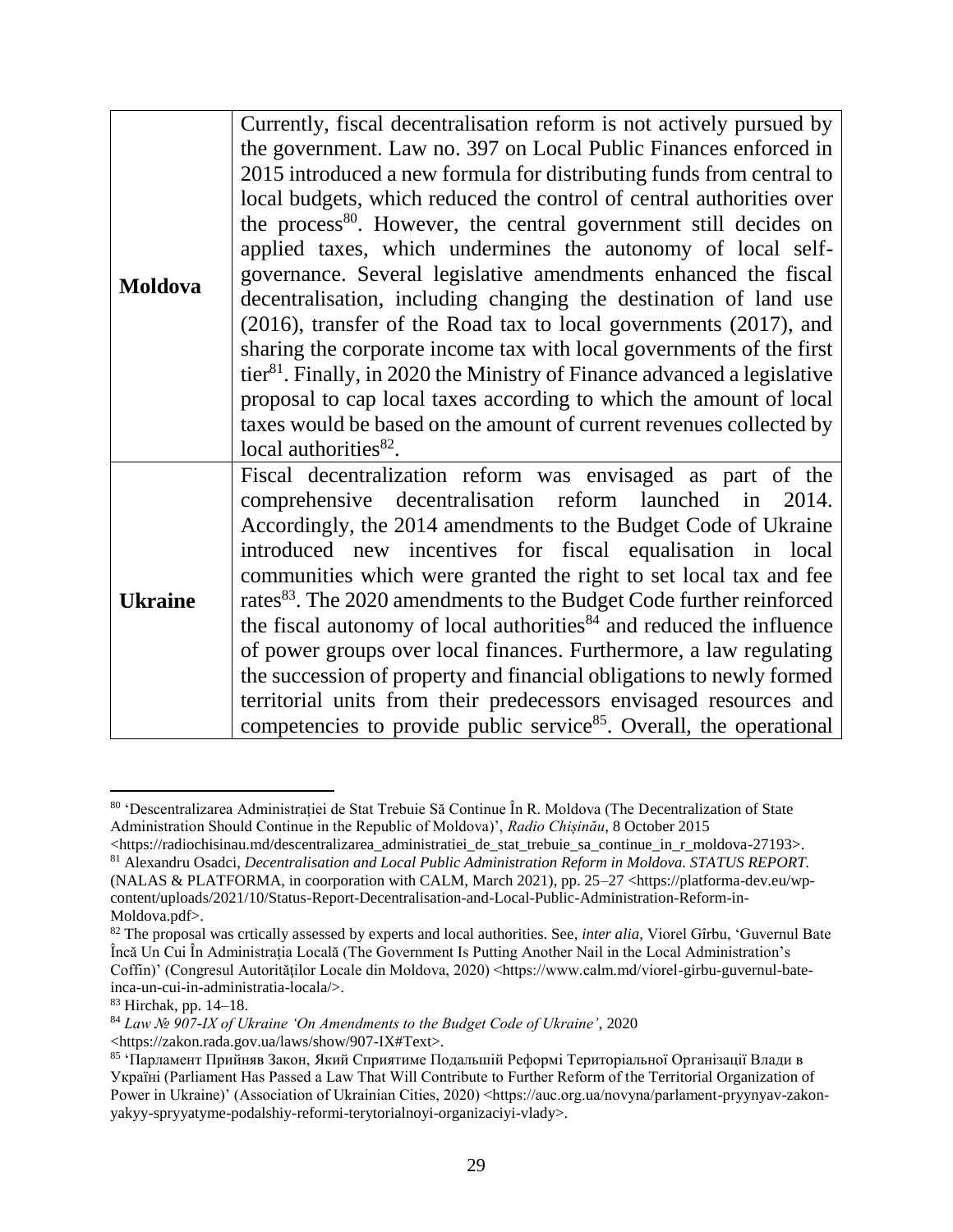| and fiscal transparency of local self-governing bodies, as well as |
|--------------------------------------------------------------------|
| civic participation, have been enhanced recently.                  |

#### **1.4. Administrative territorial reforms in EaP countries**

1.4.1. Administrative territorial reforms in EaP countries (if any) and a brief description.

An analysis of what emerges from the data collected on administrative territorial reforms tells about the different levels of progress that the six EaP countries are achieving with regard to decentralization, more or less in line with what emerged in the previous sections of the study.

In Azerbaijan and Belarus the reform process is not moving forward, although there have been some unsuccessful attempts to adopt supporting laws in the last 4-5 years.

In Moldova, the administrative territorial reform has stalled. There have been three reform thus far, the most radical carried out in 1998-1999, which transformed the second-tier of administrative organization of the country (smaller counties instead of Soviet-inherited large '*raions*') and led to the reduction by approximately one-third of the first tier municipalities. The reform was reversed in 2001, with the return to the previous territorial-administrative system. A new reform was included as a top priority in the Public Administration Reform Strategy 2016-2020, but was not followed up despite calls from international and national experts.

Administrative territorial reforms are progressing in Armenia, Georgia and Ukraine.

In Armenia, the pilot stage of the Territorial and Administrative Reform (TARA) was launched in 2014 and carried on in 2015/2016 in three pilot clusters. The process of municipal amalgamation, launched in 2011 and set to be accomplished by 2018, is yet to be completed. The current plan envisages the further amalgamation of municipalities into 37 clusters. To facilitate the process, a package of legislative amendments has been recently discussed.

In Georgia, the reform process was launched with the adoption of the new Local Self-Governance Code in 2014, granting the self-governing status to all provincial capitals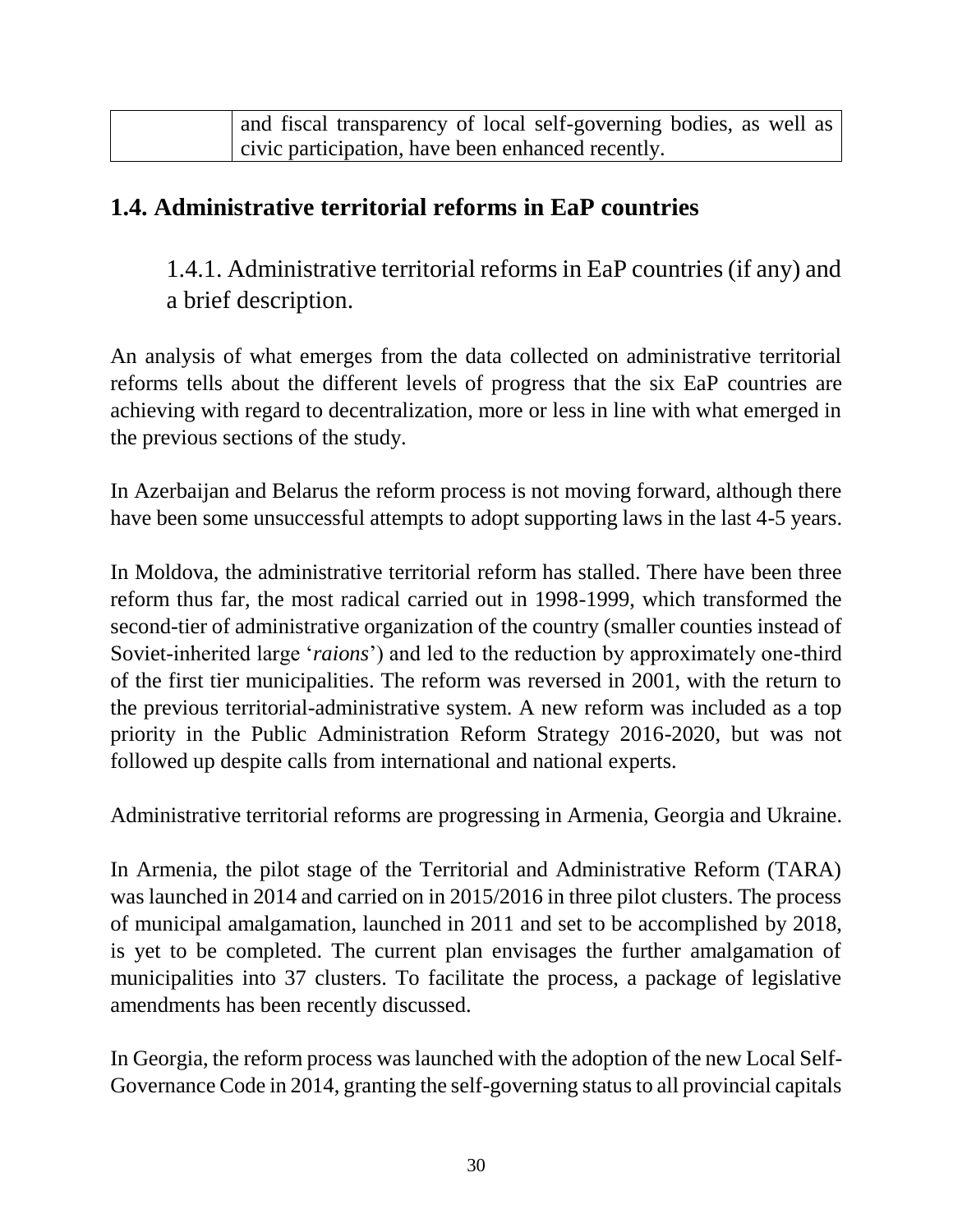and introducing direct election of all mayors, district executives and local councils. The amendment of the Code in 2017, however, reduced the number of self-governing cities from 12 to 5 and provided for amalgamation of several communities.

In Ukraine, the reform process started in 2014, pursuing the main objectives of increasing the size of the lowest level of administrative units, consolidating settlements into amalgamated communities, and decentralizing power in order to delegate authority for the provision of public services to local governments. To back this reform process, specific legislation has been adopted and budgetary laws were amended to transfer powers and corresponding budgetary resources to local authorities in amalgamated communities. In June 2020 the number of territorial communities diminished from 11250 to 1470. The amalgamation process if still ongoing, following the adoption of a new system of administrative-territorial division.

|                   | The reform of municipal amalgamation was launched in 2011 with                |
|-------------------|-------------------------------------------------------------------------------|
|                   | a government's concept of Community Enlargement and Formation                 |
|                   | of Inter-Community Associations. The pilot stage of the Territorial           |
|                   | and Administrative Reform in Armenia (TARA) <sup>86</sup> was launched in     |
|                   | 2014 and carried on in 2015/2016 in three clusters (Dilijan,                  |
| Armenia           | Tumanyan and Tatev) <sup>87</sup> . The process of amalgamation was set to be |
|                   | accomplished by 2018, however, it is yet to be completed. The                 |
|                   | current plan envisages the further amalgamation of municipalities             |
|                   | into 37 clusters. To facilitate the process, a package of legislative         |
|                   | amendments has been recently discussed <sup>88</sup> .                        |
| <b>Azerbaijan</b> | No territorial-administrative reform is currently carried out. In 2010,       |
|                   | the Milli Majlis (National Assembly of Azerbaijan) reduced the                |
|                   | number of municipalities in Azerbaijan from 2757 to 1766, but this            |
|                   | reform was reversed. In 2021, the country was divided into 10                 |

<sup>86</sup> Ministry of Territorial Administration and Development of the Republic of Armenia, 'Territorial and Administrative Reform in Armenia (TARA): Achievements and Outlook' (Council of Europe, 2018) <https://rm.coe.int/presentation-armenia/1680994090>.

<sup>87</sup> 'Territorial and Administrative Reform in Armenia. INTERIM REPORT ON LESSONS LEARNED', *Deutsche Gesellschaft Für Internationale Zusammenarbeit (GIZ) GmbH*, 2017.

<sup>88</sup> *Draft Law of the Republic of Armenia 'On Making Amendments and Addenda to the Law on the RA Administrative-Territorial Division'*, 2021 <https://www.e-draft.am/en/projects/3510>; *Draft Law of the Republic of Armenia 'On Making Amendments and Addenda to the Law on Local Self-Government'*, 2021 <https://www.edraft.am/en/projects/3746/about>.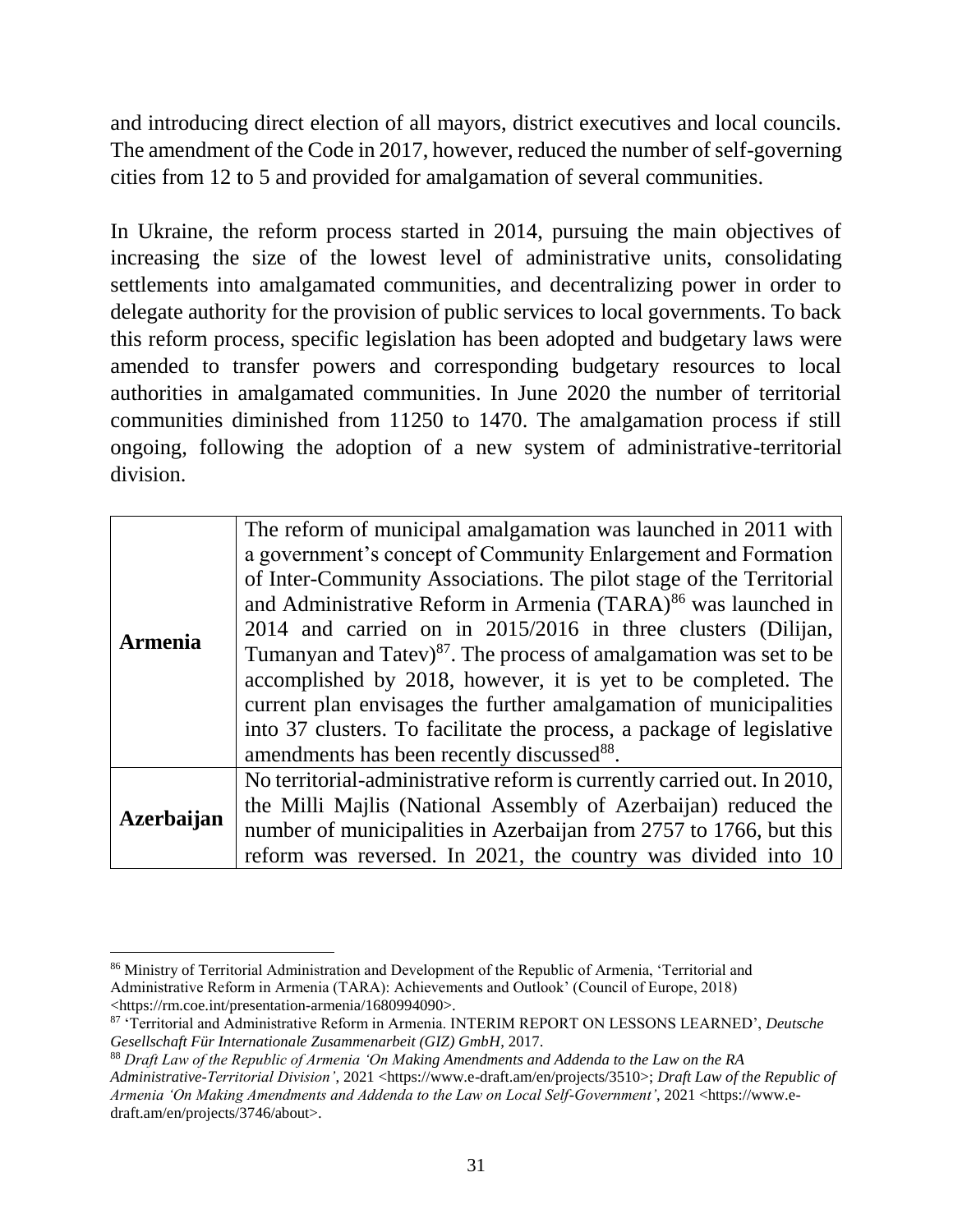|                | economic regions (not an administrative division), including the<br>autonomous Republic of Nakhichevan <sup>89</sup> .                                                                                                                                                                                                                                                                                                                                                                                                                                                                                                                                                                                                        |
|----------------|-------------------------------------------------------------------------------------------------------------------------------------------------------------------------------------------------------------------------------------------------------------------------------------------------------------------------------------------------------------------------------------------------------------------------------------------------------------------------------------------------------------------------------------------------------------------------------------------------------------------------------------------------------------------------------------------------------------------------------|
| <b>Belarus</b> | No administrative-territorial reform is currently carried out. A few<br>draft proposals were advanced; the latest two in 2018. In September<br>2020 an interdepartmental working group was established to prepare<br>legislative proposals for enlarging the powers of local authorities<br>and for the administrative-territorial-reorganisation of the country <sup>90</sup> .                                                                                                                                                                                                                                                                                                                                              |
| Georgia        | The administrative-territorial reform was launched with the<br>adoption of the new Local Self-Governance Code in 2014, which<br>granted the self-governing status to all provincial capitals and<br>introduced direct election of all mayors, districts executives and<br>local councils <sup>91</sup> . The amendment of the Code in $201792$ , however,<br>reduced again the number of self-governing cities from 12 to 5 and<br>provided for the amalgamation of several communities.                                                                                                                                                                                                                                      |
| <b>Moldova</b> | Currently, the territorial-administrative reform is stalled. There have<br>been three reforms thus far; the most radical carried out in 1998-<br>1999, which transformed the second-tier of the administrative<br>organization of the country (smaller counties instead of Soviet-<br>inherited large 'raions') and the reduction by approx. 1/3 of the first<br>tier municipalities. The reform was reversed in 2001 with the return<br>to the previous territorial-administrative system <sup>93</sup> . A new reform<br>was included as one of the main priorities in the Public<br>Administration Reform Strategy 2016-2020 but was not followed<br>through despite solicitation from international and domestic experts. |
| <b>Ukraine</b> | Administrative-territorial reform was launched in 2014 as a core<br>component of comprehensive decentralisation reform. Its main<br>priorities include: "increasing the size of the lowest level of<br>administrative units, consolidating settlements into amalgamated<br>communities, and decentralizing power to delegate authority for the                                                                                                                                                                                                                                                                                                                                                                                |

<sup>89</sup> 'New Economic Regions of Azerbaijan – LIST', *REPORT News Agency*, 7 July 2021

<sup>&</sup>lt;https://report.az/en/domestic-politics/new-economic-regions-of-azerbaijan-list/>.

<sup>&</sup>lt;sup>90</sup> 'В Беларуси Приступают к Реформе Административно-Территориального Устройства (A Reform of Administrative-Territorial Organization Has Been Launched in Belarus)', *Rynak.By*, 9 September 2020 <https://rynak.by/belarus/v-belarusi-pristupayut-k-reforme-administrativno-territorialnogo-ustrojstva>.

<sup>91</sup> TI Georgia, *The New Local Self-Government Code: Overview of the Main Novelties*, 10 March 2014

<sup>&</sup>lt;https://transparency.ge/en/blog/new-local-self-government-code-overview-main-novelties>.

<sup>&</sup>lt;sup>92</sup> Civil.ge, 'Parliament Reduces Number of Self-Governing Cities', 3 July 2017

<sup>&</sup>lt;https://old.civil.ge/eng/article.php?id=30234>.

<sup>&</sup>lt;sup>93</sup> For details see Osadci.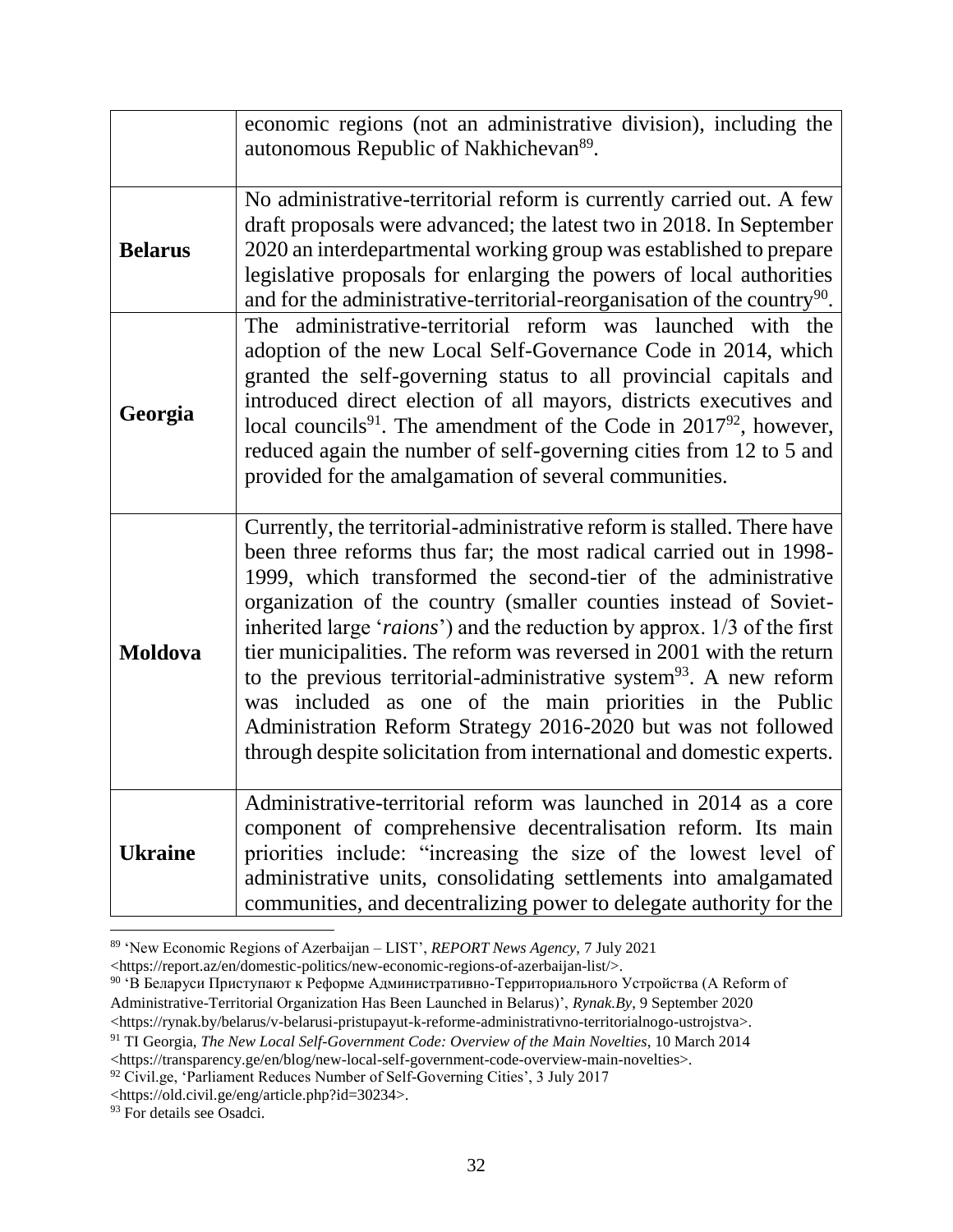| provision of public services to local governments <sup>"94</sup> . The reform is<br>carried out in two phases ( $1^{st}$ : 2015-2019; $2^{nd}$ : since 2019). In 2016,<br>two laws (no. $4772\&4773$ ) regulating the voluntary unification of<br>self-government bodies were passed <sup>95</sup> , which simplified<br>administrative procedures for newly unified communities, e.g. in<br>accessing funds from the central budget. Concomitantly, budgetary<br>laws were amended to transfer to local authorities in amalgamated<br>communities several powers and corresponding budgetary<br>resources.<br>In 2017-2018 Parliament adopted several key legislative pieces<br>including a law allowing for consolidation across the district<br>boundaries <sup>96</sup> and mergers of rural communities with <i>oblast</i> cities<br>and already established amalgamated communities <sup>97</sup> .<br>The main aim of the second phase of the reform is to conclude the<br>amalgamation process <sup>98</sup> . To this end in 2020 the law no. 562-IX was<br>adopted to bestow on the government the powers to "approve<br>territories of territorial communities and designate their<br>administrative centres" <sup>99</sup> which then served as a basis for October<br>2020 local elections. Furthermore, administrative-territorial plans<br>were prepared for each region proposing borders for newly<br>consolidated communities. In June 2020 the number of territorial<br>communities diminished from $11250$ to $1470^{100}$ . Currently, the<br>amalgamation process is still ongoing <sup>101</sup> following the adoption of a<br>new system of administrative-territorial division <sup>102</sup> . |  |
|---------------------------------------------------------------------------------------------------------------------------------------------------------------------------------------------------------------------------------------------------------------------------------------------------------------------------------------------------------------------------------------------------------------------------------------------------------------------------------------------------------------------------------------------------------------------------------------------------------------------------------------------------------------------------------------------------------------------------------------------------------------------------------------------------------------------------------------------------------------------------------------------------------------------------------------------------------------------------------------------------------------------------------------------------------------------------------------------------------------------------------------------------------------------------------------------------------------------------------------------------------------------------------------------------------------------------------------------------------------------------------------------------------------------------------------------------------------------------------------------------------------------------------------------------------------------------------------------------------------------------------------------------------------------------------------------------------------------------|--|
|                                                                                                                                                                                                                                                                                                                                                                                                                                                                                                                                                                                                                                                                                                                                                                                                                                                                                                                                                                                                                                                                                                                                                                                                                                                                                                                                                                                                                                                                                                                                                                                                                                                                                                                           |  |
|                                                                                                                                                                                                                                                                                                                                                                                                                                                                                                                                                                                                                                                                                                                                                                                                                                                                                                                                                                                                                                                                                                                                                                                                                                                                                                                                                                                                                                                                                                                                                                                                                                                                                                                           |  |
|                                                                                                                                                                                                                                                                                                                                                                                                                                                                                                                                                                                                                                                                                                                                                                                                                                                                                                                                                                                                                                                                                                                                                                                                                                                                                                                                                                                                                                                                                                                                                                                                                                                                                                                           |  |
|                                                                                                                                                                                                                                                                                                                                                                                                                                                                                                                                                                                                                                                                                                                                                                                                                                                                                                                                                                                                                                                                                                                                                                                                                                                                                                                                                                                                                                                                                                                                                                                                                                                                                                                           |  |
|                                                                                                                                                                                                                                                                                                                                                                                                                                                                                                                                                                                                                                                                                                                                                                                                                                                                                                                                                                                                                                                                                                                                                                                                                                                                                                                                                                                                                                                                                                                                                                                                                                                                                                                           |  |
|                                                                                                                                                                                                                                                                                                                                                                                                                                                                                                                                                                                                                                                                                                                                                                                                                                                                                                                                                                                                                                                                                                                                                                                                                                                                                                                                                                                                                                                                                                                                                                                                                                                                                                                           |  |
|                                                                                                                                                                                                                                                                                                                                                                                                                                                                                                                                                                                                                                                                                                                                                                                                                                                                                                                                                                                                                                                                                                                                                                                                                                                                                                                                                                                                                                                                                                                                                                                                                                                                                                                           |  |
|                                                                                                                                                                                                                                                                                                                                                                                                                                                                                                                                                                                                                                                                                                                                                                                                                                                                                                                                                                                                                                                                                                                                                                                                                                                                                                                                                                                                                                                                                                                                                                                                                                                                                                                           |  |
|                                                                                                                                                                                                                                                                                                                                                                                                                                                                                                                                                                                                                                                                                                                                                                                                                                                                                                                                                                                                                                                                                                                                                                                                                                                                                                                                                                                                                                                                                                                                                                                                                                                                                                                           |  |
|                                                                                                                                                                                                                                                                                                                                                                                                                                                                                                                                                                                                                                                                                                                                                                                                                                                                                                                                                                                                                                                                                                                                                                                                                                                                                                                                                                                                                                                                                                                                                                                                                                                                                                                           |  |
|                                                                                                                                                                                                                                                                                                                                                                                                                                                                                                                                                                                                                                                                                                                                                                                                                                                                                                                                                                                                                                                                                                                                                                                                                                                                                                                                                                                                                                                                                                                                                                                                                                                                                                                           |  |
|                                                                                                                                                                                                                                                                                                                                                                                                                                                                                                                                                                                                                                                                                                                                                                                                                                                                                                                                                                                                                                                                                                                                                                                                                                                                                                                                                                                                                                                                                                                                                                                                                                                                                                                           |  |
|                                                                                                                                                                                                                                                                                                                                                                                                                                                                                                                                                                                                                                                                                                                                                                                                                                                                                                                                                                                                                                                                                                                                                                                                                                                                                                                                                                                                                                                                                                                                                                                                                                                                                                                           |  |
|                                                                                                                                                                                                                                                                                                                                                                                                                                                                                                                                                                                                                                                                                                                                                                                                                                                                                                                                                                                                                                                                                                                                                                                                                                                                                                                                                                                                                                                                                                                                                                                                                                                                                                                           |  |
|                                                                                                                                                                                                                                                                                                                                                                                                                                                                                                                                                                                                                                                                                                                                                                                                                                                                                                                                                                                                                                                                                                                                                                                                                                                                                                                                                                                                                                                                                                                                                                                                                                                                                                                           |  |
|                                                                                                                                                                                                                                                                                                                                                                                                                                                                                                                                                                                                                                                                                                                                                                                                                                                                                                                                                                                                                                                                                                                                                                                                                                                                                                                                                                                                                                                                                                                                                                                                                                                                                                                           |  |
|                                                                                                                                                                                                                                                                                                                                                                                                                                                                                                                                                                                                                                                                                                                                                                                                                                                                                                                                                                                                                                                                                                                                                                                                                                                                                                                                                                                                                                                                                                                                                                                                                                                                                                                           |  |
|                                                                                                                                                                                                                                                                                                                                                                                                                                                                                                                                                                                                                                                                                                                                                                                                                                                                                                                                                                                                                                                                                                                                                                                                                                                                                                                                                                                                                                                                                                                                                                                                                                                                                                                           |  |
|                                                                                                                                                                                                                                                                                                                                                                                                                                                                                                                                                                                                                                                                                                                                                                                                                                                                                                                                                                                                                                                                                                                                                                                                                                                                                                                                                                                                                                                                                                                                                                                                                                                                                                                           |  |
|                                                                                                                                                                                                                                                                                                                                                                                                                                                                                                                                                                                                                                                                                                                                                                                                                                                                                                                                                                                                                                                                                                                                                                                                                                                                                                                                                                                                                                                                                                                                                                                                                                                                                                                           |  |
|                                                                                                                                                                                                                                                                                                                                                                                                                                                                                                                                                                                                                                                                                                                                                                                                                                                                                                                                                                                                                                                                                                                                                                                                                                                                                                                                                                                                                                                                                                                                                                                                                                                                                                                           |  |
|                                                                                                                                                                                                                                                                                                                                                                                                                                                                                                                                                                                                                                                                                                                                                                                                                                                                                                                                                                                                                                                                                                                                                                                                                                                                                                                                                                                                                                                                                                                                                                                                                                                                                                                           |  |
|                                                                                                                                                                                                                                                                                                                                                                                                                                                                                                                                                                                                                                                                                                                                                                                                                                                                                                                                                                                                                                                                                                                                                                                                                                                                                                                                                                                                                                                                                                                                                                                                                                                                                                                           |  |
|                                                                                                                                                                                                                                                                                                                                                                                                                                                                                                                                                                                                                                                                                                                                                                                                                                                                                                                                                                                                                                                                                                                                                                                                                                                                                                                                                                                                                                                                                                                                                                                                                                                                                                                           |  |
|                                                                                                                                                                                                                                                                                                                                                                                                                                                                                                                                                                                                                                                                                                                                                                                                                                                                                                                                                                                                                                                                                                                                                                                                                                                                                                                                                                                                                                                                                                                                                                                                                                                                                                                           |  |
|                                                                                                                                                                                                                                                                                                                                                                                                                                                                                                                                                                                                                                                                                                                                                                                                                                                                                                                                                                                                                                                                                                                                                                                                                                                                                                                                                                                                                                                                                                                                                                                                                                                                                                                           |  |
|                                                                                                                                                                                                                                                                                                                                                                                                                                                                                                                                                                                                                                                                                                                                                                                                                                                                                                                                                                                                                                                                                                                                                                                                                                                                                                                                                                                                                                                                                                                                                                                                                                                                                                                           |  |

<sup>94</sup> Oleksandr Sushko and Olena Prystayko, *Nations in Transit 2016. Ukraine.* (Freedom House, 2016) <https://freedomhouse.org/country/ukraine/nations-transit/2016>.

<sup>95</sup> 'Законопроекти Щодо Добровільного Приєднання Територіальних Громад Прийнято в Першому Читанні (Bills on Voluntary Joining of Territorial Communities Were Adopted in the First Reading)', 2016 <https://decentralization.gov.ua/news/3320>.

<sup>96</sup> *Law 1923-VIII of Ukraine 'On Making Changes to Some Legislative Acts of Ukraine as to Peculiarities of the Voluntarily Amalgamation of Territorial Communities That Are Located in Neighboring Rayons'*, 2017 <https://zakon.rada.gov.ua/laws/show/1923-19#Text>.

<sup>97</sup> *Law 1851-VIII of Ukraine 'On Making Changes to Some Laws of Ukraine as to Voluntarily Amalgamation'*, 2017 <https://zakon.rada.gov.ua/laws/show/1851-viii#Text>.

<sup>98</sup> Government of Ukraine, *Decentralisation: New Stage. Main Objectives for the Period up to 2020*, 2016 <https://decentralization.gov.ua/uploads/attachment/document/344/decentral\_ENG.pdf>.

<sup>&</sup>lt;sup>99</sup> Hirchak.

<sup>100</sup> Ibid.

<sup>&</sup>lt;sup>101</sup> The progress of the reform can be consulted here: [<https://decentralization.gov.ua/mainmonitoring#main\\_info>](https://decentralization.gov.ua/mainmonitoring#main_info) <sup>102</sup> For more details see Ministry of Communities and Territories Development of Ukraine, 'Адміністративно-

Територіальний Устрій України (Administrative Division of Ukraine)' <https://atu.decentralization.gov.ua/>.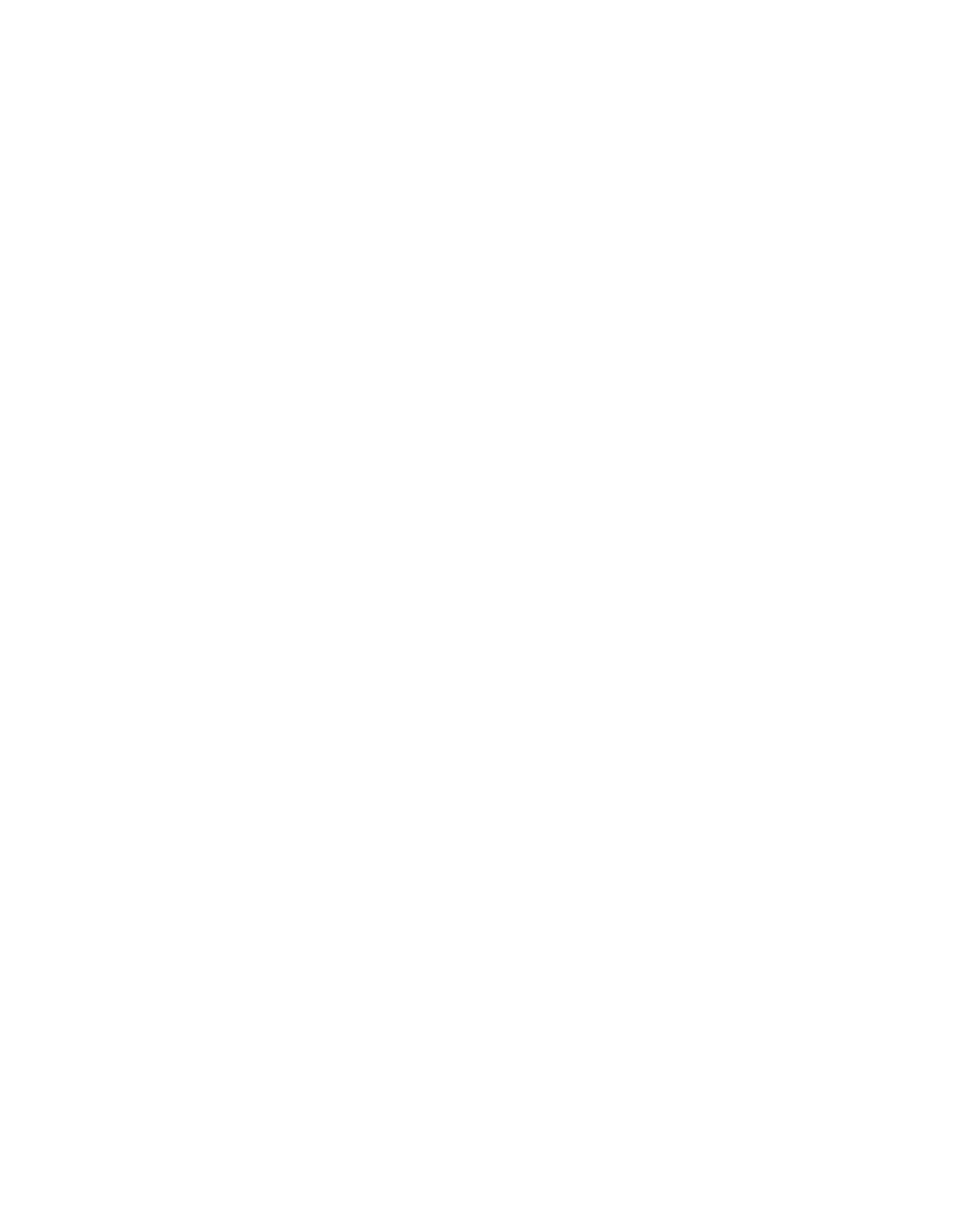# **2. Reform support through international development and development policy at the present stage**

2.1. Support of local government reforms in EaP Countries

2.1.1. Scaled decentralisation projects in EaP countries over the last 2-3 years, including future commitments and a brief analysis

|         | Development, Decentralisation<br>Democratic<br>Good<br>and<br>a.      |
|---------|-----------------------------------------------------------------------|
|         | Governance $103$                                                      |
|         |                                                                       |
|         | (Council of Europe; donor: Austrian Development Agency;               |
|         | 01.12.2018 - 31.05.2022; funding amount: EUR 1 350 000)               |
|         |                                                                       |
|         | The main goal of the project is to strengthen the efficiency of       |
|         | municipal services and institutional structures at the local level in |
|         | Armenia through improved governance practices, more effective         |
|         | citizens' participatory mechanisms, including equal opportunities for |
|         | women in political decision-making, as well as an improved legal      |
|         |                                                                       |
| Armenia | framework aligned to European standards. It is designed to support    |
|         | the development of accountable and transparent local government       |
|         | bodies, develop the capacities of local institutions and officials;   |
|         | promote local ownership and sustainable outcomes; and promote         |
|         | respect for principles of good governance and public administration.  |
|         | The target group comprise an estimated number of 20,835 direct        |
|         | beneficiaries, including central and local officials, civil society   |
|         | actors, and indirectly residents of 10 amalgamated communities.       |
|         |                                                                       |
|         |                                                                       |
|         | b. Strengthening the Communities Association of Armenia and           |
|         | Transparent, Participatory Local Governance <sup>104</sup>            |

<sup>103</sup>[https://www.entwicklung.at/en/projects/detail-en/democratic-development-decentralisation-and-good-governance](https://www.entwicklung.at/en/projects/detail-en/democratic-development-decentralisation-and-good-governance-in-armenia)[in-armenia;](https://www.entwicklung.at/en/projects/detail-en/democratic-development-decentralisation-and-good-governance-in-armenia) [https://www.coe.int/en/web/yerevan/democratic-development-decentralisation-and-good-governance-in](https://www.coe.int/en/web/yerevan/democratic-development-decentralisation-and-good-governance-in-armenia)[armenia](https://www.coe.int/en/web/yerevan/democratic-development-decentralisation-and-good-governance-in-armenia)

<sup>104</sup>[https://www.coe.int/en/web/yerevan/strengthening-the-communities-association-of-armenia-and-transparent](https://www.coe.int/en/web/yerevan/strengthening-the-communities-association-of-armenia-and-transparent-participatory-local-governance-in-armenia)[participatory-local-governance-in-armenia](https://www.coe.int/en/web/yerevan/strengthening-the-communities-association-of-armenia-and-transparent-participatory-local-governance-in-armenia)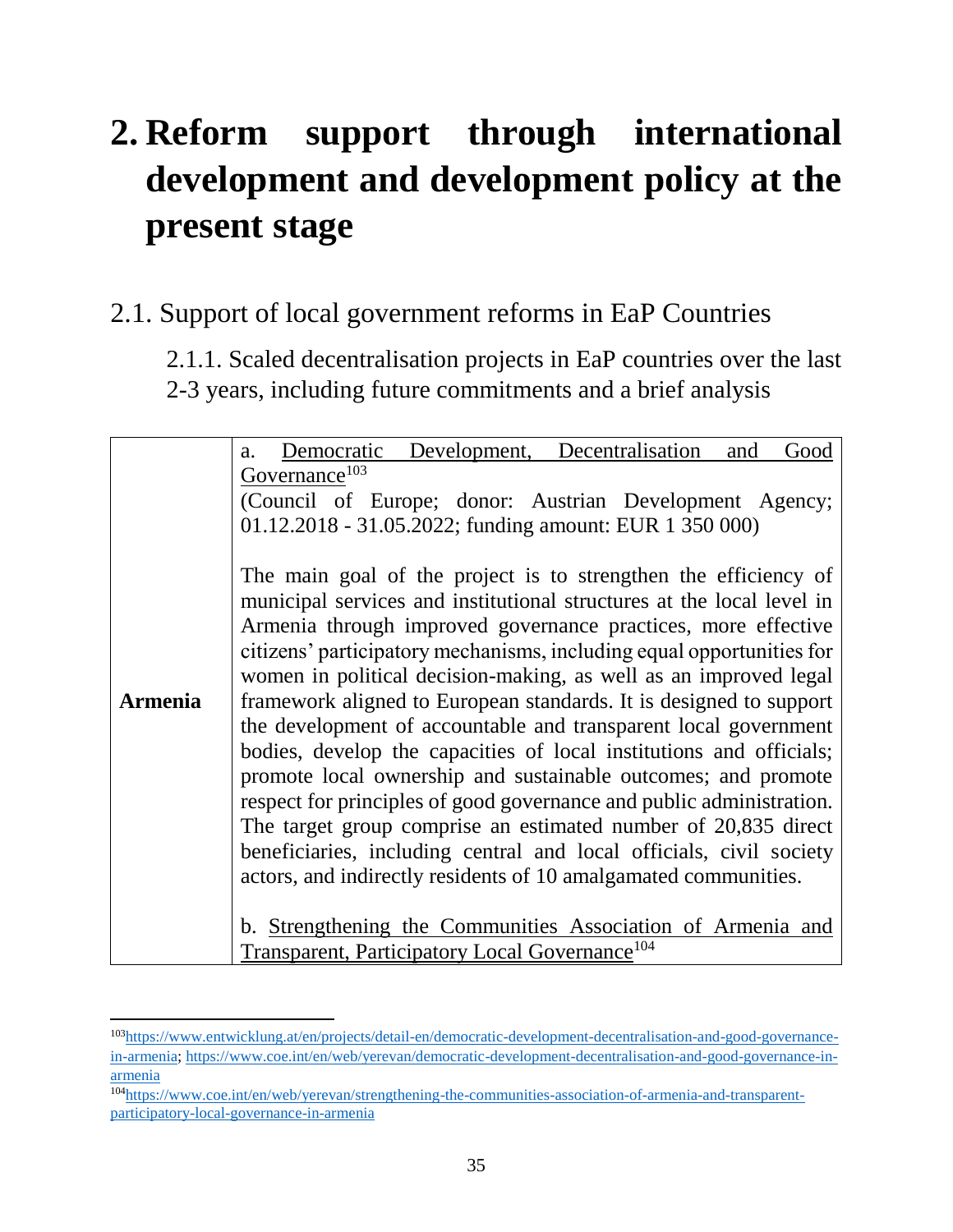(Council of Europe, donor: Swiss Agency for Development and Cooperation, 15 July 2019 – July 2022, budget: EUR 900 000)

The Project aims to improve the quality of local democracy in Armenia and enhance citizen's confidence and trust in local authorities through greater voice (empowering local authorities by consulting them on matters that concern them directly), accountability, effectiveness and inclusiveness (enhancing consultations with citizens and civic participation in local decisionmaking) of the local self-government bodies. The Project has two main lines of action a) at the national level, supporting the institutional strengthening of the Communities Association of Armenia (CAA) for representation of the interests of its member local authorities and establishing a formal, effective consultation mechanism between the Government and the local authorities; on the local level raising the awareness on the Council of Europe standards on the political integrity, ethics, transparent and open local governance and supporting the local authorities to develop, adopt and implement local codes of conduct and local anti-corruption strategies.

c. Good Local Governance in the South Caucasus program<sup>105</sup> (implementor: German Agency for International Cooperation-GIZ; April 2020 – March 2023)

The program is implemented in partnership with the RA Ministry of Territorial Administration and Infrastructure, with the support of the German Federal Ministry for Economic Cooperation and Development and co-financed by the Swiss Agency for Development and Cooperation (DEZA) in Armenia. The objectives of the programme include capacity development at the local level in the South Caucasus countries, enhancing the delivery of high-quality services, promoting the participation of residents in municipality management and overall improvement of the local self-governance. It operates across several thematic areas such as the administrativeterritorial reform, municipal economic development, planning and program budgeting, capacity development of municipal servants and e-governance.

<sup>105</sup><https://www.giz.de/en/worldwide/20315.html>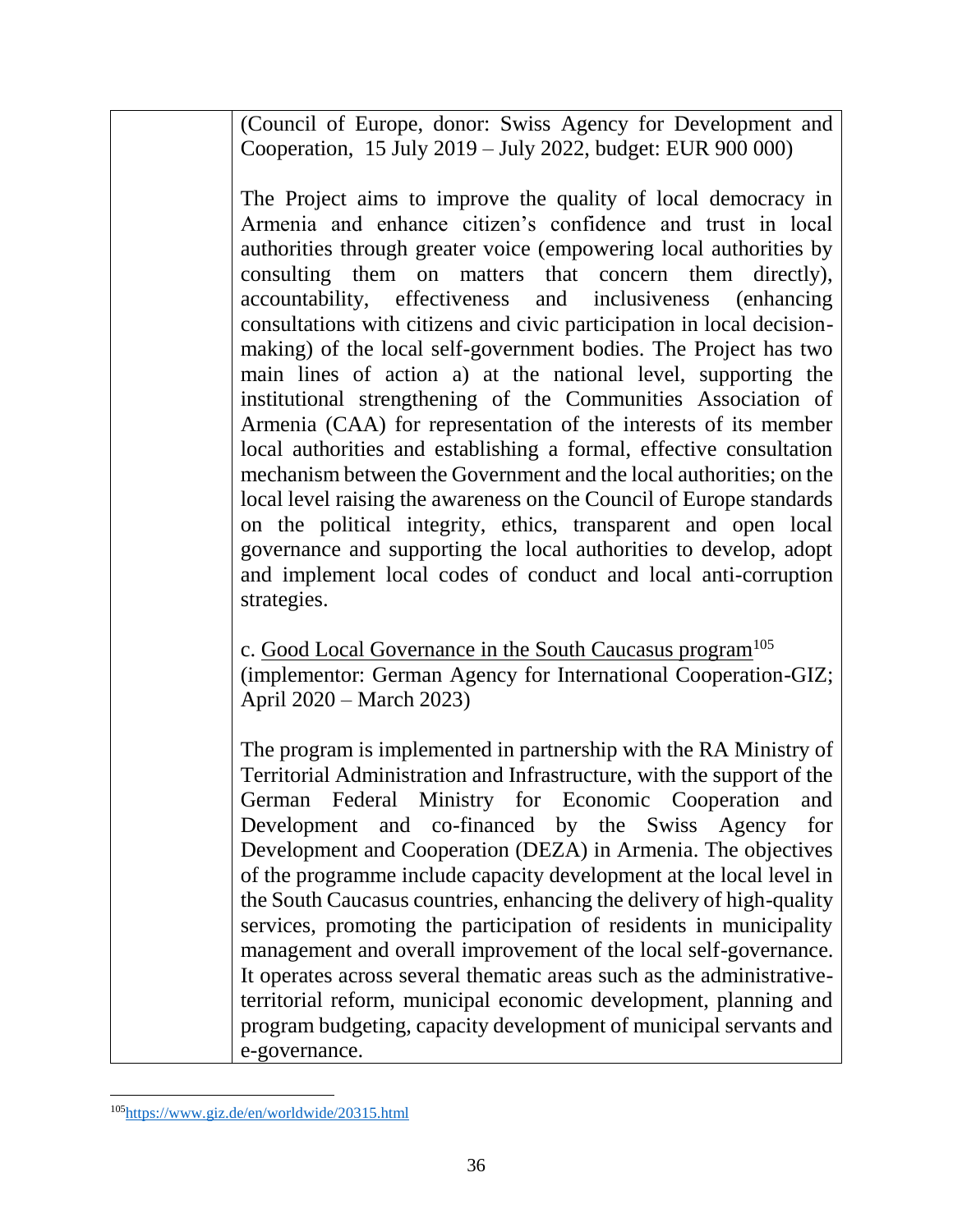|                   | a. Open Government Partnership <sup>106</sup>                                                                                                                                                                                                                                                                                                                                                                                                                                                                                                                                                                                                                                                                                                                                                                                                                                                                                                                                                                                                                                                                                                                                                                                                                                                                                                                                                                                                                   |
|-------------------|-----------------------------------------------------------------------------------------------------------------------------------------------------------------------------------------------------------------------------------------------------------------------------------------------------------------------------------------------------------------------------------------------------------------------------------------------------------------------------------------------------------------------------------------------------------------------------------------------------------------------------------------------------------------------------------------------------------------------------------------------------------------------------------------------------------------------------------------------------------------------------------------------------------------------------------------------------------------------------------------------------------------------------------------------------------------------------------------------------------------------------------------------------------------------------------------------------------------------------------------------------------------------------------------------------------------------------------------------------------------------------------------------------------------------------------------------------------------|
| <b>Azerbaijan</b> | The project is currently suspended, but its $3rd$ Action Plan was<br>supposed to be carried out between 2020 and 2022. It contains<br>several objectives aimed at enhancing local self-governance, in<br>particular objective 4. Measures to improve public services;<br>objective 5. Expanding the activities of civil society members,<br>increasing public participation and civilian oversight; and especially<br>the objective 7. Measures to ensure accountability, transparency and<br>public participation in local self-governance.                                                                                                                                                                                                                                                                                                                                                                                                                                                                                                                                                                                                                                                                                                                                                                                                                                                                                                                    |
| <b>Belarus</b>    |                                                                                                                                                                                                                                                                                                                                                                                                                                                                                                                                                                                                                                                                                                                                                                                                                                                                                                                                                                                                                                                                                                                                                                                                                                                                                                                                                                                                                                                                 |
| Georgia           | a. Strengthening participatory democracy and human rights at the<br>local level in Georgia <sup>107</sup><br>(implemented jointly by the Directorate General of Democracy,<br>Division of Elections and Participatory Democracy and the Congress<br>of Local and Regional Authorities under the Council of Europe<br>Action Plan for Georgia 2020-2023; donor: the Austrian<br>Development Cooperation; $15.12.2020 - 31.12.2023$ ; funding<br>amount: EUR 1 800 000):<br>The project's main objectives are enhancing citizens' public<br>participation in decision-making and human rights protection at the<br>local level as well as introducing mechanisms of effective<br>cooperation between local authorities and CSOs. It also aims at<br>strengthening the capacities of local authorities and the National<br>Association of Local Authorities of Georgia (NALAG) to protect<br>human rights in its decisions and strategies. Its key activities focus<br>promoting effective, balanced and inclusive citizens'<br>on<br>participation in local decision-making, developing the institutional<br>capacities of local authorities and NALAG to carry out their<br>responsibilities, strengthening the protection of human rights at the<br>local level, and contributing to the development of national<br>legislation and policies in line with European norms and standards.<br>Project activities are implemented in selected municipalities in the |

<sup>106</sup><https://www.opengovpartnership.org/members/azerbaijan/>

<sup>107&</sup>lt;sub>https://www.coe.int/en/web/tbilisi/strengthening-participatory-democracy-and-human-rights-at-local-level-in-</sub> [georgia](https://www.coe.int/en/web/tbilisi/strengthening-participatory-democracy-and-human-rights-at-local-level-in-georgia)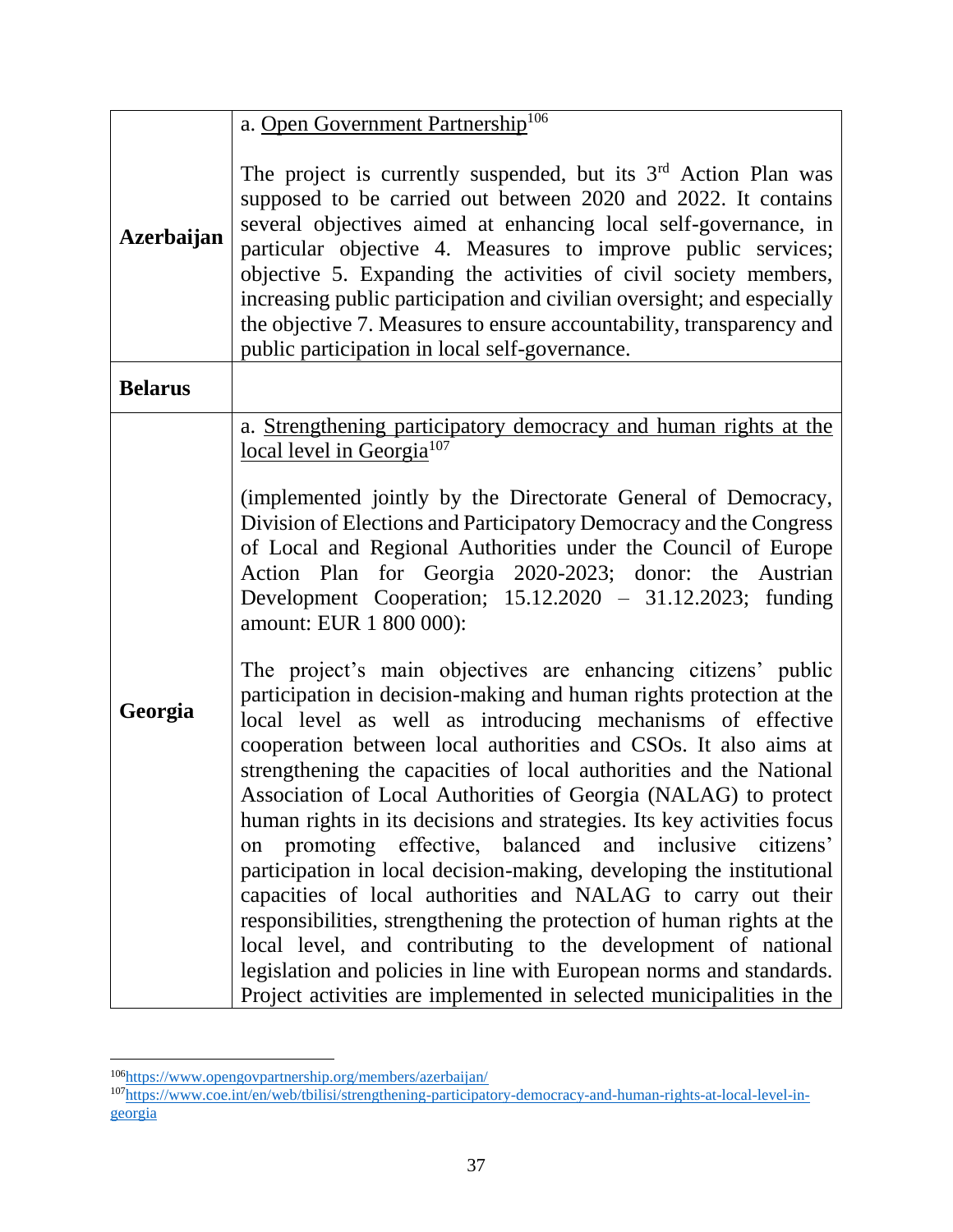| priority regions, i.e. Tbilisi, Samtskhe-Javakheti, Kvemo Kartli,                        |  |
|------------------------------------------------------------------------------------------|--|
|                                                                                          |  |
| Kakheti, Imereti, Guria, Racha-Lechkhumi and Kvemo Svaneti.                              |  |
|                                                                                          |  |
| b. Good Governance for Local Development South Caucasus –                                |  |
| Georgian Component <sup>108</sup>                                                        |  |
| (Commissioned by: German Federal Ministry for Economic                                   |  |
| Cooperation and Development (BMZ); Partner Agencies: Ministry                            |  |
| of Regional Development and Infrastructure of Georgia (MRDI) and                         |  |
| Ministry of Finance of Georgia (MoF); April 2020 – March 2023;                           |  |
| funding amount: EUR 6 800 000)                                                           |  |
|                                                                                          |  |
| The project is part of the regional Good Governance South Caucasus                       |  |
| programme aimed at strengthening the good governance principles                          |  |
| through, among others, enhancing citizens' participation in local                        |  |
| decision-making, improvement of the legal and institutional                              |  |
| framework, procedures, instruments and institutions, enhancing                           |  |
|                                                                                          |  |
| citizen-oriented, efficient public services, strengthening citizen                       |  |
| participation mechanisms in the provision of services and promoting                      |  |
| gender equality. It is also supportive of the implementation of                          |  |
| Agenda 2030 at the local level.                                                          |  |
|                                                                                          |  |
| c. Support the Public Administration Reform in Georgia <sup>109</sup>                    |  |
| (Implementing Organisation: Sofreco, Particip GmbH Consultants                           |  |
| für Entwicklung und Umwelt, Konrad-Adenauer-Stiftung; Donor:                             |  |
| EU; $26.01.2019 - 17.10.2023$ ; funding amount: EUR 3 642 200)                           |  |
|                                                                                          |  |
| The main aims of the project are to provide technical assistance to                      |  |
| the Georgian government in an efficient implementation of Public                         |  |
| Administration Reform, improvement of the quality of public                              |  |
| administration in line with European principles and professional                         |  |
| standards, enhancement of transparency, accessibility and the quality                    |  |
| services, strengthening transparency,<br>accessibility<br>οf<br>and                      |  |
| accountability of public administrations and improved management                         |  |
| of public finances.                                                                      |  |
| a. Ma Implic - Project on civic engagement in local governance <sup>110</sup><br>Moldova |  |

<sup>108</sup>[https://www.giz.de/en/downloads/Factsheet\\_Good\\_Governance\\_for\\_Local\\_Development\\_Georgian\\_Component.p](https://www.giz.de/en/downloads/Factsheet_Good_Governance_for_Local_Development_Georgian_Component.pdf) [df](https://www.giz.de/en/downloads/Factsheet_Good_Governance_for_Local_Development_Georgian_Component.pdf)

<sup>&</sup>lt;sup>109</sup><https://eu4georgia.eu/projects/eu-project-page/?id=332>

<sup>&</sup>lt;sup>110</sup> The project has two phases, further details can be consulted here [https://www.eda.admin.ch/countries/moldova/en/home/internationale-](https://www.eda.admin.ch/countries/moldova/en/home/internationale-zusammenarbeit/projekte.filterResults.html/content/dezaprojects/SDC/en/2017/7F09815/phase1.html?oldPagePath=/content/countries/moldova/en/home/internationale-zusammenarbeit/projekte.html)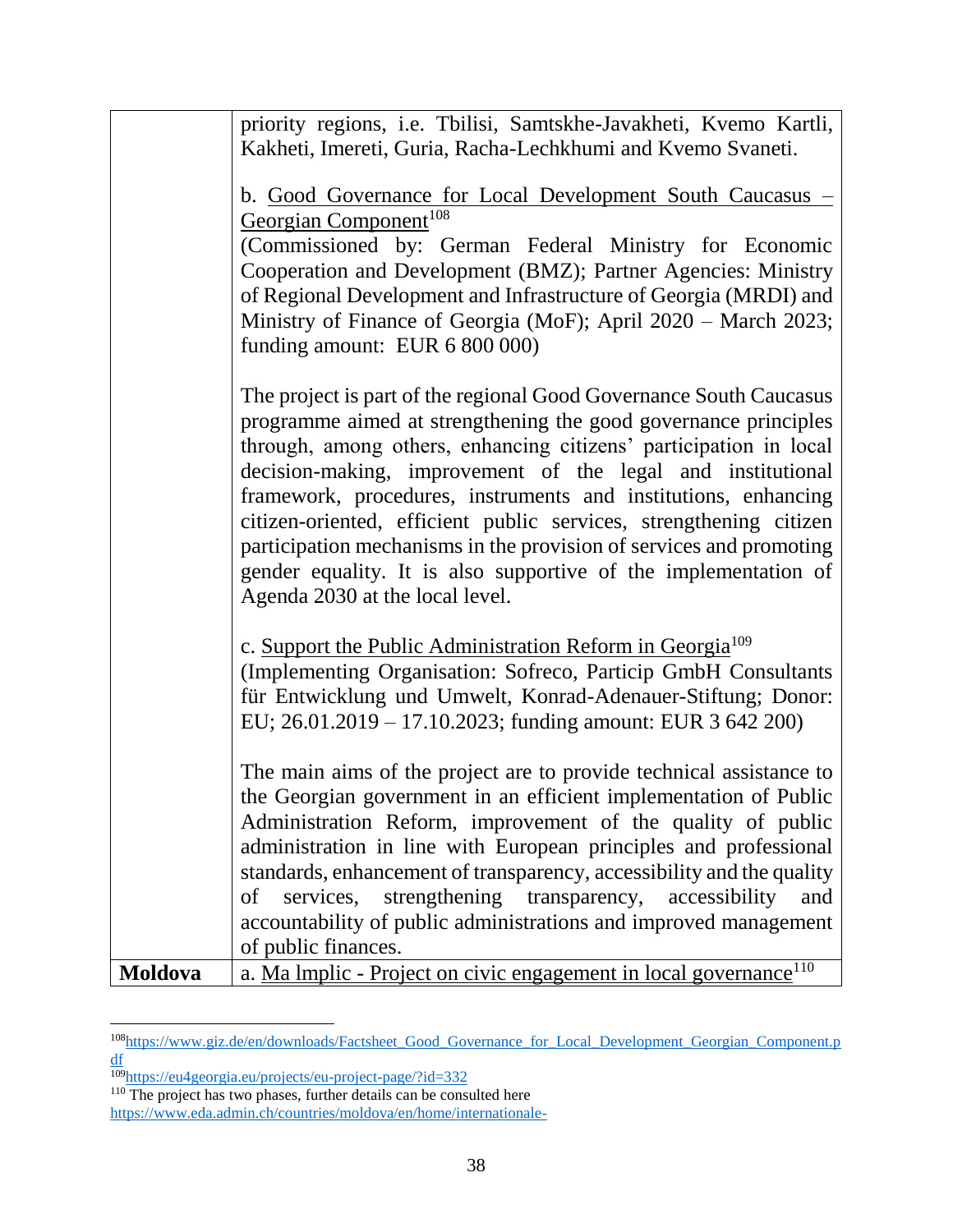(implementor: Skat Consulting Ltd (Switzerland); main donor: Switzerland; 01.05.2018 – 31.10.2023, funding budget: CHF 6 046 608)

The main objective of the project is to strengthen the capacities of rural municipalities to provide high-quality, efficient and accessible services to local communities as well as enhance the capacities of the local administrations to manage service provision in a participatory, effective, inclusive and sustainable way, including resource mobilisation and co-financing. It also aims at facilitating the participation of citizens in the decision-making and monitoring of public services. Finally, it envisages assistance to central authorities and key stakeholders in developing appropriate policy and legislative frameworks and financial environment to support the implementation of the decentralisation reform. The project is developed in synergy with other initiatives involving international donors, including USAID, UNDP, UNFPA and the Council of Europe aimed at facilitating the decentralization process in Moldova through building the capacities of local governments to meet citizens' needs and strengthen citizen confidence in democratic institutions.

b. Regional Fund Administrative Reform in the Eastern Partnership – Phase  $II<sup>111</sup>$ 

(commissioned by German Federal Ministry for Economic Cooperation and Development and led by partner institutions in each country; 2020 – 2024; funding budget: up to  $\epsilon$  500 000 to finance sub-measures for up to 3 years)

The Fund provides financial support for regional cooperation among EaP countries aimed at supporting decentralisation reforms in target countries. The cooperation is anchored on the SIGMA principles promoting a well-functioning public administration and reporting system and envisages several areas of action, including enhancing the competencies of decision-makers, civil servants, and public employees in charge of designing and implementing the reforms,

[zusammenarbeit/projekte.filterResults.html/content/dezaprojects/SDC/en/2017/7F09815/phase1.html?oldPagePath=/](https://www.eda.admin.ch/countries/moldova/en/home/internationale-zusammenarbeit/projekte.filterResults.html/content/dezaprojects/SDC/en/2017/7F09815/phase1.html?oldPagePath=/content/countries/moldova/en/home/internationale-zusammenarbeit/projekte.html) [content/countries/moldova/en/home/internationale-zusammenarbeit/projekte.html](https://www.eda.admin.ch/countries/moldova/en/home/internationale-zusammenarbeit/projekte.filterResults.html/content/dezaprojects/SDC/en/2017/7F09815/phase1.html?oldPagePath=/content/countries/moldova/en/home/internationale-zusammenarbeit/projekte.html)

<sup>&</sup>lt;sup>111</sup> The project targets all six EaP countries, including Moldova, for details see [https://www.giz.de/en/downloads/Flyer\\_EN\\_web.pdf](https://www.giz.de/en/downloads/Flyer_EN_web.pdf)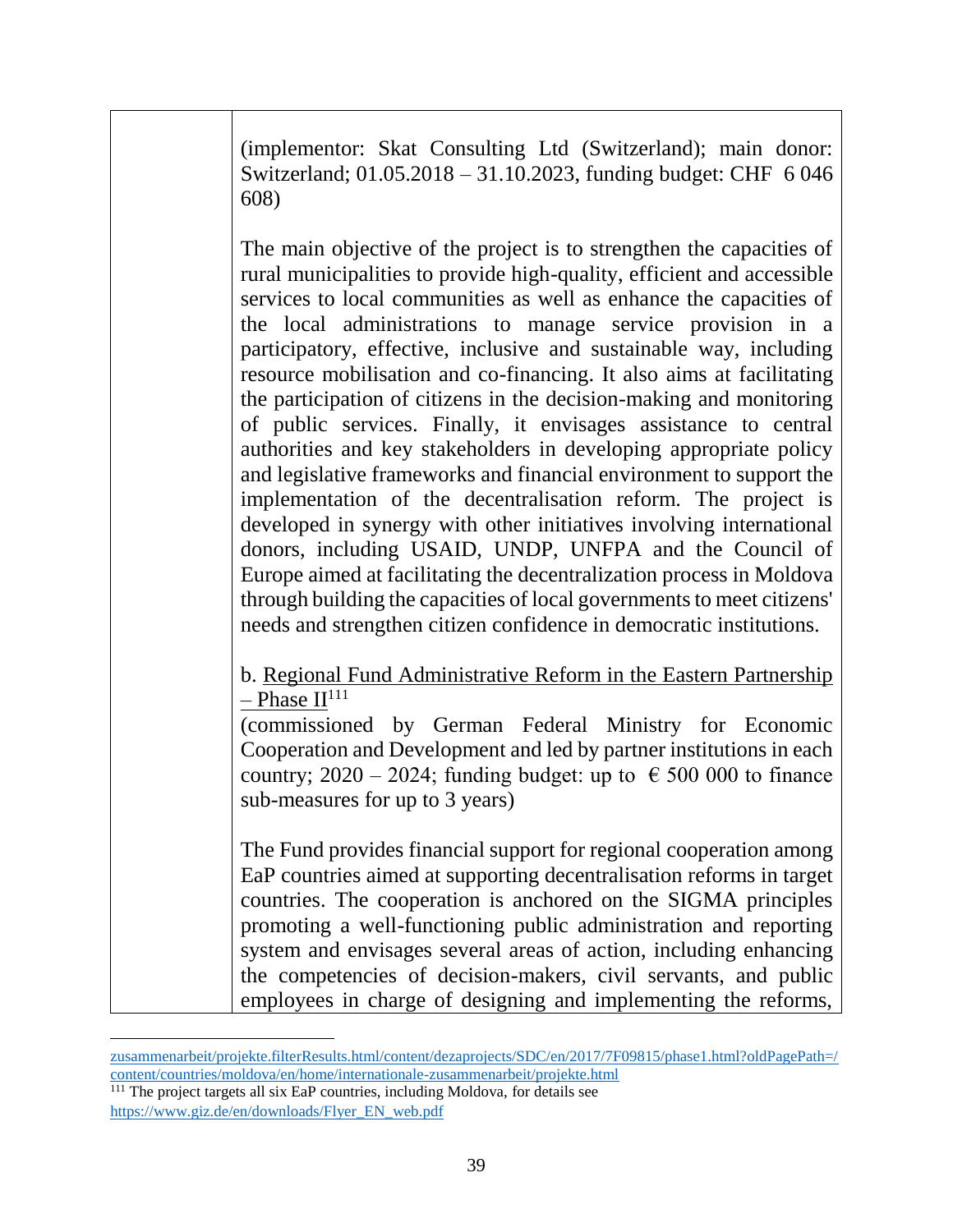|                | improving the regulatory and institutional frameworks, enhancing<br>access to and performance of public services and e-governance as<br>well as support the creation of a network of the reform-related actors                                                                                                                                                                                                                                                                                                                                                                                                                                                                                                                                                                                                                                      |
|----------------|-----------------------------------------------------------------------------------------------------------------------------------------------------------------------------------------------------------------------------------------------------------------------------------------------------------------------------------------------------------------------------------------------------------------------------------------------------------------------------------------------------------------------------------------------------------------------------------------------------------------------------------------------------------------------------------------------------------------------------------------------------------------------------------------------------------------------------------------------------|
|                | to foster cooperation and mutual learning.                                                                                                                                                                                                                                                                                                                                                                                                                                                                                                                                                                                                                                                                                                                                                                                                          |
|                | c. Single Support Framework Republic of Moldova 2017-2020 <sup>112</sup><br>(Objective 2. Strengthening institutions and good governance,<br>including the Rule of Law and Security; overall funding budget:<br>EUR 42 600 000 - 52 200 000)                                                                                                                                                                                                                                                                                                                                                                                                                                                                                                                                                                                                        |
|                | Objective 2 aims at supporting the implementation of public<br>administration reform at the national and local levels through several<br>measures including, among others, the development of an accessible,<br>efficient, cost-effective and high-quality public services at the<br>national and local levels, improvement of the framework of<br>administrative procedures for service delivery and increased<br>availability of effective e-governance services, modernisation and<br>further digitalisation of public services delivery, enhancing inclusive<br>and evidence-based policy development and coordination based on<br>high-quality official statistics, improvement of accountability and<br>governance of public administration, enhancing transparency and<br>efficiency of public finance management systems as well as support |
|                | for professionalization and depoliticization of public administration.                                                                                                                                                                                                                                                                                                                                                                                                                                                                                                                                                                                                                                                                                                                                                                              |
|                | a. Enhancing decentralisation and public administration reform in                                                                                                                                                                                                                                                                                                                                                                                                                                                                                                                                                                                                                                                                                                                                                                                   |
|                | Ukraine <sup>113</sup><br>(implemented under the framework of the Council of Europe Action<br>Plan for Ukraine (2018-2022))                                                                                                                                                                                                                                                                                                                                                                                                                                                                                                                                                                                                                                                                                                                         |
| <b>Ukraine</b> | The project has three interrelated components aiming at improving<br>the legislative framework on local self-government aligned with<br>European standards (through the provision of legal expertise and<br>policy advice), strengthening the capacities of local and regional<br>authorities to deliver efficient and service-oriented public<br>administration (through an exchange of good practices, capacity<br>building training, etc.), and raising awareness of the results and<br>impact of decentralization of power and local self-government<br>reform among the general population.                                                                                                                                                                                                                                                    |

<sup>112</sup>[https://ec.europa.eu/neighbourhood-enlargement/system/files/2018-12/single\\_support\\_framework\\_2017-2020.pdf](https://ec.europa.eu/neighbourhood-enlargement/system/files/2018-12/single_support_framework_2017-2020.pdf) <sup>113</sup><http://www.slg-coe.org.ua/goal-and-objectives/?lang=en>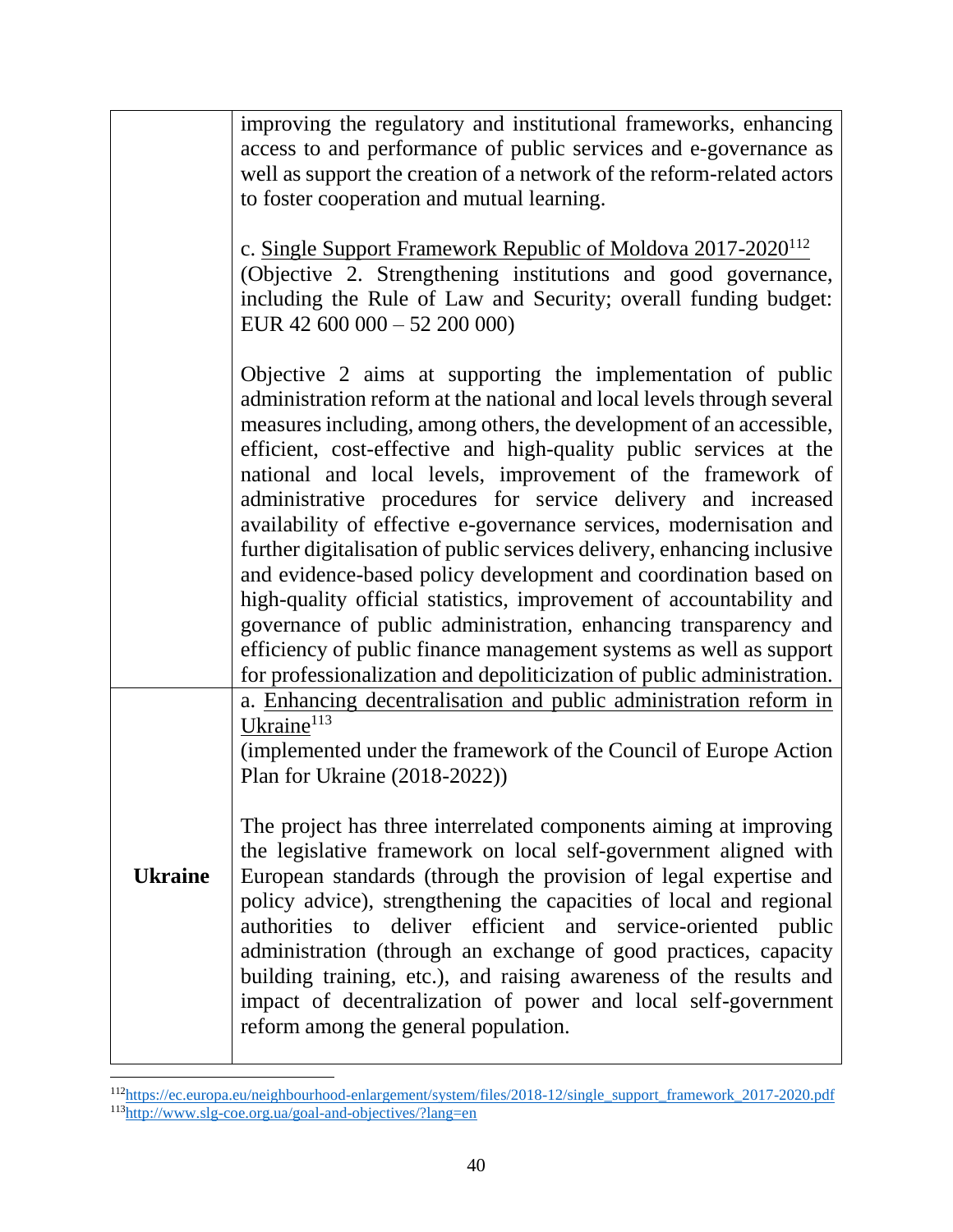b. Governance And Local Accountability (Hoverla) Activity<sup>114</sup> (USAID, 19.03.2021 – 20.03.2026, funding amount: USD 74 000 000)

The project assists the Ukrainian government in implementing decentralization reform by supporting local governance institutions to become more self-reliant, accountable to citizens, and able to effectively provide services as well as to develop a clear division of responsibilities and authorities between different levels of government. It aims to ensure that Ukraine's system of local selfgovernance is increasingly institutionalized and effective, that subnational governments are more self-reliant, and that citizens can play an increasingly influential role in local governance processes, increased citizen awareness and participation in budgeting. The project's activities are concentrated in Kyiv and 7 oblasts (approximately 50 consolidated communities) and it targets government institutions, aligned with other donor-funded projects to ensure relevant and timely technical assistance is provided.

c. U-LEAD with Europe: Ukraine – Local Empowerment, Accountability and Development Programme<sup>115</sup>

(implemented by Deutsche Gesellschaft für Internationale Zusammenarbeit (GIZ) GmbH, Swedish International Development Cooperation Agency (Sida); supported by European Commission, German Federal Ministry for Economic Cooperation and Development (BMZ), Ministry of Foreign Affairs of Denmark, Ministry of Foreign Affairs of Estonia, Ministry of Foreign Affairs of Poland, Ministry for Foreign Affairs of Sweden in partnership with the Ministry of Development of Communities and Territories of Ukraine (MinRegion); 01.01.2016 – 31.12.2023, funding amount: EUR 152 300 000)

U-LEAD with Europe is a multi-donor action of the European Union and its member states to support Ukraine in strengthening local selfgovernment. Its main objective is to help Ukraine to develop transparent, accountable and responsive multi-level governance, enhance the capacities of key national, regional and local actors to carry out tasks supportive of the implementation of decentralization

 $\overline{a}$ <sup>114</sup><https://donors.decentralization.gov.ua/en/project/hoverla>

<sup>115</sup><https://donors.decentralization.gov.ua/en/project/u-lead>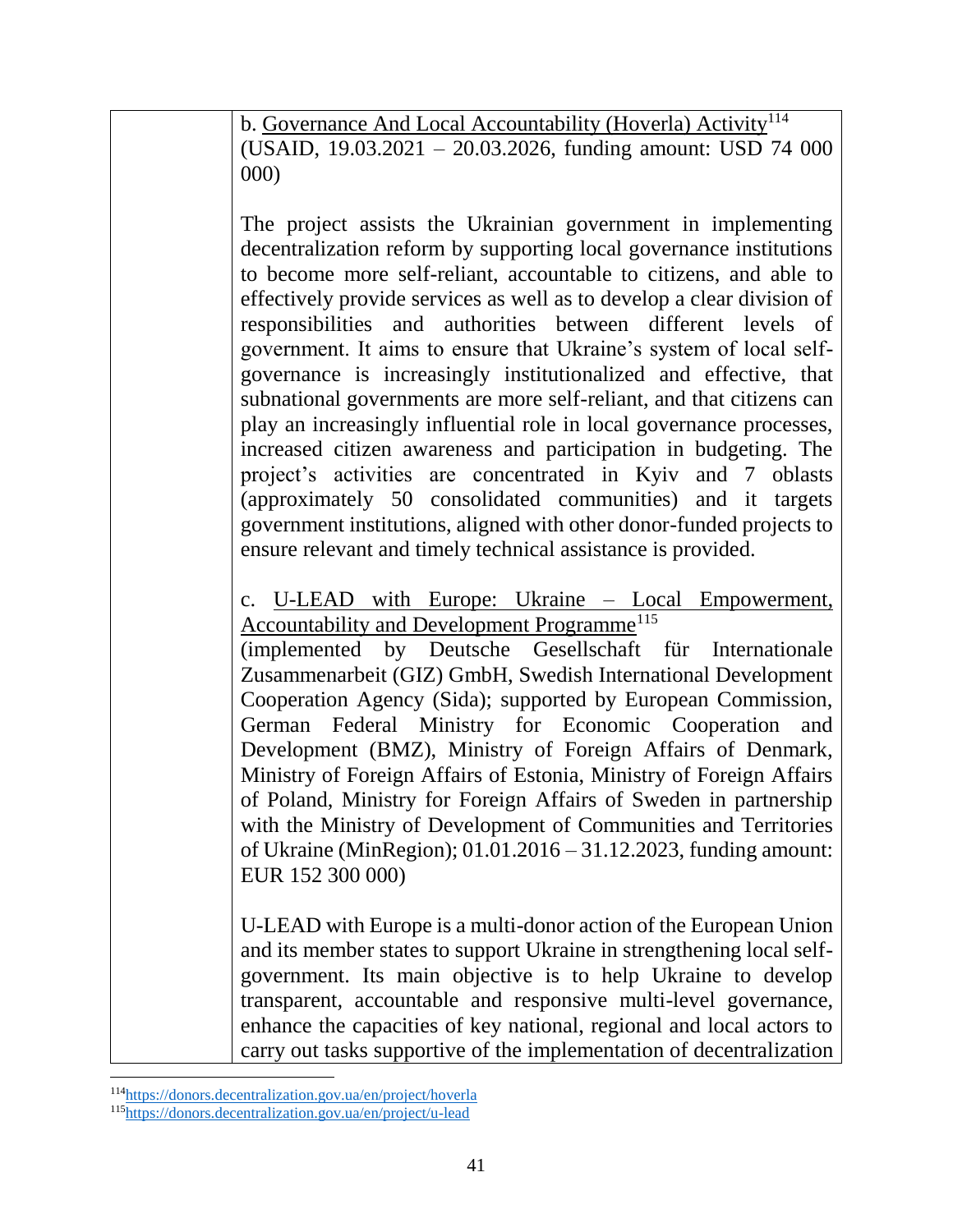reform, strengthen citizens' participation in local public affairs and enhance the development of well-functioning Administrative Service Centres capable of delivering citizen-oriented services. U-LEAD has its regional offices in all 24 oblasts of Ukraine, and an EU Project Office in Mariupol, Donetsk Oblast, to support the Sea of Azov region where it provides advice on strengthening local selfgovernment and regional development to the national level, improving coordination between different ministries and levels of government.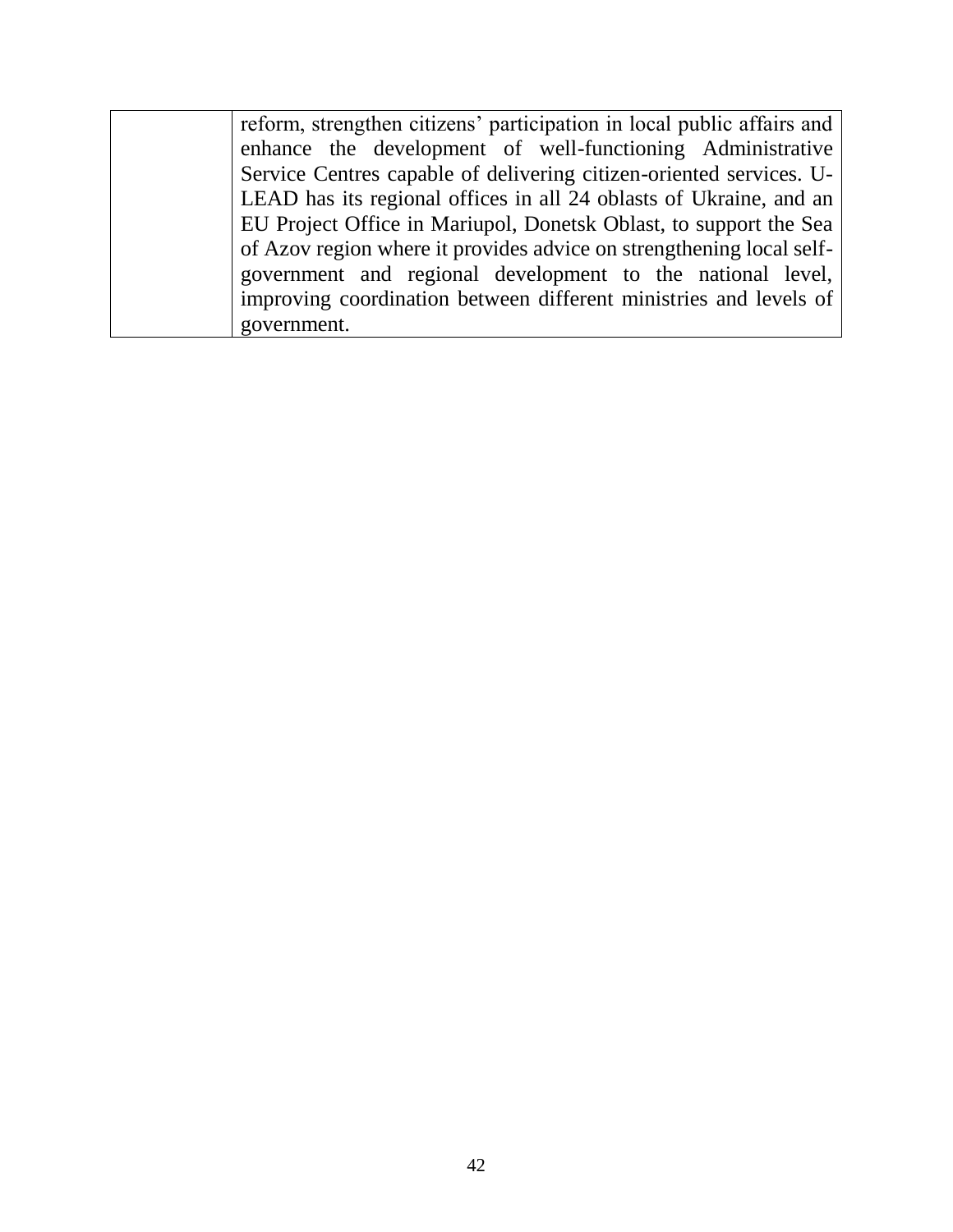## **2.2. Support of the local government in EaP countries**

2.2.1. Projects in which local governments are beneficiaries in EaP countries over the last 2-3 years, and a description of the biggest projects and approximate total number of small projects. The extent to which projects benefitted from investments in infrastructure and local services, and a brief analysis.

a. Civic Engagement in Local Governance (CELoG) Program<sup>116</sup> (USAID; 10.2014 – 09.2019) The project was a USAID funded five-year activity, aimed at

increasing civic engagement in decentralization and local selfgovernment reform. It provided citizens with reliable information and strengthened civil society's capacity to promote effective, accountable and participatory local governance. The Program was implemented by a consortium of local organizations, which carried out activities such as identification of perceptions and expectations of the society from local government and decentralization reform, building the capacity of local authorities and civil society actors to articulate needs and monitor the implementation of reforms, supporting local civil society initiatives and providing high-quality policy and legal recommendations on local self-government and decentralization.

b. Local Governance Reform Activity<sup>117</sup> (August 2015-June 2022; funding budget: USD 10 900 000)

The project, sponsored by USAID and GIZ and implemented by the Armenian Territorial Development Fund, assists the Ministry of Territorial Administration and Infrastructure to implement the Territorial and Administrative Reform of Armenia. Its main objective is to strengthen local governance through improved service delivery to constituents and providing matching grants for community development in 13 consolidated clusters aimed at boosting the local self-government process.

**Armenia**

 $\overline{a}$ <sup>116</sup><https://www.crrc.am/en/research/civic-engagement-in-local-governance-celog/>

<sup>117</sup><https://www.usaid.gov/armenia/democracy-and-governance>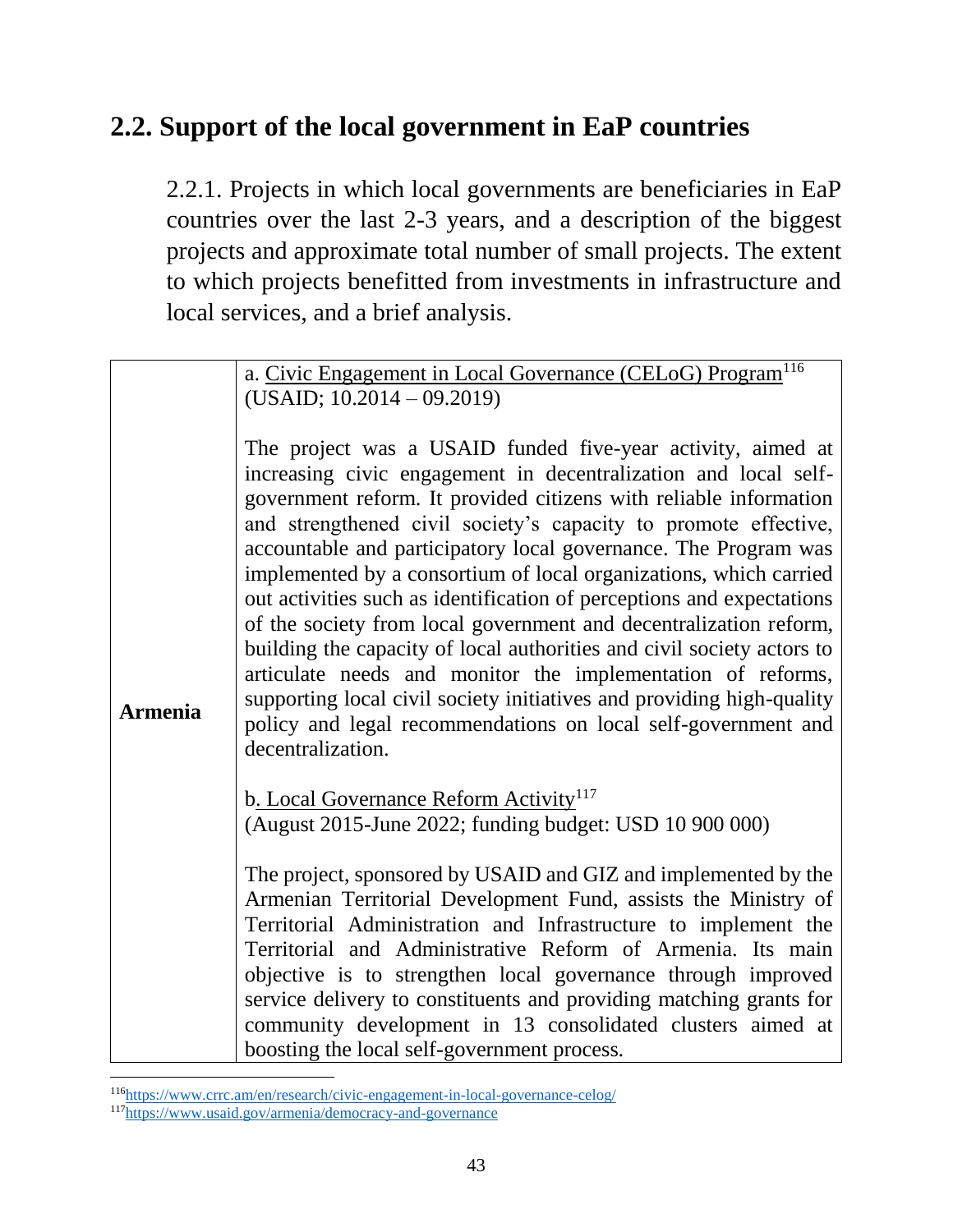| c. Improvement of the local self-governance system in Armenia <sup>118</sup><br>(main donor: Switzerland; 01.07.2019 - 30.06.2023; funding<br>budget: CHF 8 307 675)                                                                                                                                                                                                                                                                                                                                                                                                                                                                                                                                                                                                                                                  |
|-----------------------------------------------------------------------------------------------------------------------------------------------------------------------------------------------------------------------------------------------------------------------------------------------------------------------------------------------------------------------------------------------------------------------------------------------------------------------------------------------------------------------------------------------------------------------------------------------------------------------------------------------------------------------------------------------------------------------------------------------------------------------------------------------------------------------|
| The project aims at achieving four main outcomes, including<br>favourable framework conditions for decentralization created by the<br>central government, delivery of relevant services at the local level,<br>enhanced civic participation at the local level and delivery of the<br>required services to the municipalities by the Community<br>Association of Armenia (CAA). The programme supports the<br>already consolidated 52 municipalities as well as yet-to-be-<br>consolidated municipalities in the framework of the further roll-out<br>of territorial-administrative reform (TARA). The Ministry of<br>Territorial Development also benefits from this program in terms of<br>capacity development, the elaboration of a National Training system<br>and a sound legal framework for decentralization. |
| d. Citizens Voice and Actions on Local Development in<br>Consolidated Communities in Armenia <sup>119</sup><br>(main donor: EU (89%); Implementing Partners: Communities<br>Finance Officers Association (CFOA), Union of Communities of<br>Armenia (UCA), Association of Local Democracy Agencies<br>(ALDA); funding budget: EUR 1 120 000):                                                                                                                                                                                                                                                                                                                                                                                                                                                                         |
| A 30-month EU funded project targeting the 52 consolidated<br>communities across Armenia, aiming at enhancing their capacity to<br>design and implement sustainable local development projects. The<br>project also aims to strengthen cross-border cooperation between<br>Armenian and Georgian communities, create a pool of more than 50<br>small and 7 middle-scale innovative community-driven investments<br>to promote outdoor activities and local tourism development and<br>raise awareness on civic engagement and oversight, particularly via<br>citizen budgets and outreach campaigns. In addition to the small<br>and medium-scale projects, up to 3 large-scale projects will be<br>awarded grants and implemented in Lori, Tavush and Shirak marzes.                                                 |

<sup>118</sup>[https://www.eda.admin.ch/countries/armenia/en/home/international-](https://www.eda.admin.ch/countries/armenia/en/home/international-cooperation/projects.html/content/dezaprojects/SDC/en/2014/7F08595/phase2.html?oldPagePath=/content/countries/armenia/en/home/internationale-zusammenarbeit/projekte.html)

[cooperation/projects.html/content/dezaprojects/SDC/en/2014/7F08595/phase2.html?oldPagePath=/content/countries/](https://www.eda.admin.ch/countries/armenia/en/home/international-cooperation/projects.html/content/dezaprojects/SDC/en/2014/7F08595/phase2.html?oldPagePath=/content/countries/armenia/en/home/internationale-zusammenarbeit/projekte.html) [armenia/en/home/internationale-zusammenarbeit/projekte.html](https://www.eda.admin.ch/countries/armenia/en/home/international-cooperation/projects.html/content/dezaprojects/SDC/en/2014/7F08595/phase2.html?oldPagePath=/content/countries/armenia/en/home/internationale-zusammenarbeit/projekte.html)

<sup>&</sup>lt;sup>119</sup><https://cfoa.am/activity/program/5d1295c7ca0ab22b75166a54>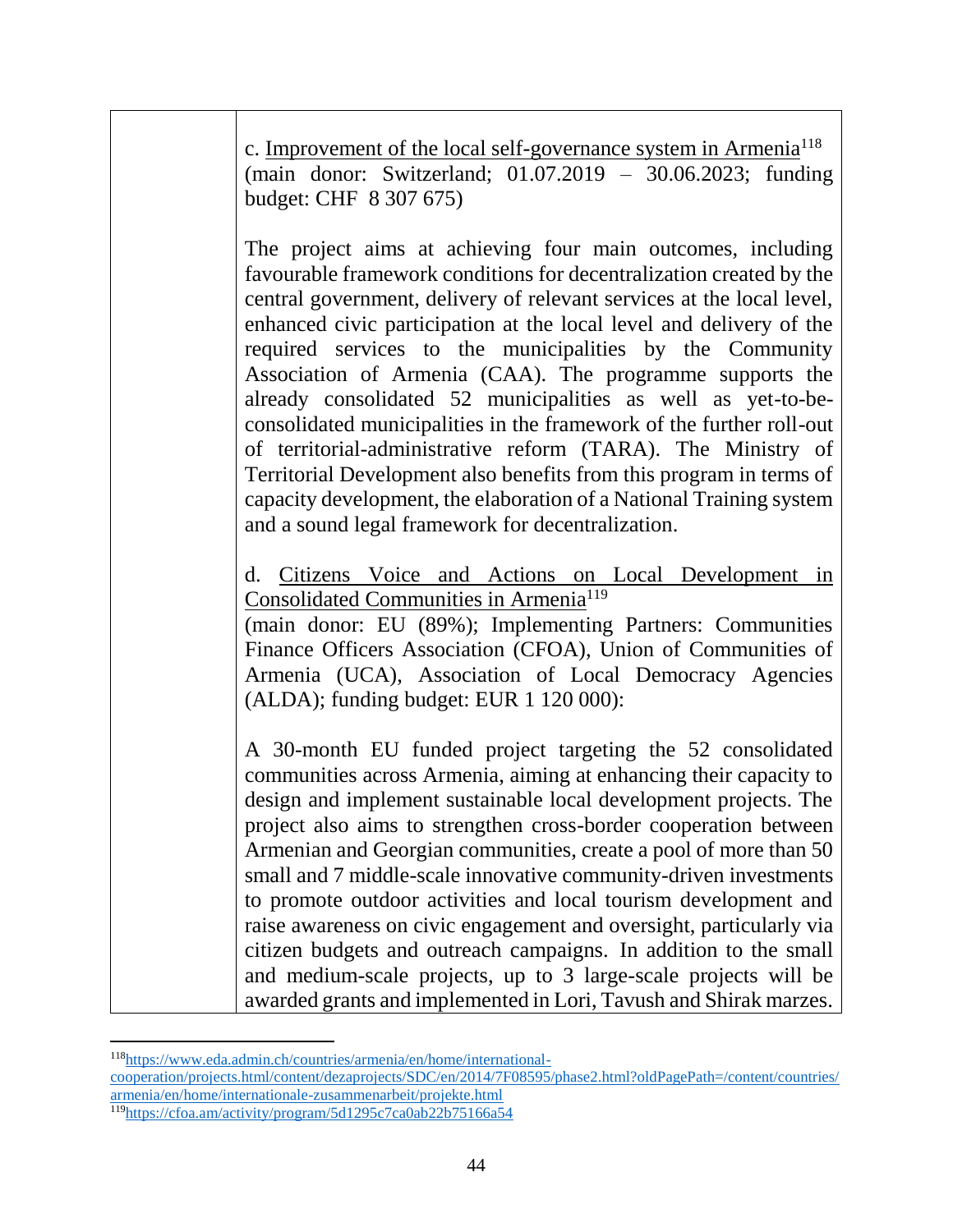|                   | e. Social Investment and Territorial Development Program <sup>120</sup>                                                                                                                                                                                                                                                                                                                                                                                                                                                                                                                                                                                                                                                                                                                                                 |
|-------------------|-------------------------------------------------------------------------------------------------------------------------------------------------------------------------------------------------------------------------------------------------------------------------------------------------------------------------------------------------------------------------------------------------------------------------------------------------------------------------------------------------------------------------------------------------------------------------------------------------------------------------------------------------------------------------------------------------------------------------------------------------------------------------------------------------------------------------|
|                   | $(2015 - 2023)$<br>Since 2015, the Territorial Development Fund has been<br>implementing its Social Investment and Territorial Development<br>Program, which has two main components, a. Support to Socio-<br>Economic Development (including, among others, development of<br>social and economic infrastructure), and b. Inter-Community Social<br>support (including, among others, reduction of regional<br>asymmetries of socio-economic local development). The program<br>provides co-financing for small- and micro-projects in the<br>consolidated communities for a total of USD 42 930 000 (of which<br>USD 30 000 000 is an IBRD loan). It envisaged supporting<br>exclusively the sustainable public investments, excluding any<br>private business or investments that could be privatized in the future. |
|                   | f. There are currently 4 ongoing projects in the field of Public<br>Administration supported by the World Bank <sup>121</sup> (Local Economy<br>and Infrastructure Development Project; Fourth Public Sector<br>Modernization Project; Third Public Sector Modernization Project;<br>Implementation of the National Strategy Program for Strengthening                                                                                                                                                                                                                                                                                                                                                                                                                                                                  |
| <b>Azerbaijan</b> | of the National Statistical System).<br>a. There are currently 4 ongoing projects in the field of Public<br>Administration supported by the World Bank (Second National<br>Water Supply & Sanitation Project; Judicial Services and Smart<br>Infrastructure Project; Additional Financing for Judicial Services &<br>Smart Infrastructure Project; Integrated Solid Waste Management<br>Project) $^{122}$ .                                                                                                                                                                                                                                                                                                                                                                                                             |
| <b>Belarus</b>    | b. The $EU$ -funded projects <sup>123</sup><br>a. Support to Local Economic Development in the Republic of<br>Belarus <sup>124</sup>                                                                                                                                                                                                                                                                                                                                                                                                                                                                                                                                                                                                                                                                                    |

 $\overline{a}$ <sup>120</sup> <http://www.atdf.am/Content/UploadedFiles/SILD/BriefSILDE.pdf>

<sup>&</sup>lt;sup>121</sup> <https://projects.worldbank.org/en/projects-operations/project-detail/P148836>

<sup>&</sup>lt;sup>122</sup><https://maps.worldbank.org/projects/wb/sector/Public%20Administration/country/AZ/Azerbaijan?active=1> 123

[https://eu4azerbaijan.eu/projects/?filter=ongoing&country\\_view%5B0%5D=6&pa](https://eu4azerbaijan.eu/projects/?filter=ongoing&country_view%5B0%5D=6&pageno=1) [geno=1](https://eu4azerbaijan.eu/projects/?filter=ongoing&country_view%5B0%5D=6&pageno=1)

<sup>124</sup> <https://www.by.undp.org/content/belarus/en/home/projects/SPRING.html>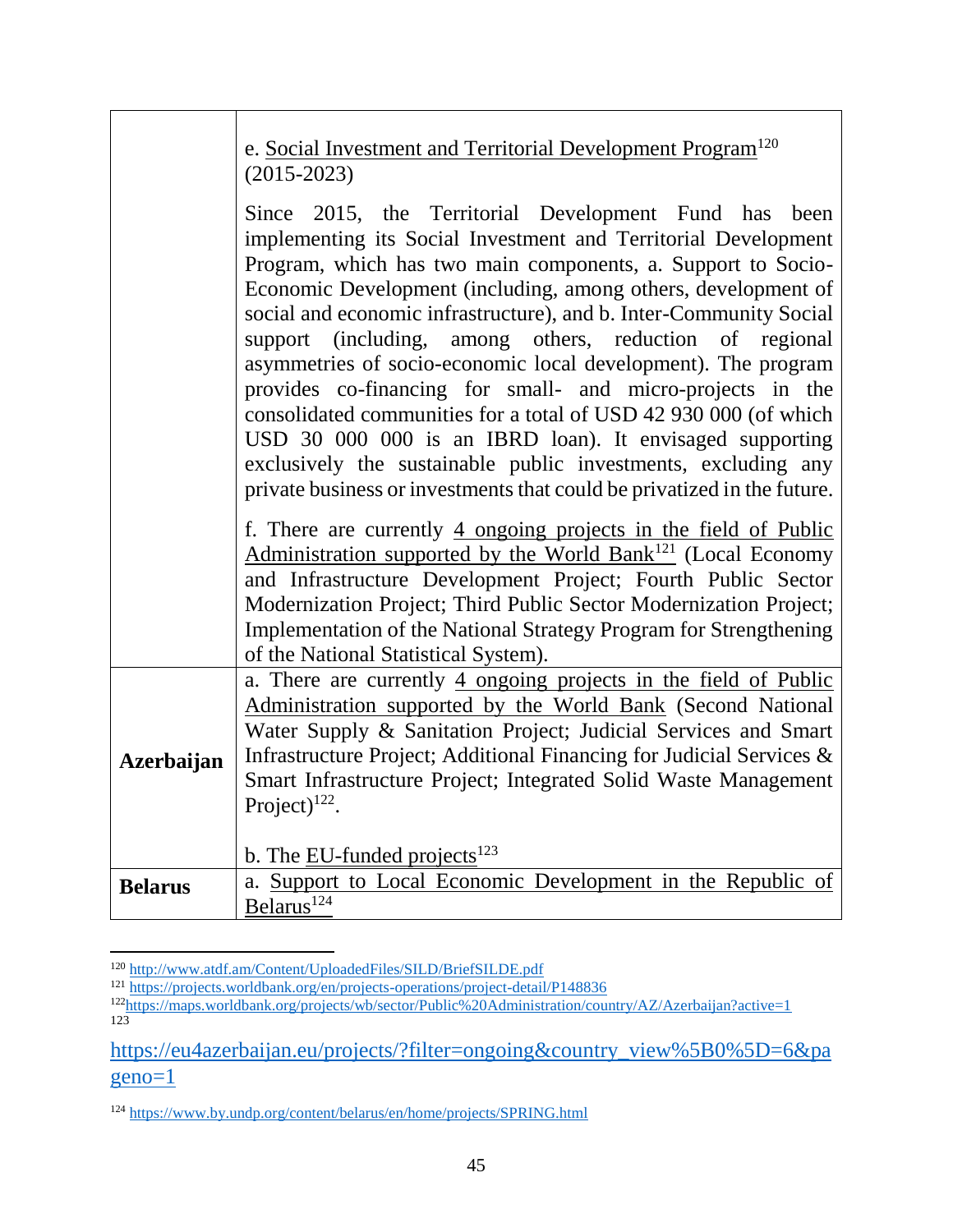(May 2018 – March 2023; main donors: UNDP, Government of Poland, EU Commission; implementing partner: Ministry of Economy of Belarus)

The Project aims at developing strategic solutions to the problems of local development in conjunction with regional processes and at supporting grassroots initiatives. Its objective is to assist local authorities and civil society organizations to improve good governance standards through a participatory approach and strengthened dialogue between authorities, businesses, not-forprofit organizations and citizens as well as strengthen the sustainable socio-economic development and reduce regional disparities. Project partners include Regional Executive Committees, as well as district administrations and self-governance bodies in the territory of these regions. The project strategy is centred on Area-Based Development (ABD) methodology, which takes into account the local specificities of each target area and its main activities include, among others, training and technical assistance in the preparation and planning of local initiatives, co-financing options and formalization of applications. It also provides financial aid for local projects.

b. ComManaging Municipality (COMMA) – communication and management for community involvement in municipal governance in Belarus<sup>125</sup>

(01.05.2015 – 31.10.2019; funding budget: EUR 588 089.46 of which EU contribution – EUR 441 067.10; coordinator in Belarus: EKAPRAEKT; implementing Agency: Administration of the city of Jelgava (Latvia))

The main goal of the project was to share knowledge on measures aimed at improving municipal governance and urban residents' wellbeing by encouraging efficient cooperation between local authorities and communities and participatory management through seminars, conferences and consultations held between partner cities in the EU and Belarus. The thematic areas of the project included, among others, urban green zone development (in Mahilioŭ), IT for

<sup>125</sup>[https://euprojects.by/projects/good-governance/commanaging-municipallity-comma-communication-and](https://euprojects.by/projects/good-governance/commanaging-municipallity-comma-communication-and-management-for-community-involvement-in-municipal-/)[management-for-community-involvement-in-municipal-/](https://euprojects.by/projects/good-governance/commanaging-municipallity-comma-communication-and-management-for-community-involvement-in-municipal-/)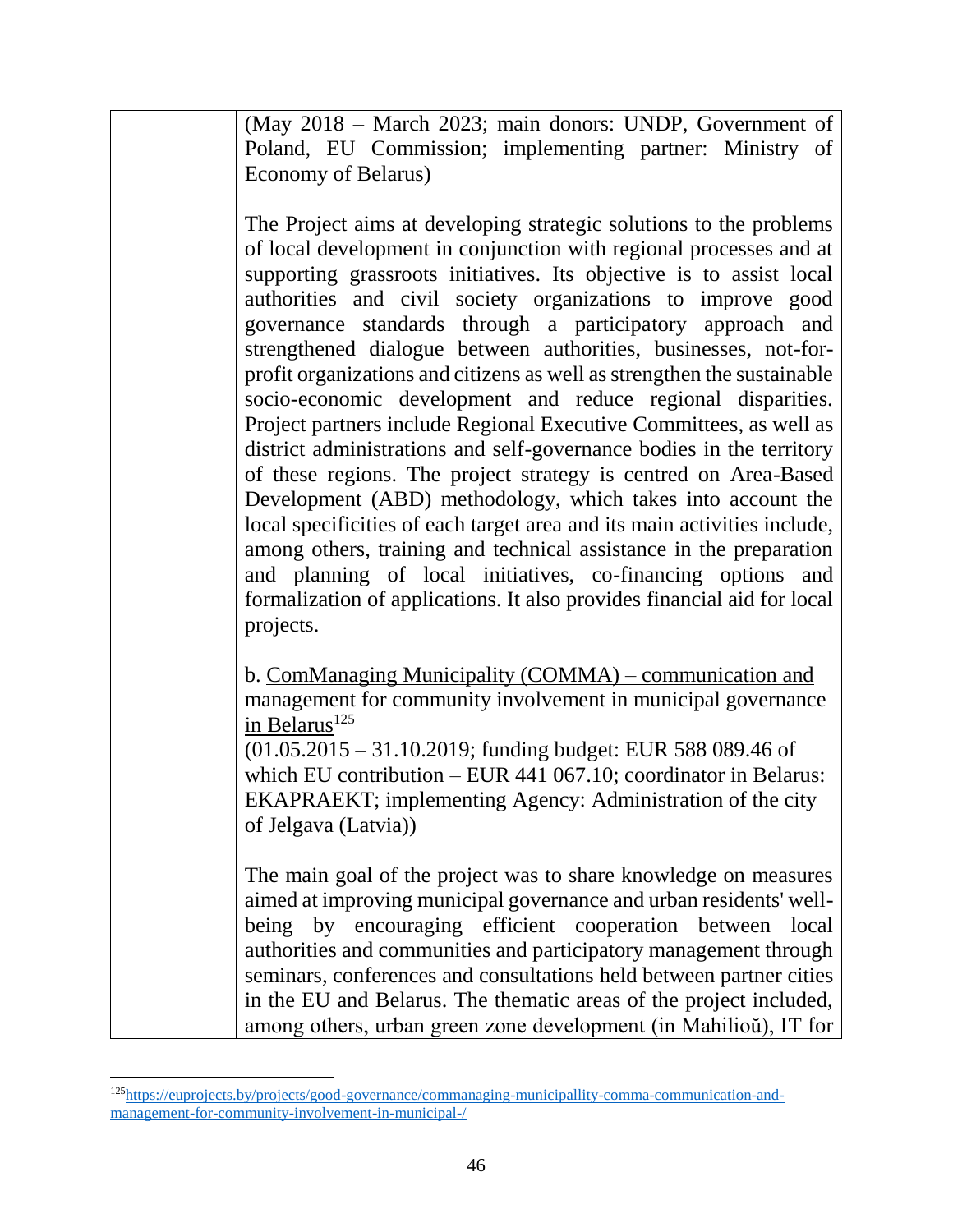|         | urban management (in Baranavičy), and innovative technology<br>solutions for improving energy performance (in Cavusy).                                                                                                                                                                                                                                                                                                                                                                                                                                                                                                                                                                                    |
|---------|-----------------------------------------------------------------------------------------------------------------------------------------------------------------------------------------------------------------------------------------------------------------------------------------------------------------------------------------------------------------------------------------------------------------------------------------------------------------------------------------------------------------------------------------------------------------------------------------------------------------------------------------------------------------------------------------------------------|
|         | <b>TANDEM-IV Cooperation for Citizen Participation</b><br>and<br>c.<br>Community Development in Belarus <sup>126</sup><br>(October 2017 – March 2019)                                                                                                                                                                                                                                                                                                                                                                                                                                                                                                                                                     |
|         | TANDEM IV was the 8th round of a program led jointly by ALDA<br>and its Belarussian partner "Lev Sapieha" NGO since 2011. The<br>main aim of the project was to provide mini-grants for local projects<br>promoting sustainable development as well as strengthening<br>citizens' participation in decision-making at the local level. The<br>main pillar of the TANDEM IV project was to provide support in<br>the delineation and implementation of citizens' initiatives for local<br>development and to strengthen the cooperation between citizens and<br>local authorities. During the 8 rounds, a total of 98 projects (with<br>420 applications received) were funded for a total of EUR 473 000. |
|         | a. The main bilateral projects in Georgia are <sup>127</sup> :<br><b>The Covenant of Mayors</b>                                                                                                                                                                                                                                                                                                                                                                                                                                                                                                                                                                                                           |
| Georgia | An EU-financed initiative supporting actions to mitigate climate<br>change effects at the local level involves 40 municipalities. It<br>supports the development of Sustainable Energy Action Plans and<br>provides grants for municipality-based projects.<br><b>Mayors for Economic Growth (M4EG)</b>                                                                                                                                                                                                                                                                                                                                                                                                   |
|         | An EU-funded initiative aimed at the promotion of inclusive<br>economic growth at the local level involves 45 municipalities of<br>which 37 have developed municipal strategies for social and<br>economic development. 3 municipalities were awarded grants (350)<br>thousand EUR each) for the implementation of specific projects on<br>local economic development.<br><b>Open Governance Partnership</b>                                                                                                                                                                                                                                                                                              |
|         | A UNDP-led multi-donor initiative involving 50 municipalities of<br>which 10 have developed action plans for enforcement of the Open<br>Governance Partnership principles and 3 municipalities have                                                                                                                                                                                                                                                                                                                                                                                                                                                                                                       |

 $\overline{a}$ <sup>126</sup> Yuri Krivorotko, 'Participatory Budgeting in Belarus: Checking of Possibilities for Decentralised Cooperation', *OIDP*, 2019.

 $127$  As reported in 'Decentralisation and Local Public Administration Reform in Georgia', Status Report, available at [https://platforma-dev.eu/wp-content/uploads/2021/10/Status-Report-Decentralisation-and-Local-Public-](https://platforma-dev.eu/wp-content/uploads/2021/10/Status-Report-Decentralisation-and-Local-Public-Administration-Reform-in-Georgia.pdf)[Administration-Reform-in-Georgia.pdf](https://platforma-dev.eu/wp-content/uploads/2021/10/Status-Report-Decentralisation-and-Local-Public-Administration-Reform-in-Georgia.pdf) (pp. 21-22).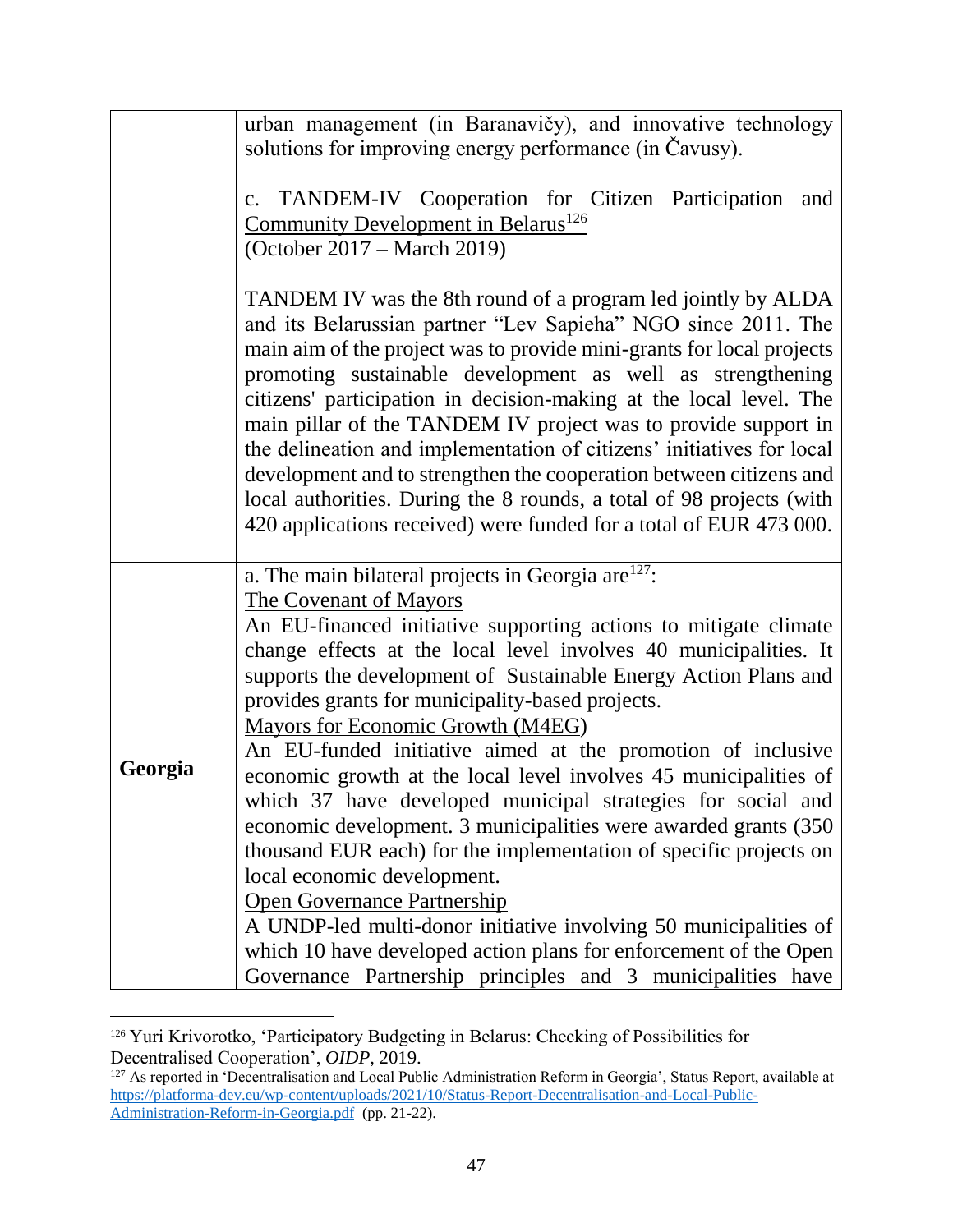|                | developed strategies for the fight against corruption at the local        |
|----------------|---------------------------------------------------------------------------|
|                | level.                                                                    |
|                | <b>Fostering Local and Regional Development in Georgia</b>                |
|                | A UNDP-implemented programme, funded by the Swiss                         |
|                | Development Cooperation (SDC) and the Austrian Development                |
|                | Agency (ADA) involves 27 municipalities that receive financial            |
|                | assistance for implementing projects for support of local SMEs,           |
|                | tourism development and good governance.                                  |
|                | The EU through civil society organisations and local administrations      |
|                | development programs                                                      |
|                | Georgian municipalities participate in calls for proposals announced      |
|                | by the EU Delegation to Georgia. 5 municipalities are beneficiaries       |
|                | of the program with an average budget of EUR 450 thousand per             |
|                | municipality. The themes include tourism development, promotion           |
|                | of local economy, energy efficiency, revitalisation of industrial         |
|                | cities and good governance.                                               |
|                | <b>USAID Georgia Good Governance Initiative</b>                           |
|                | This project assists 5 municipalities in the organisation of inter-       |
|                | municipal cooperation.                                                    |
|                | Polish Aid                                                                |
|                | Assists 6 municipalities with the implementation of the Citizen           |
|                | Budgeting Initiative as well as funds the Citizen Participation           |
|                | Academy established by Polish and Georgian partners.                      |
|                |                                                                           |
|                | b. Furthermore, there are currently 5 ongoing projects in the field of    |
|                | Public Administration supported by the World Bank (Third                  |
|                | Regional Development Project; Economic Management and                     |
|                | Competitiveness Development Policy Operation: COVID19                     |
|                | Supplemental Financing; Additional Financing for the Second               |
|                | Regional and Municipal Infrastructure Development Project;                |
|                | Second Regional and Municipal Infrastructure Development                  |
|                | Project; Second Regional Development Project Additional                   |
|                | Financing) <sup>128</sup> as well as several EU sponsored Good Governance |
|                | projects $^{129}$ .                                                       |
| <b>Moldova</b> | a. Edinet - Insights into tomorrow's cities <sup>130</sup>                |

<sup>&</sup>lt;sup>128</sup><https://maps.worldbank.org/projects/wb/sector/Public%20Administration/country/GE/Georgia?active=1>

<sup>129</sup>[https://eu4georgia.eu/projects/?search=&filter=ongoing&country%5B%5D=1&country%5B%5D=2&topic%5B%](https://eu4georgia.eu/projects/?search=&filter=ongoing&country%5B%5D=1&country%5B%5D=2&topic%5B%5D=15)  $5D=15$ 

<sup>130</sup><https://eu4moldova.eu/projects/eu-project-page/?id=1556>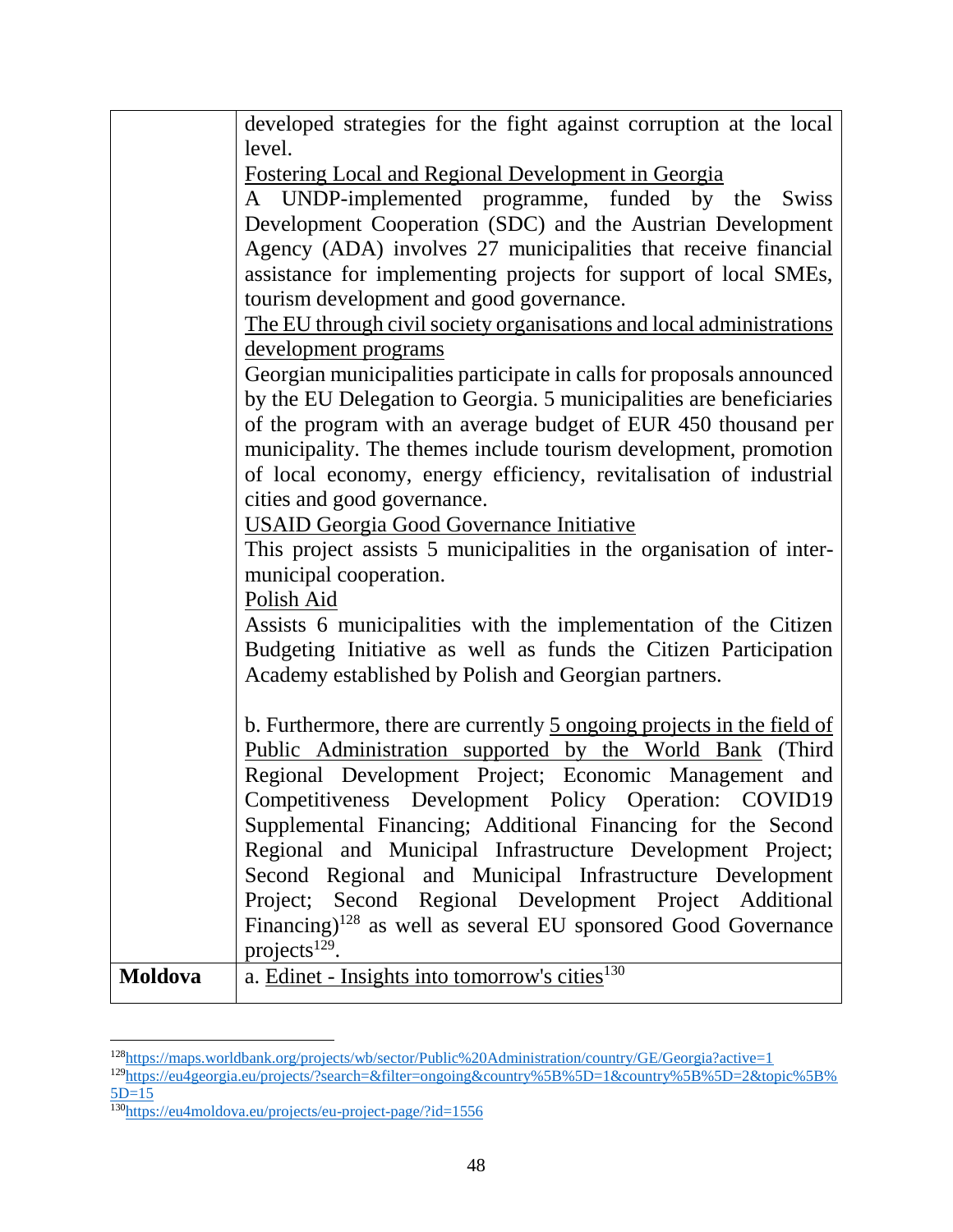(donor: EU; implementing organisation: Edinet municipality city hall; 01.03.2021 – 28.02.2025; funding budget: EUR 4 140 186)

The project's main objective is to improve the quality of urban development, citizens' satisfaction and public services in Edinet municipality through the implementation and evaluation of long, medium and short-term smart solutions in different fields of urban development, including e-local governance, urban mobility, public lighting, water supply, public security, green area management, etc. The smart solutions are selected based on inhabitants' opinions regarding local challenges and priorities in each field of urban development.

b. EU4Moldova: Focal Regions<sup>131</sup> (2019-2024; funding budget: approx. USD 26 000 000)

It is a multi-partner project benefitting the municipalities of Ungheni and Cahul (and neighbouring communities) aimed at improvements in three key areas: a. at the self-governance level through enhancing transparency and accountability of local public authorities as well as improvement of the accessibility, quality and efficiency of public services and utilities; b. at the citizens' level through strengthening their participation in local governance processes and capacity to articulate their demands; and c. at the private level through promoting smart specialization of the economy, encouraging private investments, and creating employment opportunities for inhabitants of the two focal regions. In the framework of the programme, 4 local public service and infrastructure development projects have been finalized (including building a new water supply network in Ungheni and preparing a technical design for creating a SMART public street lighting system in Cahul) along with the launch of 2 projects to improve local public services and infrastructure development (revitalization of Cahul municipality urban centre and renovation of the public street lighting system and construction of a SMART grid in Cahul municipality).

c. AGREED<sup>132</sup>

<sup>131&</sup>lt;sub><https://www.md.undp.org/content/moldova/en/home/projects/eu4moldova-focal-regions.html></sub>

<sup>132</sup><https://www.alda-europe.eu/progetto/agreed/>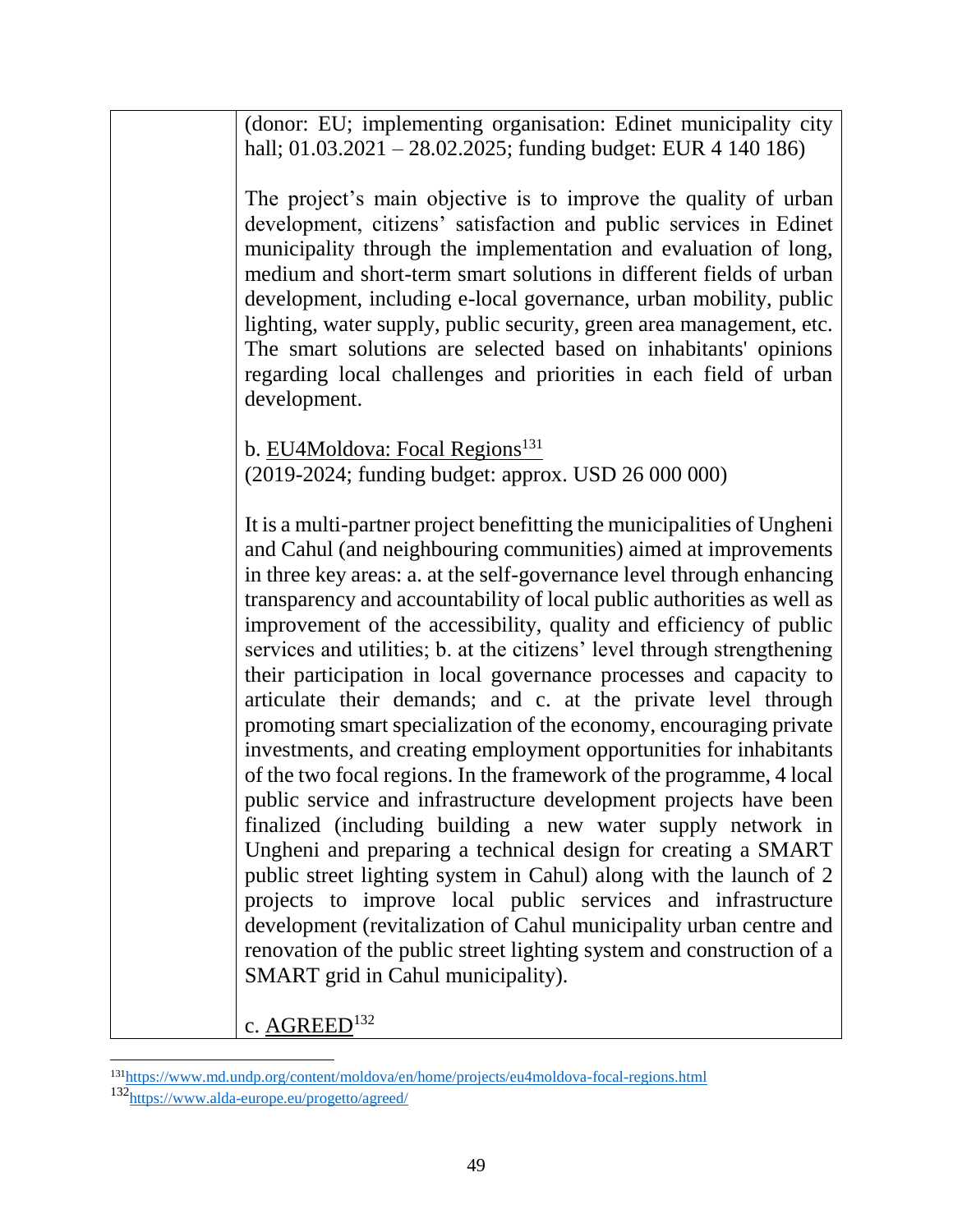|                | $(02/2019 - 01/2021)$                                                                                                                                                                                                                                                                                                                                                                                                                                                                                                                                                                                                                                                                                                                                                                                                                                                                                                                                                                           |
|----------------|-------------------------------------------------------------------------------------------------------------------------------------------------------------------------------------------------------------------------------------------------------------------------------------------------------------------------------------------------------------------------------------------------------------------------------------------------------------------------------------------------------------------------------------------------------------------------------------------------------------------------------------------------------------------------------------------------------------------------------------------------------------------------------------------------------------------------------------------------------------------------------------------------------------------------------------------------------------------------------------------------|
|                | The AGREED project was designed to strengthen the capacity of<br>Moldovan local authorities to perform transparent and participatory<br>governance in their communities, with a specific reference to the<br>policymaking process related to the upcoming decentralisation<br>reform. To this end, project activities focused on building the<br>capacities of local authorities and civil society organisations to plan<br>and implement their activities in closer cooperation with local<br>communities, involving them in planning and implementation,<br>reinforcing dialogue, and trust in local communities. The project<br>aimed also at promoting a multi-level governance dialogue between<br>the national government and the local authorities.                                                                                                                                                                                                                                      |
|                | d. Besides, there are currently 3 Public Administration Projects<br>sponsored by the World Bank (Land Registration and Property<br>Valuation Project; Tax Administration Modernization Project;<br>Modernization of Government Services in the Republic of<br>Moldova) <sup>133</sup><br>well<br>several other local projects<br>as<br>as<br>sponsored/coordinated by the EU <sup>134</sup> .                                                                                                                                                                                                                                                                                                                                                                                                                                                                                                                                                                                                   |
| <b>Ukraine</b> | a. Decentralization Offering Better Results and Efficiency<br>$(DOBRE)^{135}$<br>$(08.06.2016 - 30.09.2022$ ; funding budget: USD 67 000 000)<br>The main objective of this project is to provide technical and<br>financial assistance to 75 consolidated communities in seven target<br>oblasts (Dnipro, Ivano-Frankivsk, Kharkiv, Kherson, Kirovohrad,<br>Mykolayiv, and Ternopil) to support the supply of good local<br>governance by strengthening their capacities to manage financial<br>resources and provide high-quality, accessible and transparent<br>public services, among others. It also aims to enhance citizens'<br>engagement in the decision-making process at the local level and to<br>support constructive interactions with local authorities. In this way,<br>its ambition is also to build broader public support for the overall<br>decentralization process and serve as a model and motivation to<br>other communities seeking to amalgamate. DOBRE Consortium is |

<sup>133</sup><https://maps.worldbank.org/projects/wb/sector/Public%20Administration/country/MD/Moldova?active=1> <sup>134</sup>[https://eu4moldova.eu/projects/?search=&filter=ongoing&country%5B%5D=1&country%5B%5D=4&topic%5B](https://eu4moldova.eu/projects/?search=&filter=ongoing&country%5B%5D=1&country%5B%5D=4&topic%5B%5D=15)  $%5D=15$ 

<sup>135</sup><https://donors.decentralization.gov.ua/en/project/dobre>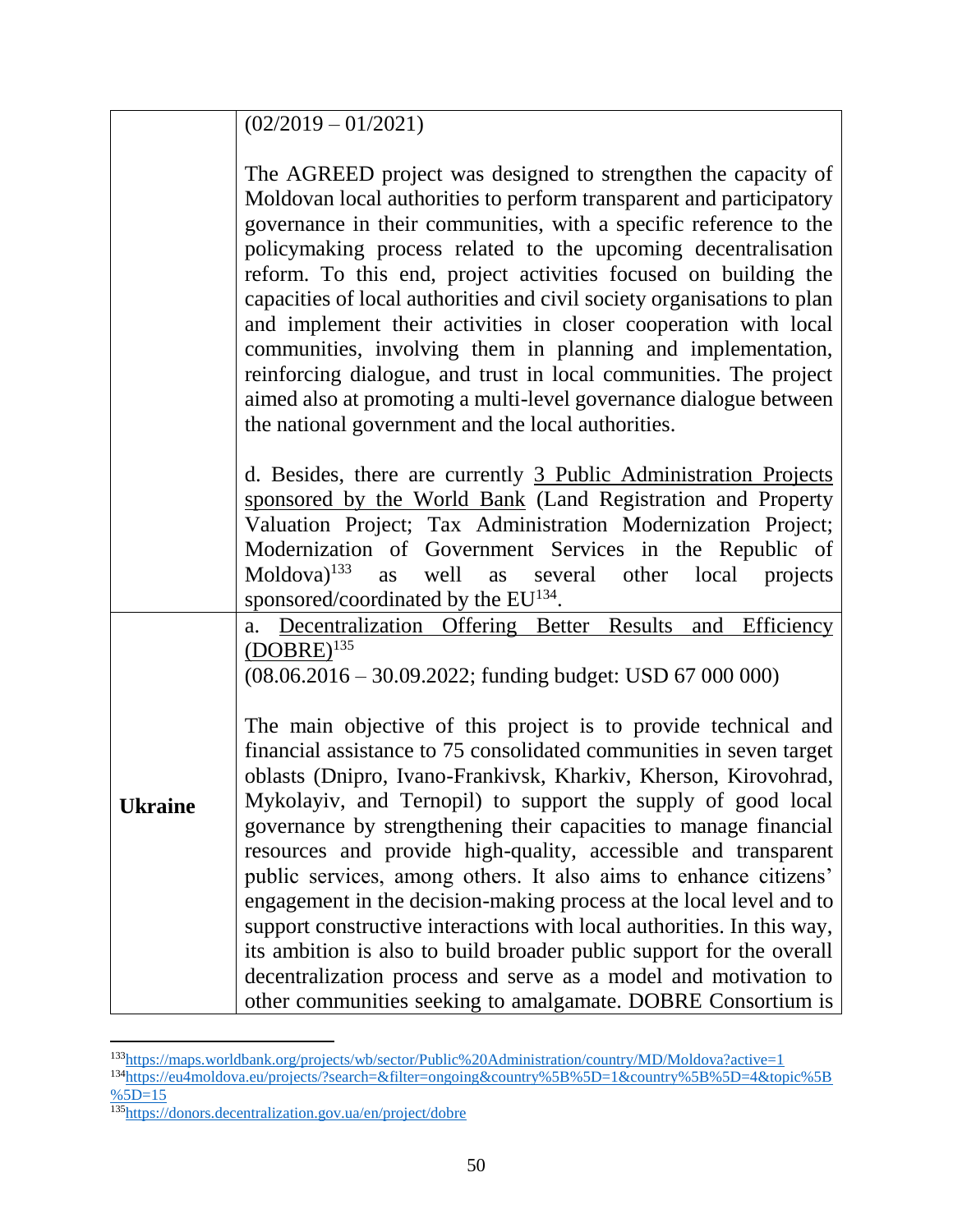led by Global Communities, an international NGO with significant experience around the world improving local governance and communities, and comprises several partner organisations including local and foreign partners.

b. Policy for Ukraine Local Self Governance Project (PULSE)<sup>136</sup> (donor: USAID; implementer: All-Ukrainian Association of Ukrainian Cities (AUC) with its 24 Regional Offices; 14.12.2015 – 13.12.2020, funding budget: USD 8 200 000)

The main purpose of the project is to strengthen local governance, deepen democracy, improve conditions for the development of communities and promote stability. It has three main components: a. Development of the legal framework for decentralisation reforms aimed at involving local government officials in the legislation work, providing expertise in the law-making process, and enhancing policy dialogue between local government officials and central agencies of the state executive; b. Increasing resources under local self-governments' authorities focused on expanding the tax base of local self-governance, increasing the effectiveness of property taxes, legalization of income, and strengthening the financial autonomy of institutions in the public sector; and c. Increasing the capacity of key stakeholders to implement decentralization reform by providing training, support consultations and dialogue, etc. PULSE provides consultants at 24 AUC Regional Offices – on budget, on legal issues, and communications and replication of decentralisation reform successes. In addition, 6 hubs on local economic development cover communities from all the oblasts.

c. Partnership for Local Economic Development and Democratic Governance Project (PLEDDG)<sup>137</sup>

(implementor: Federation of Canadian Municipalities (FCM); donor: Global Affairs Canada; ended on 31.03.2021)

The project aimed at strengthening Ukraine's municipal sector, facilitating effective democratic governance, and fostering economic development in 16 partner cities in Vinnytsia, Ivano-Frankivsk Poltava and Zaporizhia oblasts. Its main activities

<sup>136</sup><https://donors.decentralization.gov.ua/en/project/pulse> 137<http://pleddg.org.ua/en/>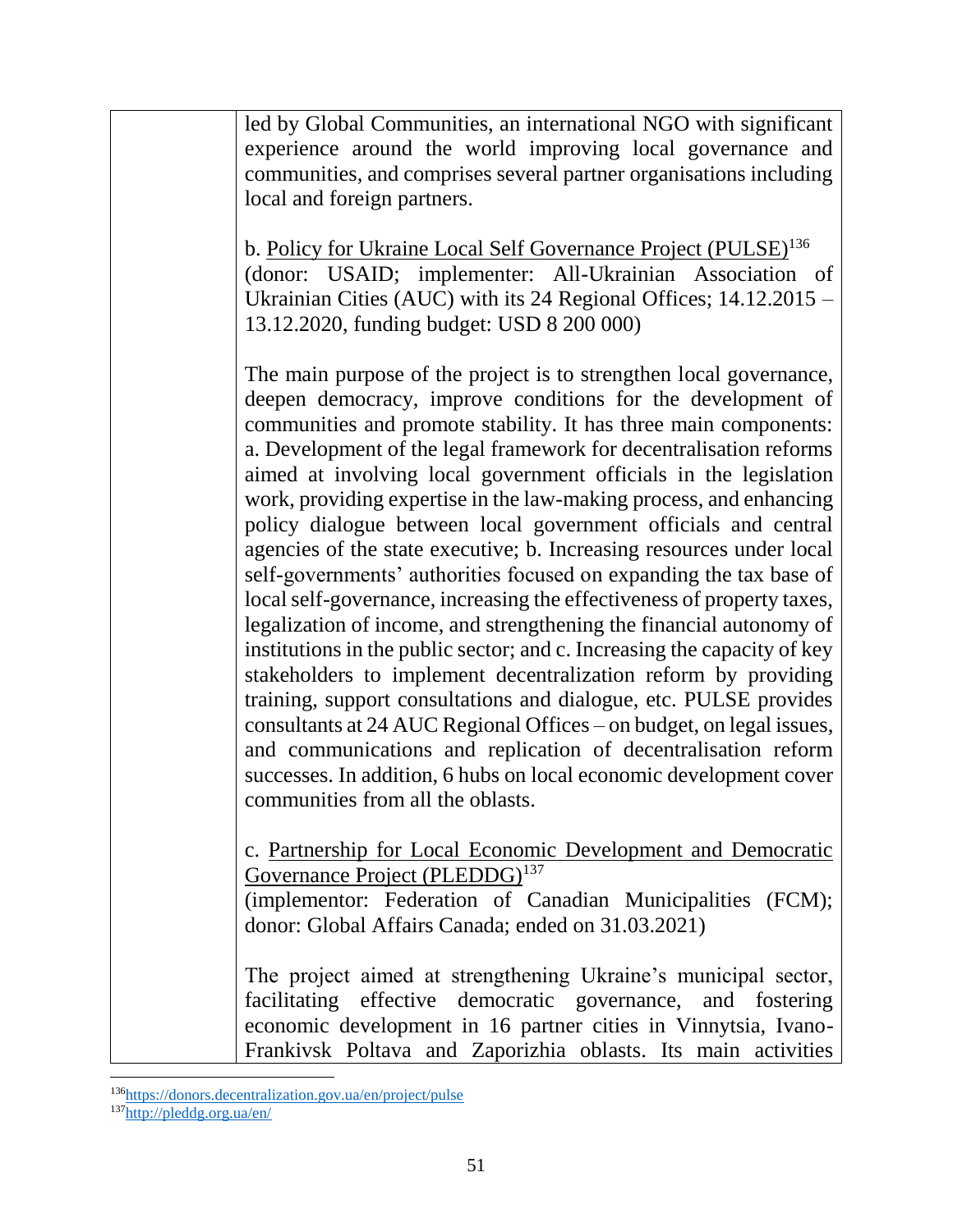included the development and implementation of strategic documents, conducting educational activities, and exercising successful initiatives that have created a solid basis for qualitative transformations and further development in communities.

> d. A comprehensive list of 27 major projects supporting decentralization reform in Ukraine can be consulted here: [https://donors.decentralization.gov.ua/en/projects.](https://donors.decentralization.gov.ua/en/projects)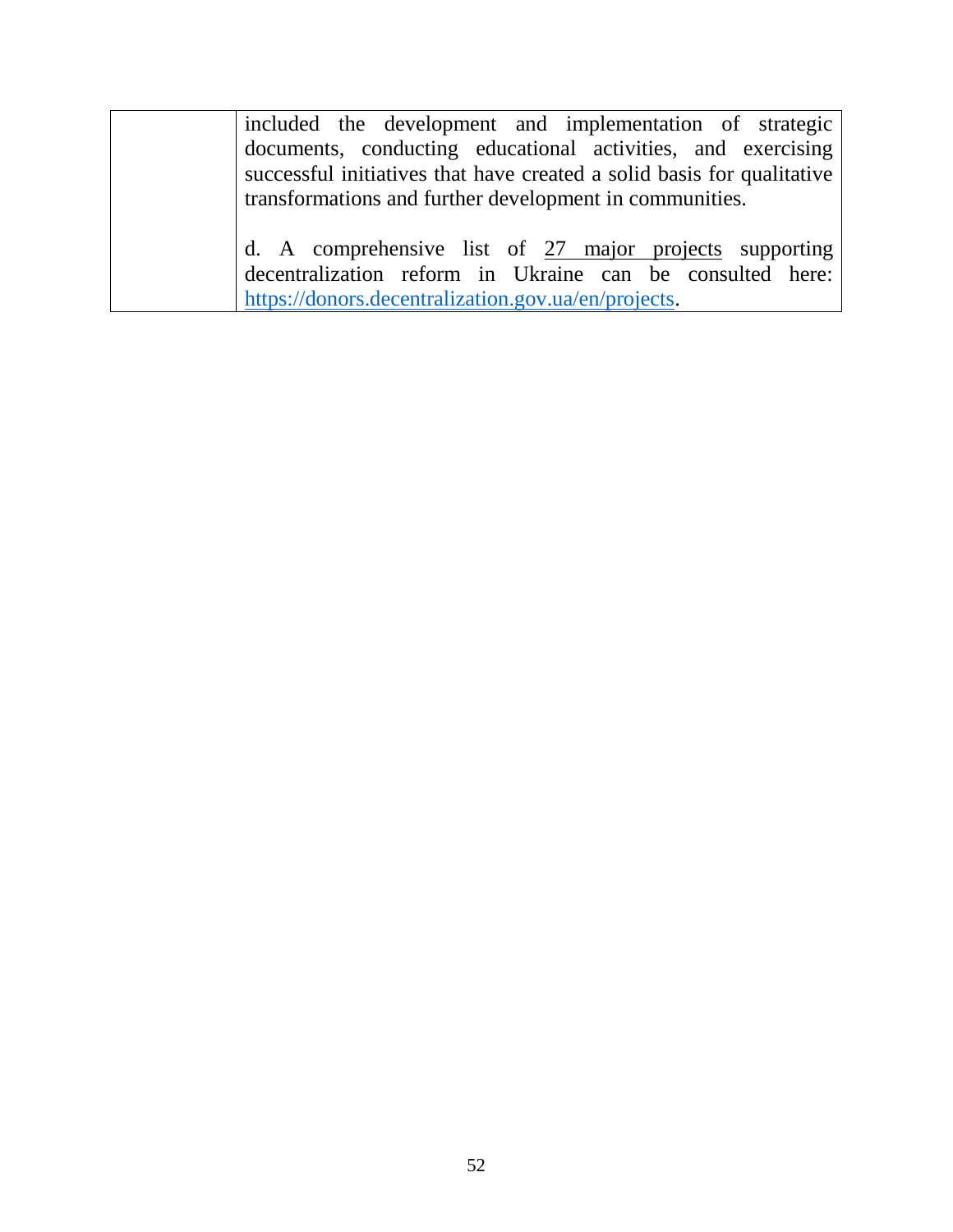## **3. State of play: overall level of democratization in EaP countries**

A) **2021 Nations in Transit Report**<sup>138</sup> (previous versions of this report might also be worth looking at; reports concern the year 2020 though):

## **a. Armenia**

| 2021                                | 2020                                |
|-------------------------------------|-------------------------------------|
| Overall score: 33/100 (Semi-        | Overall score: 33/100 (Semi-        |
| consolidated Authoritarian Regime)  | consolidated Authoritarian Regime)  |
| Global score: 55/100 (partly free)  | Global score: 55/100 (partly free)  |
| <b>Local Democratic Governance:</b> | <b>Local Democratic Governance:</b> |
| 2.25/7.00                           | 2.25/7.00                           |
|                                     |                                     |

Key points (chapter on Local Democratic Governance):

- "Under the current government, local governance in Armenia is not as politicized as in the past. Strengthening local governance and autonomy remains a priority of the government and has been a focus of local civil society as well. Local governments and communities need fiscal autonomy in order to be independent and to set priorities based on their needs rather than wait for central government subventions.";
- "In July 2020, legislators amended the process for electing mayors and municipal councils, requiring elections in towns of more than 4,000 voters to be held through closed-list proportional representation. The changes also eliminated a current bonus seat provision by which a party that receives 40–50 percent of council seats is awarded additional seats in order to reach a majority; required a 70/30 gender quota for electoral lists; and reduced the electoral threshold from 6 to 4 percent for parties and from 8 to 6 percent for party blocs".

|                             | 2015  | 2016  | 2017  | 2018  | 2019  | 2020  | 2021  |
|-----------------------------|-------|-------|-------|-------|-------|-------|-------|
| <b>Democracy Percentage</b> | 27.38 | 27.38 | 26.79 | 26.19 | 32.14 | 33.33 | 32.74 |
| NiT score                   | 2.64  | 2.64  | 2.61  |       | 2.93  | 3.00  | 2.96  |
| <b>Local governance</b>     | 2.25  | 2.25  | 2.25  | 2.25  | 2.25  | 2.25  |       |

 $\overline{a}$ 138<https://freedomhouse.org/country/armenia/nations-transit/2021>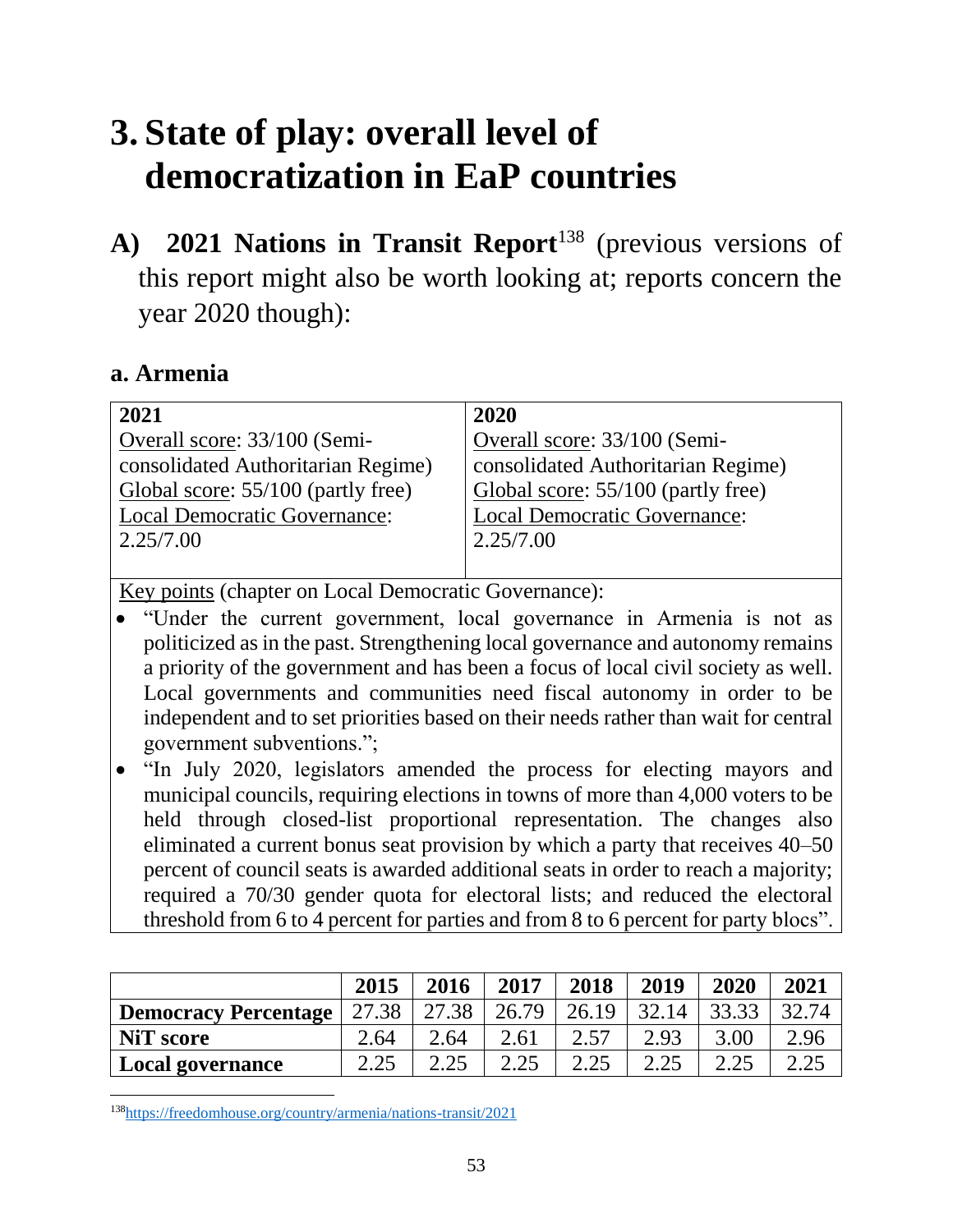## **b. Azerbaijan**

| 2021                                | 2020                                |
|-------------------------------------|-------------------------------------|
| Overall score: 1/100 (Consolidated  | Overall score: 2/100 (Consolidated  |
| <b>Authoritarian Regime)</b>        | <b>Authoritarian Regime)</b>        |
| Global score: 9/100 (not free)      | Global score: 9/100 (not free)      |
| <b>Local Democratic Governance:</b> | <b>Local Democratic Governance:</b> |
| 1.25/7.00                           | 1.50/7.00                           |
|                                     |                                     |

2021 Key points (chapter on Local Democratic Governance):

- "Local government in Azerbaijan is grossly underfunded and has no real authority. While municipal councils are elected by the public, the local chief executives are appointed directly by the president and answer only to him. In 2020, local government played no significant role in the response to the COVID-19 pandemic.";
- "In 2019, the average municipal annual budget in Azerbaijan was only AZN 22,700 (\$13,360). The sum of all municipal budgets in 2019 was AZN 36.4 million (\$21.4 million), meaning that Azerbaijan's total annual expenditures on local self-government amounted to about two dollars per capita.";
- "The only opposition candidate nationwide to win in the December 2019 municipal elections, feminist activist VafaNaghi, was removed from her position on the municipal council in the village of Kholgaragashli on August 20, 2020."

|                             | 2015 | 2016      | 2017 | 2018 | 2019      | 2020 | 2021 |
|-----------------------------|------|-----------|------|------|-----------|------|------|
| <b>Democracy Percentage</b> | 4.17 | 2.38      | .19  | 19   | 1 Q       | 2.38 | .19  |
| NiT score                   |      | 14        |      |      |           |      |      |
| <b>Local governance</b>     | 1.50 | $.50^{-}$ | .50  | 1.50 | $.50^{-}$ | .50  |      |

## **c. Belarus**

| 2021                                | 2020                                |
|-------------------------------------|-------------------------------------|
| Overall score: 5/100 (Consolidated  | Overall score: 7/100 (Consolidated  |
| <b>Authoritarian Regime)</b>        | Authoritarian Regime)               |
| Global score: 8/100 (not free)      | Global score: 8/100 (not free)      |
| <b>Local Democratic Governance:</b> | <b>Local Democratic Governance:</b> |
| 1.25/7.00                           | 1.25/7.00                           |
|                                     |                                     |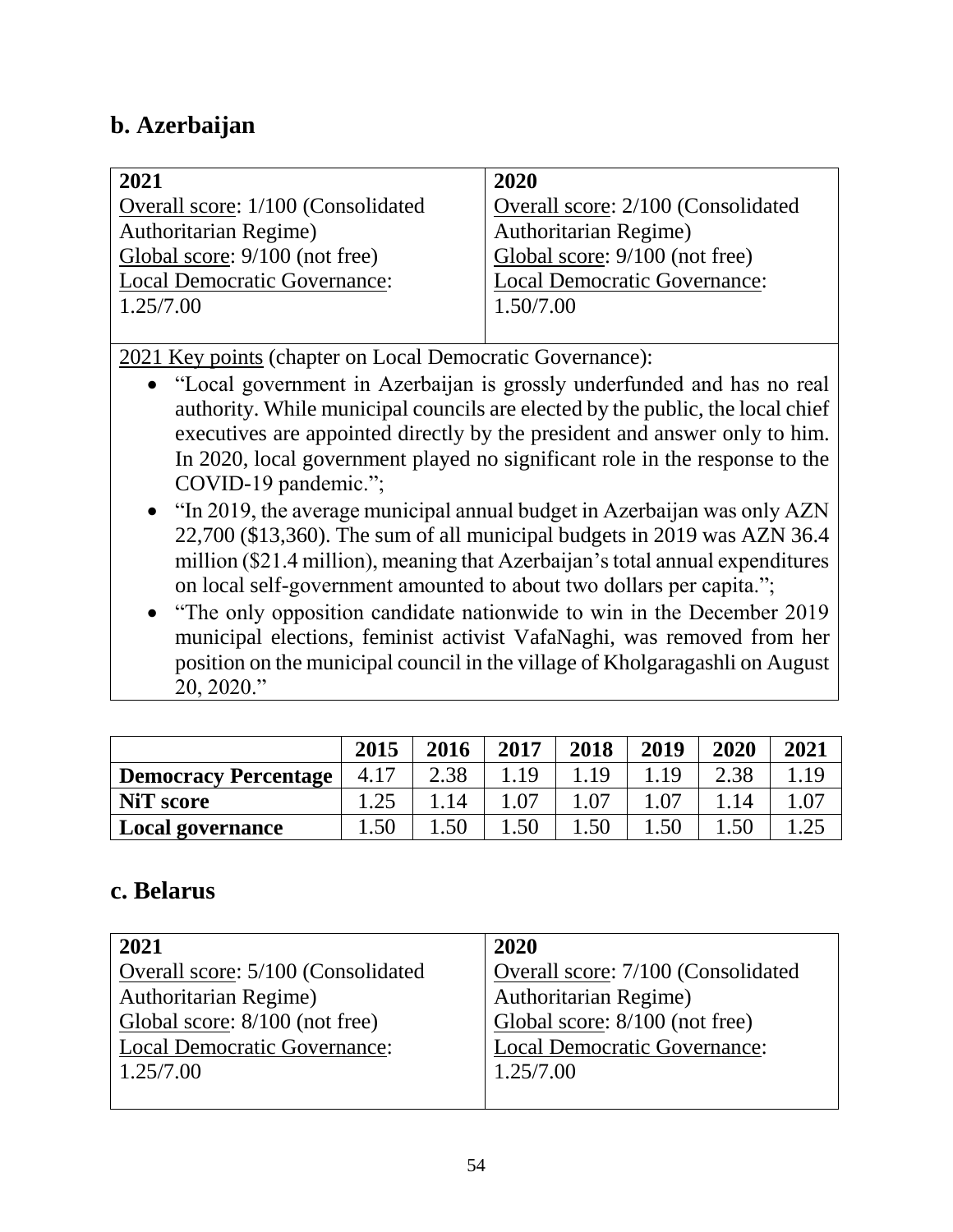- "Governance in Belarus is based on a high level of centralization. Since the adoption of the new constitution in 1996, all three levels of subnational executive powers are directly accountable to the central government; they have little say in decision-making and are primarily tasked with implementing instructions from above. Local governance (the executive) and self-governance (councils of deputies) de facto build joint entities. Selfgovernance bodies are elected in a public vote but act rather as an appendage to executive committees. While dependent on tax revenues for their financial well-being, local government officials have minimal influence on local taxation.";
- "The year 2020 passed without significant changes at the local governance level. Amendments to the Local Government Act came into force in March, but they brought about little practical impact and only somewhat broadened local decision-making in the domain of investment plans. In September, an inter-agency working group met to draft proposals on expanding the autonomy of local government and local authorities, and to analyze the relevant legislation. Yet, all heads of regional and district executive bodies, as well as major state enterprises and universities, continued to be nominated and dismissed by the president. Belarus remained the only European nation that is not a party to the European Charter of Local Self-Government.";
- "The presidential campaign demonstrated the dependency of local executive entities on the political and security policies advanced by the top levels of government.";
- "In June, Lukashenka announced that the time for power decentralization was ripe, and that the planned constitutional reform should bring greater autonomy to local governance bodies. On August 17, the president hinted at the possibility that new parliamentary and local elections could be held once the constitutional changes had been adopted. It was far from the first time such plans had been announced but not followed through. Indeed, a reverse trend could be observed, and a December 29 presidential decree further expanded the mandate of Lukashenka's personal regional aides, who now focused on the issues of national security and political stability."

|                         | 2015 | 2016 | 2017 | 2018 | 2019 | 2020 | 2021 |
|-------------------------|------|------|------|------|------|------|------|
| Democracy Percentage    | 4.76 | 5.95 | 6.55 | 6.55 | 6.55 | 6.55 | 4.76 |
| NiT score               | 1.29 | 1.36 | .39  | .39  | .39  | .39  | .29  |
| <b>Local governance</b> | 1.25 | 1.25 | .25  |      |      | .25  |      |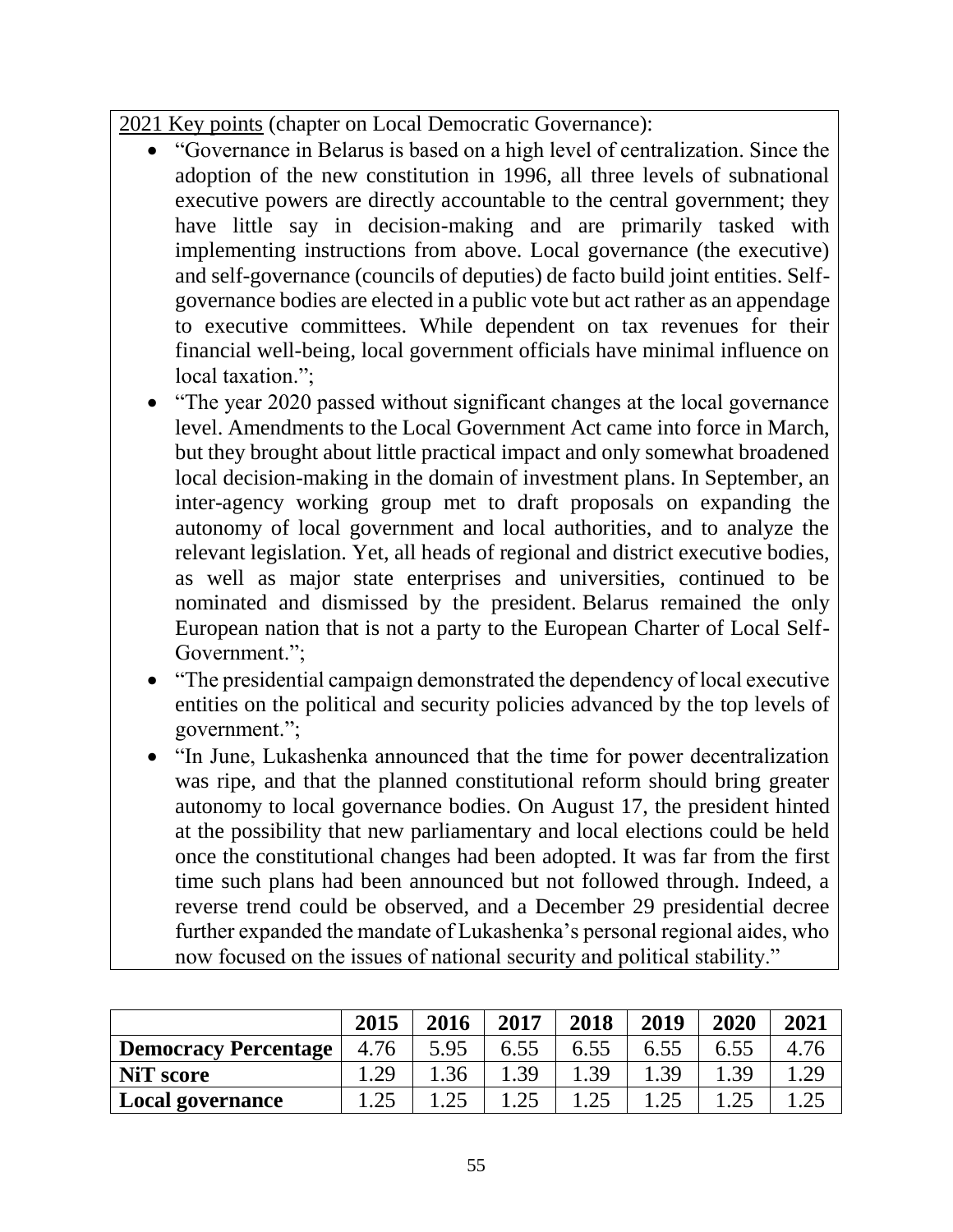## **d. Georgia**

| 2021                                   | 2020                                   |
|----------------------------------------|----------------------------------------|
| Overall score: 36/100 (Transitional or | Overall score: 38/100 (Transitional or |
| Hybrid Regime)                         | Hybrid Regime)                         |
| Global score: 58/100 (partly free)     | Global score: 58/100 (partly free)     |
| <b>Local Democratic Governance:</b>    | <b>Local Democratic Governance:</b>    |
| 2.75/7.00                              | 2.75/7.00                              |
|                                        |                                        |

- "The concentration of power at the center continued to challenge the independence of local governments in Georgia. On the last day of 2019, the government approved the "Decentralization Strategy 2020–25" alongside an action plan for 2020–2021. Yet the strategy suffers from important limitations, discussing only in vague terms such matters as diversifying independent municipal income and transferring state or unregistered property to municipalities, and general plans are envisioned without specificity. However, most of these experts were not consulted prior to the approval of the strategy, which raised concerns about continuing efforts to keep central power concentrated. Limited financial resources continue to be one of the most important obstacles to establishing actual self-governance by local municipalities.";
- "Still, the Decentralization Strategy encompasses several noteworthy observations regarding public accountability and tailoring of policies to local needs. Further, it identifies legislative collisions between the provisions of sectoral legislation and the existing law of local self-governments that complicates local governments' independent conduct. It envisions "carrying out a comprehensive revision of Georgian legislation and preparing a package of legislative changes to harmonize with the requirements of the Organic Law on Local Self-Government."

|                             | 2015  | 2016  | 2017  | 2018  | 2019  | 2020  | 2021  |
|-----------------------------|-------|-------|-------|-------|-------|-------|-------|
| <b>Democracy Percentage</b> | 39.29 | 39.88 | 39.88 | 38.69 | 38.10 | 37.50 | 36.31 |
| NiT score                   | 3.36  | 3.39  | 3.39  |       | 3.29  | 3.25  | 3.18  |
| <b>Local governance</b>     | 2.75  | 2.75  | 2.75  |       | 2.75  |       |       |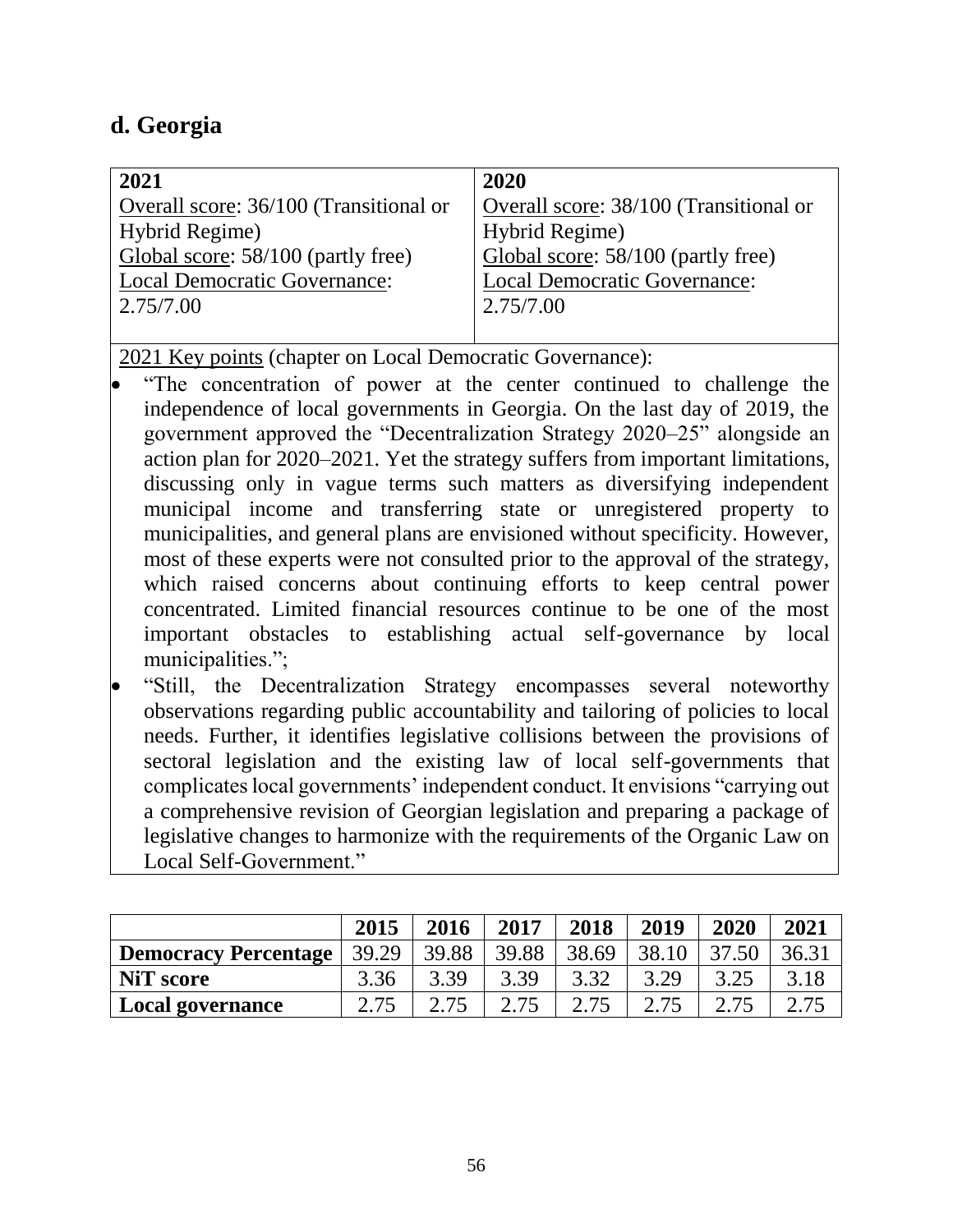## **e. Moldova**

| 2021                                   | 2020                                   |
|----------------------------------------|----------------------------------------|
| Overall score: 35/100 (Transitional or | Overall score: 35/100 (Transitional or |
| Hybrid Regime)                         | Hybrid Regime)                         |
| Global score: 62/100 (partly free)     | Global score: 62/100 (partly free)     |
| <b>Local Democratic Governance:</b>    | <b>Local Democratic Governance:</b>    |
| 2.50/7.00                              | 2.50/7.00                              |
|                                        |                                        |

- "While a succession of different governments have expressed support for a reorganization of Moldova's administrative units, no such reforms made progress in 2020. Unlike in previous years, when at least debates and public events were organized to discuss the topic, the government ignored it completely.";
- "In October, the Ministry of Finance proposed a law aimed at capping local taxes. The initiative was advanced without consulting mayors and other representatives of local public administrations. Under the draft law, the maximum amount of local taxes would be set based on an analysis of current revenues collected by local authorities. Critics warned that it would lead to the politicization of funding, and that the elimination of certain local taxes would have a negative impact on local budgets. Many mayors declared that the proposal was motivated by the central government's desire to dominate the local authorities and put an end to their remaining autonomy."
- "Cases of intimidation and legal harassment targeting local officials continued to be reported, with most directed against individuals who did not belong the ruling parties or had publicly criticized some government action or policy".
- **Snap parliamentary elections were held in 2021**, which brought the change of government with the victory of pro-European PAS party. PAS now holds the majority in the parliament and the president's office. It is in general pro-reform and pro-democratisation, thus the overall score of Moldova should improve in the next reporting round.

|                             | 2015  | 2016  | 2017  | 2018  | 2019  | 2020  | 2021   |
|-----------------------------|-------|-------|-------|-------|-------|-------|--------|
| <b>Democracy Percentage</b> | 35.71 | 35.12 | 34.52 | 34.52 | 33.93 | 35.12 | 35.12  |
| NiT score                   | 3.14  |       | 3.07  | 3.07  | 3.04  |       | $-3$ 1 |
| <b>Local governance</b>     | 2.25  | 2.50  | 2.50  | 2.50  | 2.50  | 2.50  | 2.50   |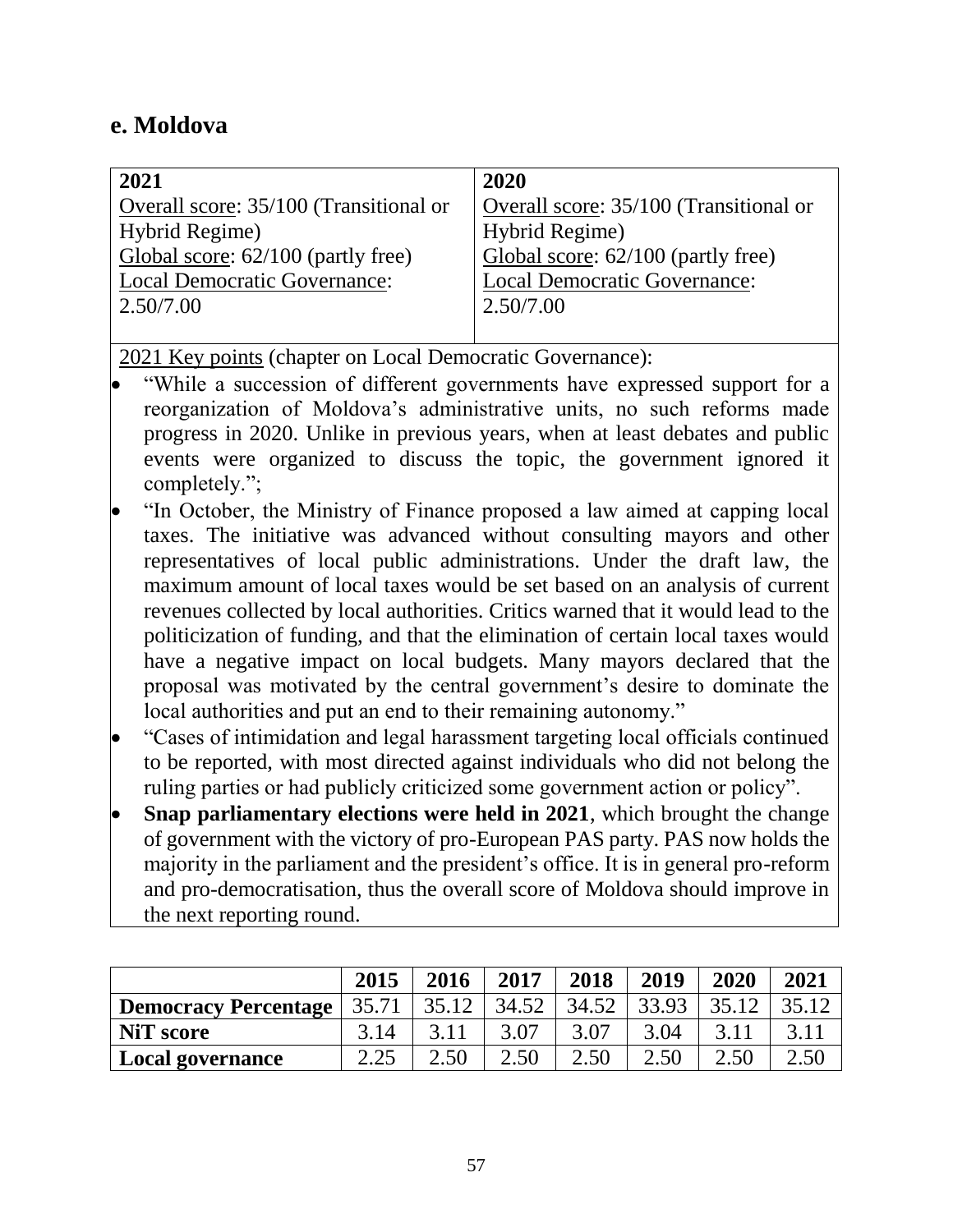## **f. Ukraine**

| 2021                                   | 2020                                   |
|----------------------------------------|----------------------------------------|
| Overall score: 39/100 (Transitional or | Overall score: 40/100 (Transitional or |
| Hybrid Regime)                         | Hybrid Regime)                         |
| Global score: 61/100 (partly free)     | Global score: 61/100 (partly free)     |
| <b>Local Democratic Governance:</b>    | <b>Local Democratic Governance:</b>    |
| 3.25/7.00                              | 3.25/7.00                              |
|                                        |                                        |

- "Although progress was made in Ukraine's administrative-territorial reform, including safeguards for the fiscal autonomy of local self-governments, the system itself remained unbalanced in 2020.";
- "In 2020, Ukraine adopted a new system of administrative-territorial division. New district divisions were necessary to avoid duplication of powers due to matching jurisdictions of new consolidated communities and old districts in the aftermath of the municipal election".
- "Communities received guarantees of fiscal autonomy from both district and regional levels with amendments to the Budget Code on September 17. This is a step towards minimizing the leverage of local power groups over consolidated communities. On December 6, a law clarifying the rules of succession of property and financial obligations to newly formed territorial units from their predecessors came into force, thus providing material resources and competences for the provision of public service."
- "Local governments enhanced their operational transparency and introduced participatory innovations during the year."
- "In January, an inclusive consultation process began elaborating changes to align the constitution with the outcomes of the decentralization reform, which will continue into 2021. These consultations, involving civic experts, associations of local authorities, MPs, and the government, are ongoing with regard to two new legislative proposals that further delineate the competences of local state administrations and local self-government."

|                             | 2015  | 2016  | 2017  | 2018  | 2019  | 2020  | 2021  |
|-----------------------------|-------|-------|-------|-------|-------|-------|-------|
| <b>Democracy Percentage</b> | 37.50 | 38.69 | 39.88 | 39.29 | 39.29 | 39.88 | 39.29 |
| NiT score                   | 3.25  | 3.32  | 3.39  | 3.36  | 3.36  | 3.39  | 3.36  |
| <b>Local governance</b>     |       | 2.75  | 3.00  | 3.25  | 3.25  | 3.25  | 3.25  |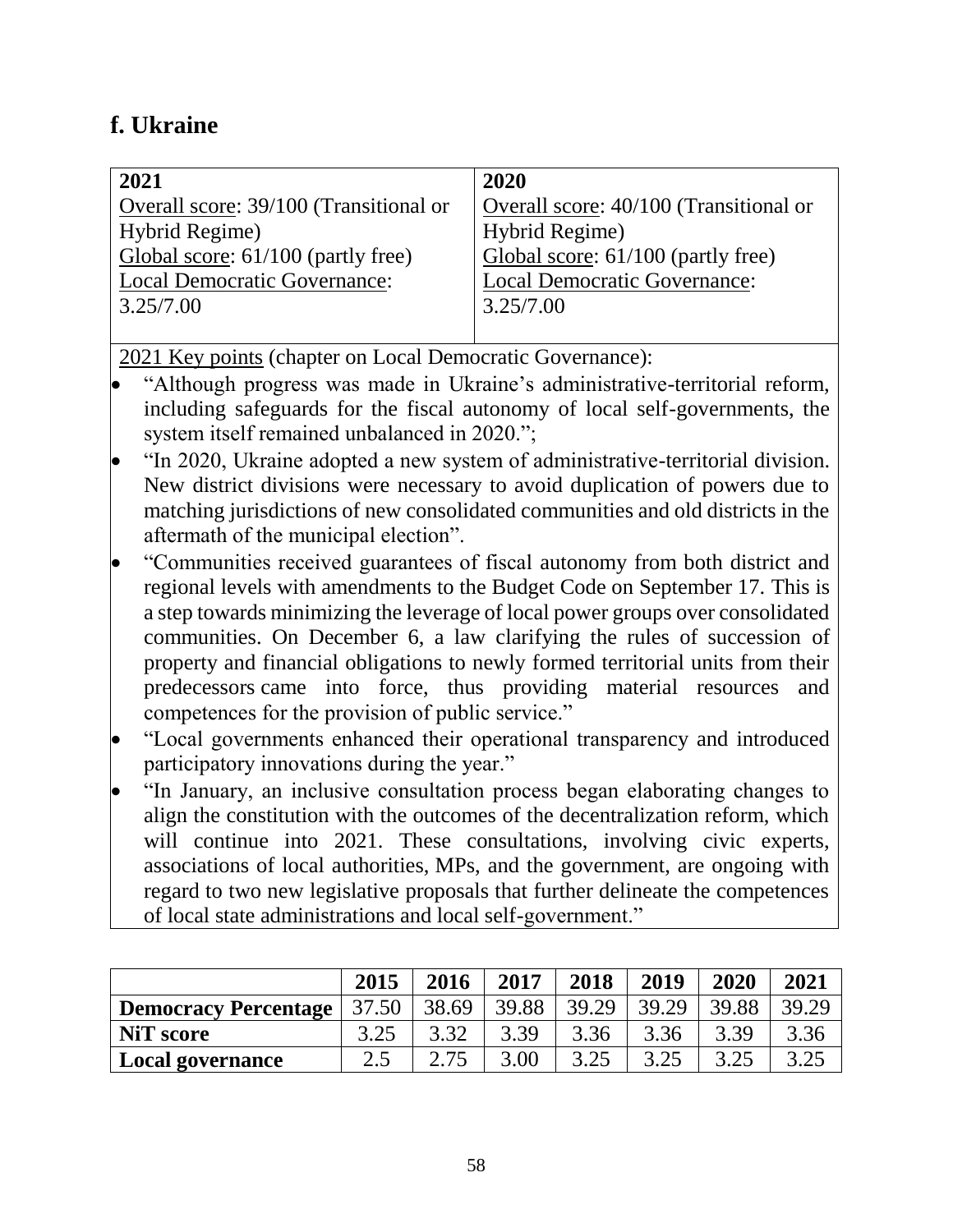## **B. EaP Index 2020-2021<sup>139</sup>**

| <b>Democracy and Good governance</b> |      |
|--------------------------------------|------|
| Armenia                              | 0.73 |
| Moldova                              | 0.71 |
| Georgia                              | 0.70 |
| Ukraine                              | 0.69 |
| Azerbaijan                           | 0.35 |
| <b>Belarus</b>                       | 0.31 |

1. Overall score for Democracy and Good Governance (pp.15-42)

The first chapter include many aspects, not all of them may be useful for the purpose of this note, yet it might be worth looking at them for a comparative purpose.

#### Chapter on Public administration (pp. 38-42)

| <b>Public Administration</b> |         |
|------------------------------|---------|
| <b>Rank</b>                  | 2020/21 |
| Georgia                      | 0.72    |
| Ukraine                      | 0.72    |
| Moldova                      | 0.68    |
| Armenia                      | 0.59    |
| Azerbaijan                   | 0.52    |
| <b>Belarus</b>               | 0.52    |

#### Public consultations

"Discrepancies in civil society's involvement in **public consultation** processes persist across the region. Furthermore, palpable gaps exist between legislation and implementation. For example, in **Georgia**, whilst CSOs and international organisations are informed about which amendments to draft legislative acts are being tabled as a result of consultations, reality suggests that this is not consistently applied. In a similar vein, public consultations in **Ukraine** have tended to take place at the discretion of the Government. This is noteworthy, given that public consultations are legally required if a draft law deals with human rights issues. In **Azerbaijan,** authorities are supposed to issue green papers or ex-ante policy options

 $\overline{a}$ 139<https://eap-csf.eu/wp-content/uploads/EaP-Index-2020-2021.pdf>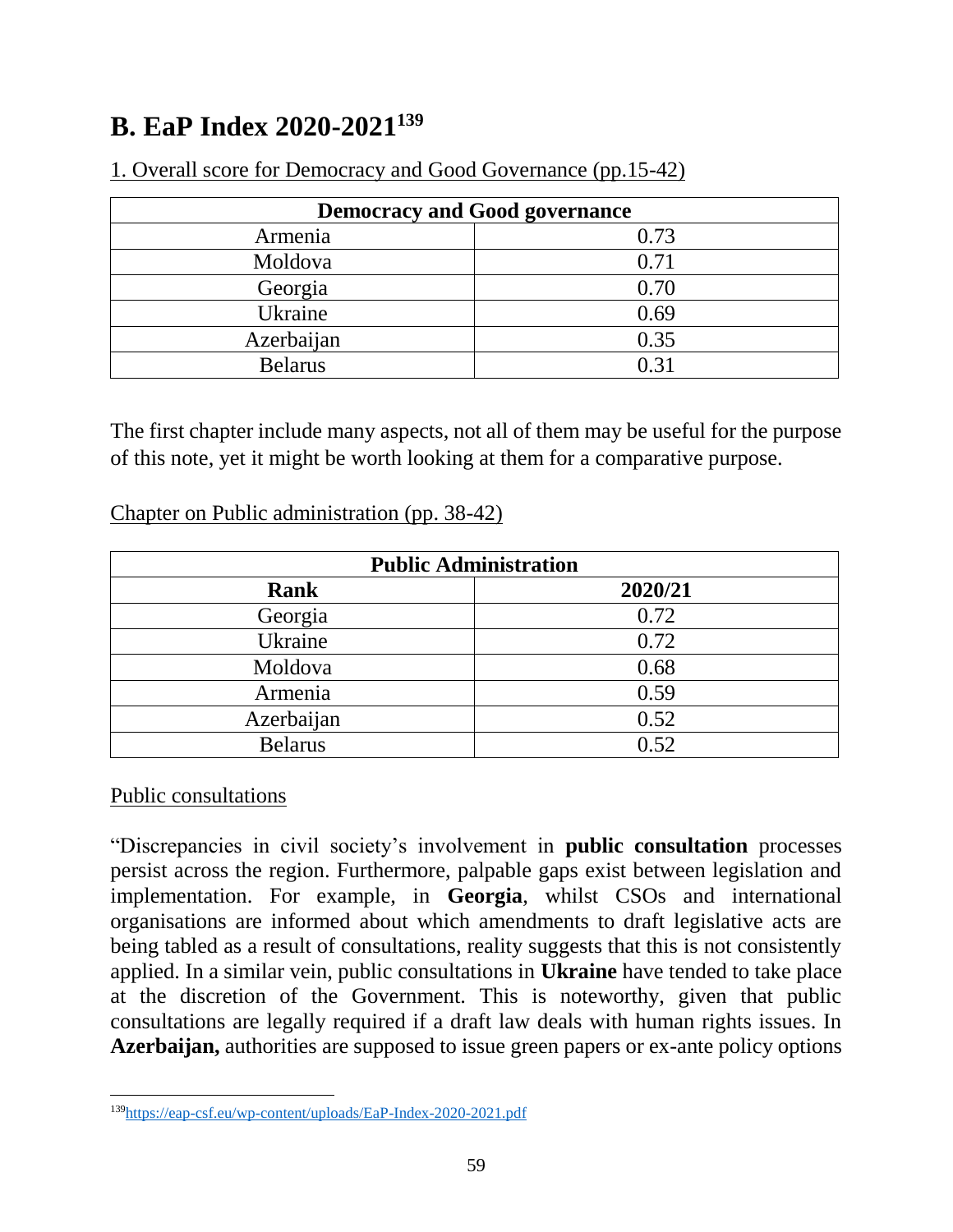for public deliberation before work on draft laws commences, however, it was reported that proposals and recommendations from CSOs, citizens and experts are not seriously considered by law makers". p.38

#### Consultations with local authorities

"In **Georgia**, the challenge lies with the fact that both central and local governments are run by one party, thus there is currently no local government opposition to decisions made at the centre. The only local government that could claim independence is the city of Tbilisi, and even in this case, given one-party rule, all matters appeared to be settled prior to the announcement of any major policy initiative. Meanwhile, in **Moldova**, there is no authority responsible for enforcing andmonitoring the provision of laws regarding consultations with local authorities, which contributes to a weakening of the role of local authorities. In mid-2021 a new Strategic Plan was published by the Congress of Local Authorities of Moldova (CALM) with the support of the Congress of Local and Regional Authorities of the Council of Europe. The strategy envisages opportunities for local authorities to play a more significant role in the governance structures of Moldova. In **Ukraine**, the situation seems to be more in line with international best practice in both legislative and practical terms, which reflects the country's relative success at decentralisation. The Rules of Procedure of the Cabinet of Ministers prescribes obligatory consultations with local authorities for all draft acts that contain issues of importance and concern for the local level. In these cases, representatives of local government bodies or associations take part in meetings of the Cabinet of Ministers". pp. 38-39.

#### Principle of self-government

"The principle of local self-government is recognised in the Constitutions and / or relevant domestic legislation of all EaP states.82 All EaP states also have legislative frameworks that allow for the direct election of members of local councils or assemblies. However, in the case of Belarus, this is on paper only, since mirroring the situation at the national level, local elections are not free and fair." p. 38.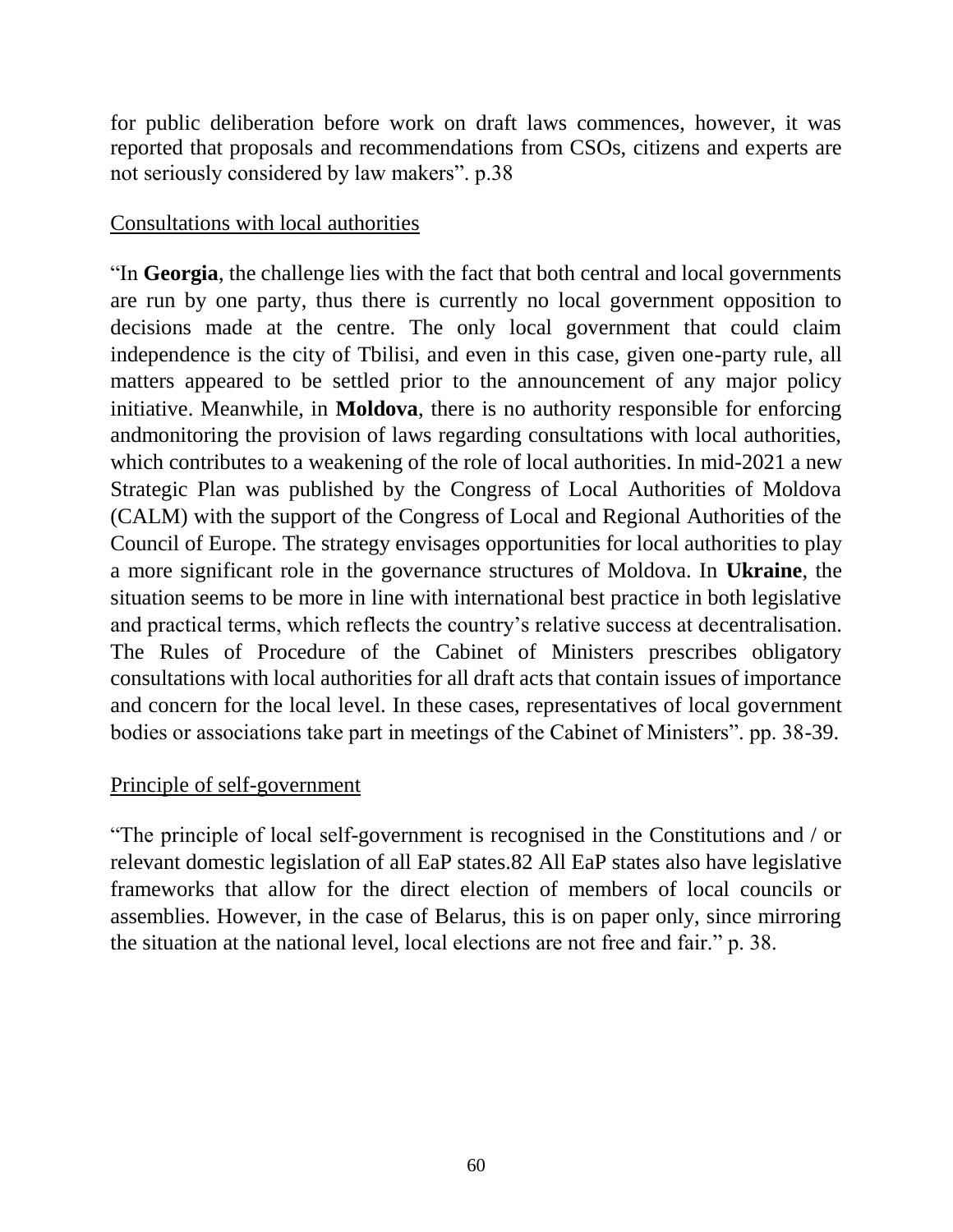# **4. Conclusions and Recommendations**

In this section, the results of the research are analyzed in an overall reasoning to identify some possible conclusive indications and to elaborate useful recommendations for the continuation of the work in this area. Conclusions and recommendations are stimulated - and consequently elaborated - by some relevant questions.

### **Do enhanced competences of the local government have a positive impact on the overall level of democratisation in a society?**

Looking at the specifics of our research, the matching between the data collected and analyzed and the selected indicators (EaP Index and Nation in Transit) outline a picture from which a correspondence between enhanced competencies of the local government/decentralization and progress of a democratization process emerges.



*EaP Index 2020-2021*

The values shown in the preceding and following graphs reflect the outcomes of the analysis carried out.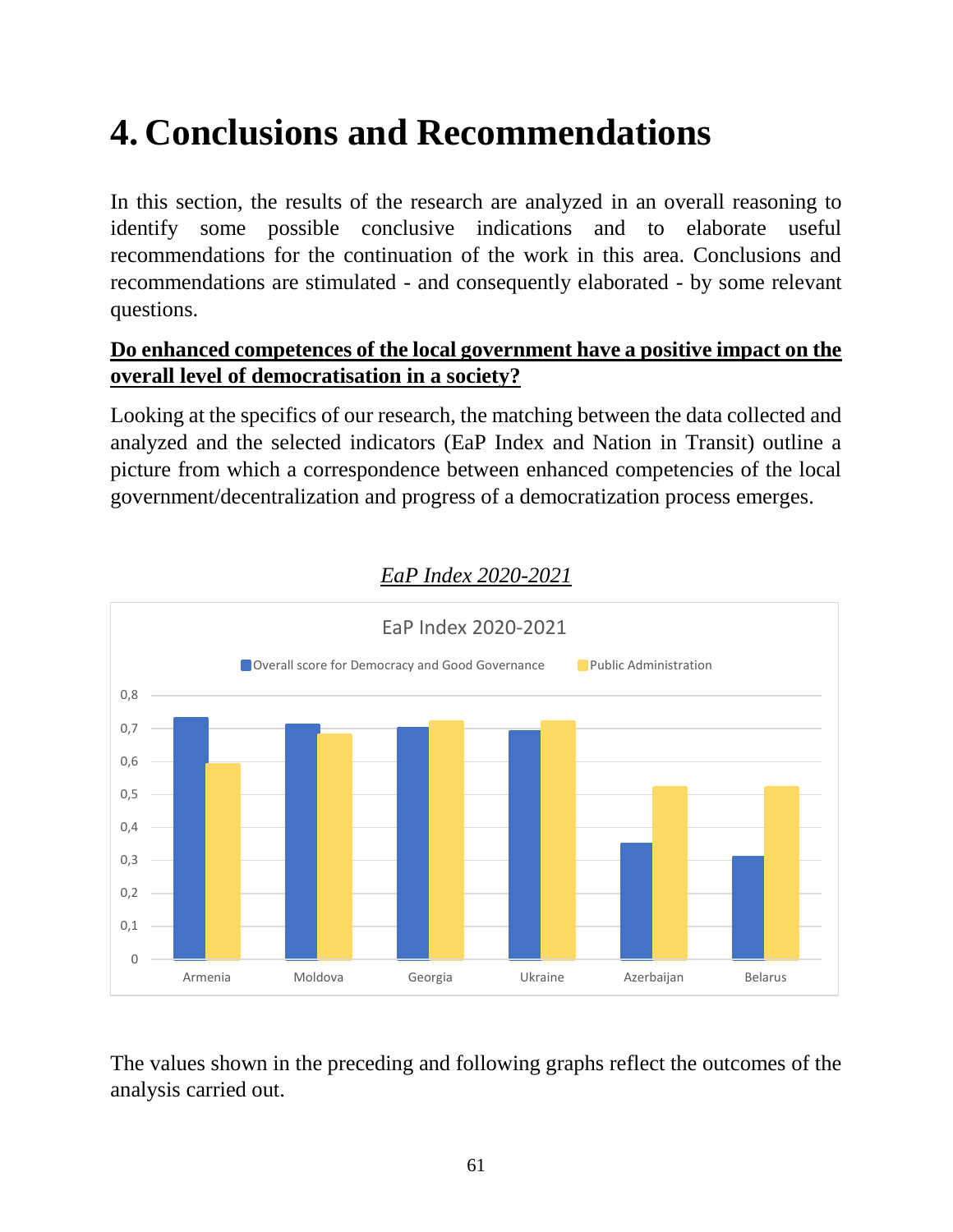

#### *EaP countries in the 2021 Nations in Transit Report*

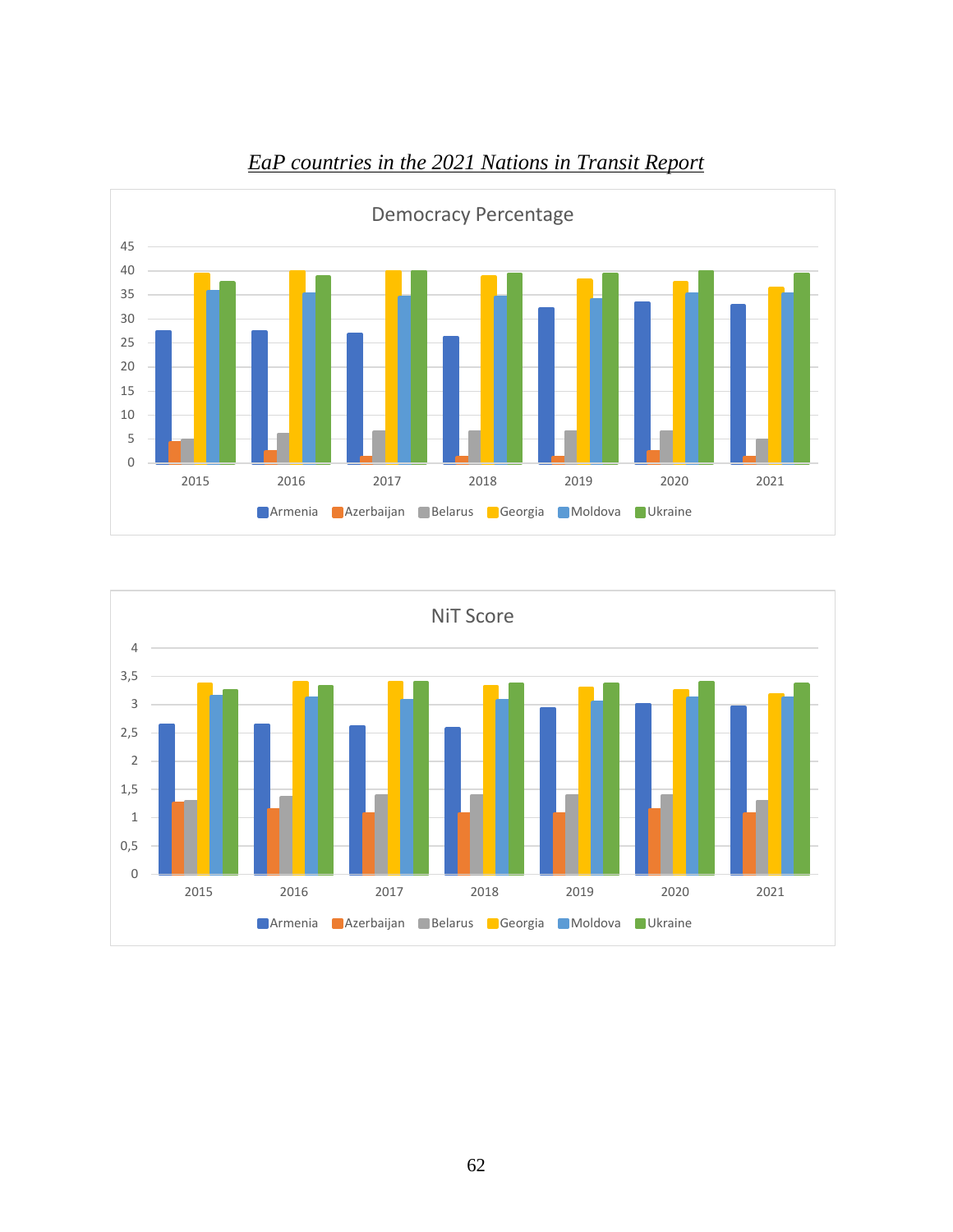

Where it was found that the countries have defined and are carrying out more consolidated strategies of devolution and political-administrative decentralization, the overall indexes on the democratization of the system and/or on the progress of a democratic transition tend to be higher and grow over time.

Naturally, not all the complexity of a set of phenomena and processes of socioeconomic-political change can be summarized and traced back to those indices, but they still remain a very relevant indicator.

From a broader perspective, the correspondence between greater capacities of the local level of government and the level of democratization of a society is one of the cornerstones of the acquis communautaire. It is worth referring to one of the EU fundamental principles, the subsidiarity principle, whose rationale lies precisely in the consideration of the greater effectiveness of an action carried out, but also conceived or programmed, by a level of government closer to the interests of the community, whether it is national, regional or local. Furthermore, in the concept of subsidiarity, there is also the consideration that a local level of government is more accountable, and its decision-making processes are more monitorable and controllable by citizens and stakeholders in the various policy areas.

In terms of recommendations, therefore, it could be more effective to include in the fundamental or ordinary legislation of a country the principle and concept of subsidiarity, properly meant as a dynamic principle of allocation of powers among the different levels of government, rather than proceeding with partial or sectoral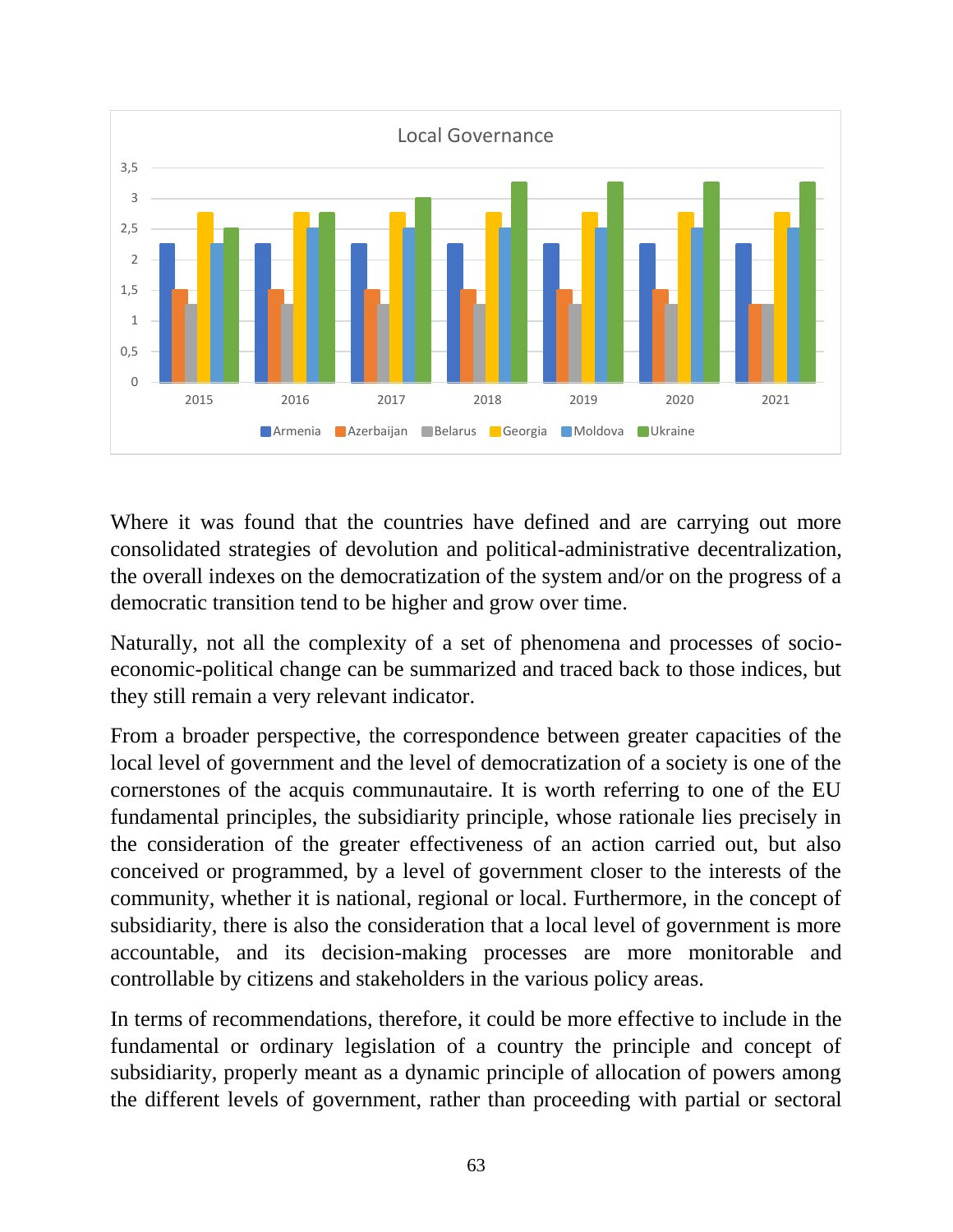reforms. This not only as a guiding principle of a more balanced and democratic system of government, but also as the inspiring principle of a new system of social and political relations. Finally, yet importantly, it could be a further step by a country and its society towards the system of values and rules represented by the acquis communautaire.

In this perspective, the European Commission communication ''Empowering local authorities in partner countries for enhanced governance and more effective development outcomes" (EC, 2013), committing the EU to the promotion of territorial development, can also be considered a reference. In this landmark document, the European Union looks at the role of local authorities as key representatives of local polities in a given territory, not just managerial agents of the state, and at decentralisation as a vehicle to create space for developmental local authorities.

### **Is citizen involvement greater in societies with higher levels of decentralisation and devolution of power?**

Without any doubt, it can be said that in general citizen involvement is greater in societies with higher levels of decentralization and devolution of powers. However, in order to go more into the specifics of the issue, the concept of citizen involvement must be developed in different dimensions of such an involvement: for example as far as budgeting, deliberation, planning, are concerned.

The research carried out makes it possible to strengthen this perspective, albeit always in general terms. In fact, it is not easy - and the data collected does not allow to do so - to evaluate the effective involvement of citizens in the relevant moments of the life of a community (in the sense of participation in the choices and decisions relevant to a community), except for an unequivocally decisive and identified moment such as that of participation in the electoral vote.

From a theoretical point of view, but in any case significant, democracy requires public participation and community engagement to engender a government "of the people, by the people, for the people".

Local governments, more than national ones, find their essence in the ability to involve members of their own community. They are called to do it in a robust, constant and equitable manner in order to effectively carry out the key functions of government, such as shaping and implementing laws, budgets, plans, directives, and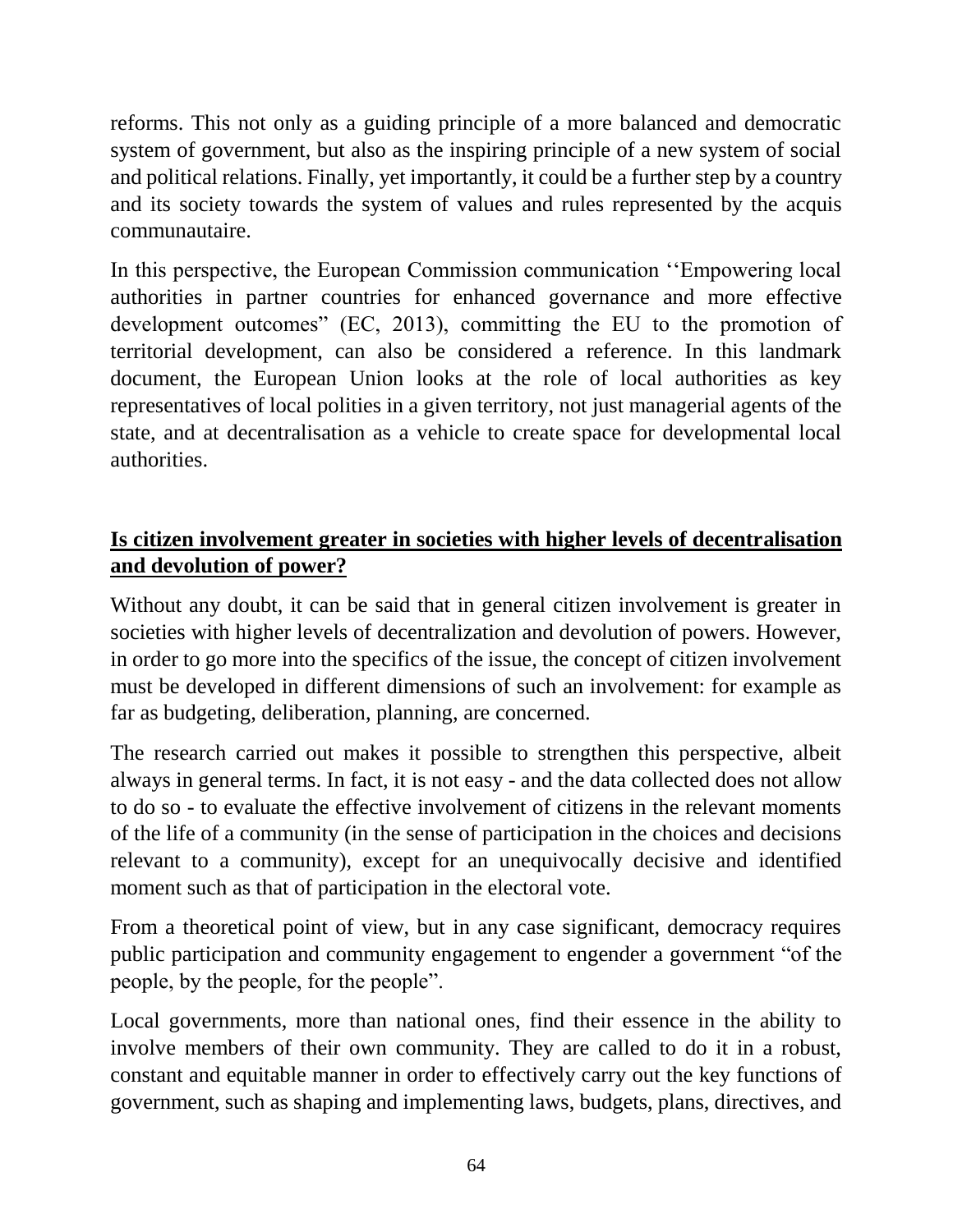a strategic vision. An equitable, inclusive community involvement approach to public decisions ensures that the people most affected and most marginalized, especially those who have been traditionally left out of decision-making (e.g., lowincome people, returning citizens, national, ethnic and linguistic minorities, recent immigrants, etc.), have a say in the decisions that affect their lives.

In terms of recommendations, although the first important step is to promote the adoption of a favorable regulatory framework for pluralism and decentralization, the definition and implementation of practices and processes becomes crucial for the effectiveness of civic involvement. In fact, inclusive civic involvement results in consultation and deliberation processes and practices, leading to decisions that are more responsive to community priorities and creating relationships that hold local governments accountable.

The processes and practices that can be defined at the local level, such as community pacts and guidelines for consultative and deliberative democracy, are intended as operating rules and not necessarily as legal rules. Therefore, these are not acts having the force of law, with all the implications they have for their adoption and in terms of devolution of powers at the national level, but they are acts having the force of public consultation and the value of the public opinion of the community. These guidelines, these operational tools, can be effectively focused on some specific dimensions of civic involvement, as previously mentioned.

First, on budgeting, as far as the allocation of limited financial resources to support the delivery of local key public services is concerned. Civic involvement can support the sharing of a broad multi-year economic planning, commonly defining its vision, strategies and priorities.

Moreover, on planning for the future growth of a community. Community participation provides key information to help understand needs and concerns and, ultimately, to gather support for proposed projects.

Furthermore, on deliberation, that is something more than elections, involving dialogue, debate, and discussion among all interest groups at the local level about the key decisions and actions they face together, in an effort to solve problems that arise in the community.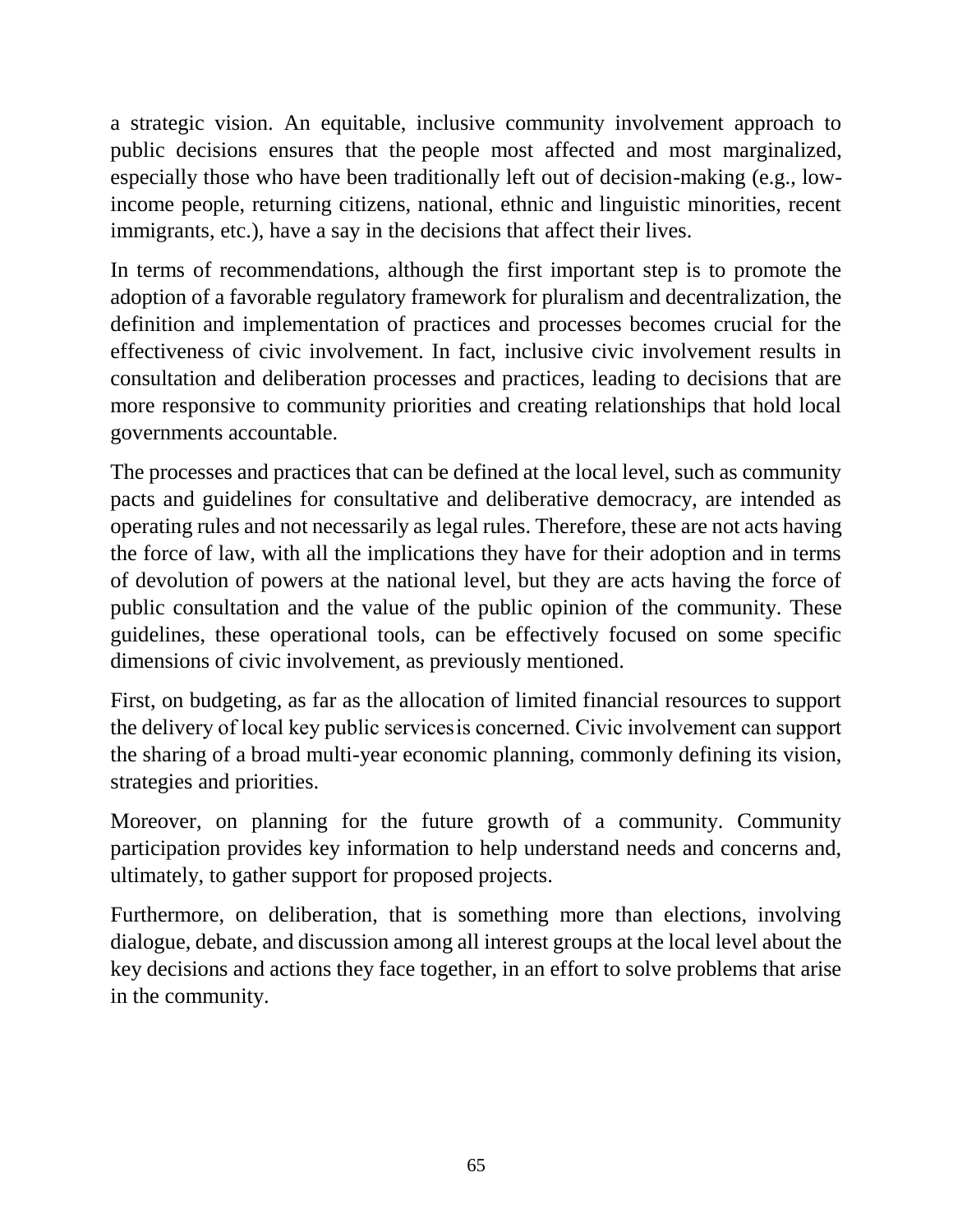## **Is larger funding that is offered to local and regional authorities (due to fiscal decentralisation, direct budgetary support, or from external financial support programmes) beneficial for raising the level of local democracy, particularly for increasing local politician and citizen ownership?**

The research revealed the availability of economic support that EaP countries, in different sectors and not with the same volumes, have had in recent years.

However, this support has not always had the ideal characteristics, which are those of continuity/structurality (e.g. due to fiscal decentralization), direct involvement of the beneficiaries in the choice of intervention priorities, and programming of the support based on a correct needs collection and analysis.

In terms of recommendations, it should be pointed out that in this type of intervention, the resources undoubtedly have relevant importance, but the expenditure must also be effective and sustainable.

To achieve change objectives such as those in question, resources and spending planning must be guided by medium-long term strategies. The availability of financial resources could be not enough if not placed in a favorable context, which can be referred to as the concept of national ownership and long-term commitment and which implies - in our opinion - the existence of 3 enabling factors:

- an enabling regulatory framework
- a medium-long term strategy
- enabling pre-conditions (free information and freedom of information, communication and awareness-raising campaigns, constant investment in a free and plural education system, political education meant as the process of gaining knowledge about community affairs by the citizens, thus closing the gap between the political "elite" and members of the community)

These factors are consistent with an approach to funds and spending similar to that adopted and improved over time by the Cohesion Policy and the European Structural Funds, but also by other sources of EU funding, including pre-accession funds or cooperation funds. In those cases, the access to resources is bound to certain preconditions (so-called ex-ante conditionalities in the 2014-2020 Cohesion Policy programming period, or enabling conditionalities in the 2021-2027 programming period) that allow for a maximized and optimized impact.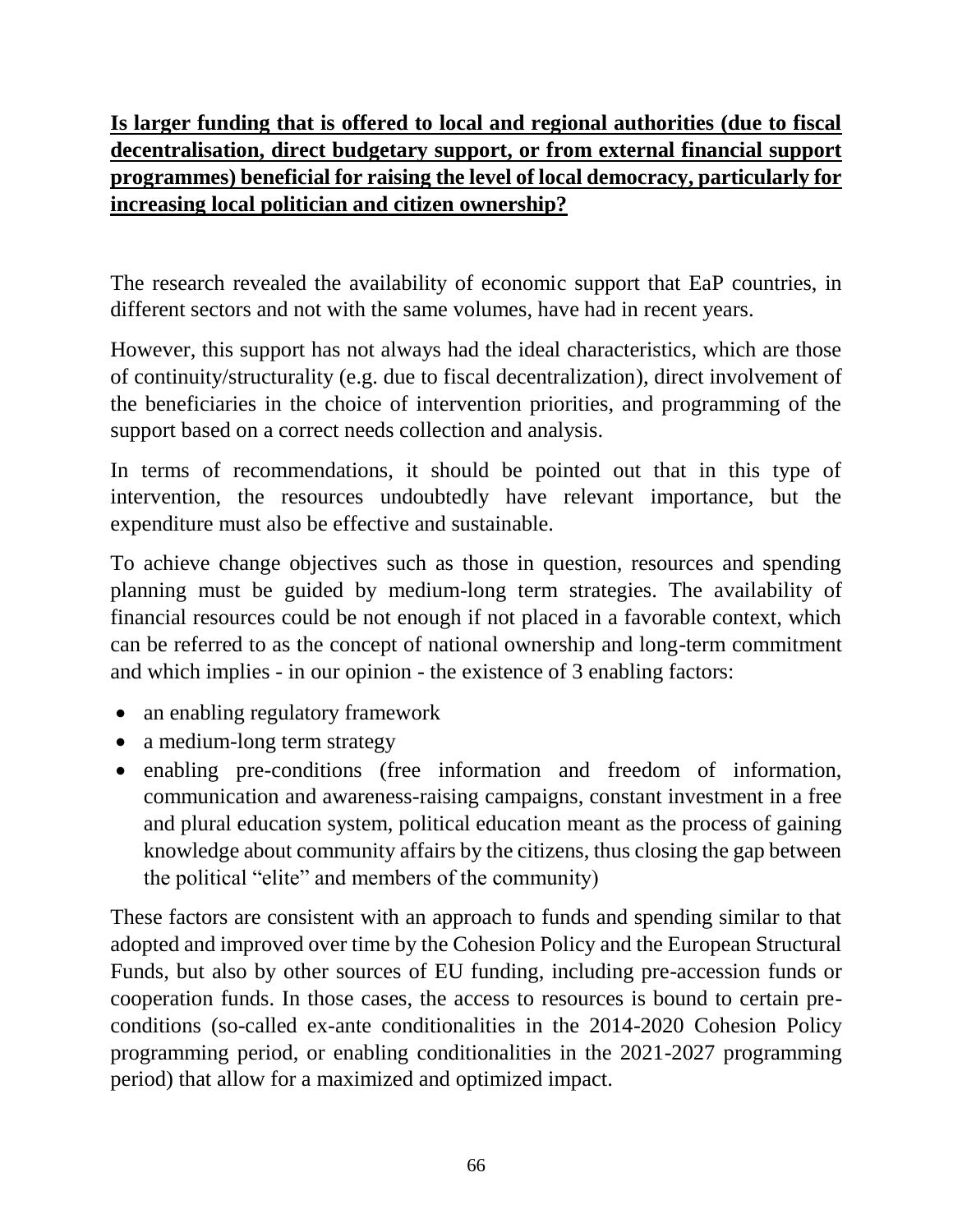Without these factors and preconditions for effective spending, investments cannot have a structural impact and, therefore, fail to generate change.

These are the lessons learned - if we want to go to the previous example - from the Cohesion Policy. Decades of investments, if not guided by strategy and supported by enabling conditions, have in many cases failed to generate the expected change, that is the growth of the GDP of all the Regions involved.

Finally looking at the external financial support, it is worth pointing out that evidence from several countries worldwide indicates that the efforts of international actors to support democratic transitions and devolution of powers to regional/local actors in the absence of strong domestic commitment are unlikely to be successful in the long run.

To be successful, international support must be sensitive to context and homegrown and shared democratic agendas, focusing on inclusive processes of decision-making and strong domestic accountability systems.

#### **Ultimately, is there a causal connection between the level of decentralisation and local democracy, and the overall level of democratisation in a given society?**

We can say that this is the case in general terms, also because a country and its society are made up of local societies, of territories. In this sense, however, decentralization must be broad and it must include, albeit with different levels of decentralization and autonomy, all the territories of the country, and not be limited only to specific and restricted areas. Decentralization must become the guiding principle of a governance model and not remain confined to good practices, which are linked only to some specific policy areas or only to some levels of government or specific territories with greater autonomy.

However, it is necessary to clarify what is meant by decentralization and local democracy. Once again, for there to be a parallelism between political-administrative decentralization and the democratization of society, such decentralization must be widespread and equitable throughout the country.

Aiming at proposing recommendations, the breakthrough from politicaladministrative decentralization to the democratization of a society requires the lever of real/effective involvement of local communities.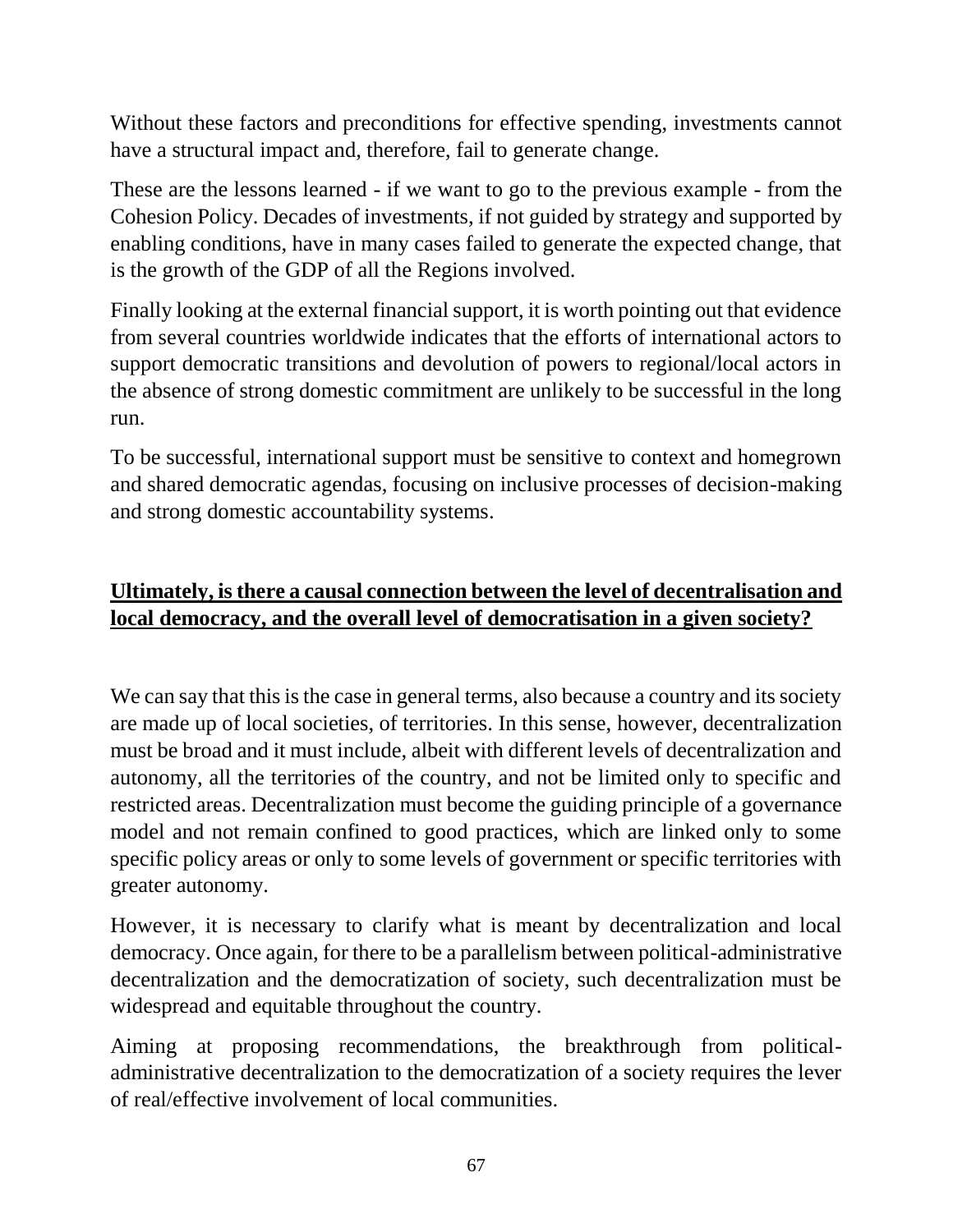Local community participation is the cornerstone of modern notions of citizenship because its institutions and decision-making procedures may allow for a more direct form of democracy in which the voices of ordinary individuals can be heard most easily. Participation is understood in the meaning of proximity to the previously mentioned concept of deliberation.

Therefore, any form of support for the organizational and participatory capacities of the community is a factor in the growth and democratic development of a country and its society. In this perspective, the empowerment of civil society organizations, both those that represent the most influential actors and those that can give space to often-disempowered groups such as women, youth and minorities, can be the real link between decentralization and effective democratic ownership of local communities.

John Stuart Mill and other advocates of participatory democracy at the local level argued that unlocking the virtue and intelligence of the populace would foster good government and promote social welfare.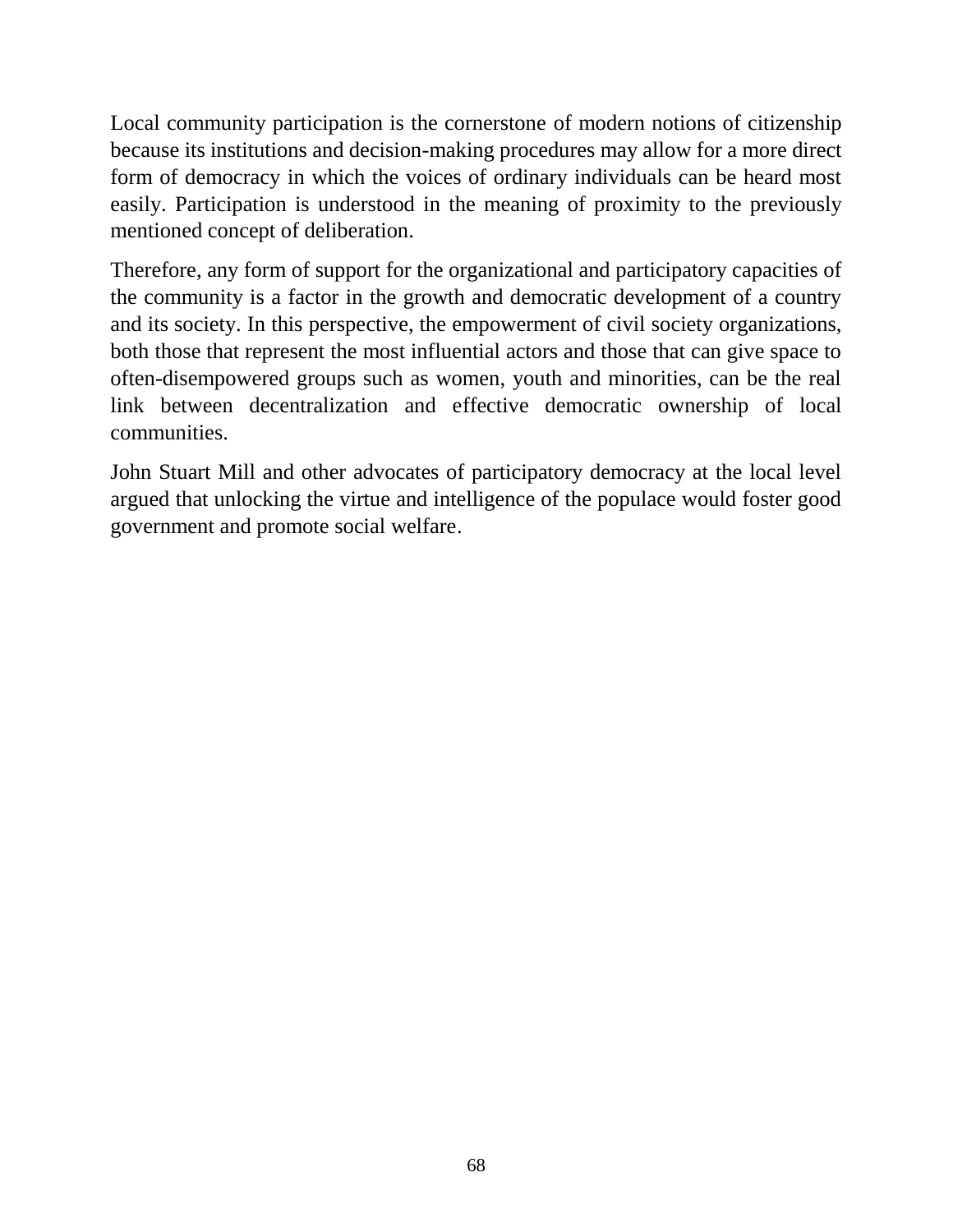# **Resources<sup>140</sup>:**

Aghabekyan, Liana, *Country Study for Preparing Local Finance Benchmarks: Armenia*, STRENGTHENING INSTITUTIONAL FRAMEWORKS FOR LOCAL GOVERNANCE (Council of Europe, 2017) <https://rm.coe.int/CoERMPublicCommonSearchServices/DisplayDCTMContent?documentId=0 900001680687e90>

'Barometer of Local Institutional Reforms in Europe. Belarus.' <https://barometrereformes.eu/en/belarus/belarus-structures/>

Civil.ge, 'Parliament Reduces Number of Self-Governing Cities', 3 July 2017 <https://old.civil.ge/eng/article.php?id=30234>

*Concept № 44 of Community Enlargement and Formation of Inter-Community Associations*, 2011 <https://www.arlis.am/DocumentView.aspx?DocID=73958>

*Concept № 333-2014-p of Reforming Local Self-Government and Territorial Organization of Power in Ukraine*, 2014 <https://zakon.rada.gov.ua/laws/show/333-2014- %D1%80?lang=en#Text>

*Constitution of the Republic of Armenia*, 1995 <https://www.president.am/en/constitution-2015/>

*Constitution of the Republic of Azerbaijan*, 1995 <https://www.stat.gov.az/menu/3/Legislation/constitution\_en.pdf>

*Constitution of the Republic of Belarus*, 1994 <https://president.gov.by/ru/gosudarstvo/constitution>

*Constitution of the Republic of Georgia*, 1995 <https://matsne.gov.ge/en/document/view/30346?publication=36>

*Constitution of the Republic of Moldova*, 1994 <https://www.legis.md/cautare/getResults?doc\_id=128016&lang=ro#>

*Constitution of Ukraine*, 1996 <https://zakon.rada.gov.ua/laws/show/254%D0%BA/96- %D0%B2%D1%80#Text>

Council of Europe, *Council of Europe Action Plan for Armenia 2019-2022*, 9 January 2019 <https://search.coe.int/cm/pages/result\_details.aspx?objectid=090000168090762f#\_ftn40>

*Council of Europe Action Plan for Azerbaijan 2022-2025*, 1 February 2022 <https://rm.coe.int/action-plan-azerbaijan-2022-2025-eng/1680a59aa3>

 $\overline{a}$ <sup>140</sup> All references were accessed in March/April 2022.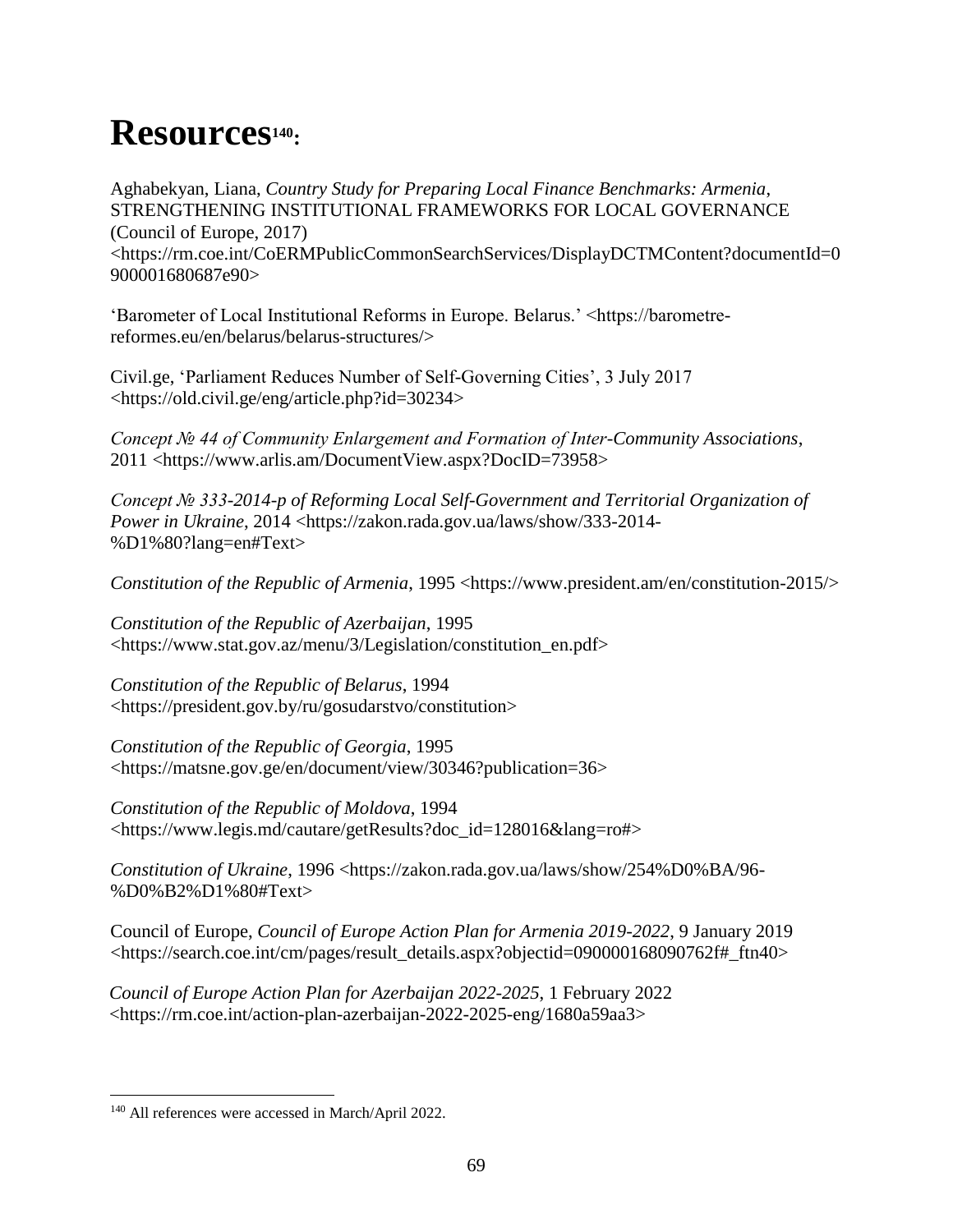*Council of Europe Action Plan for Georgia 2020-2023*, 22 October 2019 <https://rm.coe.int/apgeorgia-2020-2023-en/168098f179>

*Council of Europe Action Plan for Moldova 2021-2024*, 19 November 2020 <https://rm.coe.int/prems-043221-eng-1501-action-plan-moldova-couv-texte-a4-batweb/1680a22649>

*Council of Europe Action Plan for Ukraine 2018-2022*, 21 February 2018 <https://rm.coe.int/council-of-europe-action-plan-for-ukraine-web/1680a0b0cc%20aine-2018- 2021-couv-bat-a4-web/1680794dc5>

'Decentralization in Ukraine. Overview.' <https://rdo.in.ua/en/direction/decentralization>

*Decision № 77-2019-р of the Government on Approval of the Action Plan for the Implementation of the New Stage of Reforming Local Self-Government and Territorial Organization of Power in Ukraine for 2019-2021*, 2021 <https://zakon.rada.gov.ua/laws/show/77-2019-%D1%80#Text>

Decision of the Government of the Republic of Armenia, *Public Administration Reform Strategy Package until 2030*, 2021 <https://www.e-draft.am/projects/3438/about>

*THE 2021-2026 ACTION PLAN OF THE GOVERNMENT OF THE REPUBLIC OF ARMENIA*, 18 November 2021 <https://www.gov.am/files/docs/4740.pdf>

Decision of the Government of the Republic of Moldova, *Approval of the Action Plan of the Government for 2021-2022*, 13 October 2021 <https://gov.md/sites/default/files/document/attachments/hg\_nr.235\_13.10.2021-engl.pdf>

*Public Administration Reform Strategy for the Years 2016-2020*, 2016 <https://gov.md/sites/default/files/document/attachments/intr02\_85.pdf?fbclid=IwAR3NIIk6dlvo uif6-I9SIDrpF2mERAmXPDcprKAeZ47Yf9Aq8ylQ2vRQkCA>

*The Government's Action Plan for 2020-2023*, 11 December 2019 <https://gov.md/sites/default/files/document/attachments/pag\_2020-2023.eng\_\_0.pdf>

Decision of the President of Ukraine, *2020 Sustainable Development Strategy*, 2015 <https://zakon.rada.gov.ua/laws/show/5/2015#n10>

Denis, Robert, *Nations in Transit 2021. Azerbaijan.* (Freedom House, 2021) <https://freedomhouse.org/country/azerbaijan/nations-transit/2021>

'Descentralizarea Administrației de Stat Trebuie Să Continue În R. Moldova (The Decentralization of State Administration Should Continue in the Republic of Moldova)', *Radio Chișinău*, 8 October 2015 <https://radiochisinau.md/descentralizarea\_administratiei\_de\_stat\_trebuie\_sa\_continue\_in\_r\_mol dova-27193>

*Draft Law of the Republic of Armenia 'On Making Amendments and Addenda to the Law on Local Self-Government'*, 2021 <https://www.e-draft.am/en/projects/3746/about>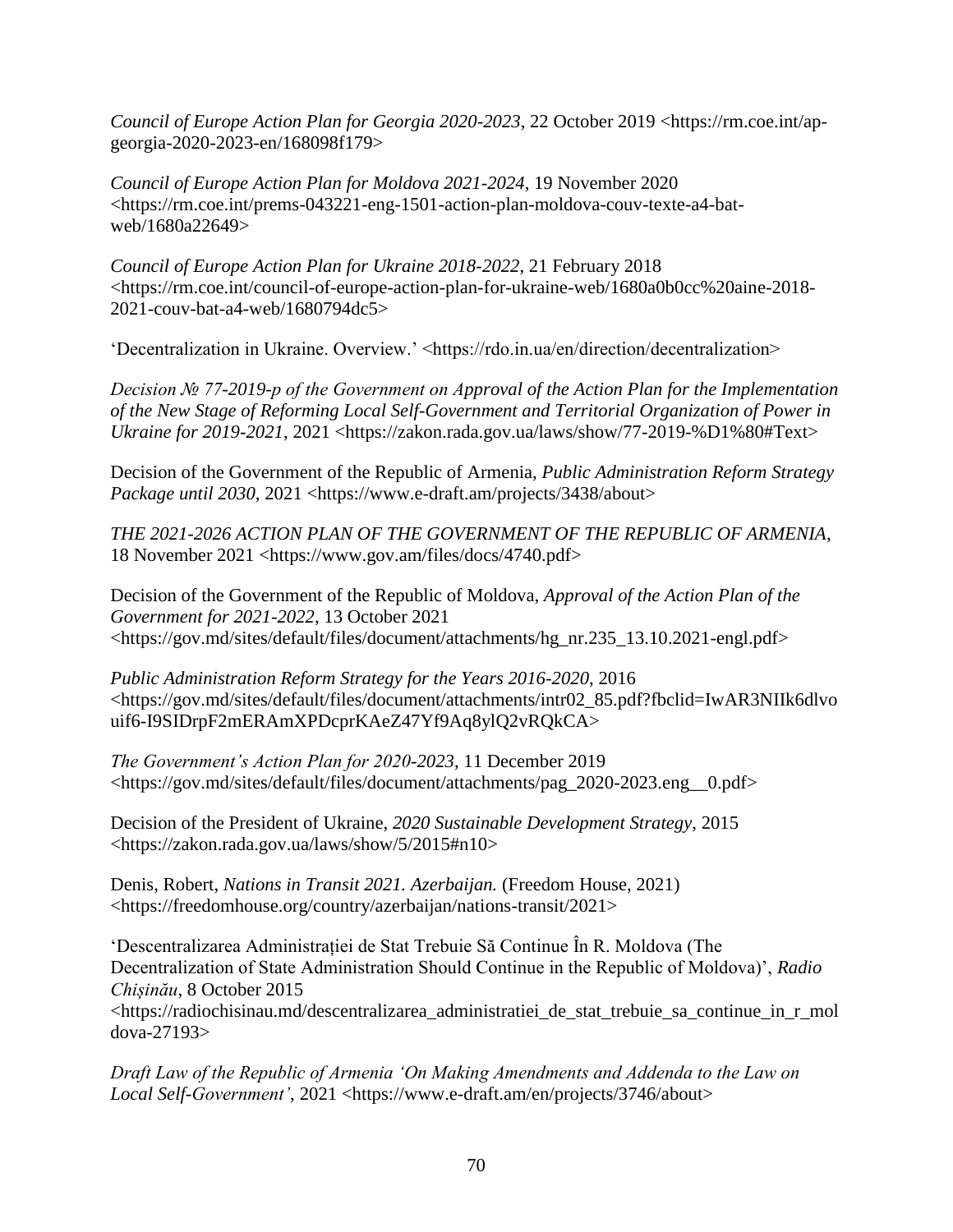*Draft Law of the Republic of Armenia 'On Making Amendments and Addenda to the Law on the RA Administrative-Territorial Division'*, 2021 <https://www.e-draft.am/en/projects/3510>

Eastern Partnership Civil Society Forum, 'EASTERN PARTNERSHIP INDEX 2020-21 Charting Performance in the Eastern Partnership: Democracy and Good Governance, Policy Convergence and Sustainable Development', 2021 <https://eap-csf.eu/wp-content/uploads/EaP-Index-2020-2021.pdf>

European Commission, Communication from the Commission to the European Parliament, the Council, the European Economic and Social Committee and the Committee of the Regions, ''Empowering local authorities in partner countries for enhanced governance and more effective development outcomes", Brussels, 15.5.2013 COM(2013) 280 final, <https://ec.europa.eu/international-partnerships/system/files/communication-local-authorities-inpartner-countries-com2013280-20130515\_en.pdf>

Gîrbu, Viorel, 'Guvernul Bate Încă Un Cui În Administrația Locală (The Government Is Putting Another Nail in the Local Administration's Coffin)' (Congresul Autorităţilor Locale din Moldova, 2020) <https://www.calm.md/viorel-girbu-guvernul-bate-inca-un-cui-in-administratialocala/>

Gotișan, Victor, *Nations in Transit 2021. Moldova.* (Freedom House, 2021) <https://freedomhouse.org/country/moldova/nations-transit/2021>

Government of Moldova, *Approval of the Draft Law on Strategy of National Development "Moldova 2030'*, 2020 <https://cancelaria.gov.md/sites/default/files/strategia\_nationale\_de\_dezvoltare\_moldova\_2030 t.pdf>

Government of the Republic of Georgia, *Action Plan for Implementing Decentralization Strategy 2020-2021*, 2019 <https://mrdi.gov.ge/en/Self-governance>

*Decentralization Strategy 2020-2025*, 2019 <https://mrdi.gov.ge/pdf/5e468e292b317.pdf/Decentralization-strategy-ENG.pdf;>

Government of the Republic of Moldova, *Decision of the Government of the Republic of Moldova on Approval of the National Strategy of Regional Development 2022-2028*, 2022 <https://gov.md/sites/default/files/document/attachments/subiect-03\_ nu\_601\_midr\_2021.pdf?fbclid=IwAR0ZV\_r99uxHf1wLPo-2Saz5Av9j7nGCL437iM0Sd-8wcJGR-twqhgfG2\_w>

Government of Ukraine, *Decentralisation: New Stage. Main Objectives for the Period up to 2020*, 2016 <https://decentralization.gov.ua/uploads/attachment/document/344/decentral\_ENG.pdf>

*National Strategy for Regional Development for 2021-2027*, 2020 <https://zakon.rada.gov.ua/laws/show/695-2020-%D0%BF#Text>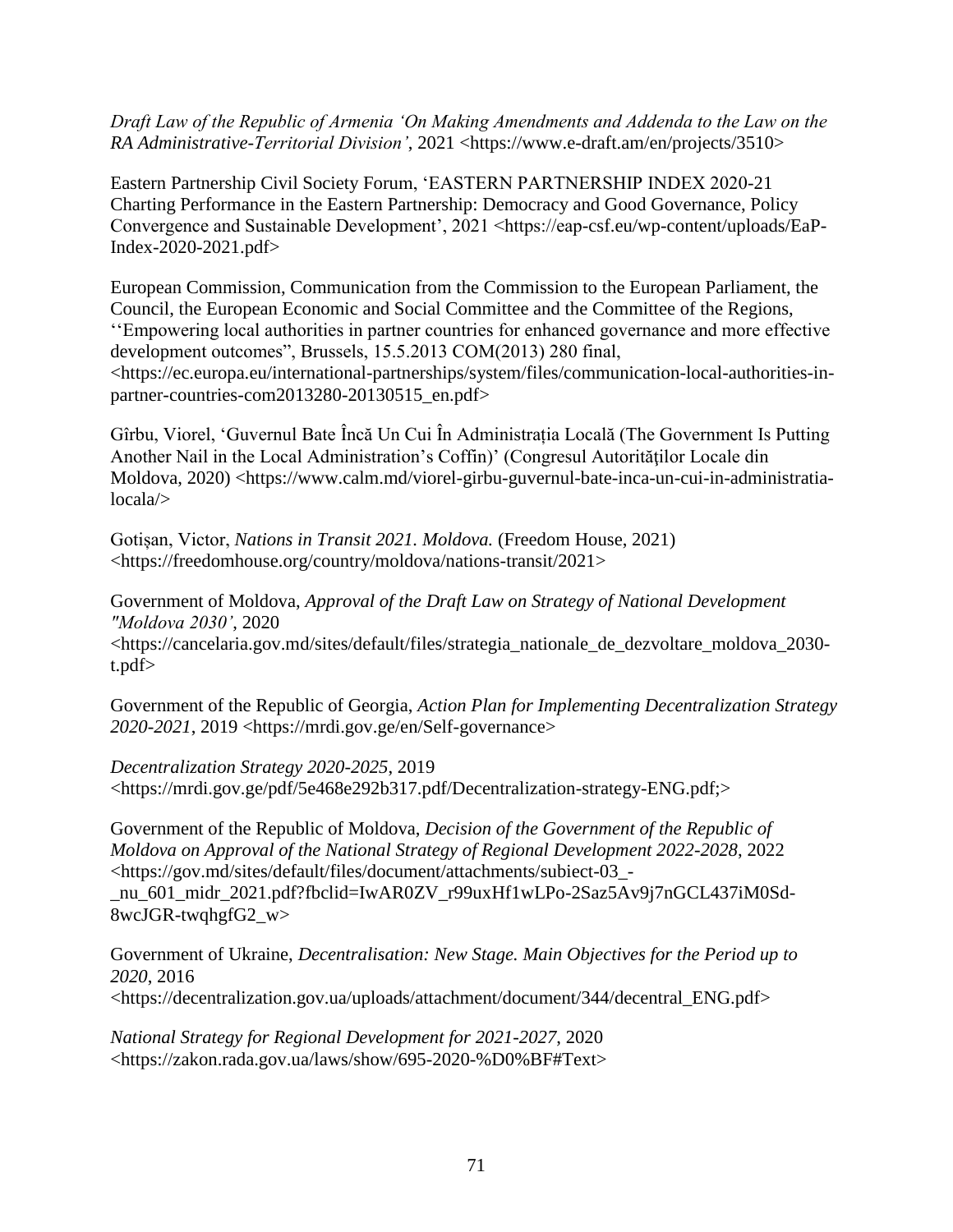Gozalishvili, Nino, *Nations in Transit 2021. Georgia.* (Freedom House, 2021) <https://freedomhouse.org/country/georgia/nations-transit/2021>

Hirchak, Ihor, 'Decentralisation and Local Public Administration Reform in Ukraine. STATUS REPORT.', *NALAS & PLATFORMA, in Coorporation with AUC*, 2021 <https://platformadev.eu/wp-content/uploads/2021/10/Status-Report-Decentralisation-and-Local-Public-Administration-Reform-in-Ukraine.pdf>

'How to Complete Decentralisation in 2020: Plan A and Plan B' <https://decentralization.gov.ua/en/news/11798>

Huss, Oksana, and Oleksandra Keudel, *Nations in Transit 2021. Ukraine.* (Freedom House, 2021) <https://freedomhouse.org/country/ukraine/nations-transit/2021>

Ibrahimov, Anar, *Fiscal Decentralisation Policies and Financial Autonomy of Local and Regional Authorities in the EaP Countries* (Council of Europe, 2020) <https://cor.europa.eu/en/our-

work/Documents/CORLEAP/Political%20Reports/Fiscal%20Decentralisation%20Policies%20an d%20Financial%20Autonomy%20%20of%20Local%20and%20Regional%20Authorities%20in %20the%20EaP%20Countries%20(Anar%20Ibrahimov,%20Azerbaijan,%202021)/CORLEAP% 20Report%20on%20Fiscal%20Decentralisation\_EN.pdf>

Krivorotko, Yuri, 'Participatory Budgeting in Belarus: Checking of Possibilities for Decentralised Cooperation', *OIDP*, 2019

Kryvoi, Yaraslau, *Nations in Transit 2016. Belarus.* (Freedom House, 2016) <https://freedomhouse.org/country/belarus/nations-transit/2016>

Kukhlei, Dmitry, ed., *Local Authorities: Stronger Representative Vertical and Heavier Economic Responsibility* (Vilnius: Lohvinaŭ Publishing House, 2017), BELARUSIAN YEARBOOK 2017 <http://nmnby.eu/yearbook/get/yearbook2017en.pdf>

*Law 1851-VIII of Ukraine 'On Making Changes to Some Laws of Ukraine as to Voluntarily Amalgamation'*, 2017 <https://zakon.rada.gov.ua/laws/show/1851-viii#Text>

*Law 1923-VIII of Ukraine 'On Making Changes to Some Legislative Acts of Ukraine as to Peculiarities of the Voluntarily Amalgamation of Territorial Communities That Are Located in Neighboring Rayons'*, 2017 <https://zakon.rada.gov.ua/laws/show/1923-19#Text>

*Law № 68 of the Republic of Moldova 'On the Approval of the National Decentralization Strategy and the Action Plan for the Implementation of the National Decentralization Strategy for the Years 2012–2018'*, 2012 <https://www.legis.md/cautare/getResults?doc\_id=94917&lang=ro>

*Law № 108-З of the Republic of Belarus 'On Local Government and Self-Government'*, 2010 <https://kodeksy-

by.com/zakon\_rb\_o\_mestnom\_upravlenii\_i\_samoupravlenii\_v\_respublike\_belarus.htm>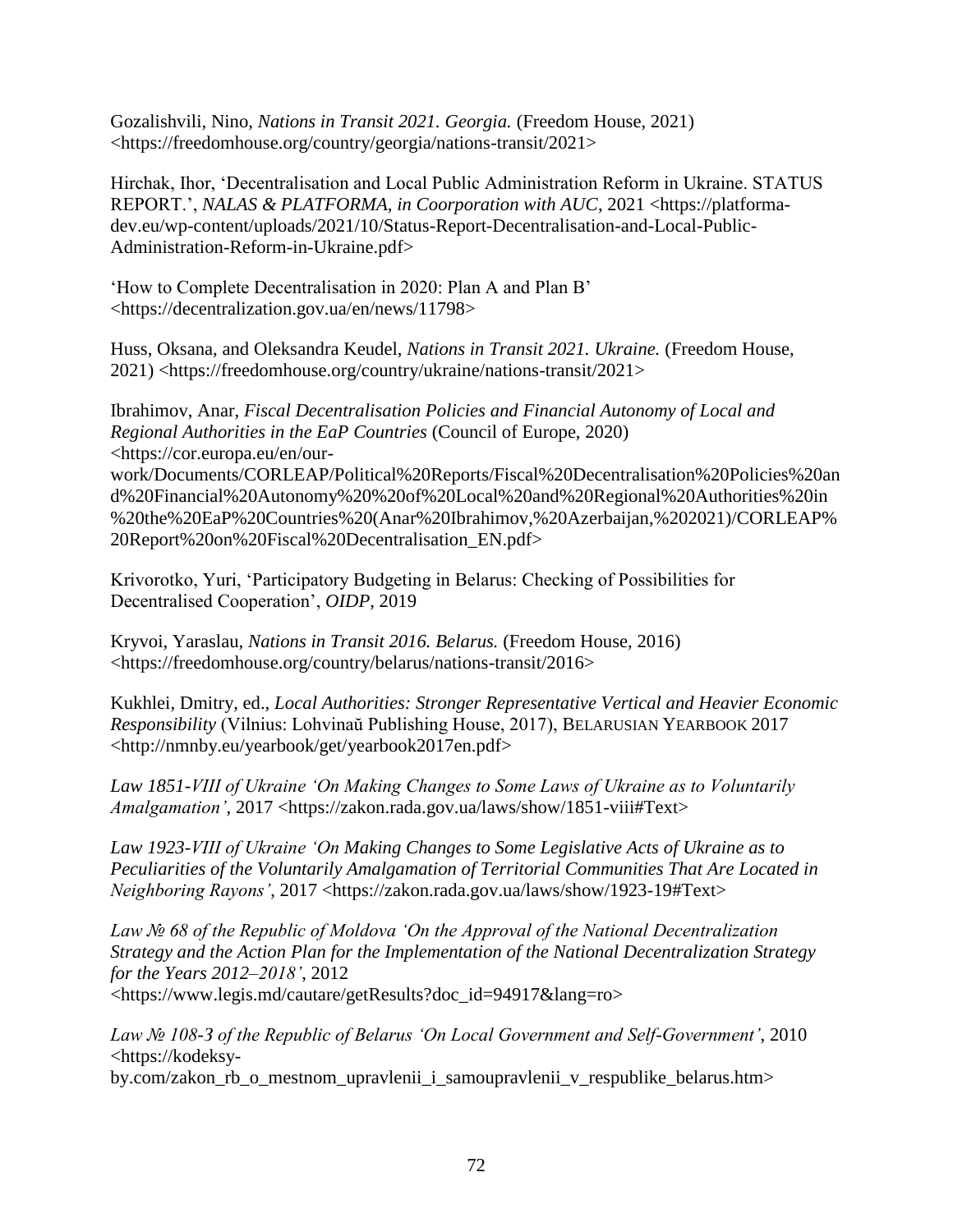*Law № 154-З of the Republic of Belarus 'On Administrative-Territorial Organization of the Republic of Belarus'*, 1998 <https://kodeksy-by.com/zakon\_rb\_ob\_administrativnoterritorialnom\_ustrojstve.htm>

*Law № 156-VIII of Ukraine 'On the Principles of State Regional Policy'*, 2015 <https://zakon.rada.gov.ua/laws/show/156-19#Text>

*Law № 157-VIII of Ukraine 'On Voluntary Association of Territorial Communities'*, 2020 <https://zakon.rada.gov.ua/laws/show/157-19?lang=en#Text>

*Law № 397 of the Republic of Moldova 'On Local Public Finances'*, 2003 <https://www.legis.md/cautare/getResults?doc\_id=16325&lang=ro>

*Law № 435 of the Republic of Moldova 'On Administrative Decentralisation'*, 2006 <https://www.legis.md/cautare/getResults?doc\_id=125085&lang=ro>

*Law № 436 of the Republic of Moldova 'On Local Public Administration'*, 2006 <https://www.legis.md/cautare/getResults?doc\_id=130401&lang=ro#>

*Law № 562-IX of Ukraine 'On Amendments to Certain Laws of Ukraine on Defining Areas and Administrative Centres of Local Communities'*, 2020 <https://zakon.rada.gov.ua/laws/show/562- 20#Text>

*Law № 698-IQ of the Republic of Azerbaijan 'On the Status of Municipalities'*, 1999 <https://eqanun.az/framework/4770>

*Law № 764 of the Republic of Moldova 'On Administrative-Territorial Organization of the Republic of Moldova'*, 2001 <https://www.legis.md/cautare/getResults?doc\_id=62949&lang=ro>

*Law № 892-IQ of the Republic of Azerbaijan 'On Territorial Structure and Administrative Division'*, 2000 <https://e-qanun.az/framework/510>*Law № 907-IX of Ukraine 'On Amendments to the Budget Code of Ukraine'*, 2020 <https://zakon.rada.gov.ua/laws/show/907-IX#Text>

*Law № 1275-VI of Ukraine 'On Associations of Local Self-Government'*, 2009 <https://zakon.rada.gov.ua/laws/main/1275-17#top>

*Law № 1508-VII of Ukraine "On Cooperation of Territorial Communities'*, 2014 <https://zakon.rada.gov.ua/laws/show/1508-18?lang=en#Text>

*Law № 1547-XІІ of the Republic of Belarus 'On the Status of Deputies of the Local Deputies Council'*, 1992 <https://kodeksyby.com/zakon\_rb\_o\_statuse\_deputata\_mestnogo\_soveta\_deputatov.htm>

*Law № HO-18 of the Republic of Armenia 'On Administrative-Territorial Division of the Republic of Armenia'*, 1995 <https://www.arlis.am/documentview.aspx?docid=59732>

*Law № HO-202-N of the Republic of Armenia 'On Financial Equalization'*, 2016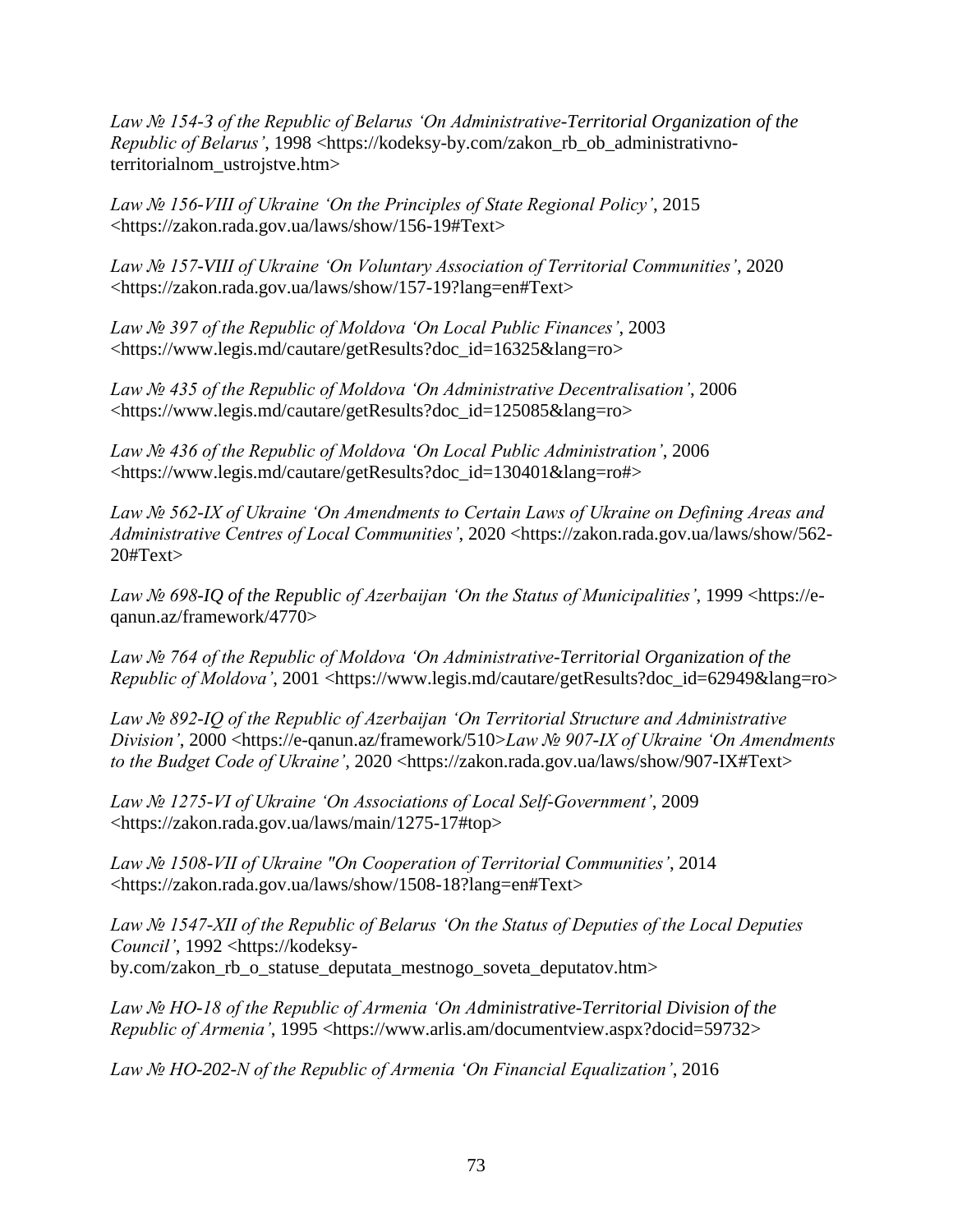*Law № HO-269-N of the Republic of Armenia Amending Law 'On Financial Equalization'*, 2019 <https://www.arlis.am/DocumentView.aspx?docid=137365>

*Law № HO-307-N of the Republic of Armenia 'On Making Additions and Amendments to the Law on Local Referendum'*, 2020 <https://www.arlis.am/DocumentView.aspx?DocID=137889>

*Law № HO-337 of the Republic of Armenia 'On Local Self-Government'*, 2002 <https://www.arlis.am/documentview.aspx?docID=73271>

Melua, David, *Decentralisation and Local Public Administration Reform in Georgia. STATUS REPORT.* (NALAS & PLATFORMA, in coorporation with NALAG, March 2021) <https://platforma-dev.eu/wp-content/uploads/2021/10/Status-Report-Decentralisation-and-Local-Public-Administration-Reform-in-Georgia.pdf>

Ministry of Communities and Territories Development of Ukraine, 'Адміністративно-Територіальний Устрій України (Administrative Division of Ukraine)' <https://atu.decentralization.gov.ua/>

Ministry of Territorial Administration and Development of the Republic of Armenia, 'Territorial and Administrative Reform in Armenia (TARA): Achievements and Outlook' (Council of Europe, 2018) <https://rm.coe.int/presentation-armenia/1680994090>

*Nations in Transit 2021. Armenia.* (Freedom House, 2021) <https://freedomhouse.org/country/armenia/nations-transit/2021>

'New Economic Regions of Azerbaijan – LIST', *REPORT News Agency*, 7 July 2021 <https://report.az/en/domestic-politics/new-economic-regions-of-azerbaijan-list/>

Open Government Partnership, *National Action Plan for the Promotion of Open Government 2020-2022*, 2020 <https://www.opengovpartnership.org/documents/azerbaijan-action-plan-2020- 2022/>

*On the Development of the Draft of the New National Action Plan for Promotion of Open Government for the Years 2020-2022*, 2020 <https://www.opengovpartnership.org/wpcontent/uploads/2020/03/Azerbaijan\_Action-Plan\_2020-2022\_Development.pdf>

*Organic Law № 1958-II s of the Republic of Georgia on 'Local Self-Government Code'*, 2014 <https://matsne.gov.ge/ka/document/view/2244429?publication=61>

Osadci, Alexandru, *Decentralisation and Local Public Administration Reform in Moldova. STATUS REPORT.* (NALAS & PLATFORMA, in coorporation with CALM, March 2021) <https://platforma-dev.eu/wp-content/uploads/2021/10/Status-Report-Decentralisation-and-Local-Public-Administration-Reform-in-Moldova.pdf>

*Ruling № 14/2004 of the Constitutional Court of the Republic of Moldova*, 2004 <https://www.constcourt.md/ccdocview.php?tip=hotariri&docid=141&l=ro>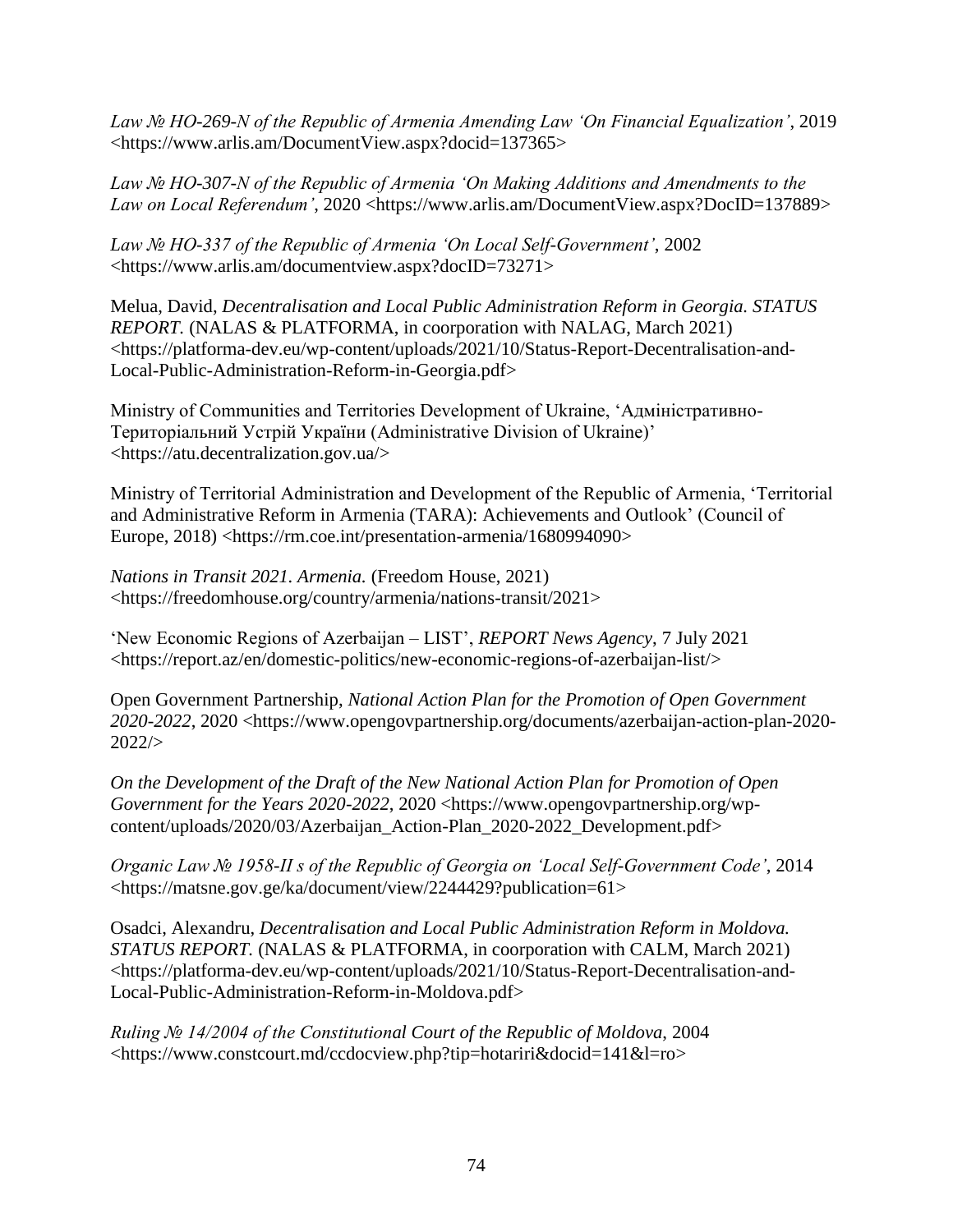*Ruling № 71/1999 of the Constitutional Court of the Republic of Moldova*, 1999 <https://www.constcourt.md/ccdocview.php?tip=hotariri&docid=257&l=ro>

Shahbazyan, Vahram, ed., *LOCAL SELF-GOVERNMENT IN ARMENIA* (Yerevan: Communities Finance Officers Association, 2019), BOOK 12

*LOCAL SELF-GOVERNMENT IN ARMENIA* (Yerevan: Communities Finance Officers Association, 2020), BOOK 13

Shraibman, Artyom, and Hanna Hubarava, *Nations in Transit 2021. Belarus.* (Freedom House, 2021) <https://freedomhouse.org/country/belarus/nations-transit/2021>

Sushko, Oleksandr, and Olena Prystayko, *Nations in Transit 2016. Ukraine.* (Freedom House, 2016) <https://freedomhouse.org/country/ukraine/nations-transit/2016>

'Territorial and Administrative Reform in Armenia. INTERIM REPORT ON LESSONS LEARNED', *Deutsche Gesellschaft Für Internationale Zusammenarbeit (GIZ) GmbH*, 2017

The Congress of Local and Regional Authorities, Council of Europe, *Local and Regional Democracy in Georgia*, 7 November 2018 <https://search.coe.int/congress/Pages/result\_details.aspx?ObjectId=09000016808eda18#\_ftn1>

*Local and Regional Democracy in the Republic of Moldova*, 4 April 2019 <https://search.coe.int/congress/Pages/result\_details.aspx?ObjectId=090000168093d89d>

*Local and Regional Democracy in the Republic of Moldova*, 4 April 2019 <https://search.coe.int/congress/Pages/result\_details.aspx?ObjectId=0900001680939183>

*Local and Regional Democracy in Ukraine*, 31 October 2013 <https://search.coe.int/congress/Pages/result\_details.aspx?ObjectId=090000168071aa8a>

*Local and Regional Democracy in Ukraine*, 31 October 2013 <https://search.coe.int/congress/Pages/result\_details.aspx?ObjectId=090000168071aa8a>

*Monitoring of the Application of the European Charter of Local Self-Government in Armenia*, 12 February 2020

<https://rm.coe.int/CoERMPublicCommonSearchServices/DisplayDCTMContent?documentId=0 900001680a288a5>

*Monitoring of the Application of the European Charter of Local Self-Government in Azerbaijan*, 17 June 2021 <https://rm.coe.int/recommendation-461-2021-monitoring-of-the-application-ofthe-european-/1680a2e3b9>

*Monitoring of the Application of the European Charter of Local Self-Government in Azerbaijan*, 17 June 2021 <https://rm.coe.int/monitoring-of-the-application-of-the-european-charter-of-localself-go/1680a2a356>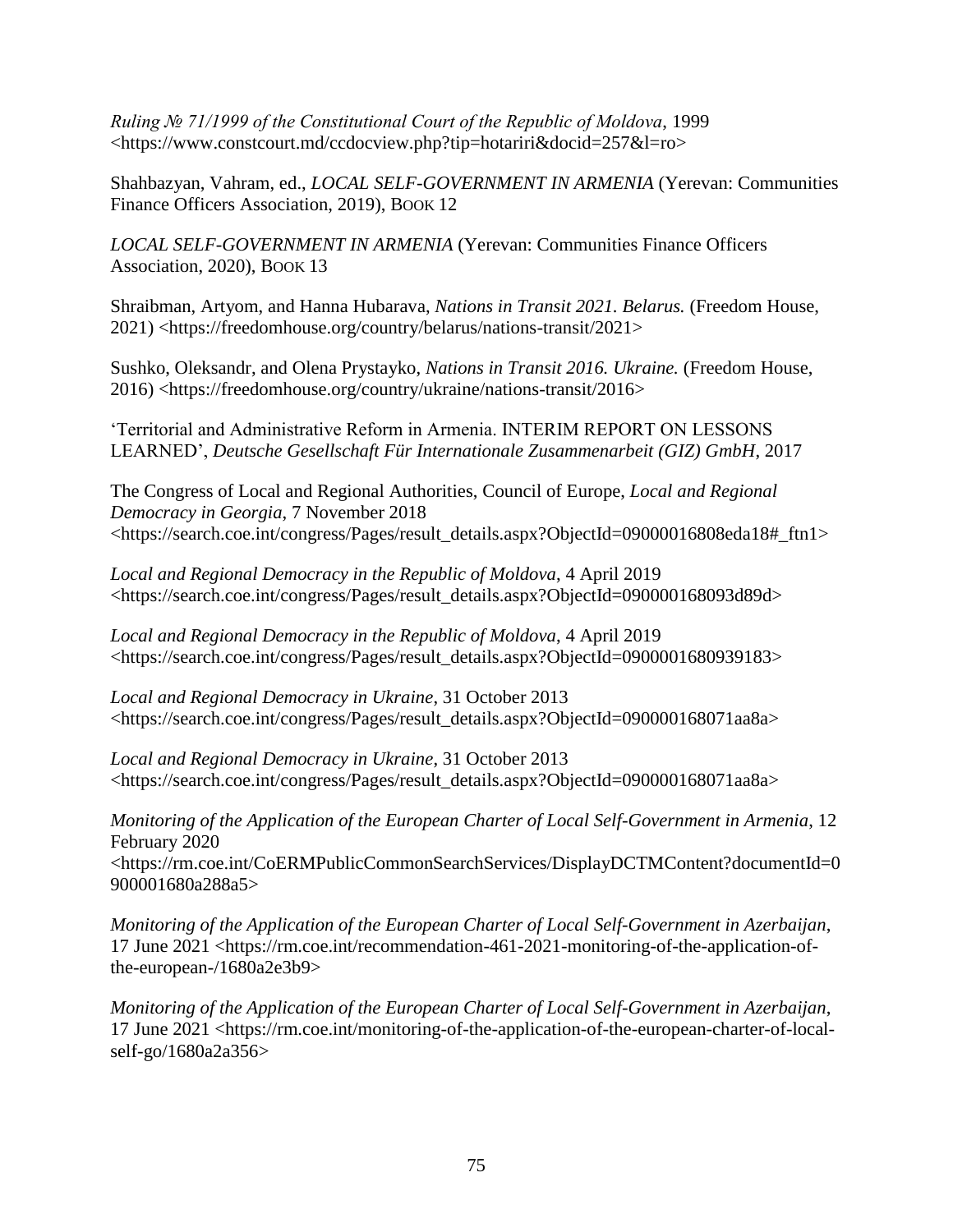TI Georgia, *The New Local Self-Government Code: Overview of the Main Novelties*, 10 March 2014 <https://transparency.ge/en/blog/new-local-self-government-code-overview-mainnovelties>

'В Беларуси Приступают к Реформе Административно-Территориального Устройства (A Reform of Administrative-Territorial Organization Has Been Launched in Belarus)', *Rynak.By*, 9 September 2020 <https://rynak.by/belarus/v-belarusi-pristupayut-k-reforme-administrativnoterritorialnogo-ustrojstva>

'Законопроекти Щодо Добровільного Приєднання Територіальних Громад Прийнято в Першому Читанні (Bills on Voluntary Joining of Territorial Communities Were Adopted in the First Reading)', 2016 <https://decentralization.gov.ua/news/3320>

'Местное Самоуправление: На Пути к Совершенствованию (Local Self-Government: On the Way to Improvement)', *Belta.By*, 29 March 2019 <https://web.archive.org/web/20200908134834/https://www.belta.by/roundtable/view/mestnoesamoupravlenie-na-puti-k-sovershenstvovaniju-1150/>

'Обзор Законодательства, Вступающего в Силу в Марте 2020 (Review of Legislation Effective as of March 2020)', *Economic Journal*, 3 March 2020 <https://neg.by/novosti/otkrytj/obzor-zakonodatelstva-vstupayuschego-v-silu-v-marte/>

'Парламент Прийняв Закон, Який Сприятиме Подальшій Реформі Територіальної Організації Влади в Україні (Parliament Has Passed a Law That Will Contribute to Further Reform of the Territorial Organization of Power in Ukraine)' (Association of Ukrainian Cities, 2020) <https://auc.org.ua/novyna/parlament-pryynyav-zakon-yakyy-spryyatyme-podalshiyreformi-terytorialnoyi-organizaciyi-vlady>

'Роль Местных Советов Депутатов в Решении Проблем Людей Планируется Усилить - Мясникович (The Role of the Local Councils of Deputies in Solving Citizens' Porblems Is Planned to Be Strenghtned)', *Belta.By*, 18 April 2017 <http://web.archive.org/web/20201007122255/https://www.belta.by/politics/view/rol-mestnyhsovetov-deputatov-v-reshenii-problem-ljudej-planiruetsja-usilit-mjasnikovich-228749-2017/>

*Указ Президента Республики Беларусь № 503 Oт 29 Декабря 2020 Года (Decree No. 503 of the President of the Republic of Belarus Dd. 29 December 2020)*, 2020 <http://base.spinform.ru/show\_doc.fwx?rgn=130183>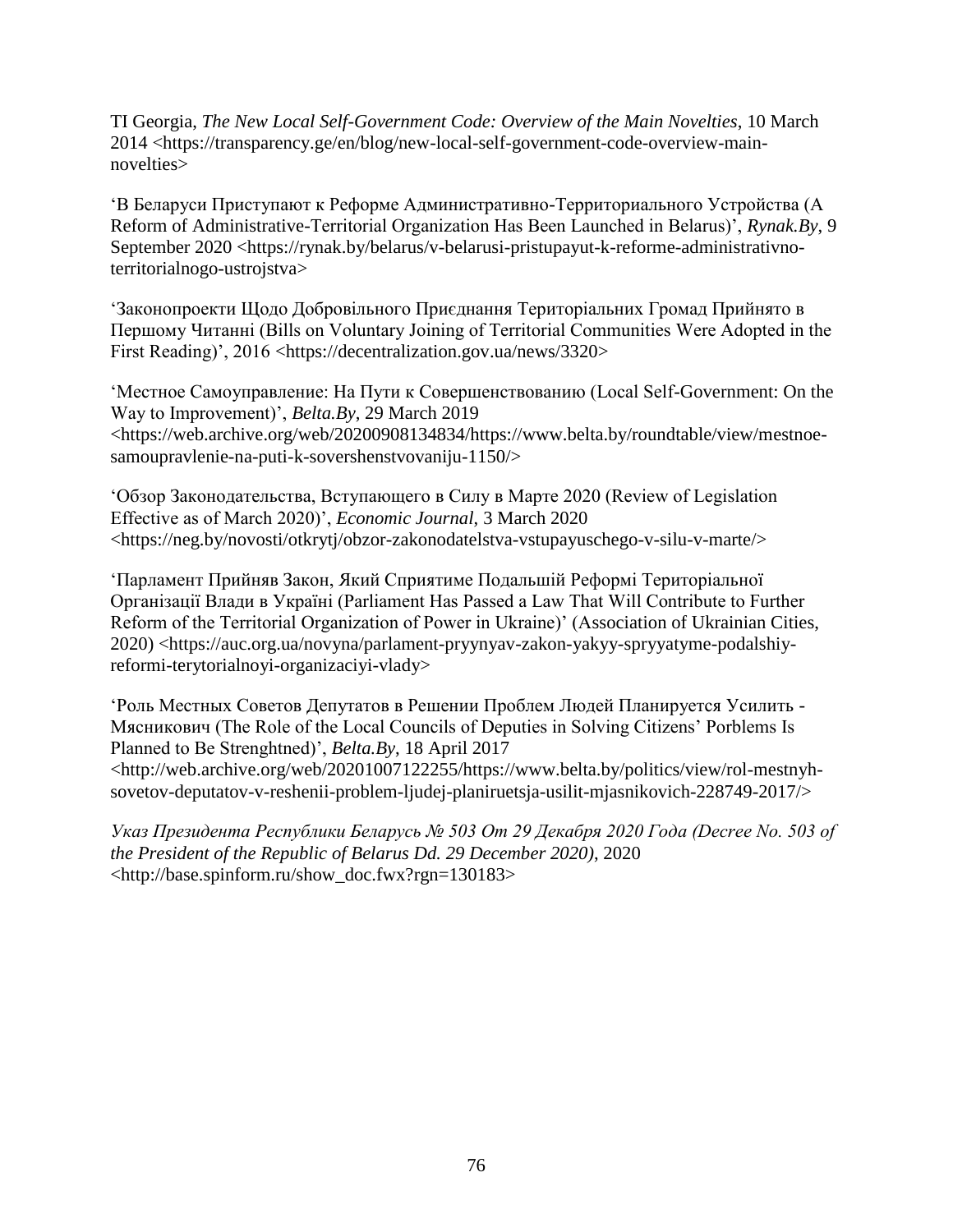## **Projects**

#### **Armenia**

Citizens Voice and Actions on Local Development in Consolidated Communities in Armenia [<https://cfoa.am/activity/program/5d1295c7ca0ab22b75166a54>](https://cfoa.am/activity/program/5d1295c7ca0ab22b75166a54)

Civic Engagement in Local Governance (CELoG) Program [<https://www.crrc.am/en/research/civic-engagement-in-local-governance-celog/>](https://www.crrc.am/en/research/civic-engagement-in-local-governance-celog/)

Democratic Development, Decentralisation and Good Governance [<https://www.entwicklung.at/en/projects/detail-en/democratic-development-decentralisation-and](https://www.entwicklung.at/en/projects/detail-en/democratic-development-decentralisation-and-good-governance-in-armenia)[good-governance-in-armenia;](https://www.entwicklung.at/en/projects/detail-en/democratic-development-decentralisation-and-good-governance-in-armenia) [https://www.coe.int/en/web/yerevan/democratic-development](https://www.coe.int/en/web/yerevan/democratic-development-decentralisation-and-good-governance-in-armenia)[decentralisation-and-good-governance-in-armenia>](https://www.coe.int/en/web/yerevan/democratic-development-decentralisation-and-good-governance-in-armenia)

Good Local Governance in the South Caucasus program [<https://www.giz.de/en/worldwide/20315.html>](https://www.giz.de/en/worldwide/20315.html)

Improvement of the local self-governance system in Armenia [<https://www.eda.admin.ch/countries/armenia/en/home/international](https://www.eda.admin.ch/countries/armenia/en/home/international-cooperation/projects.html/content/dezaprojects/SDC/en/2014/7F08595/phase2.html?oldPagePath=/content/countries/armenia/en/home/internationale-zusammenarbeit/projekte.html)[cooperation/projects.html/content/dezaprojects/SDC/en/2014/7F08595/phase2.html?oldPagePath](https://www.eda.admin.ch/countries/armenia/en/home/international-cooperation/projects.html/content/dezaprojects/SDC/en/2014/7F08595/phase2.html?oldPagePath=/content/countries/armenia/en/home/internationale-zusammenarbeit/projekte.html) [=/content/countries/armenia/en/home/internationale-zusammenarbeit/projekte.html>](https://www.eda.admin.ch/countries/armenia/en/home/international-cooperation/projects.html/content/dezaprojects/SDC/en/2014/7F08595/phase2.html?oldPagePath=/content/countries/armenia/en/home/internationale-zusammenarbeit/projekte.html)

Local Governance Reform Activity [<https://www.usaid.gov/armenia/democracy-and-governance>](https://www.usaid.gov/armenia/democracy-and-governance)

Public Administration Projects sponsored by the World Bank [<https://projects.worldbank.org/en/projects-operations/project-detail/P148836>](https://projects.worldbank.org/en/projects-operations/project-detail/P148836)

Social Investment and Territorial Development Program [<http://www.atdf.am/Content/UploadedFiles/SILD/BriefSILDE.pdf>](http://www.atdf.am/Content/UploadedFiles/SILD/BriefSILDE.pdf)

Strengthening the Communities Association of Armenia and Transparent, Participatory Local Governance

[<https://www.coe.int/en/web/yerevan/strengthening-the-communities-association-of-armenia](https://www.coe.int/en/web/yerevan/strengthening-the-communities-association-of-armenia-and-transparent-participatory-local-governance-in-armenia)[and-transparent-participatory-local-governance-in-armenia>](https://www.coe.int/en/web/yerevan/strengthening-the-communities-association-of-armenia-and-transparent-participatory-local-governance-in-armenia)

## **Azerbaijan**

EU-funded projects [<https://eu4azerbaijan.eu/projects/?filter=ongoing&country\\_view%5B0%5D=6&pageno=1>](https://eu4azerbaijan.eu/projects/?filter=ongoing&country_view%5B0%5D=6&pageno=1)

Open Government Partnership [<https://www.opengovpartnership.org/members/azerbaijan/>](https://www.opengovpartnership.org/members/azerbaijan/)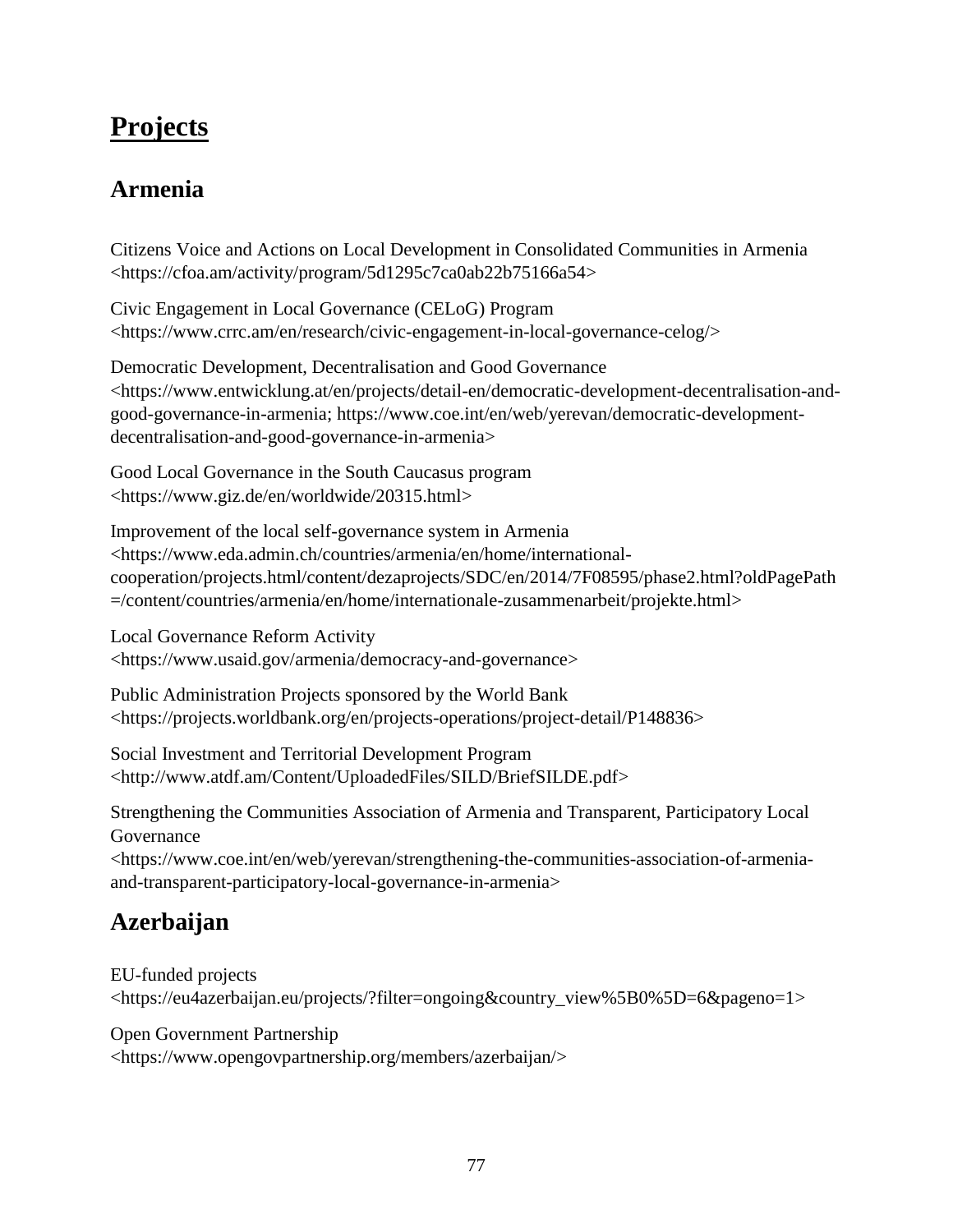Public Administration Projects sponsored by the World Bank [<https://maps.worldbank.org/projects/wb/sector/Public%20Administration/country/AZ/Azerbaija](https://maps.worldbank.org/projects/wb/sector/Public%20Administration/country/AZ/Azerbaijan?active=1) [n?active=1>](https://maps.worldbank.org/projects/wb/sector/Public%20Administration/country/AZ/Azerbaijan?active=1)

#### **Belarus**

ComManaging Municipality (COMMA) – communication and management for community involvement in municipal governance in Belarus

[<https://euprojects.by/projects/good-governance/commanaging-municipallity-comma](https://euprojects.by/projects/good-governance/commanaging-municipallity-comma-communication-and-management-for-community-involvement-in-municipal-/)[communication-and-management-for-community-involvement-in-municipal-/>](https://euprojects.by/projects/good-governance/commanaging-municipallity-comma-communication-and-management-for-community-involvement-in-municipal-/)

Support to Local Economic Development in the Republic of Belarus [<https://www.by.undp.org/content/belarus/en/home/projects/SPRING.html>](https://www.by.undp.org/content/belarus/en/home/projects/SPRING.html)

#### **Georgia**

EU sponsored Good Governance projects [<https://eu4georgia.eu/projects/?search=&filter=ongoing&country%5B%5D=1&country%5B%5](https://eu4georgia.eu/projects/?search=&filter=ongoing&country%5B%5D=1&country%5B%5D=2&topic%5B%5D=15) [D=2&topic%5B%5D=15>](https://eu4georgia.eu/projects/?search=&filter=ongoing&country%5B%5D=1&country%5B%5D=2&topic%5B%5D=15)

Good Governance for Local Development South Caucasus – Georgian Component [<https://www.giz.de/en/downloads/Factsheet\\_Good\\_Governance\\_for\\_Local\\_Development\\_Geor](https://www.giz.de/en/downloads/Factsheet_Good_Governance_for_Local_Development_Georgian_Component.pdf) [gian\\_Component.pdf>](https://www.giz.de/en/downloads/Factsheet_Good_Governance_for_Local_Development_Georgian_Component.pdf)

Public Administration Projects sponsored by the World Bank [<https://maps.worldbank.org/projects/wb/sector/Public%20Administration/country/GE/Georgia?](https://maps.worldbank.org/projects/wb/sector/Public%20Administration/country/GE/Georgia?active=1)  $active=1>$ 

Strengthening participatory democracy and human rights at the local level in Georgia [<https://www.coe.int/en/web/tbilisi/strengthening-participatory-democracy-and-human-rights-at](https://www.coe.int/en/web/tbilisi/strengthening-participatory-democracy-and-human-rights-at-local-level-in-georgia)[local-level-in-georgia>](https://www.coe.int/en/web/tbilisi/strengthening-participatory-democracy-and-human-rights-at-local-level-in-georgia)

### **Moldova**

AGREED [<https://www.alda-europe.eu/progetto/agreed/>](https://www.alda-europe.eu/progetto/agreed/)

Edinet - Insights into tomorrow's cities [<https://eu4moldova.eu/projects/eu-project-page/?id=1556>](https://eu4moldova.eu/projects/eu-project-page/?id=1556)

EU4Moldova: Focal Regions [<https://www.md.undp.org/content/moldova/en/home/projects/eu4moldova-focal-regions.html>](https://www.md.undp.org/content/moldova/en/home/projects/eu4moldova-focal-regions.html)

Local projects sponsored/coordinated by the EU [<https://eu4moldova.eu/projects/?search=&filter=ongoing&country%5B%5D=1&country%5B%](https://eu4moldova.eu/projects/?search=&filter=ongoing&country%5B%5D=1&country%5B%5D=4&topic%5B%5D=15) [5D=4&topic%5B%5D=15>](https://eu4moldova.eu/projects/?search=&filter=ongoing&country%5B%5D=1&country%5B%5D=4&topic%5B%5D=15)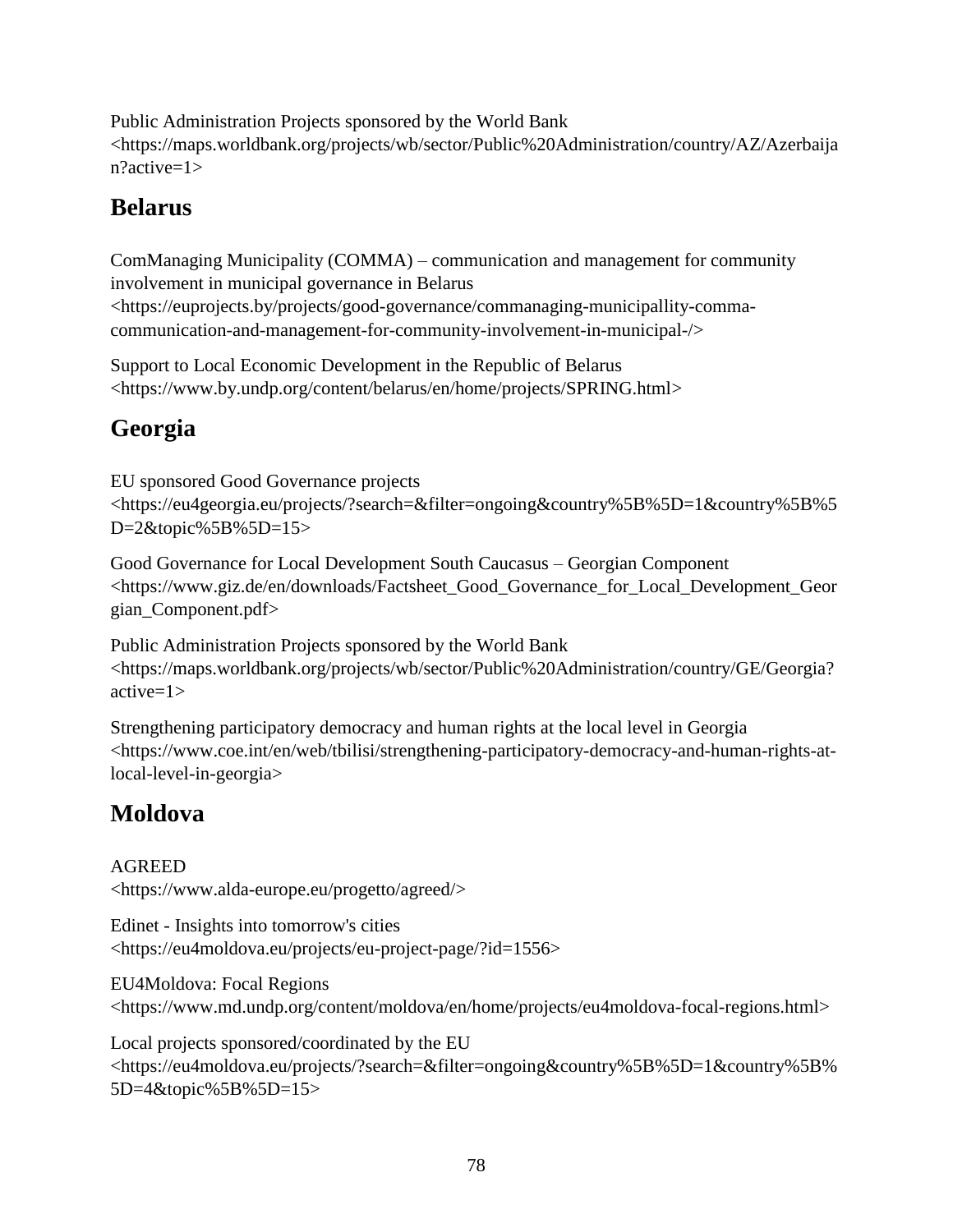Ma lmplic - Project on civic engagement in local governance [<https://www.eda.admin.ch/countries/moldova/en/home/internationale](https://www.eda.admin.ch/countries/moldova/en/home/internationale-zusammenarbeit/projekte.filterResults.html/content/dezaprojects/SDC/en/2017/7F09815/phase1.html?oldPagePath=/content/countries/moldova/en/home/internationale-zusammenarbeit/projekte.html)[zusammenarbeit/projekte.filterResults.html/content/dezaprojects/SDC/en/2017/7F09815/phase1.](https://www.eda.admin.ch/countries/moldova/en/home/internationale-zusammenarbeit/projekte.filterResults.html/content/dezaprojects/SDC/en/2017/7F09815/phase1.html?oldPagePath=/content/countries/moldova/en/home/internationale-zusammenarbeit/projekte.html) [html?oldPagePath=/content/countries/moldova/en/home/internationale](https://www.eda.admin.ch/countries/moldova/en/home/internationale-zusammenarbeit/projekte.filterResults.html/content/dezaprojects/SDC/en/2017/7F09815/phase1.html?oldPagePath=/content/countries/moldova/en/home/internationale-zusammenarbeit/projekte.html)[zusammenarbeit/projekte.html>](https://www.eda.admin.ch/countries/moldova/en/home/internationale-zusammenarbeit/projekte.filterResults.html/content/dezaprojects/SDC/en/2017/7F09815/phase1.html?oldPagePath=/content/countries/moldova/en/home/internationale-zusammenarbeit/projekte.html)

Public Administration Projects sponsored by the World Bank [<https://maps.worldbank.org/projects/wb/sector/Public%20Administration/country/MD/Moldova](https://maps.worldbank.org/projects/wb/sector/Public%20Administration/country/MD/Moldova?active=1) [?active=1>](https://maps.worldbank.org/projects/wb/sector/Public%20Administration/country/MD/Moldova?active=1)

Regional Fund Administrative Reform in the Eastern Partnership – Phase II [<https://www.giz.de/en/downloads/Flyer\\_EN\\_web.pdf>](https://www.giz.de/en/downloads/Flyer_EN_web.pdf)

Single Support Framework Republic of Moldova 2017-2020 [<https://ec.europa.eu/neighbourhood-enlargement/system/files/2018-](https://ec.europa.eu/neighbourhood-enlargement/system/files/2018-12/single_support_framework_2017-2020.pdf) [12/single\\_support\\_framework\\_2017-2020.pdf>](https://ec.europa.eu/neighbourhood-enlargement/system/files/2018-12/single_support_framework_2017-2020.pdf)

### **Ukraine**

List of all projects [<https://donors.decentralization.gov.ua/en/projects>](https://donors.decentralization.gov.ua/en/projects)

Decentralization Offering Better Results and Efficiency (DOBRE) [<https://donors.decentralization.gov.ua/en/project/dobre>](https://donors.decentralization.gov.ua/en/project/dobre)

Enhancing decentralisation and public administration reform in Ukraine [<http://www.slg-coe.org.ua/goal-and-objectives/?lang=en>](http://www.slg-coe.org.ua/goal-and-objectives/?lang=en)

Governance And Local Accountability (Hoverla) Activity [<https://donors.decentralization.gov.ua/en/project/hoverla>](https://donors.decentralization.gov.ua/en/project/hoverla)

Partnership for Local Economic Development and Democratic Governance Project (PLEDDG) [<http://pleddg.org.ua/en/>](http://pleddg.org.ua/en/)

Policy for Ukraine Local Self Governance Project (PULSE) [<https://donors.decentralization.gov.ua/en/project/pulse>](https://donors.decentralization.gov.ua/en/project/pulse)

U-LEAD with Europe: Ukraine – Local Empowerment, Accountability and Development Programme [<https://donors.decentralization.gov.ua/en/project/u-lead>](https://donors.decentralization.gov.ua/en/project/u-lead)

# **Web sources**

[https://decentralization.gov.ua/mainmonitoring#main\\_info](https://decentralization.gov.ua/mainmonitoring#main_info)